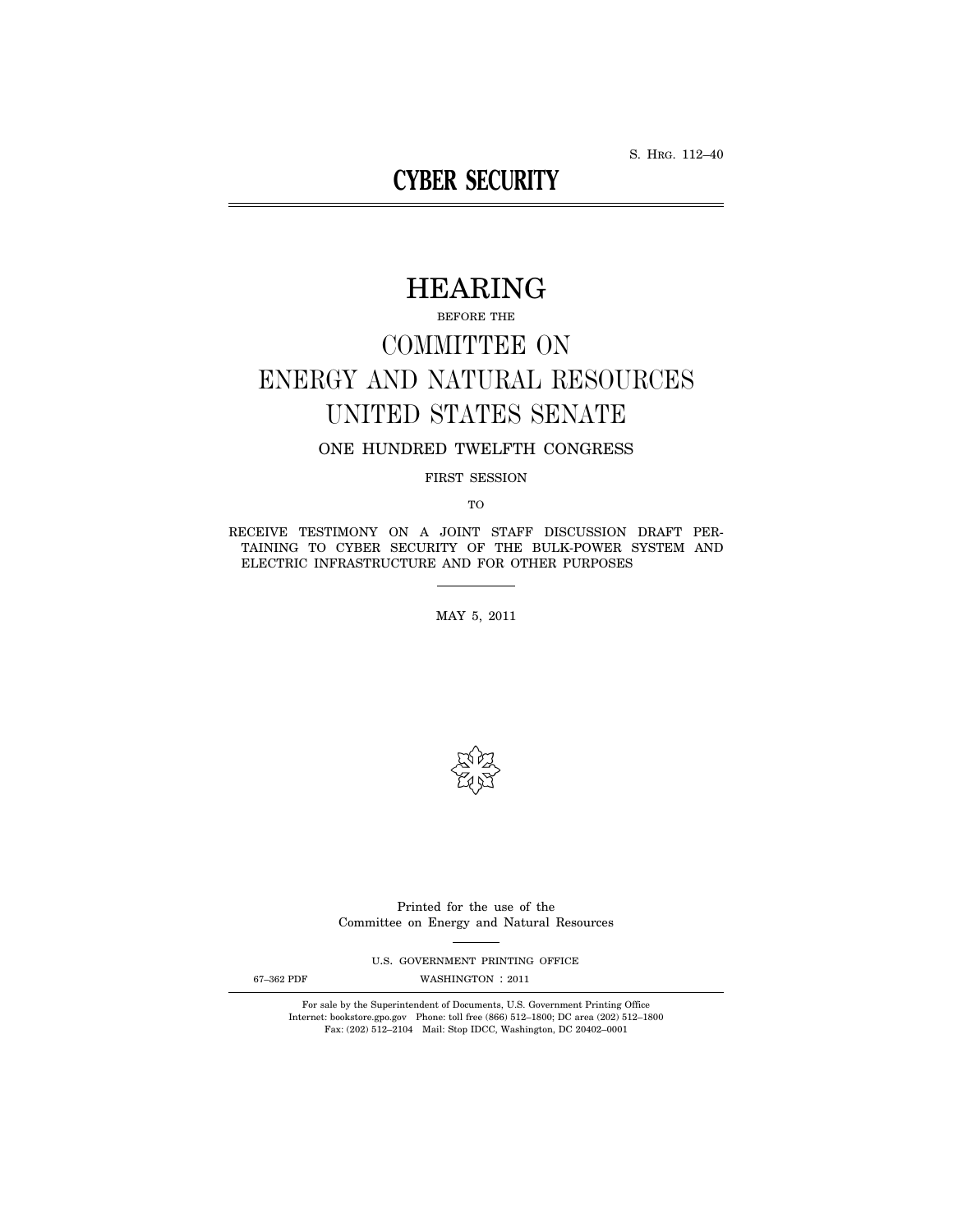# COMMITTEE ON ENERGY AND NATURAL RESOURCES

JEFF BINGAMAN, New Mexico, *Chairman* 

RON WYDEN, Oregon TIM JOHNSON, South Dakota MARY L. LANDRIEU, Louisiana MARIA CANTWELL, Washington BERNARD SANDERS, Vermont DEBBIE STABENOW, Michigan MARK UDALL, Colorado JEANNE SHAHEEN, New Hampshire AL FRANKEN, Minnesota JOE MANCHIN, III, West Virginia CHRISTOPHER A. COONS, Delaware

LISA MURKOWSKI, Alaska RICHARD BURR, North Carolina JOHN BARRASSO, Wyoming JAMES E. RISCH, Idaho MIKE LEE, Utah RAND PAUL, Kentucky DANIEL COATS, Indiana ROB PORTMAN, Ohio JOHN HOEVEN, North Dakota BOB CORKER, Tennessee

ROBERT M. SIMON, *Staff Director*  SAM E. FOWLER, *Chief Counsel*  MCKIE CAMPBELL, *Republican Staff Director*  KAREN K. BILLUPS, *Republican Chief Counsel*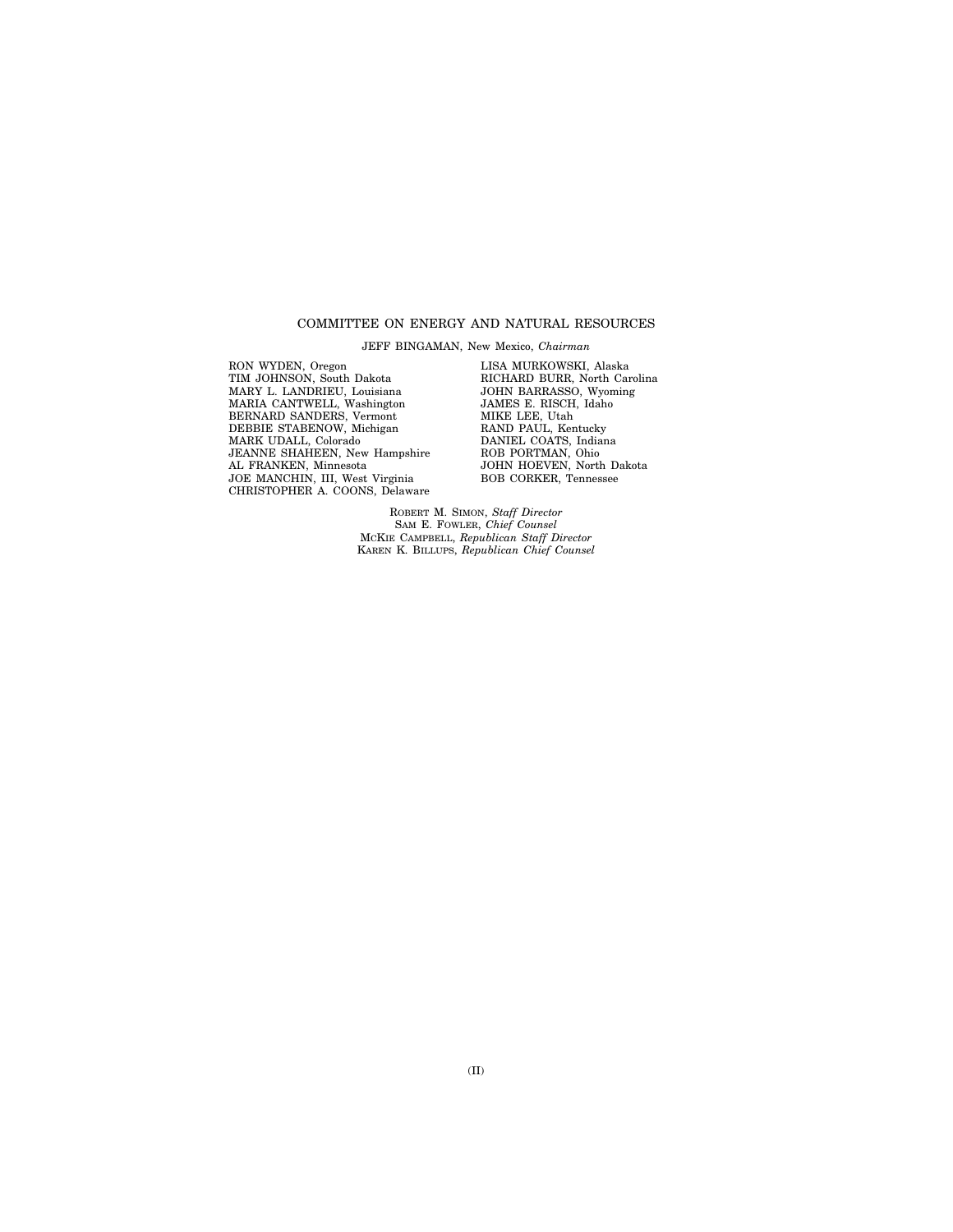# C O N T E N T S

# STATEMENTS

|                                                                                | Page          |
|--------------------------------------------------------------------------------|---------------|
|                                                                                |               |
| Cauley, Gerry, President and Chief Executive Officer, North American Elec-     |               |
|                                                                                | 17            |
| Hoffman, Patricia, Assistant Secretary, Office of Electricity Delivery and En- |               |
|                                                                                | 3             |
| McClelland, Joseph, Director, Office of Electric Reliability, Federal Energy   |               |
|                                                                                | $\frac{8}{2}$ |
|                                                                                |               |
| Owens, David, Executive Vice President, Business Operations, Edison Electric   |               |
| Institute                                                                      | 24            |
| Tedeschi, William, Senior Scientist, Engineer, Sandia National Laboratories,   |               |
|                                                                                | 31            |
|                                                                                |               |
|                                                                                |               |
|                                                                                |               |

| Responses to additional questions |  |
|-----------------------------------|--|
|                                   |  |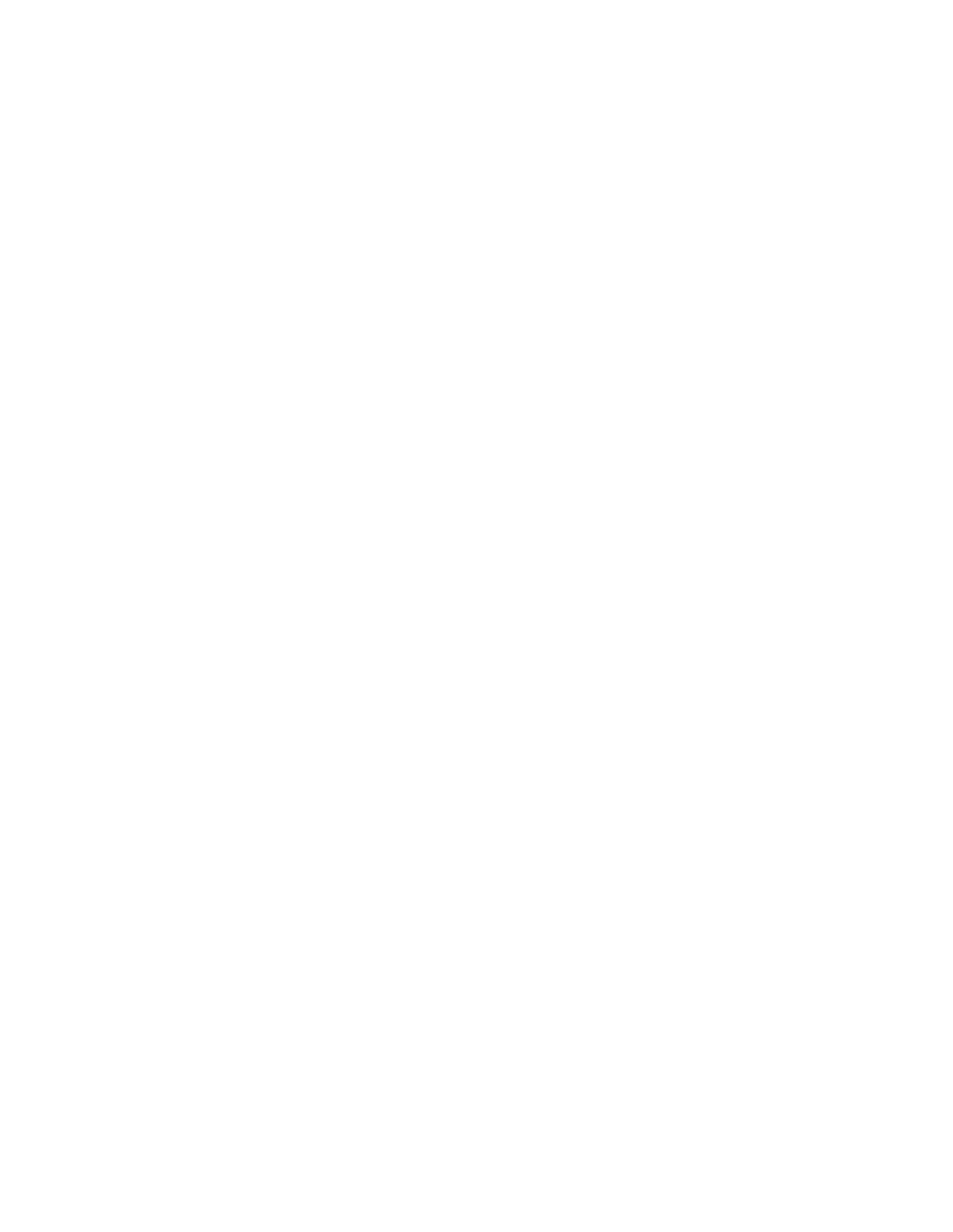# **CYBER SECURITY**

## **THURSDAY, MAY 5, 2011**

# U.S. SENATE,<br>COMMITTEE ON ENERGY AND NATURAL RESOURCES,<br>*Washington, DC.*

The committee met, pursuant to notice, at 9:37 a.m. in room SD– 366, Dirksen Senate Office Building, Hon. Jeff Bingaman, chairman, presiding.

# **OPENING STATEMENT OF HON. JEFF BINGAMAN, U.S. SENATOR FROM NEW MEXICO**

The CHAIRMAN. OK. Good morning. Thanks for coming today to this hearing. It's a hearing devoted to cyber security in the electric sector.

The safety of the North American power system is critical to the Nation's economy and to our security. Today that power system includes over 200,000 miles of high voltage transmission lines, thousands of generating facilities, millions of digital controls. Each year we upgrade and expand the system, adding more miles of transmission lines, new supply resources and control devices.

As we upgrade and expand the Nation's electric system we are also modernizing that system. Information technology and communication systems have come to play a significant role in ensuring the reliability and security of the electric sector. While modernization allows us to achieve a variety of important economic and environmental objectives, it also introduces new security concerns. As this process unfolds, preserving and enhancing the cyber security of our electric infrastructure must be among our top priorities.

So, let me highlight 2 things.

First, the electric sector is already subject to a set of mandatory and enforceable cyber security standards that are developed by industry stakeholders and approved by the Federal Energy Regulatory Commission. This fundamentally distinguishes the electric sector from virtually all other critical infrastructure sectors. However, I do not believe that the existing suite of reliability standards and the process for developing them is sufficient to defend electric infrastructure against deliberate cyber attacks and to address system vulnerabilities. The new authorities contemplated in the discussion draft that we've circulated fill these gaps in a way that will help to complement current cyber security standards.

The second point I wanted to make is that today it's almost 2 years since the day—since our cyber security hearing occurred in the 111th Congress. In fact, we are fortunate to welcome many of the same witnesses. The draft legislation we're discussing today is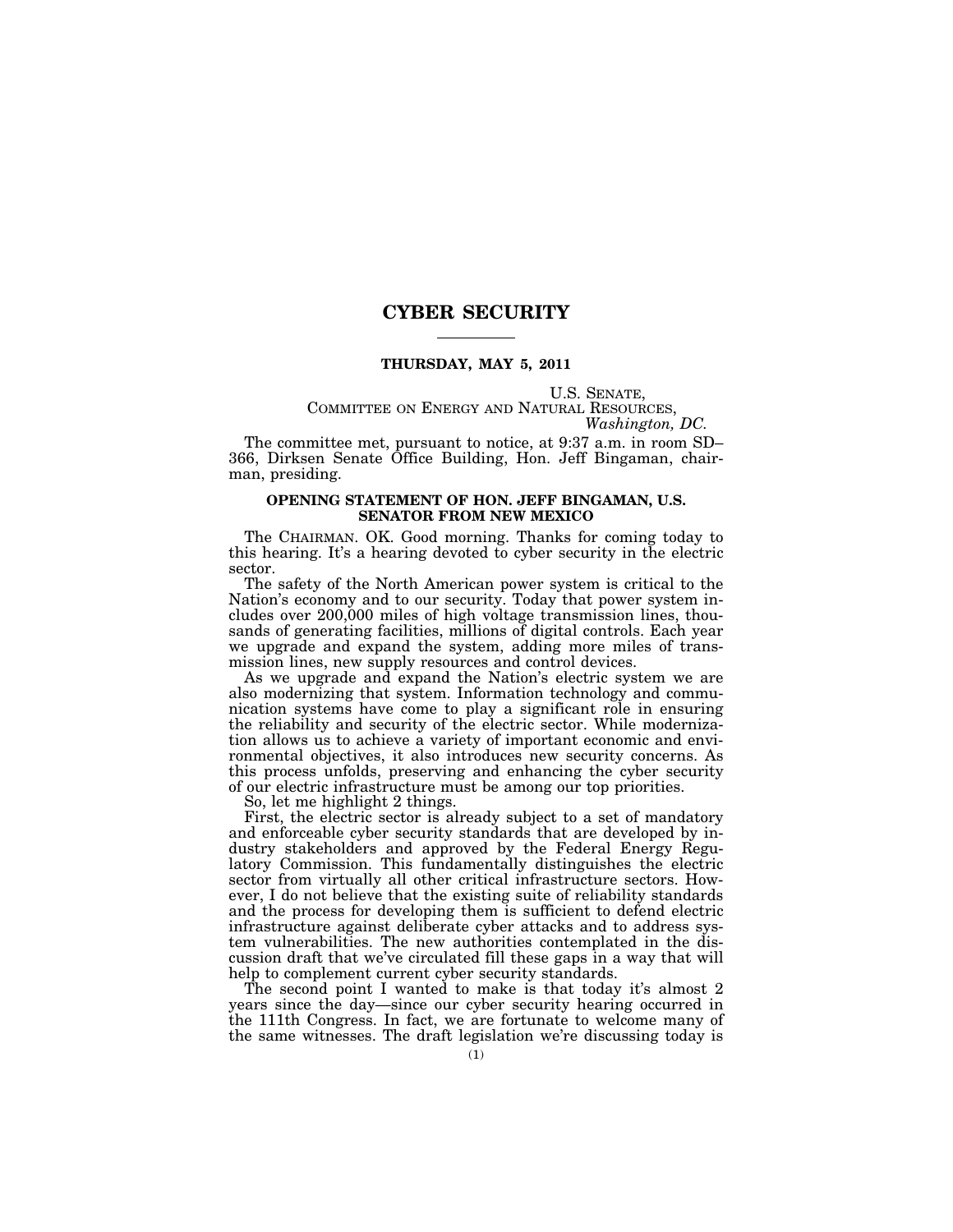very similar to the legislation we discussed in 2009. It recognizes positive changes in the standards development and approval processes.

However, in the time since our last hearing the security environment has also changed and certainly much more quickly. Cyber related threats can arise virtually anytime/anywhere and change without warning. For these reasons, there is no reason we should not delay in acting to enhance the cyber security of our electric system.

I note that this is not the only committee in the Senate working on cyber security issues. I welcome the opportunity to work closely with other committees to ensure that the product of this committee's efforts work seamlessly with the proposals coming out of other committee's work.

With that let me call on Senator Murkowski for her comments.

# **STATEMENT OF HON. LISA MURKOWSKI, U.S. SENATOR FROM ALASKA**

Senator MURKOWSKI. Thank you, Mr. Chairman. Welcome to the witnesses this morning.

The 2007 Aurora experiment by the Department of Energy and the Idaho National Lab put us all on notice of dangers of a cyber attack. In that experiment researchers hacked into a replica power plant's control systems causing the generator to self destruct. Aurora showed us that large coordinated attacks could severely damage the Nation's electric infrastructure.

Since then there have been a growing number of cyber intrusions in government and critical infrastructure networks. Starting in November 2009, cyber attacks which were dubbed ''Night Dragon'' attacks, were launched against several global oil, energy and petrochemical companies. The attackers targeted highly sensitive proprietary and financing information on oil and gas fuel bids and operations. Then last year the Stuxnet worm demonstrated the complexity of what a potential cyber security attack could look like in this country.

I think we recognize that the danger that is posed to our Nation's electric infrastructure from a possible cyber attack is very clear. Congress must provide government agencies with the authority to respond to cyber security threats and their vulnerabilities and do so in a timely manner. At the same time it's critical to recognize the electric industry is currently the only critical infrastructure sector to have mandatory and enforceable cyber security standards in place. We must continue to encourage a public/private partnership to protect the Nation's critical infrastructure. To that end, we must ensure that the private sector has the information that it needs to respond to credible cyber threats and vulnerabilities.

I think we recognize that it is industry that has the expertise in operating our Nation's complex utility systems. The discussion draft legislation that we're considering can be part of a responsible solution. The draft provides both FERC and DOE with needed tools to address today's known risks and weaknesses as well as future threats.

We've also tried to respect the so-called section 215 process that was originally created in the 2005 Energy Policy Act. That Act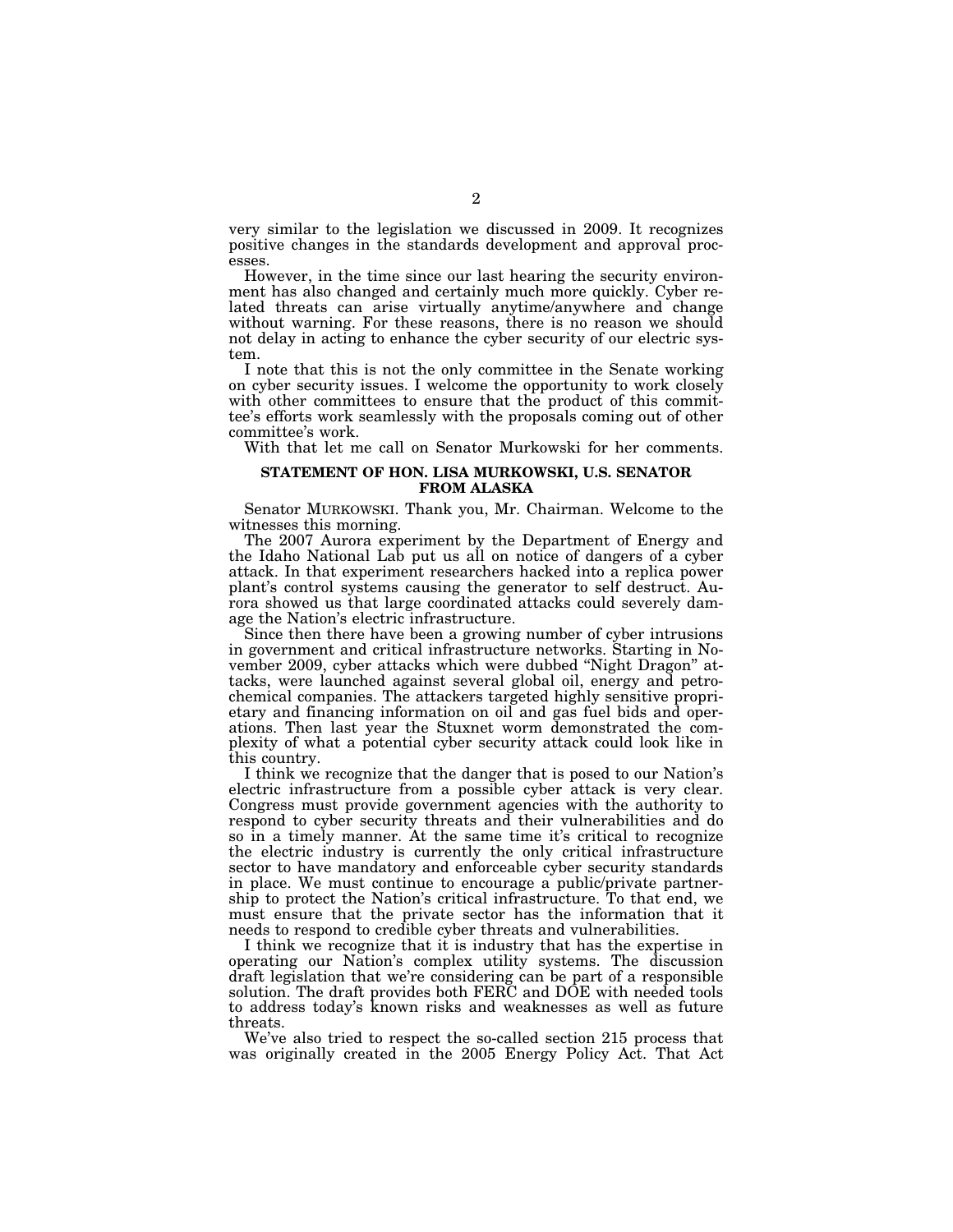passed an electric reliability organization, since designated as NERC, with developing mandatory, enforceable, reliability standards in partnership with industry stakeholders. I understand that section of the discussion draft may still need a little bit of work here. So I would look forward to hearing from our witnesses on that aspect of it this morning.

One area that we have not included in the draft legislation are the physical threats posed by electromagnetic pulses and geomagnetic storms. Based on the testimony that we receive today the committee will need to decide if we should address those issues within this legislation. As the chairman has noted, this committee is just 1 of 7 committees that are examining the cyber issue. What we're considering today is an electricity sector piece. But it does appear that the administration and the leadership prefer a government wide, comprehensive approach to cyber security.

Clearly cyber security involves a great many actors and a host of technical considerations. We'll work to report out our part of the cyber puzzle. Then if a comprehensive approach is decided on, certainly work with other committees and leadership in fitting our piece into the broader field.

I thank you again, Mr. Chairman, and look forward to the testimony from the witnesses.

The CHAIRMAN. Thank you very much.

We have 5 witnesses today. Let me just introduce them briefly. The Honorable Patricia Hoffman, who is the Assistant Secretary

for the Office of Electricity Delivery and Energy in the Department of Energy. Thank you for being here.

Mr. Joseph McClelland, who is the Director of the Office of Energy Projects with the Federal Energy Regulatory Commission. Thank you for being here.

Mr. Gerry Cauley, who is President and Chief Executive Officer of the North American Electric Reliability Corporation. Thank you for being here.

Mr. David Owens, the Executive Vice President for Business Operations with Edison Electric Institute. Thank you for being here.

Finally, Mr. William Tedeschi, who is the Senior Scientist and Engineer with Sandia National Laboratory in Albuquerque.

Thank you all for coming. Why don't each of you take 5 or 6 minutes, tell us the main things you think we need to know about this subject? We will then have some questions.

Ms. Hoffman, please go right ahead.

# **STATEMENT OF PATRICIA HOFFMAN, ASSISTANT SECRETARY, OFFICE OF ELECTRICITY DELIVERY AND ENERGY RELI-ABILITY, DEPARTMENT OF ENERGY**

Ms. HOFFMAN. Good morning, Mr. Chairman and members of the committee. I'd like to extend my thanks to the chairman, the ranking member and the esteemed members of the committee for inviting me here today to discuss the cyber security issues facing the electric industry as well as the discussion draft legislation intended to strengthen the protection of the bulk power system and the electric infrastructure from cyber security threats. Ensuring a resilient electric grid is particularly important since it is arguably the most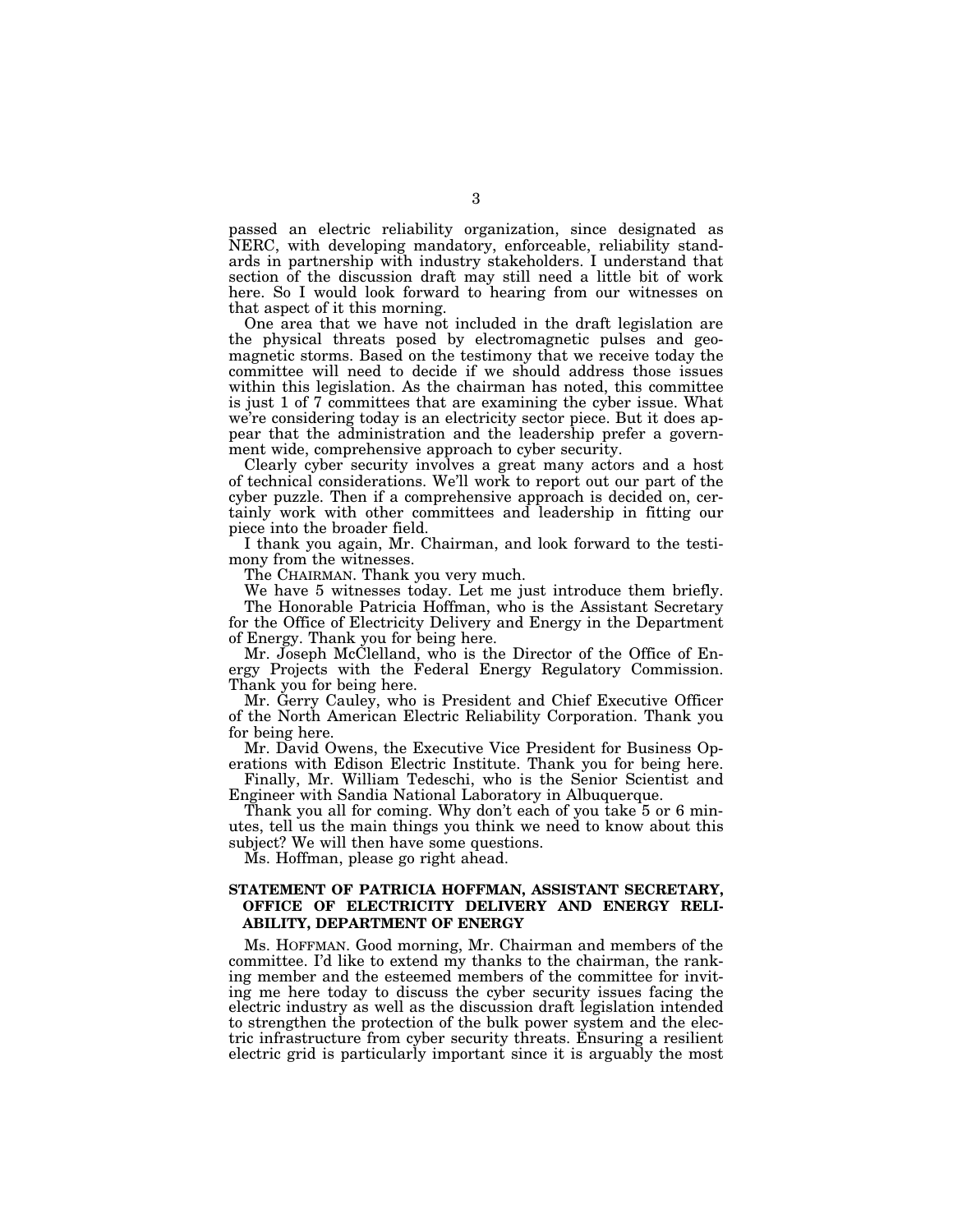complex and critical infrastructure, which other sectors depend upon for essential services.

The Homeland Security Presidential Directive 7 designated the Department as the sector specific agency for the energy sector. My office works closely with the private sector, and State and Federal regulators to provide secure sharing of threat information, to identify and fund gaps in infrastructure research and testing, to conduct vulnerability assessments, and to encourage risk management strategies for critical energy infrastructure. Our office is building its capabilities to facilitate assistance to industry, and to conduct forensics and obtain situational awareness.

The Administration's cyberspace Policy Review underscores the need to strengthen the public/private partnerships in order to design more secure technologies as well as improve the resilience of critical government and industry systems and networks. Our office has long recognized that neither the government, nor the private sector, nor individual citizens can meet cyber security challenges alone. We must work together.

The Office of Electricity Delivery and Energy Reliability (OE) has launched several new initiatives to enhance cyber security in the energy sector.

In coordination with the Department of Homeland Security and other Federal agencies, we have conducted several cyber threat information sharing workshops to analyze classified information to determine the impact to the sector and develop flexible mitigations specifically designed to work for the energy sector.

In coordination with National Institute of Standards and Technologies and NERC, OE is leading a collaborative effort with representatives from across the public and private sectors to develop cyber security risk management guidelines.

Through competitive solicitations and partnerships with industry, academia and national laboratories, OE has supported the development of several advanced cyber security technologies that are now commercially available within the energy sector. Some examples include: A technology to secure serial communications for control systems. Software tool kits that provide auditing of SCADA security settings. Vulnerabilities assessments of 38 different SCADA systems, and a common cyber security vulnerabilities report to help utilities and vendors mitigate vulnerabilities found in many SCADA systems. We are currently in the process of updating this report and hope to have that released this summer.

The Senate discussion draft recognizes the important difference between cyber security vulnerabilities and the cyber security threat. In addition, section 224F requires a comprehensive plan to identify emergency measures to protect the reliability of the electric power supply of national defense facilities. Pertinent to that, in July 2010 DOE and DOD signed a Memorandum of Understanding concerning cooperation and a strategic partnership to enhance energy security. This MOU will provide an opportunity to develop a comprehensive approach that reduces the impact of power loss to defense critical assets in considering both the mitigation and response measures to ensure vital defense capabilities are not disrupted.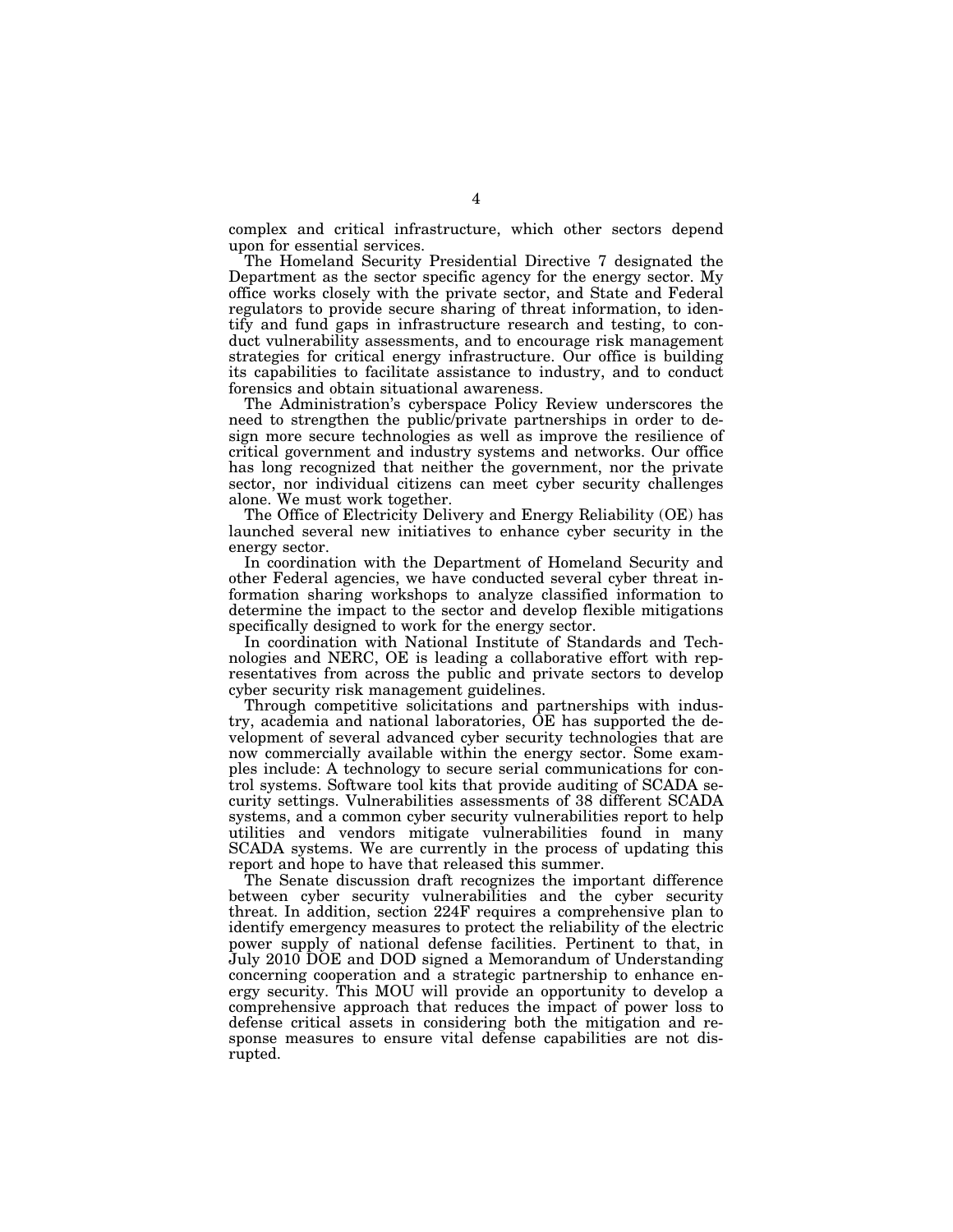Finally, the draft discussion does not address, a unique but sensitive cyber security information disclosure issue faced by the Federal Power Marketing Administrations that are subjected to both the Freedom of Information Act as well as mandatory reliability standards that are approved by FERC. This security vulnerability could be avoided if legislation was enacted that provided statutory protection of this information under Exemption Three of the Freedom of Information Act.

In conclusion, I would like to again thank this committee for its leadership in supporting the protection of the bulk power system and the critical electric infrastructure against cyber security threats. Recognizing the interdependencies between different sectors, it is important to have a comprehensive strategy for cyber security legislation. DOE looks forward to the continued dialog with this committee on this legislation. I ask that my written statement be submitted for the record. I would be pleased to answer any questions this committee may have.

Thank you.

#### [The prepared statement of Ms. Hoffman follows:]

#### PREPARED STATEMENT OF PATRICIA HOFFMAN, ASSISTANT SECRETARY, OFFICE OF ELECTRICITY DELIVERY AND ENERGY RELIABILITY, DEPARTMENT OF ENERGY

Chairman Bingaman, Ranking Member Murkowski and members of the Committee, thank you for this opportunity to discuss the cyber security issues facing the electric industry, as well as proposed legislation intended to strengthen protection of the bulk power system and electric infrastructure from cyber security threats.

Title XIII of the Energy Independence and Security Act of 2007 (EISA) states, ''It is the policy of the United States to support the modernization of the Nation's electricity transmission and distribution system to maintain a reliable and secure electricity infrastructure.'' The protection and resilience of critical national infrastructures is a shared responsibility of the private sector, government, communities, and individuals. As the complexity, scale, and interconnectedness of today's infrastructures have increased, it has changed the way services and products are delivered, as well as the traditional roles of owners, operators, regulators, vendors, and customers.

Ensuring a resilient electric grid is particularly important since it is arguably the most complex and critical infrastructure that other sectors depend upon to deliver essential services. Over the past two decades, the roles of electricity sector stakeholders have shifted: generation, transmission, and delivery functions have been separated into distinct markets; customers have become generators using distributed generation technologies; and vendors have assumed new responsibilities to provide advanced technologies and improve security. These changes have created new responsibilities for all stakeholders in ensuring the continued security and resilience of the electric power grid.

#### CYBER SECURITY ACTIVITIES AND ACCOMPLISHMENTS

For more than a decade, the Department of Energy's Office of Electricity Delivery and Energy Reliability (OE) has been substantively engaged with the private sector to secure the electric grid. In December 2003, the Homeland Security Presidential Directive 7 (HSPD?7) designated the Department as the sector?specific agency (SSA) for the energy sector responsible for collaborating with all federal agencies, state and local governments, and the private sector. As the SSA, OE, representing the Department, works closely with the private sector and state/Federal regulators to provide secure sharing of threat information, to collaborate with industry to identify and fund gaps in infrastructure research, development and testing efforts, to conduct vulnerability assessments of the sector, and to encourage risk management strategies for critical energy infrastructure.

The 2010 National Security Strategy underscores the need to strengthen publicprivate partnerships in order to design more secure technology that will better protect and improve the resilience of critical government and industry systems and networks. OE has long recognized that neither government, nor the private sector, nor individual citizens can meet cyber security challenges alone. In 2006, OE facilitated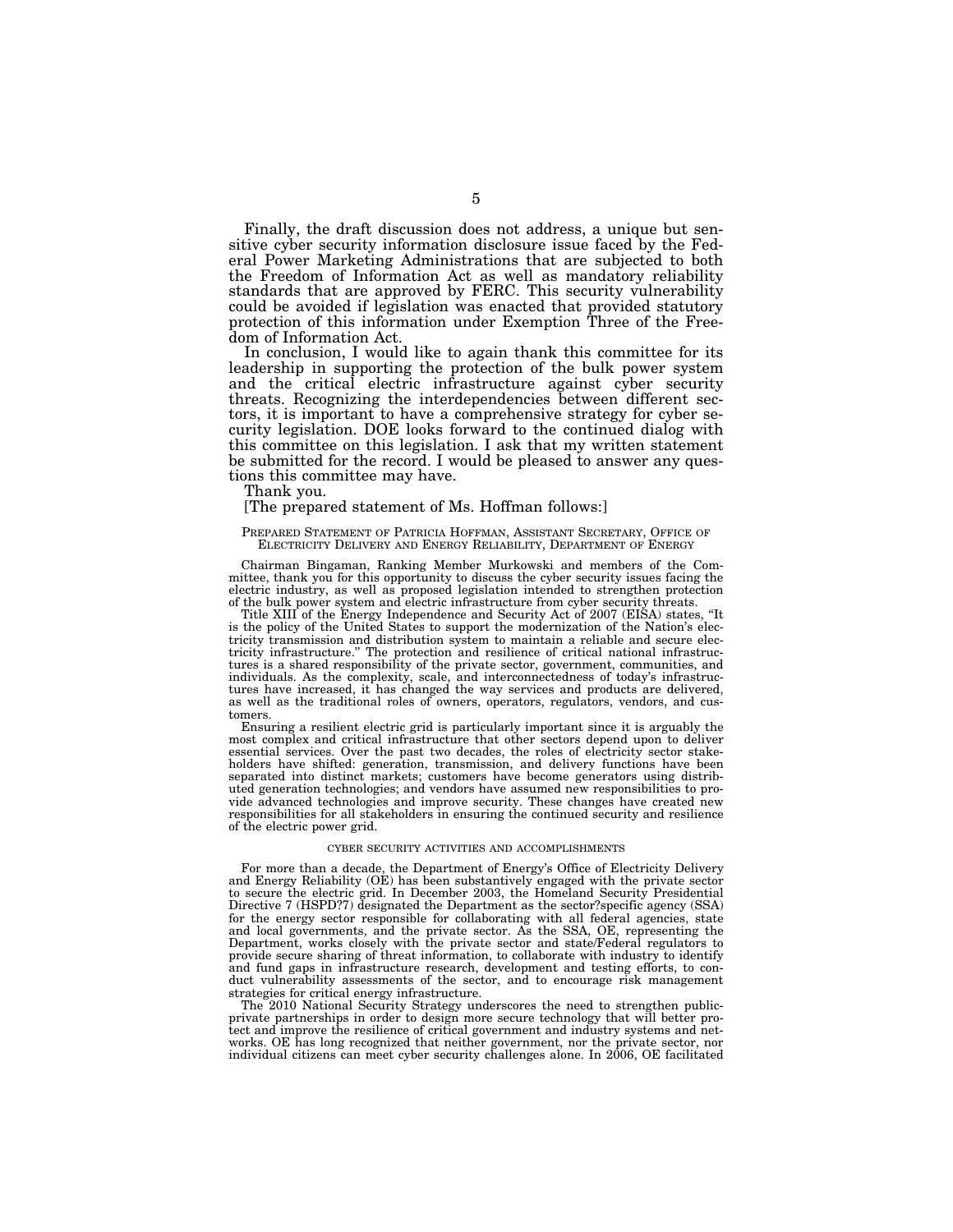the development of the Roadmap to Secure Control Systems in the Energy Sector to provide a detailed collaborative plan for improving cyber security in the energy sector and concrete steps to secure control systems used in the electricity and oil and natural gas sectors. The plan calls for a 10-year implementation timeline with a 5-year update scheduled for release in the summer of 2011. To implement the priorities in the Roadmap, the Energy Sector Control Systems Working Group was formed and comprised of cyber security and control systems experts from government, the electricity sector, and the oil and natural gas sector.

Since 2006, the Roadmap has provided a collaborative strategy for prioritizing cyber security needs and focusing actions under way throughout government and the private sector to ensure future energy system security. The Roadmap goals and strategy have also been fully integrated into the Energy Sector-Specific Plan. Since the Roadmap was released, important progress has been made in improving cyber security in the energy sector. These improvements have benefited existing systems and are contributing to the secure design and integration of advanced systems that incorporate smart grid technologies.

Through competitive solicitations and partnerships with industry, academia and national laboratories, OE has supported the development of several advanced cyber security technologies that are now commercially available within the energy sector:

- A technology to secure serial communications for control systems, based on the Secure Supervisory Control and Data Acquisition (SCADA) Communications Protocol developed by the Pacific Northwest National Laboratory. This tech-<br>nology is rapidly being adopted by utilities.
- Software toolkits, available for download from the vendor website, that let electric utilities audit the security settings of SCADA systems. The latest release addresses the Inter-Control Center Communications Protocol (ICCP), which is used for utility-to-utility communications.
- Monitoring modules that aggregate security events from a variety of data sources on the control system network and then correlate the security events to help utilities better detect cyber attacks.
- An Ethernet security gateway, based on an interoperable design developed by Sandia National Laboratories, that secures site-to-site Ethernet communications and protects private networks.

OE established the National SCADA Test Bed in 2003 to provide a national capability for cyber security experts to systematically evaluate the components of a functioning system for inherent vulnerabilities, develop mitigations, and test the effectiveness of various cyber security technologies. Major accomplishments include:

- Completed vulnerability assessments of 38 SCADA systems and provided mitigation recommendations. As a result, vendors have implemented many of the recommendations in ''hardened'' next-generation SCADA systems that are now commercially available and being deployed in the power grid.
- Utility groups have also formed partnerships to fund additional cyber security assessments at the test bed to address specific cyber security concerns.
- Provided advanced cyber security training for over 2300 representatives from over 200 utilities to demonstrate how to detect and respond to complex cyber attacks on SCADA systems.
- Developed the ''Common Cyber Security Vulnerabilities Observed in Control System Assessments'' report to help utilities and vendors mitigate vulnerabilities found in many SCADA systems. OE has also worked with the North American Electric Reliability Corporation (NERC) to develop the Top Ten Vulnerabilities of Control Systems and their Associated Mitigations report in 2006 and 2007.

OE is also working closely with academic and industry partners through the Trustworthy Cyber Infrastructure for the Power Grid (TCIPG), which is a University led public-private research partnership supported by OE, Department of Homeland Security (DHS), and Industry for frontier research that supports resilient and secure smart grid systems. TCIPG leverages and expands upon previous research funded primarily by the National Science Foundation. TCIPG research focuses on building trusted energy delivery control systems from un-trusted components, and transitioning next-generation cyber security technologies to the energy sector. As an example, TCIPG released the Network Access Policy Tool that is now being used by industry and asset owners to characterize the global effects of local firewall rules in control system architectures. The tool will help utilities better manage and maintain security on their highly-complex communications networks.

Just recently, OE launched several new initiatives to enhance cyber security in the energy sector.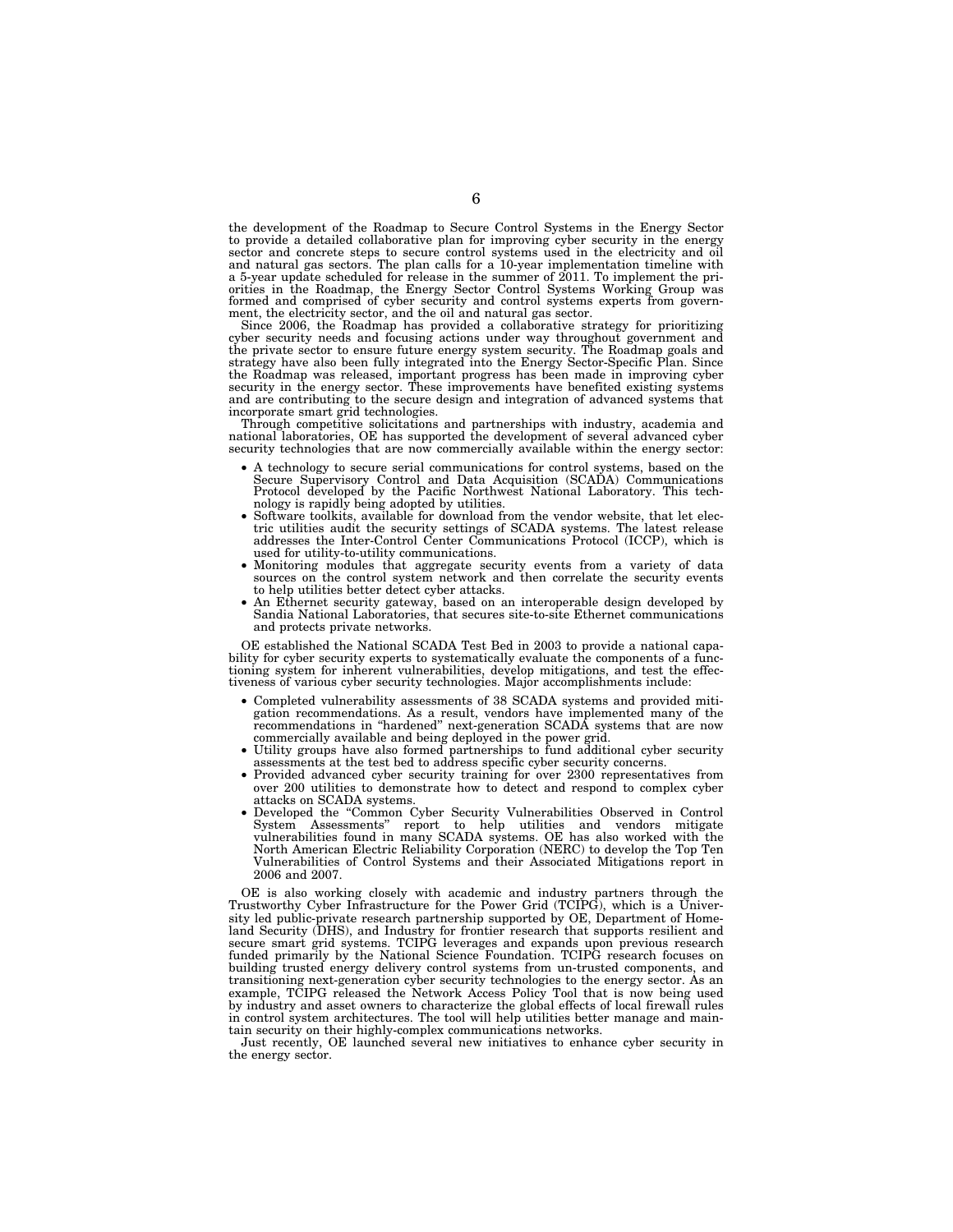- OE, in coordination with DHS and other Federal agencies, has conducted several cyber threat information sharing workshops to analyze classified information, determine the impact to the sector, and develop mitigations that were specifically designed to work in the sector. This cooperative process has proven to be more effective and accepted than dictating solutions to the sector.
- OE, in coordination with the National Institute of Standards and Technology (NIST) and NERC, is leading a collaborative effort with representatives from across the public and private sectors to develop a cyber security risk management guideline. The objective of this effort is to provide a consistent, repeatable, and adaptable process for the electric sector, and enable organizations to proactively manage risk.

Ensuring the cyber security of a modern, digital electricity infrastructure is a key objective of national smart grid efforts. As a result, a number of key initiatives have been developed to ensure future system security and enable the energy sector to better design, build, and integrate smart grid technologies. OE has engaged in partnerships to perform these activities with key organizations including Federal Energy Regulatory Commission (FERC), the U.S.μDepartment of Commerce, NIST, DHS, the Federal Communications Commission, the Department of Defense (DoD), the intelligence community, the White House Office of Science and Technology Policy, state public utility commissions, the National Association of Regulatory Utility Commissioners, NERC, the Open Smart Grid Subcommittee, Electric Power Research Institute (EPRI), and other energy sector organizations.

The American Recovery and Reinvestment Act of 2009 accelerated the development of smart grid technologies by investing in pilot projects, worker training, and large scale deployments. This public-private investment worth over \$9.6 billion was dedicated to a nationwide plan to modernize the electric power grid, enhance the security of U.S. energy infrastructure, and promote reliable electricity delivery. The \$4.5 billion in Recovery Act funds, managed by OE, was leveraged by \$5.1 billion in funds from the private sector to support 132 Smart Grid Investment Grant and Smart Grid Demonstration Grant projects across the country. Each project awardee committed to implementing a cyber security plan that includes an evaluation of cyber risks and planned mitigations, cyber security criteria for device and vendor selection, and relevant standards or best practices the project will follow.

As called for in Section 1305 of EISA, OE is collaborating with NIST and other agencies and organizations to develop a framework and roadmap for interoperability standards that includes cyber security as a critical element. As part of this effort, NIST established the public-private Smart Grid Interoperability Panel, and within that, the 450-member Cyber Security Working Group (CSWG) to lead the development of cyber security requirements for the smart grid. After engaging members in numerous workshops and teleconferences and following two formal reviews, the CSWG released the first version of its ''Cyber Security Guidelines for the Smart Grid''. The three-volume document details a strategy that includes smart grid use cases, a high-level smart grid risk assessment process, smart grid-specific security requirements, development of a security architecture, assessment of smart grid standards, and development of a conformity assessment program for requirements.

To address cyber security needs for smart grid technologies, OE partnered with leading utilities and EPRI to develop cyber security profiles for major smart grid applications—Advanced Metering Infrastructure, Third-Party Data Access, and Distribution Automation. These profiles provide vendor-neutral, actionable guidance to utilities, vendors and government entities on how to build cyber security into smart grid components in the development stage, and how to implement those safeguards when the components are integrated into the power grid. These documents support the NIST ''Cyber Security Guidelines for the Smart Grid'' NISTIR—7628. OE also co-chairs the NIST CSWG.

#### SENATE ENERGY AND NATURAL RESOURCES COMMITTEE PROPOSED LEGISLATION

The proposed bill includes provisions intended to strengthen the bulk power system and electric infrastructure by addressing cyber security vulnerabilities and protecting against cyber security threats by adding a new section to the Federal Power Act (FPA). While the Administration does not yet have a position on the bill, the Department offers the following observations.

To begin with, the proposed bill correctly identifies, defines, and distinguishes between a cyber security vulnerability and a cyber security threat. These are two related, but different concepts. Vulnerabilities need to be identified and addressed, while threats need to be protected against. In that regard, references in the proposed bill to ''protecting critical electric infrastructure from cyber security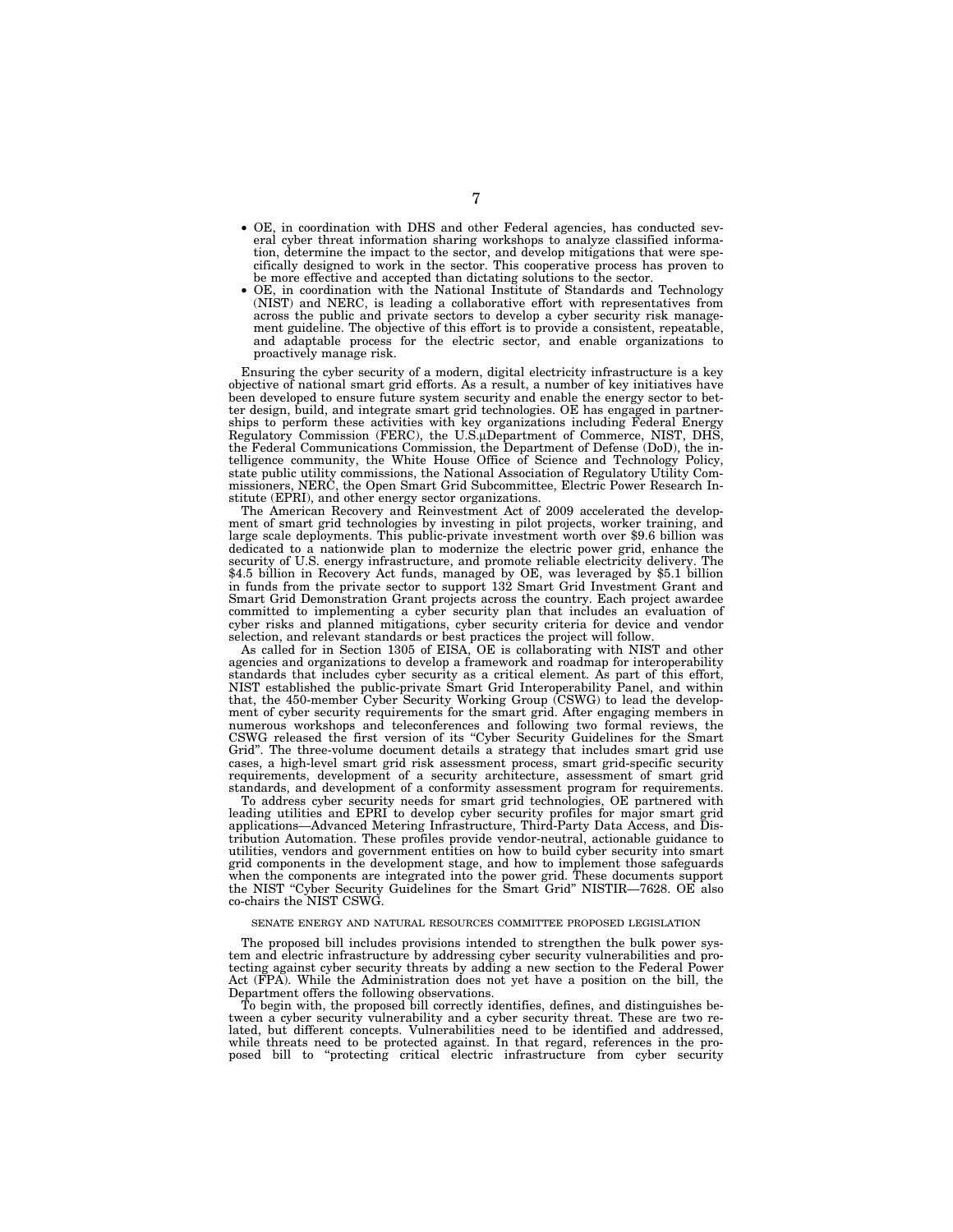vulnerabilities'' should be changed to ''addressing critical electric infrastructure cyber security vulnerabilities.

In addition, Section 224(a)(1) defines critical electric infrastructure to include distribution assets that affect interstate commerce. This significantly expands FERC's jurisdiction for setting reliability standards beyond the bulk power system as pro-vided in FPA section 215. Also, Section 224(f) would require a comprehensive plan identifying emergency measures to protect the reliability of the electric power supply of national defense facilities located in Alaska, Hawaii, and Guam in the event<br>of an imminent cyber security threat. Pertinent to that, in July 2010, DOE and DoD<br>signed a memorandum of understanding (MOU) "Concerning hance national energy security and demonstrate Federal Government leadership in transitioning America to a low carbon economy. This MOU provides an opportunity to develop a comprehensive approach that reduces the impact of power loss to defense critical assets, considering both mitigation and response measures to ensure

vital defense capabilities are not disrupted. Finally, the legislation does not yet address a unique, sensitive cyber security information disclosure problem faced by Federal Power Marketing Administrations subject to both the Freedom of Information Act and mandatory reliability standards enacted under Section 215 of the Federal Power Act. This sensitive information, de-veloped under the mandatory reliability standards, appears not to be protected from public disclosure under the Freedom of Information Act. This security vulnerability could be avoided if legislation providing statutory protection for this information were enacted that qualified under Exemption 3 of the Freedom of Information Act.

#### **CONCLUSION**

In conclusion, I would like to again thank this Committee for its leadership in supporting the protection of the bulk power system and critical electric infrastructure against cyber security threats. Recognizing the interdependencies between different sectors, it is important to have a comprehensive strategy for cyber security legislation. DOE would be happy to work with the Committee on this legislation. I would be pleased to address any questions the Committee might have.

The CHAIRMAN. Thank you very much. Everyone's statement will be included in the record as if read, including the one that you've prepared.

So, Mr. McClelland, go right ahead.

## **STATEMENT OF JOSEPH MCCLELLAND, DIRECTOR, OFFICE OF ELECTRIC RELIABILITY, FEDERAL ENERGY REGULATORY COMMISSION**

Mr. MCCLELLAND. Mr. Chairman and members of the committee, thank you for the privilege to appear before you today to discuss the security of the power grid. My name is Joe McClelland and I am the Director of the Office of Electric Reliability at the Federal Energy Regulatory Commission. I am here today as a Commission Staff Witness and my remarks do not necessarily represent the views of the Commission or any individual commissioner.

In the Energy Policy Act of 2005 Congress entrusted the Commission with a major new responsibility, to oversee a mandatory, enforceable reliability and cyber security standards for the Nation's bulk power system. This authority is in section 215 of the Federal Power Act. It is important to note that FERC's authority under section 215 is limited to, ''the bulk power system,'' which excludes Alaska and Hawaii, transmission facilities in certain large cities such as New York, as well as all local distribution systems.

Under section 215, FERC cannot author or modify reliability or cyber security standards but must depend upon an electric reliability organization or ERO to perform this task. The Commission selected the North American Electric Reliability Corporation or NERC as the ERO. The ERO develops and proposes cyber security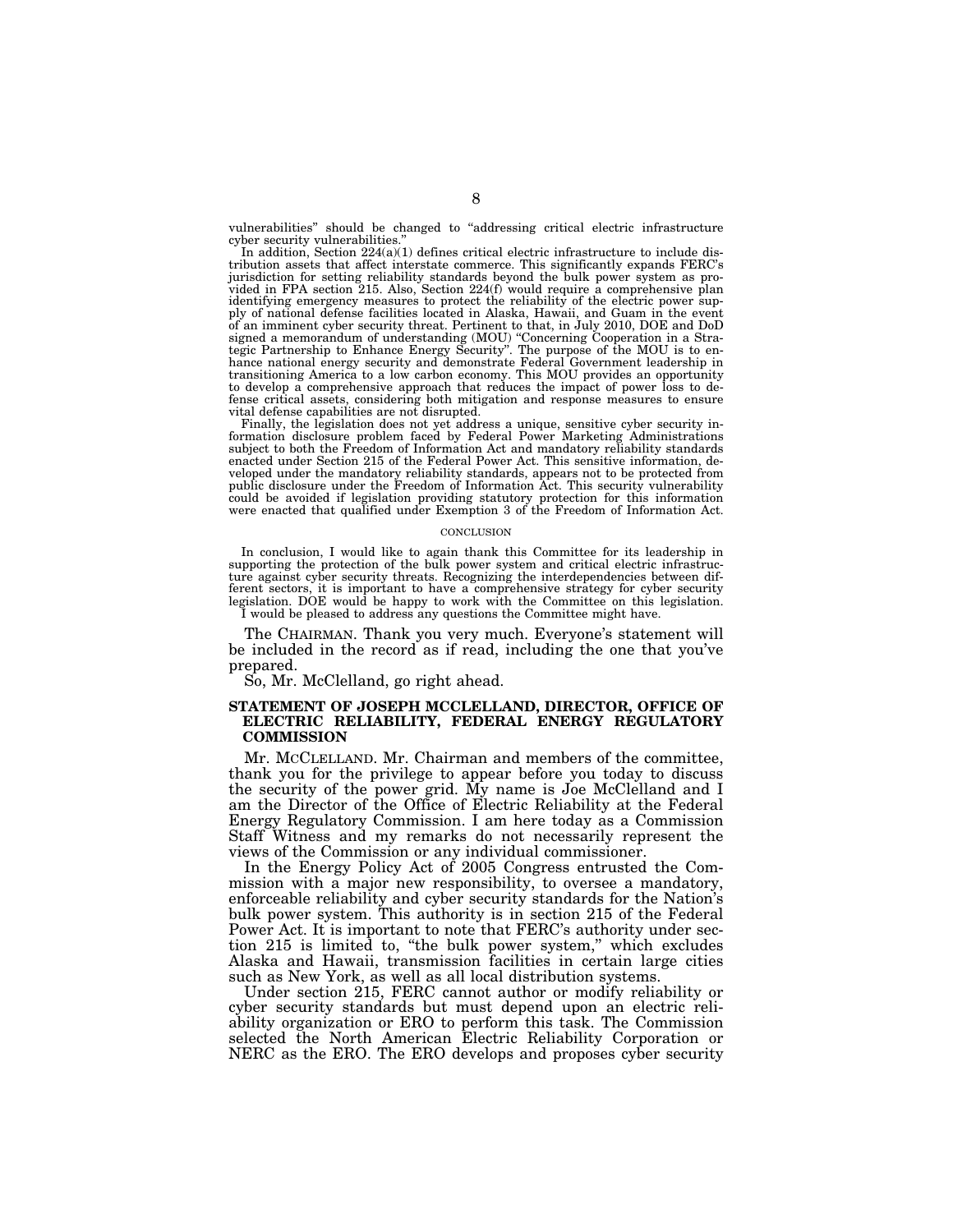standards or modifications for the Commission's review which it can either approve or remand.

If the Commission approves the proposed cyber security standard it becomes mandatory and enforceable in the United States to all users, owners and operators of the bulk power system.

If the Commission remands a proposed standard it is sent back to the ERO for further consideration.

Pursuant to its responsibility to oversee the reliability and cyber security of the power grid, in January 2008 FERC approved eight cyber security standards known as the Critical Infrastructure Protection or CIP standards, but also directed NERC to make significant modifications to these standards. Compliance with these eight standards first became mandatory on July 1st, 2010. Although NERC has filed and the Commission has approved some modifications to the CIP standards the majority of the Commission's directed modifications to these standards have not yet been addressed by NERC. It is not clear how long it will take for the CIP standards to be modified to eliminate some of the significant gaps in protection within them.

On a related note, as Smart grid technology is added to the bulk power system greater cyber security protections will be required. Given that this technology provides more access points thereby increasing the grid's vulnerabilities. The CIP standards will apply to some but not most of the Smart grid applications. Moreover there are non cyber threats that also pose national security concerns. Naturally occurring events are physical attacks against the power grid that cause equal or greater disruption than cyber attacks and the Federal Government should have no less ability to protect against them.

One example is electromagnetic pulse or EMP. An EMP event could seriously degrade or shut down a large part of the electric power grid. In addition to manmade attacks, EMP events are also naturally generated caused by solar flares and storms disrupting the Earth's magnetic field.

Such events are inevitable, can be powerful and can also cause significant and prolonged disruptions to the power grid. In fact, FERC, DHS and DOE recently completed a joint EMP study conducted through the Oak Ridge National Laboratory. The study evaluated both manmade and naturally occurring EMP events to determine their effects on the power system and to identify protective mitigation measures that could be installed. Included among its findings was that without effective mitigation that the solar storm of 1921 which is considered a one in one hundred year event were to occur today, over 300 bulk power system transformers could be damaged or destroyed thereby interrupting power to 130 million people for 10 years.

Although section 215 of the Federal Power Act can provide an adequate statutory foundation for the development of routine reliability standards for the bulk power system, the threat of cyber attacks or other intentional, malicious acts against the grid is different. These are threats that can endanger national security that may be posed by criminal organizations, terrorist groups, foreign Nations or others, intent on attacking the United States through its electric grid. A widespread disruption of electric service can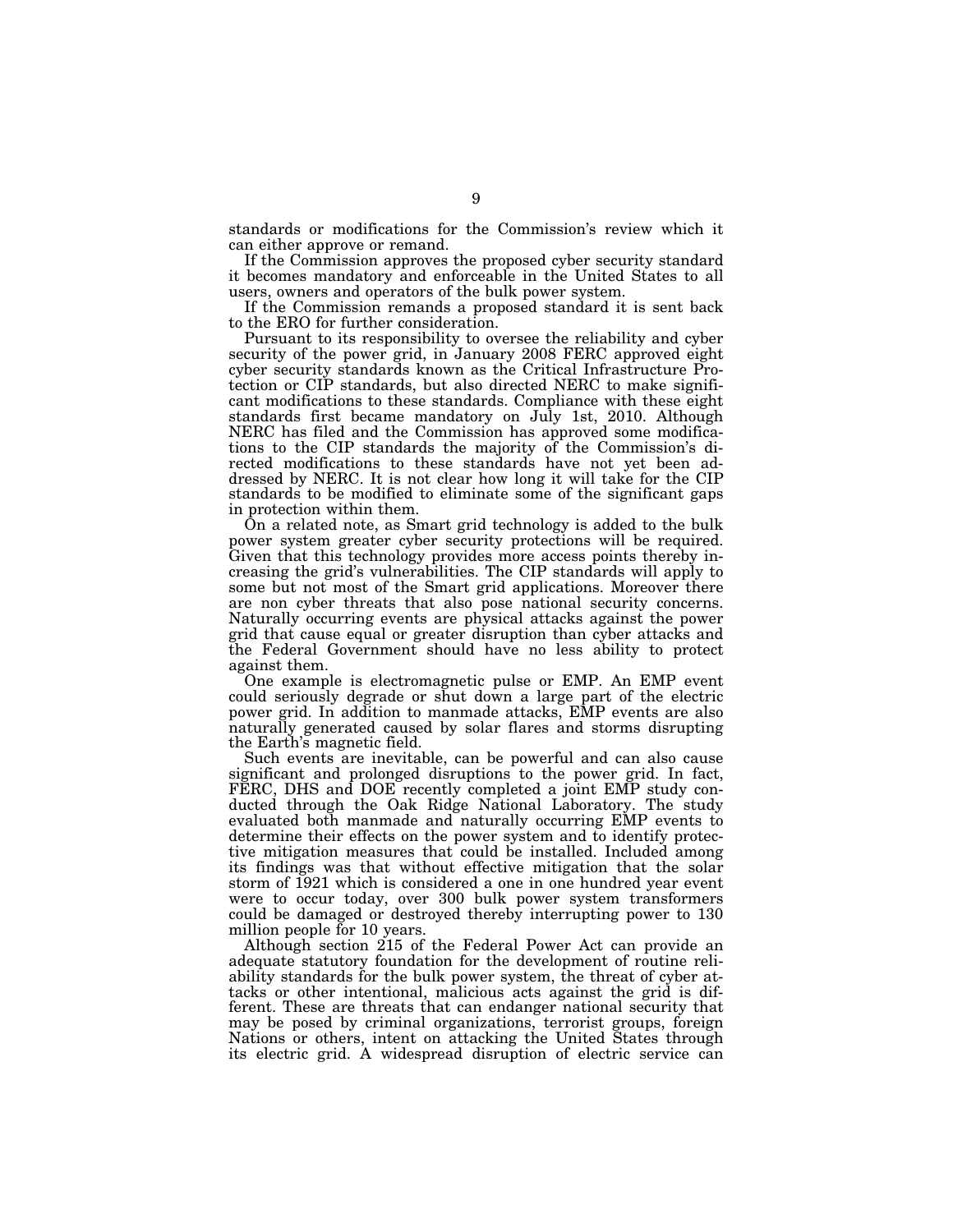quickly undermine our government, our military, our economy as well as endanger the health and safety of our citizens. Given the national security dimensions to this threat there may be a need to act quickly, to act in a manner where action is mandatory rather than voluntary and to protect certain information from public disclosure.

The Commission's legal authority is inadequate for such action. New legislation should address several key concerns.

First, FERC should be permitted to take direct action before a cyber or physical national security incident has occurred.

Second, FERC should be allowed to maintain the appropriate confidentiality of security sensitive information.

Third, the limitations on the term "bulk power system" should be understood as our current jurisdiction under 215 does not apply to Alaska and Hawaii as well as some transmission facilities and all local distribution facilities.

Fourth, entities should be able to recover costs they incurred to mitigate the vulnerabilities and threats.

Finally, legislation on national security threats to reliability should cover not only cyber security threats but also natural events and intentional, non-cyber, malicious acts including threats from an EMP.

The cyber security discussion draft addresses many of these issues. Thank you for your attention today. I look forward to any questions that you might have.

[The prepared statement of Mr. McClelland follows:]

#### PREPARED STATEMENT OF JOSEPH MCCLELLAND, DIRECTOR, OFFICE OF ELECTRIC RELIABILITY, FEDERAL ENERGY REGULATORY COMMISSION

Mr. Chairman and Members of the Committee: Thank you for this opportunity to appear before you to discuss the security of the electric grid. My name is Joseph McClelland. I am the Director of the Office of Electric Reliability (OER) of the Federal Energy Regulatory Commission (FERC or Commission). The Commission's role with respect to reliability is to help protect and improve the reliability of the Nation's bulk power system through effective regulatory oversight as established in the Energy Policy Act of 2005. I am here today as a Commission staff witness and my remarks do not necessarily represent the views of the Commission or any individual Commissioner.

My testimony summarizes the Commission's oversight of the reliability of the electric grid under section 215 of the Federal Power Act (FPA) and the Commission's implementation of that authority with respect to cyber security primarily through Order No. 706. I also will describe some of the current limitations in Federal authority to protect the grid against physical and cyber security threats, and also comment on the cyber security discussion draft. The Commission currently does not have sufficient authority to require effective protection of the grid against cyber or physical attacks. If adequate protection is to be provided, legislation is needed and my testimony discusses the key elements that should be included in legislation in this area.

#### BACKGROUND

In the Energy Policy Act of 2005 (EPAct 2005), Congress entrusted the Commission with a major new responsibility to oversee mandatory, enforceable reliability standards for the Nation's bulk power system (excluding Alaska and Hawaii). This authority is in section 215 of the Federal Power Act. Section 215 requires the Commission to select an Electric Reliability Organization (ERO) that is responsible for proposing, for Commission review and approval, reliability standards or modifications to existing reliability standards to help protect and improve the reliability of the Nation's bulk power system. The Commission has certified the North American Electric Reliability Corporation (NERC) as the ERO. The reliability standards apply to the users, owners and operators of the bulk power system and become mandatory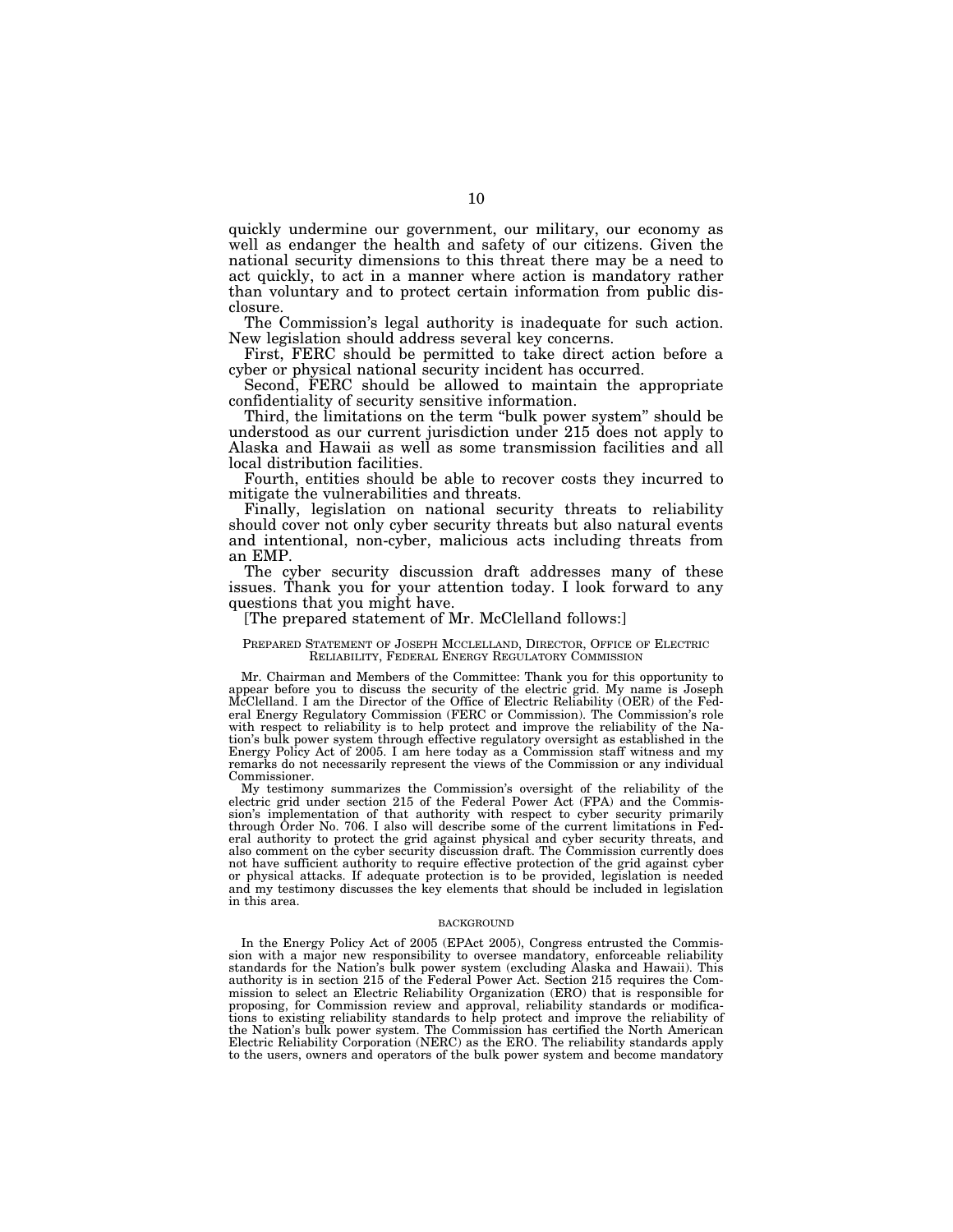in the United States only after Commission approval. The ERO also is authorized to impose, after notice and opportunity for a hearing, penalties for violations of the reliability standards, subject to Commission review and approval. The ERO may delegate certain responsibilities to ''Regional Entities,'' subject to Commission approval.

The Commission may approve proposed reliability standards or modifications to previously approved standards if it finds them ''just, reasonable, not unduly discriminatory or preferential, and in the public interest.'' The Commission itself does not have authority to modify proposed standards. Rather, if the Commission disapproves a proposed standard or modification, section 215 requires the Commission to remand it to the ERO for further consideration. The Commission, upon its own motion or upon complaint, may direct the ERO to submit a proposed standard or modification on a specific matter but it does not have the authority to modify or author a standard and must depend upon the ERO to do so.

#### *Limitations of Section 215 and the Term ''Bulk Power System''*

Currently, the Commission's jurisdiction and reliability authority is limited to the "bulk power system," as defined in the FPA, and therefore excludes Alaska and Hawaii, including any federal installations located therein. The current interpretation of ''bulk power system'' also excludes some transmission and all local distribution facilities, including virtually all of the grid facilities in certain large cities such as New York, thus precluding Commission action to mitigate cyber or other national security threats to reliability that involve such facilities and major population areas. The Commission recently issued Order No. 743, which directs NERC to revise its interpretation of the bulk power system to eliminate inconsistencies across regions, eliminate the ambiguity created by the current discretion in NERC's definition of bulk electric system, provide a backstop review to ensure that any variations do not compromise reliability, and ensure that facilities that could significantly affect reliability are subject to mandatory rules. NERC is currently developing its response to that order. However, it is important to note that section 215 of the FPA excludes local distribution facilities from the Commission's reliability jurisdiction, so any revised bulk electric system definition developed by NERC will still not apply to local distribution facilities.

#### *Critical Infrastructure Protection Reliability Standards*

An important part of the Commission's current responsibility to oversee the development of reliability standards for the bulk power system involves cyber security. In August 2006, NERC submitted eight proposed cyber security standards, known as the Critical Infrastructure Protection (CIP) standards, to the Commission for approval under section 215. Critical infrastructure, as defined by NERC for purposes of the CIP standards, includes facilities, systems, and equipment which, if destroyed, degraded, or otherwise rendered unavailable, would affect the reliability or operability of the ''Bulk Electric System.'' Under NERC's implementation plan for the CIP standards, full compliance became mandatory on July 1, 2010.

On January 18, 2008, the Commission issued Order No. 706, the Final Rule approving the CIP reliability standards while concurrently directing NERC to develop significant modifications addressing specific concerns. The Commission set a deadline of July 1, 2009 for NERC to resolve certain issues in the CIP reliability standards, including deletion of the ''reasonable business judgment'' and ''acceptance of risk'' language in each of the standards. NERC concluded that this deadline would create a very compressed schedule for its stakeholder process. Therefore, it divided all of the changes directed by the Commission into phases, based on their complexity. NERC opted to resolve the simplest changes in the first phase, while putting off more complex changes for later versions.

NERC filed the first phase of the modifications to the CIP Reliability Standards (Version 2) on May 22, 2009. In this phase, NERC removed from the standards the terms "reasonable business judgment" and "acceptance of risk," added a requirement for a ''single senior manager'' responsible for CIP compliance, and made certain other administrative and clarifying changes. In a September 30, 2009 order, the Commission approved the Version 2 CIP standards and directed NERC to develop additional modifications to certain of them. Pursuant to the Commission's September 30, 2009 order, NERC submitted Version 3 of the CIP standards which revised Version 2 as directed. The Version 3 CIP standards became effective on October 1, 2010. This first phase of the modifications directed by the Commission in Order No. 706, which encompassed both Version 2 and Version 3, did not modify

the critical asset identification process, a central concern in Order No. 706. On February 10, 2011, NERC initiated the second phase of the Order No. 706 directed modification, filing a petition seeking approval of Version 4 of the CIP standards. Version 4 includes new proposed criteria to identify "critical assets" for pur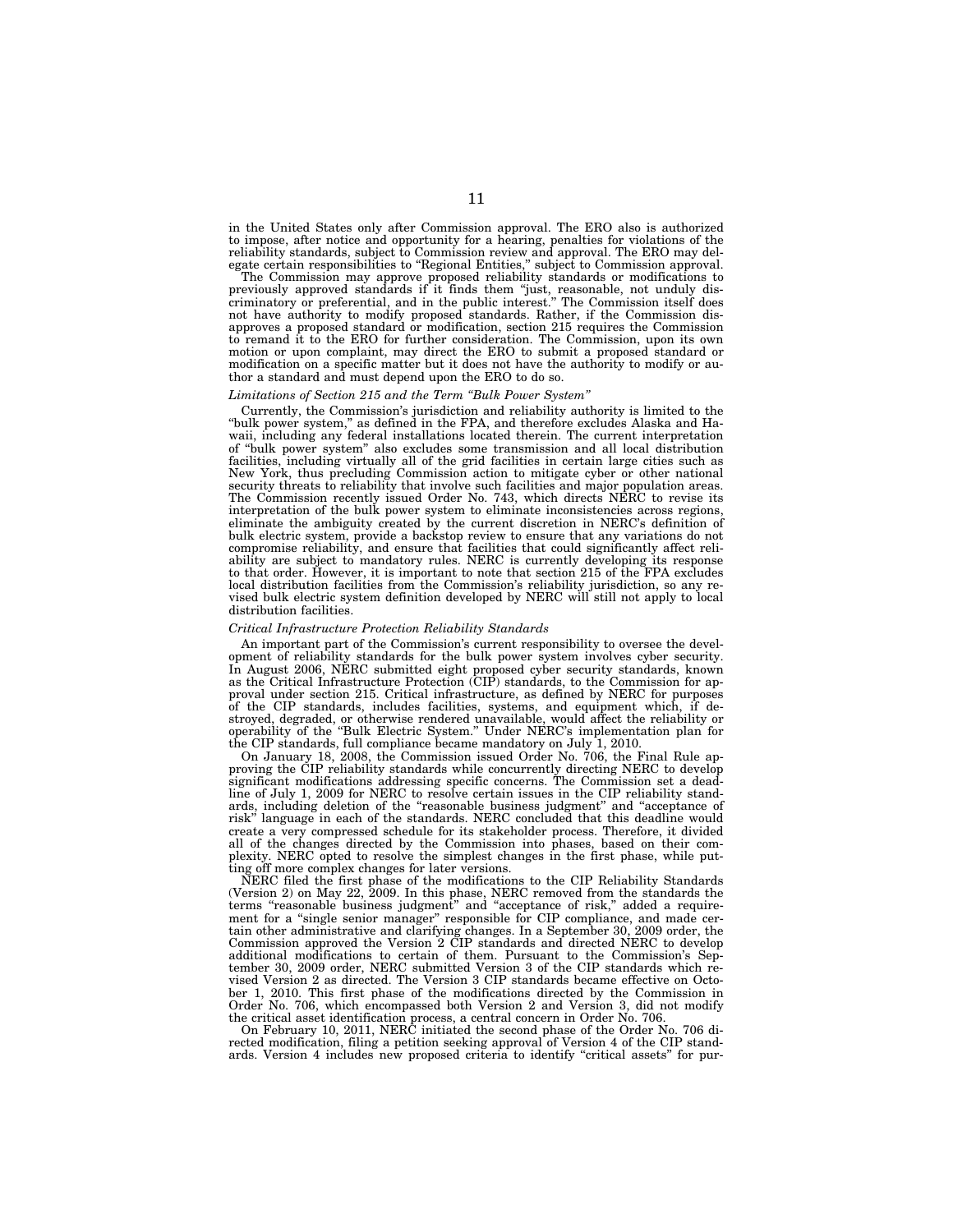poses of the CIP reliability standards. This filing is currently under review by the Commission. In order to better understand the NERC Version 4 petition, particularly the number of critical cyber assets that will be identified under this revision, the Commission issued data requests to NERC, with responses due on July 11, 2011, which reflects an extension of time requested by NERC.

The remaining CIP standards revisions to respond to the Commission's directives issued in Order No. 706 are still under development by NERC. It is important to note that the majority of the Order No. 706 directed modifications to the CIP stand-ards have yet to be addressed by NERC. Until they are addressed, there are significant gaps in protection such as a needed requirement for a defense in depth posture. NERC's standards development plan filed with the Commission in April 2011 classifies these outstanding revisions to the CIP standards as ''High Priority'' with a targeted completion in the second quarter of 2012.

#### *Identification of Critical Assets*

As currently written, the CIP reliability standards allow utilities significant discretion to determine which of their facilities are ''critical assets and the associated critical cyber assets,'' and therefore are subject to the requirements of the standards. In Order No. 706, the Commission directed NERC to revise the standards to require independent oversight of a utility's decisions by industry entities with a ''wide-area view,'' such as reliability coordinators or the Regional Entities, subject to the review of the Commission. This revision to the standards, like all revisions, is subject to approval by the affected stakeholders in the standards development process. NERC has attempted to address this directive in Version 4 of the CIP standards, which is now under review by the Commission.

When, in Order No. 706, the Commission approved Version 1 of the CIP reliability standards, it also required entities under those standards to self-certify their compliance progress every six months. In December 2008, NERC conducted a self-certification study, asking each entity to report limited information on its critical assets and the associated critical cyber assets identified in compliance with reliability standard CIP-002-1. As the Commission stated in Order No. 706, the identification of critical assets is the cornerstone of the CIP standards. If that identification is not done well, the CIP standards will be ineffective at protecting the bulk power system. The results of NERC's self-certification request showed that only 29% of responding generation owners and operators identified at least one critical asset, while about 63% of the responding transmission owners identified at least one critical asset. NERC expressed its concern with these results in a letter to industry stakeholders dated April 7, 2009.

NERC conducted another self-certification survey of responsible entities to determine progress towards identification of critical cyber assets. It gathered information about critical assets and critical cyber assets as of December 31, 2009. This survey included additional questions designed to obtain a better understanding of the results from industry's critical asset identification process. In general, this survey did not demonstrate a significant increase in identified critical assets. NERC noted some encouraging results as well as some that were a cause for concern. In addition, the Regional Entities have been performing audits which have included registered entities' determination of their critical cyber asset lists. FERC staff has been observing selected audits to examine the Regional Entities' methods of conducting these audits. It is important to note that although ''critical assets'' are used to identify subsequent "critical cyber assets," only the subset of "critical cyber assets" are subject to the CIP standards.

NERC's Critical Infrastructure Protection Committee released a guidance document to assist registered entities in identifying their critical assets. That document, which took effect on September 17, 2009, provides "guidelines" that define which assets should be evaluated, provides risk-based evaluation guidance for determining critical assets, and describes reasonable bases that could be used to support that determination. A second NERC security guideline regarding critical cyber assets became effective on June 17, 2010. This security guideline "provides guidance for identifying Critical Cyber Assets by evaluating potential impacts to 'reliable operation' of a Critical Asset.'' Neither of these guidance documents contained any actions that were mandatory for users, owners or operators of the bulk-power system.

Version 4 of the CIP standards, which are currently pending before the Commission, would change the way in which critical assets are identified. Instead of using a loosely defined risk-based assessment methodology, CIP-002 Version 4 Attachment 1 contains what NERC describes as ''uniform criteria for the identification of Critical Assets.'' For example, criterion 1.1 would identify generation plants equal to or greater than 1500MW as critical assets. The filing asserts that this would account for 29% of the installed generator capacity in the United States. Because this is an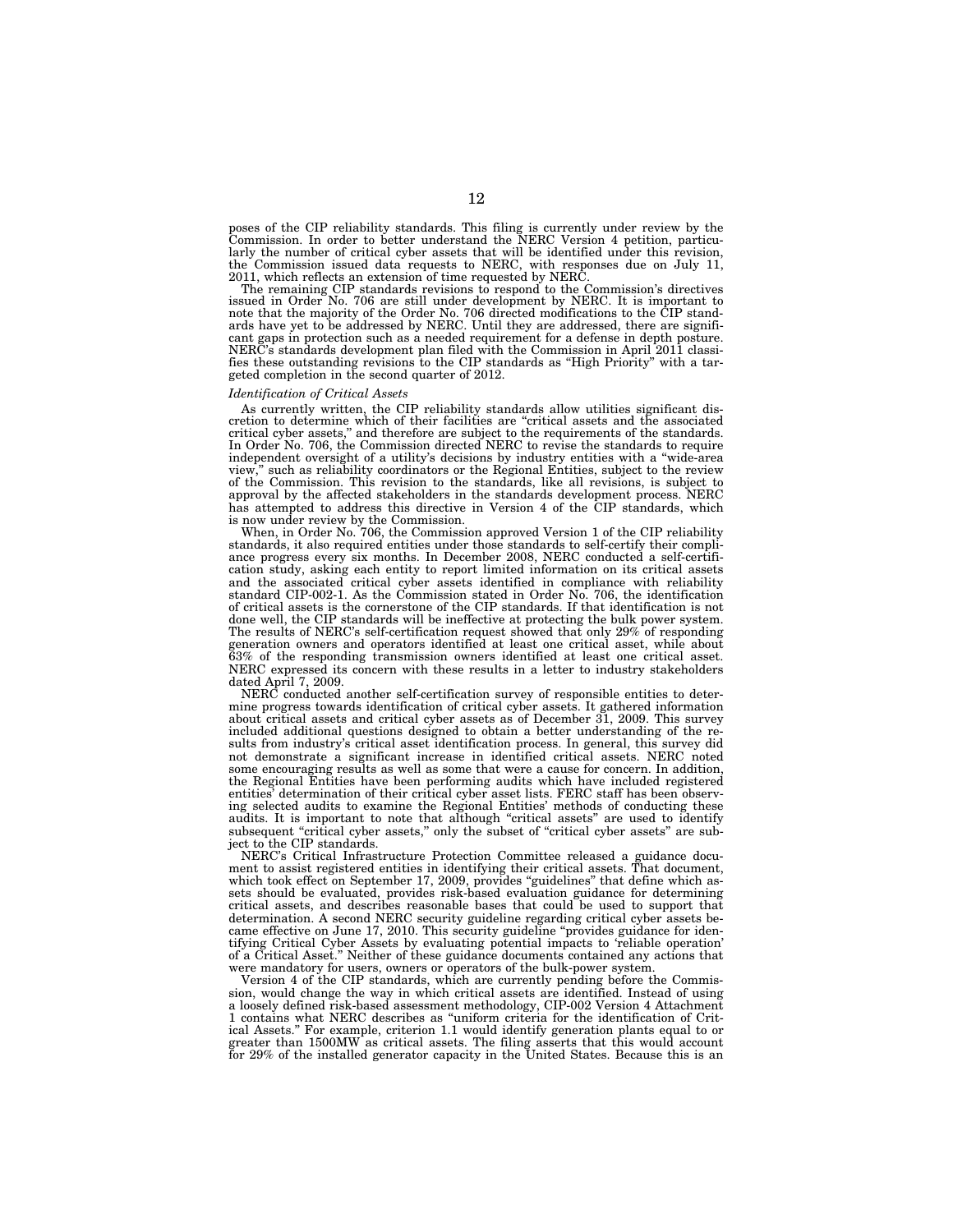on-going proceeding before the Commission, I am limited in what I can discuss about the merits of NERC's petition.

#### THE NERC PROCESS

As an initial matter, it is important to recognize how mandatory reliability standards are established. Under section 215, reliability standards must be developed by the ERO through an open, inclusive, and public process. The Commission can direct NERC to develop a reliability standard to address a particular reliability matter, including cyber security threats or vulnerabilities. However, the NERC process typically requires years to develop standards for the Commission's review. In fact, the CIP standards approved by the Commission in January 2008 took approximately three years to develop.

NERC's procedures for developing standards allow extensive opportunity for stakeholder comment, are open, and are generally based on the procedures of the American National Standards Institute. The NERC process is intended to develop consensus on both the need for, and the substance of, the proposed standard. Although inclusive, the process is relatively slow, open and unpredictable in its responsiveness to the Commission's directives. This process requires public disclosure regarding the reason for the proposed standard, the manner in which the standard will address the issues, and any subsequent comments and resulting modifications in the standards as the affected stakeholders review the material and provide comments. NERC-approved standards are then submitted to the Commission for its review.

The procedures used by NERC are appropriate for developing and approving routine reliability standards. The process allows extensive opportunities for industry and public comment. The public nature of the reliability standards development process can be a strength of the process. However, it can be an impediment when measures or actions need to be taken to address threats to national security quickly, effectively and in a manner that protects against the disclosure of security-sensitive information. The current procedures used under section 215 for the development and approval of reliability standards do not provide an effective and timely means of addressing urgent cyber or other national security risks to the bulk power system, particularly in emergency situations. Certain circumstances, such as those involving national security, may require immediate action, while the reliability standard procedures take too long to implement efficient and timely corrective steps. On September 3, 2010, FERC approved a new reliability standards process manual filed by NERC. While this manual includes a process for developing a standard related to a confidential issue, the new process is untested and it is unclear how the process would be implemented.

FERC rules governing review and establishment of reliability standards allow the agency to direct the ERO to develop and propose reliability standards under an expedited schedule. For example, FERC could order the ERO to submit a reliability standard to address a reliability vulnerability within 60 days. Also, NERC's rules of procedure include a provision for approval of ''urgent action'' standards that can be completed within 60 days and which may be further expedited by a written finding by the NERC board of trustees that an extraordinary and immediate threat exists to bulk power system reliability or national security. However, it is not clear NERC could meet this schedule in practice. Moreover, faced with a national security threat to reliability, there may be a need to act decisively in hours or days, rather than weeks, months or years. That would not be feasible even under the urgent action process. In the meantime, the bulk power system would be left vulnerable to a known national security threat. Moreover, existing procedures, including the urgent action procedure, could widely publicize both the vulnerability and the proposed solutions, thus increasing the risk of hostile actions before the appropriate solutions are implemented.

In addition, a reliability standard submitted to the Commission by NERC may not be sufficient to address the identified vulnerability or threat. Since FERC may not directly modify a proposed reliability standard under section 215 and must either approve or remand it, FERC would have the choice of approving an inadequate standard and directing changes, which reinitiates a process that can take years, or rejecting the standard altogether. Under either approach, the bulk power system would remain vulnerable for a prolonged period.

This concern was highlighted in the Department of Energy Inspector General's January 2011 audit report on FERC's ''Monitoring of Power Grid Cyber Security.'' The audit report identified concerns regarding the adequacy of the CIP standards and the implementation and schedule for the CIP standards, and concluded that these problems exist, in part, because the Commission's authority to ensure ade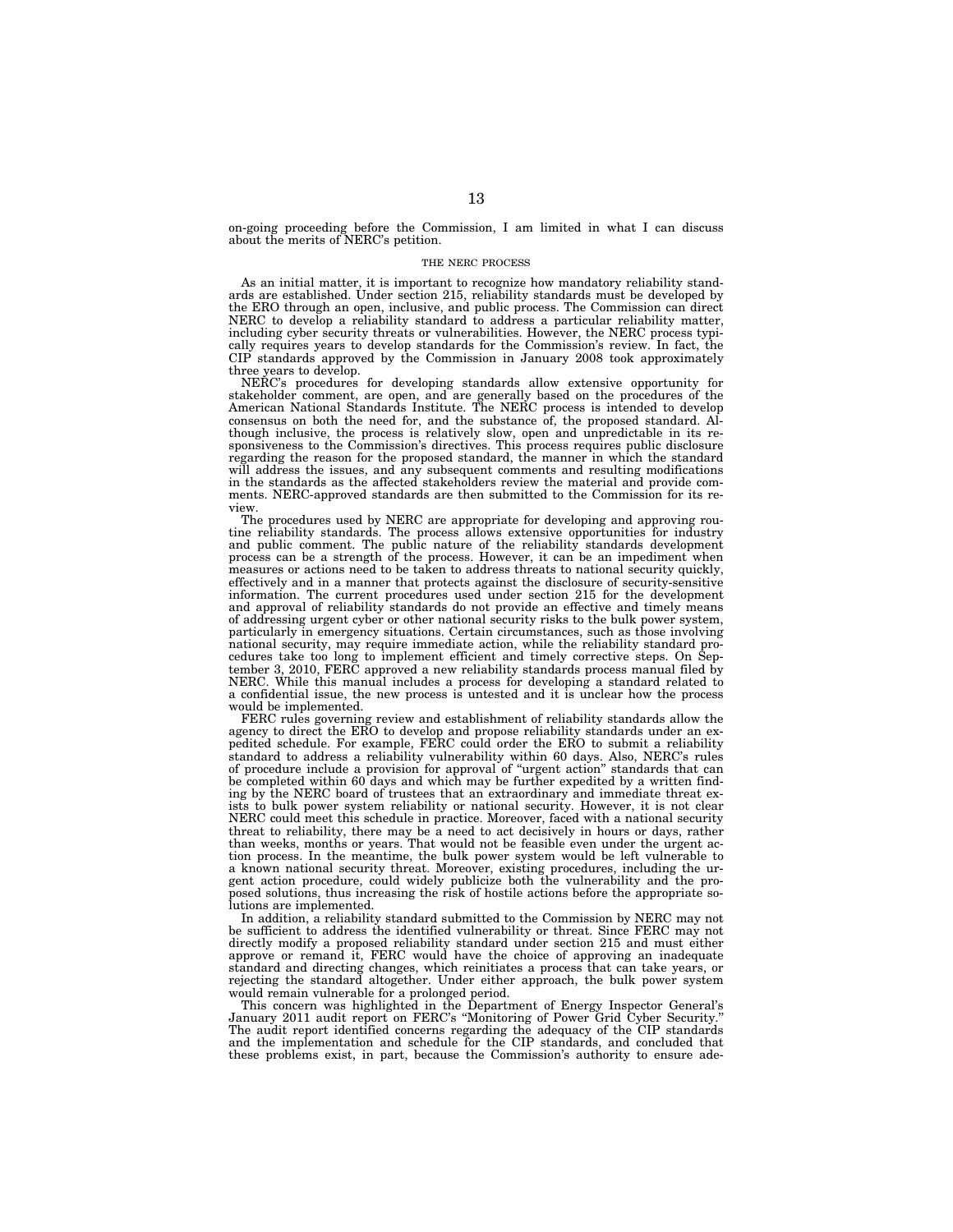quate cyber security over the bulk electric system is limited. The audit report concludes that the Commission should take a more aggressive action when ordering new or revised standards and highlights its lack of authority to implement its own reliability standards or mandatory alerts in response to emerging threats or vulnerabilities. This report emphasizes the need for FERC to have additional authority for ensuring adequate cyber security over the bulk electric system.

Finally, the open and inclusive process required for standards development is not consistent with the need to protect security-sensitive information. For instance, a formal request for a new standard would normally detail the need for the standard as well as the proposed mitigation to address the issue, and the NERC-approved version of the standard would be filed with the Commission for review. This public information could help potential adversaries in planning attacks.

#### *NERC's Formal Notices*

Currently, the alternative to a mandatory reliability standard is for NERC to issue a formal notice encouraging utilities and others to take voluntary action to guard against a specific cyber or other vulnerability. Such a notice may be an Advi-sory, a Recommendation or an Essential Action. The notice approach allows for quicker action, but compliance with a notice is voluntary, and will likely produce inconsistent and potentially ineffective responses. For example, two Advisories and a Recommendation were issued in 2010 by NERC, regarding an identified cyber se-curity threat referred to as ''Stuxnet.'' The details of actions taken to mitigate the vulnerabilities identified by Stuxnet, and the assets to which they apply, as well as their effectiveness, are not known. Reliance on voluntary measures to protect national security is fundamentally inconsistent with the conclusion Congress reached during enactment of EPAct 2005, that voluntary standards are not sufficient to protect the reliability of the bulk power system.

#### SMART GRID

The need for vigilance will increase as new technologies are added to the bulk power system. For example, smart grid technology promises significant benefits in the use of electricity. These include the ability to better manage not only energy sources but also energy consumption. However, a smarter grid would permit twoway communication between the electric system and a large number of devices located outside of controlled utility environments, which will introduce many potential access points.

Smart grid applications will automate many decisions on the supply and use of electricity to increase efficiencies and ultimately to allow cost savings. Without adequate physical and cyber protections, however, this level of automation may allow adversaries to gain access to the rest of the company's data and control systems and cause significant harm. Security features must be an integral consideration when developing smart grid technology and must be assured before widespread installation of new equipment. The challenge will be to focus not only on general approaches but, importantly, on the details of specific technologies and the risks they may present.

Regarding data, there are multiple ways in which smart grid technologies may introduce new cyber vulnerabilities into the system. For example an attacker could gain access to a remote or intermediate smart grid device and change data values monitored or received from down-stream devices, and pass the incorrect data upstream to cause operators or automatic programs to take incorrect actions.

In regard to control systems, an attacker that gains access to the communication channels could order metering devices to disconnect customers, order previously shed load to come back on line prematurely, or order dispersed generation sources to turn off during periods when load is approaching generation capacity, causing instability and outages on the bulk power system. One of the potential capabilities of the smart grid is the ability to remotely disconnect service using advanced metering infrastructure (AMI). If insufficient security measures are implemented in a company's AMI application, an adversary may be able to access the AMI system and could conceivably disconnect every customer with an AMI device. If such an attack is widespread enough, the resultant disconnection of load on the distribution system could result in impacts to the bulk power system. If an adversary follows this disconnection event with a subsequent and targeted cyber attack against remote meters, the restoration of service could be greatly delayed.

In addition to any smart grid related standards that may be adopted by the Commission, the CIP standards will apply to some, but not most, smart grid applications. The standards require users, owners and operators of the bulk power system to protect cyber assets, including hardware, software and data, which would affect the reliability or operability of the bulk power system. These assets are identified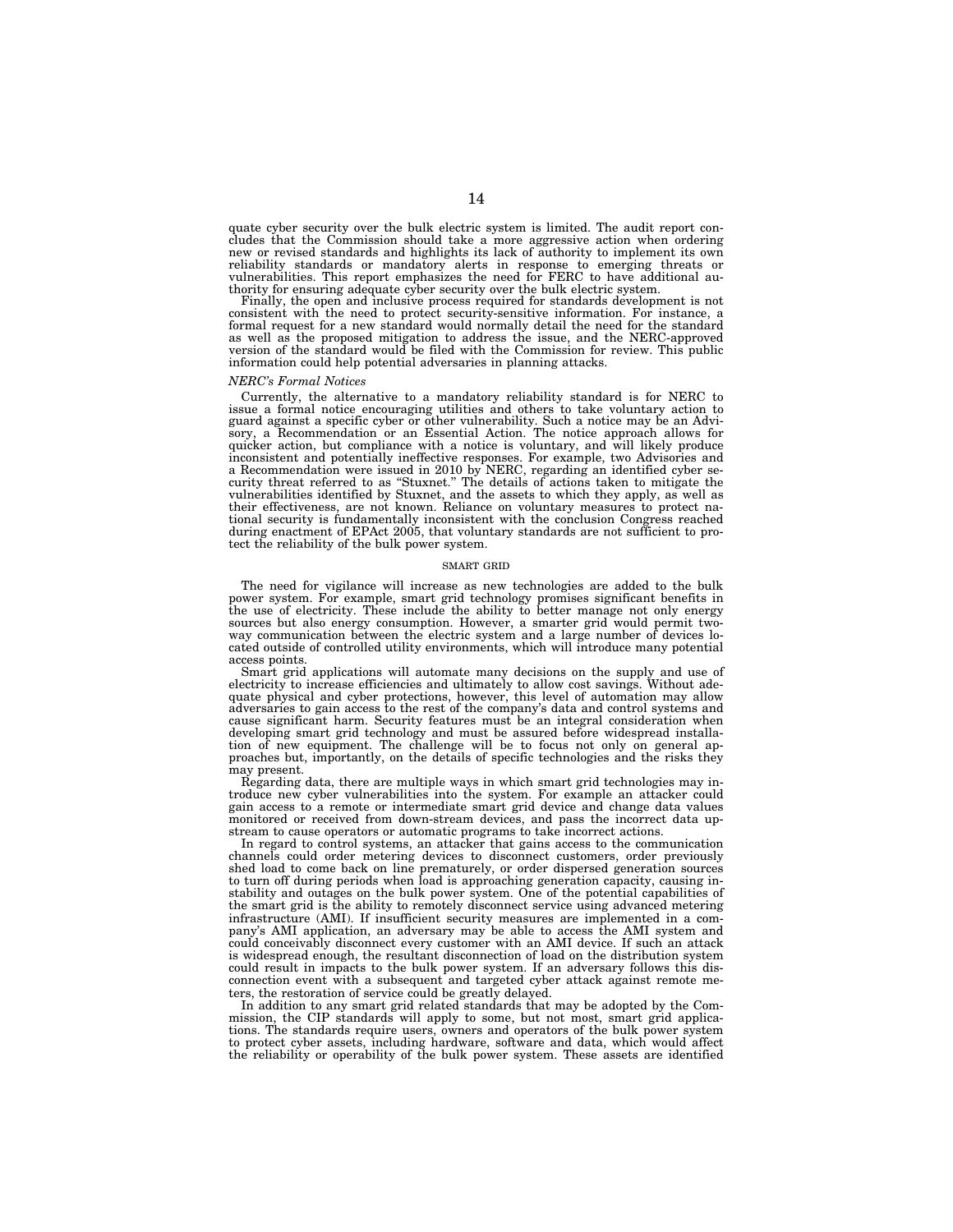using a risk-based assessment methodology that identifies electric assets that are critical to the reliable operation of the bulk power system. If a smart grid device were to control a critical part of the bulk power system, it should be considered a critical cyber asset subject to the protection requirements of the CIP standards. However, this designation is currently up to the affected entity as part of its selfdetermination of critical cyber assets, as discussed previously.

Many of the smart grid applications will be deployed at the distribution and enduser level. For example, some applications may be targeted at improving market efficiency in ways that may not have a reliability impact on the bulk power system, such that the protection requirements of the CIP standards, as they are currently written, may not apply. However, as discussed above, these applications either individually or in the aggregate could affect the bulk power system.

#### PHYSICAL SECURITY AND OTHER THREATS TO RELIABILITY

The existing reliability standards do not extend to physical threats to the grid, but physical threats can cause equal or greater destruction than cyber attacks and the Federal government should have no less ability to act to protect against such potential damage. One example of a physical threat is an electromagnetic pulse (EMP) event. In 2001, Congress established a commission to assess the threat from EMP, with particular attention to be paid to the nature and magnitude of high-altitude EMP threats to the United States; vulnerabilities of U.S. military and civilian infrastructure to such attack; capabilities to recover from an attack; and the feasibility and cost of protecting military and civilian infrastructure, including energy infrastructure. In 2004, the EMP commission issued a report describing the nature of EMP attacks, vulnerabilities to EMP attacks, and strategies to respond to an attack.1 A second report was produced in 2008 that further investigated vulnerabilities of the Nation's infrastructure to EMP.2 Both electrical equipment and control systems can be damaged by EMP.

An EMP may also be a naturally-occurring event caused by solar flares and storms disrupting the Earth's magnetic field. In 1859, a major solar storm occurred, causing auroral displays and significant shifts of the Earth's magnetic fields. As a result, telegraphs were rendered useless and several telegraph stations burned down. The impacts of that storm were muted because semiconductor technology did not exist at the time. Were the storm to happen today, according to an article in Scientific American, it could ''severely damage satellites, disable radio communications, and cause continent-wide electrical black-outs that would require weeks or longer to recover from."<sup>3</sup> Although storms of this magnitude occur rarely, storms and flares of lesser intensity occur more frequently. Storms of about half the intensity of the 1859 storm occur every 50 years or so according to the authors of the Scientific American article, and the last such storm occurred in November 1960, leading to world-wide geomagnetic disturbances and radio outages. The power grid is particularly vulnerable to solar storms, as transformers are electrically grounded to the Earth and susceptible to damage from geomagnetically induced currents. The damage or destruction of numerous transformers across the country would result in reduced grid functionality and even prolonged power outages.

In March 2010, Oak Ridge National Laboratory (Oak Ridge) and their subcontractor Metatech released a study that explored the vulnerability of the electric grid to EMP-related events. This study was a joint effort contracted by FERC staff, the Department of Energy and the Department of Homeland Security and expanded on the information developed in other initiatives, including the EMP commission reports. The series of reports provided detailed technical background and outlined which sections of the power grid are most vulnerable, what equipment would be affected, and what damage could result. Protection concepts for each threat and additional methods for remediation were also included along with suggestions for mitigation. The results of the study support the general conclusion that EMP events pose substantial risk to equipment and operation of the Nation's power grid and under extreme conditions could result in major long term electrical outages. In fact, solar magnetic disturbances are inevitable with only the timing and magnitude subject to variability. The study assessed the 1921 solar storm, which has been termed a 1-in-100 year event, and applied it to today's power grid. The study concluded that

<sup>1</sup>Graham, Dr. William R. et al., Report of the Commission to Assess the Threat to the United States from Electromagnetic Pulse (EMP) Attack (2004). 2Dr. John S., Jr. et al., Report of the Commission to Assess the Threat to the United States

from Electromagnetic Pulse (EMP) Attack (2008). 3Odenwald, Sten F. and Green, James L., Bracing the Satellite Infrastructure for a Solar

A Superstorm, Scientific American Magazine (Jul. 28, 2008).<br>Superstorm, Scientific American Magazine (Jul. 28, 2008).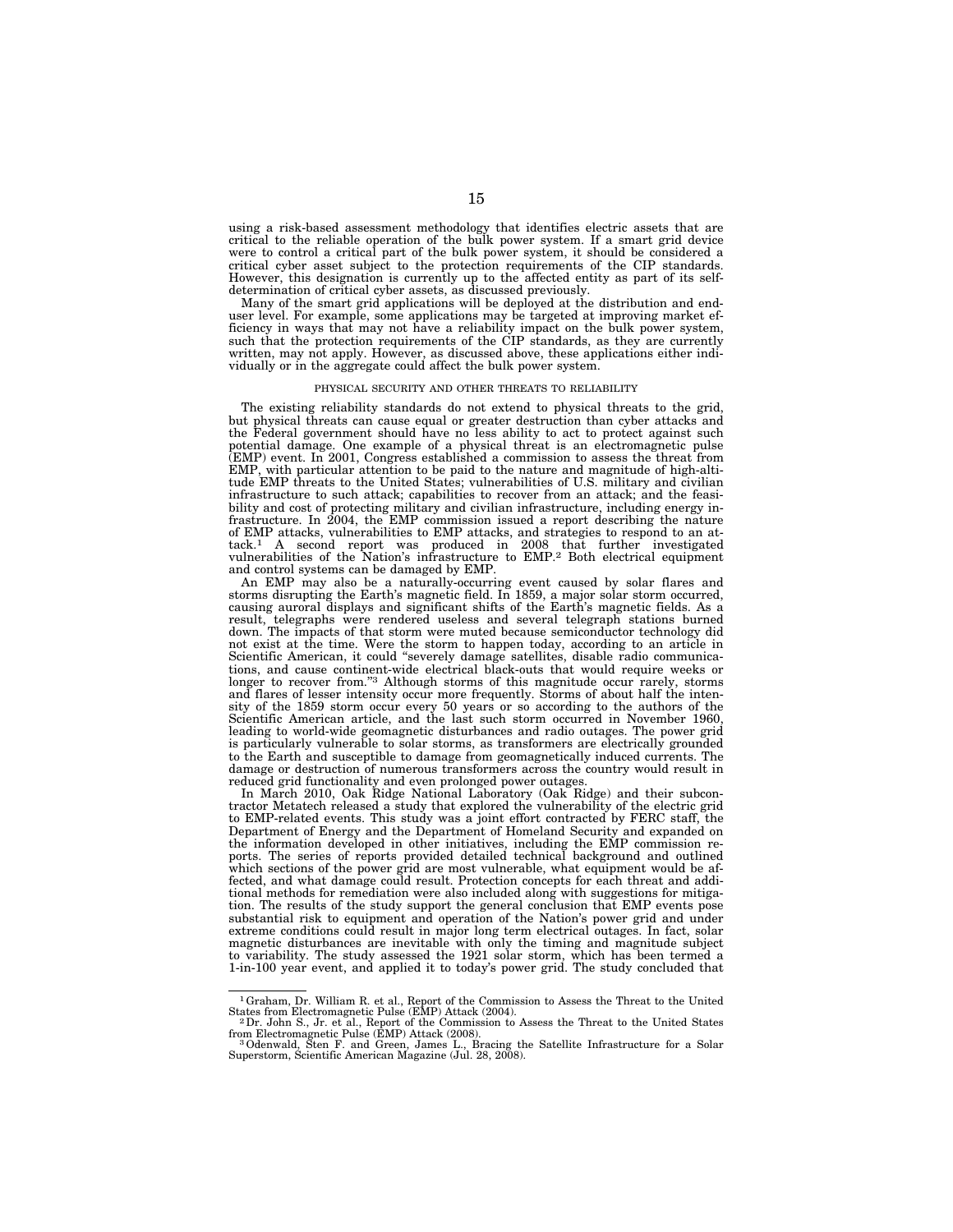such a storm could damage or destroy up to 300 bulk power system transformers interrupting service to 130 million people for a period of years.

The existing reliability standards do not address EMP vulnerabilities. Protecting the electric generation, transmission and distribution systems from severe damage due to an EMP-related event would involve vulnerability assessments at every level of electric infrastructure.

#### THE NEED FOR LEGISLATION

In my view, section 215 of the Federal Power Act provides an adequate statutory foundation for the ERO to develop most reliability standards for the bulk power system. However, the nature of a national security threat by entities intent on attacking the U.S. through vulnerabilities in its electric grid stands in stark contrast to other major reliability vulnerabilities that have caused regional blackouts and reliability failures in the past, such as vegetation management and protective relay maintenance practices. Widespread disruption of electric service can quickly undermine the U.S. government, its military, and the economy, as well as endanger the health and safety of millions of citizens. Given the national security dimension to this threat, there may be a need to act quickly to protect the grid, to act in a manner where action is mandatory rather than voluntary, and to protect certain information from public disclosure.

The Commission's current legal authority is inadequate for such action. This is true of both cyber and physical threats to the bulk power system that pose national security concerns.

Any new legislation should address several key concerns. First, to prevent a significant risk of disruption to the grid, legislation should allow the Commission to take action before a cyber or physical national security incident has occurred. In my opinion, the cyber security discussion draft addresses this concern by allowing the Commission to timely act on cyber security vulnerabilities before an incident occurs and by giving the Secretary of Energy emergency authority to act on cyber security threats. In particular, the Commission should be able to require mitigation even before or while NERC and its stakeholders develop a standard, when circumstances require urgent action.

Second, any legislation should allow the Commission to maintain appropriate confidentiality of sensitive information submitted, developed or issued under this authority. Without such confidentiality, the grid may be more vulnerable to attack and the Commission will not be able to adequately protect it. The cyber security discussion draft also includes provisions for protection of critical electric infrastructure information, which includes a provision for FERC to establish procedures to allow the Commission to release critical infrastructure information to the extent necessary to enable entities to implement any FERC order under the proposal. It also appropriately would require FERC to limit redistribution of information so that the information is only in the hands of those that need to know.

Third, if additional reliability authority is limited to the bulk power system, as that term is currently defined in the FPA, it would not authorize Commission action to mitigate cyber or other national security threats to reliability that involve certain critical facilities and major population areas. The cyber security discussion draft would apply to any entity that owns, controls, or operates critical electric infrastructure. While Alaska and Hawaii would be excluded, the discussion draft requires the Secretary of Defense to prepare a comprehensive plan to protect any national defense facilities located in those states.

Fourth, it is important that entities be able to recover costs they incur to mitigate vulnerabilities and threats. The cyber security discussion draft requires the Commission to permit public utilities to recover prudently incurred costs required to implement immediate actions ordered by the Secretary of Energy to avert or mitigate a cyber security threat. I support this provision and any clarifications that might better ensure recovery of costs incurred under this legislation.

Finally, in my view, any legislation on national security threats to reliability should address not only cyber security threats but also natural events; i.e., a geomagnetic disturbance, or intentional physical malicious acts (targeting, for example, critical substations and generating stations) including threats from an electromagnetic pulse. This additional authority would not displace other means of protecting the grid, such as action by federal, state and local law enforcement and the National Guard. If particular circumstances cause both FERC and other governmental authorities to require action by utilities, FERC would coordinate with other authorities as appropriate.

In short, any new authority should allow the Commission to quickly order mandatory measures that are focused and confidential to address fast-moving, sophisti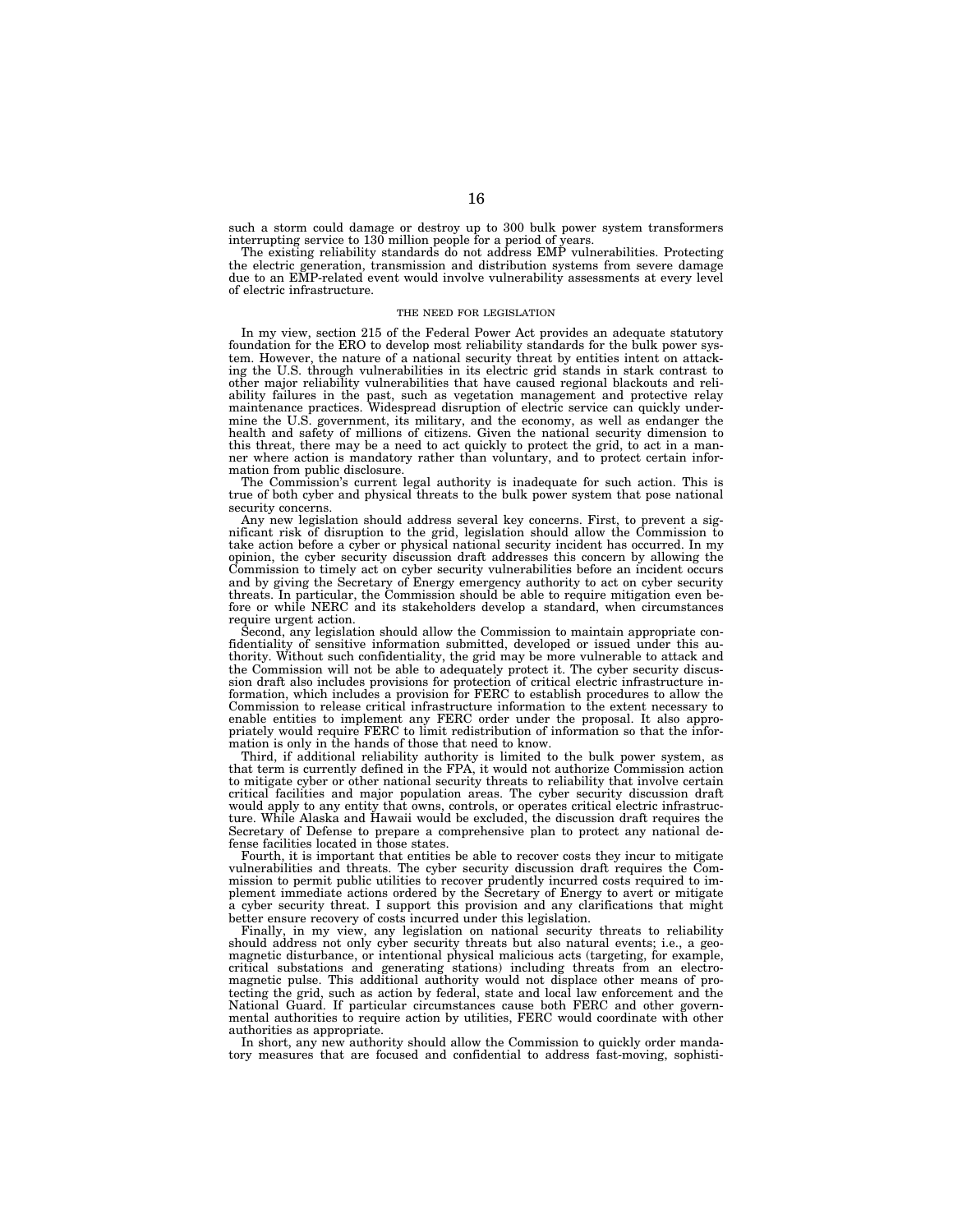cated and targeted cyber and physical attacks and natural events while providing cost recovery to the affected entities.

#### CONCLUSION

The Commission's current authority is not adequate to address cyber or other na-tional security threats to the reliability of our transmission and power system. These types of threats pose an increasing risk to our Nation's electric grid, which undergirds our government and economy and helps ensure the health and welfare of our citizens. Congress should address this risk now. The cyber security discussion draft in front of us today would go a long way to resolving this issue. Thank you again for the opportunity to testify today. I would be happy to answer any questions you may have.

The CHAIRMAN. Thank you very much. Mr. Cauley, go right ahead.

## **STATEMENT OF GERRY CAULEY, PRESIDENT AND CHIEF EX-ECUTIVE OFFICER, NORTH AMERICAN ELECTRIC RELI-ABILITY CORPORATION**

Mr. CAULEY. Good morning, Chairman Bingaman, Ranking Member Murkowski, members of the committee and fellow panelists.

As CEO of the organization that is charged with overseeing the reliability and security of the North American grid, I wake up every day concerned about the emerging risks caused by intentional actions of our adversaries who would do harm to our Nation and to our citizens. The security of the North American power grid is an utmost priority for NERC. The mainstay of NERC's critical infrastructure program is a set of nine mandatory cyber security standards that we actively monitor and enforce.

We've recently made significant strides in improving our cyber standards. When I came onboard at NERC in 2010 I recognized the importance of establishing bright line criteria for the identification of critical assets to be protected. The new standard was developed in 6 months and filed with the Commission in February of this year and is pending their approval.

Our standards process works for what it was intended to do, to establish sustained, baseline requirements for the reliability and resilience of the bulk power system. However, there's no single approach, not even compliance with mandatory standards that will protect the grid against all threats from physical and cyber attacks. The threat environment is constantly changing and our defenses must keep pace. Achieving a high degree of resilience requires continuously adaptive measures beyond those outlined in our standards, measure we are actively pursuing today.

The most important of these activities is the operation of the electricity sector, information sharing and analysis center. In this role NERC works closely with Federal partners to promptly disseminate threat indications, warnings and analysis to electricity sector participants. The crux of a dynamic, adaptive strategy is to get timely, actionable information to the asset owners and operators and the experts in the field.

NERC staff has the necessary security clearances to work with the Department of Homeland Security, DOE and Federal intelligence agencies to generate unclassified recommendations that lead to actions by industry. Using this process NERC has issued 14 security related alerts since January 2010 covering such issues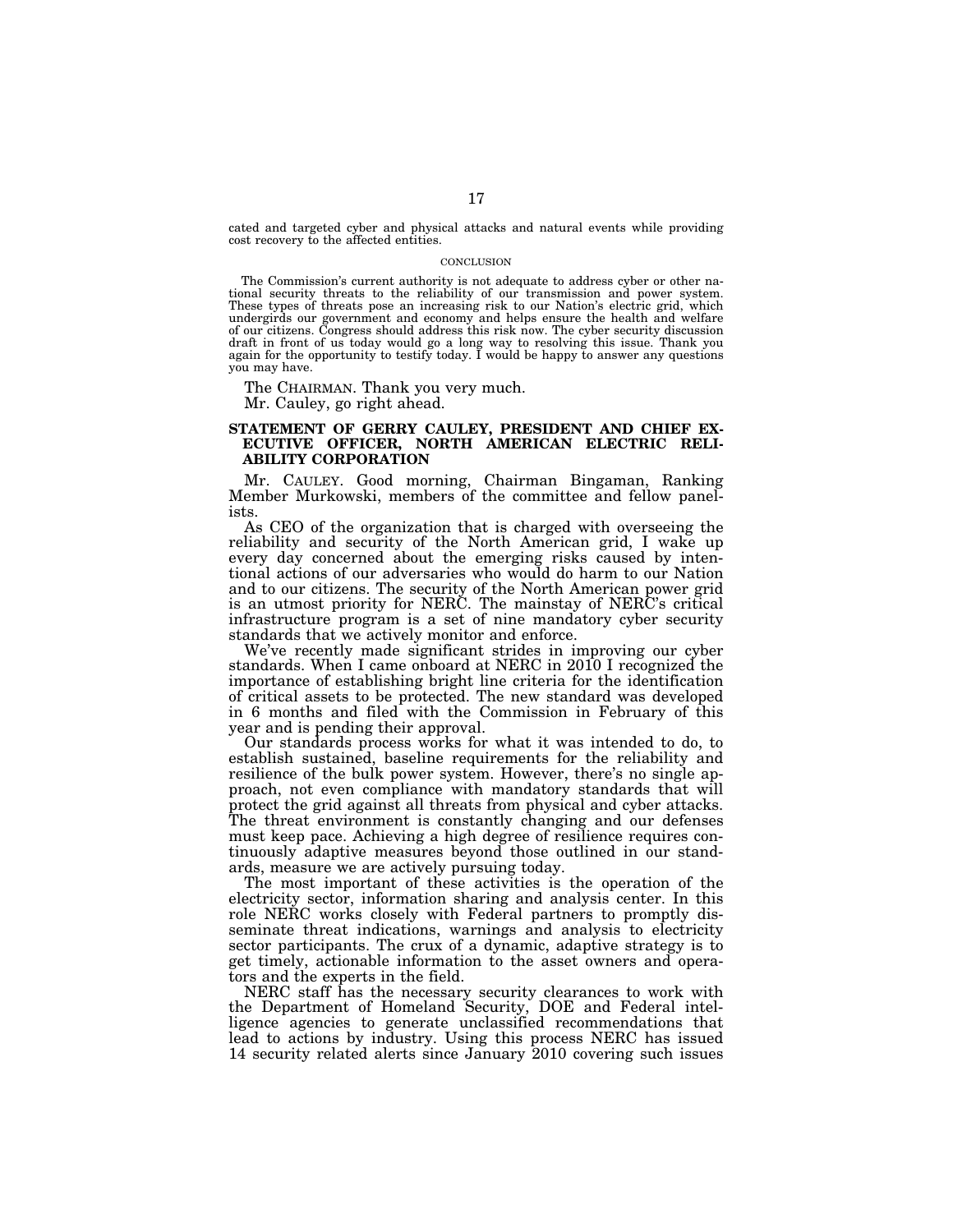as Aurora, Stuxnet, Night Dragon and other threats. The NERC alert system works well coupled with our CIP standards and availability of a new, confidential and expedited standards development process NERC has the tools we need to protect the cyber security of the bulk power system.

NERC is leading a number of other initiatives to ensure the resilience of the bulk power system.

We're preparing an industry wide security exercise in November 2011. Jointly with DOE and NIST, we are developing cyber security best practices for electric systems including distribution.

In collaboration with the DOE national labs, we're initiating a program to monitor grid cyber networks and another program to improve the training and qualifications of industry cyber experts.

With regard to the proposed draft legislation, first and foremost, NERC has consistently supported legislation to address cyber emergencies and improve information sharing between government and the private sector. It is my interpretation of section  $215(d)(5)$ that FERC now has the authority to direct NERC to prepare a standard that is needed to address a specific vulnerability including cyber security and to do so by a certain date. Therefore it is not clear to me that the vulnerability section proposed in the new section 224(b) is needed.

If section 224(b) is returned, first I'm concerned that the jurisdiction extends to distribution systems which were intentionally excluded from jurisdiction of FERC and NERC in section 215. If the intent is to expand the scope of authority for electric system security into distribution systems this is a critical issue requiring involvement of the States and also calls for consultation with asset owners and operators and other stakeholders should be included in such a process.

Second, I'm concerned that no requirement exists in the draft legislation for FERC to identify any deficiency in existing reliability standards or a cyber security vulnerability for the ERO to address. Without some specific idea of the problem to be solved it would be difficult for the ERO to produce an adequate set of requirements.

Third, the discussion draft calls for the ERO to develop a reliability standard in response to a FERC order on vulnerabilities. But given the dynamic nature of threats and vulnerabilities many are not appropriate to be addressed by a standard. Currently NERC's essential action alerts are not legally enforceable. Legislation that provides a means for both standards and other emergency directives to be legally enforceable would significantly enhance the cyber security of the grid. Such an approach would require the involvement of both the ERO and the Commission and sufficient due process for those entities subject to the requirements.

I believe legislation addressing the security of the Nation's electricity infrastructure could be beneficial, that the framework should focus on enabling information sharing and problem solving between the government and private sectors. NERC's standards provide a baseline of cyber protection for a power grid. Our alert program is effective in addressing emerging threats. Legislation could help by addressing the due process requirements and enforceability of emergency directives.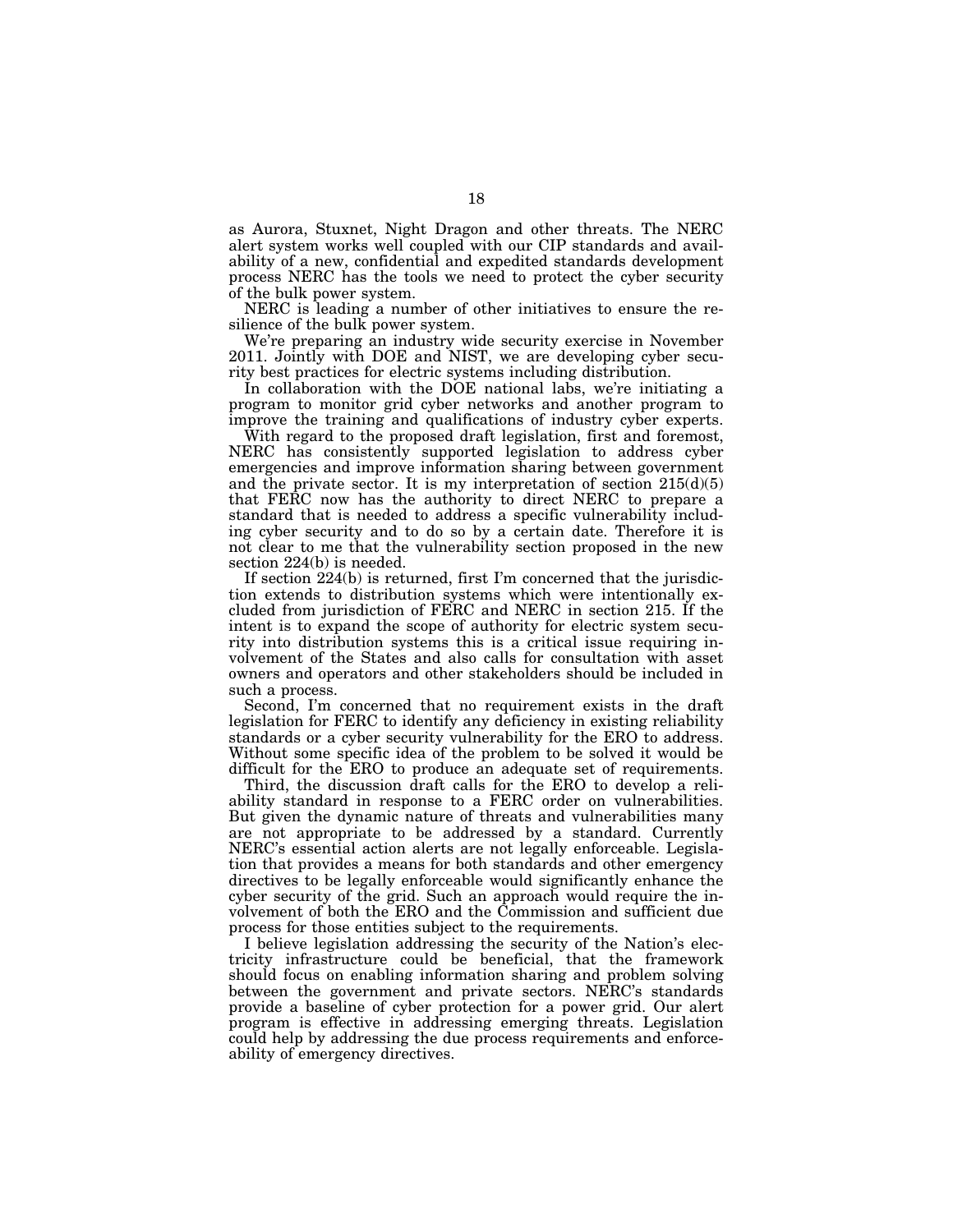Thank you for the opportunity to speak today. I look forward to your questions.

#### [The prepared statement of Mr. Cauley follows:]

#### PREPARED STATEMENT OF GERRY CAULEY, PRESIDENT AND CHIEF EXECUTIVE OFFICER, NORTH AMERICAN ELECTRIC RELIABILITY CORPORATION

#### INTRODUCTION

Good morning Chairman Bingaman, Ranking Member Murkowski, members of the Committee and fellow panelists. My name is Gerry Cauley and I am the Presi-dent and CEO of the North American Electric Reliability Corporation (NERC). I am a graduate of the U.S. Military Academy, a former officer in the U.S. Army Corps of Engineers, and have more than 30 years' experience in the bulk power system<sup>1</sup> industry, including service as a lead investigator of the August 2003 Northeast blackout and coordinator of the NERC Y2K program. I appreciate the opportunity to testify today on the discussion draft of cybersecurity legislation.

NERC's Mission

NERC's mission is to ensure the reliability of the bulk power system of North America and promote reliability excellence. NERC was founded in 1968 to develop voluntary standards for the owners and operators of the bulk power system. NERC is an independent corporation whose membership includes large and small electricity consumers, government representatives, municipalities, cooperatives, independent power producers, investor-owned utilities, independent transmission system operators and federal power marketing agencies such as TVA and Bonneville Power Administration.

In 2007, NERC was designated the Electric Reliability Organization (ERO) by the Federal Energy Regulatory Commission (FERC) in accordance with Section 215 of the Federal Power Act (FPA), enacted by the Energy Policy Act of 2005. Upon approval by FERC, NERC's reliability standards became mandatory within the United States. These mandatory reliability standards include Critical Infrastructure Protection (CIP) Standards 001 through 009, which address the security of cyber assets essential to the reliable operation of the electric grid. To date, these standards (and those promulgated by the Nuclear Regulatory Commission) are the only mandatory cybersecurity standards in place across the critical infrastructures of the United States. Subject to FERC oversight, NERC and its Regional Entity partners enforce these standards, which are developed with substantial input from industry and approved by FERC, to accomplish our mission to ensure the reliability of the electric grid. In its position between industry and government, NERC embodies the ofteninvoked goal of creating effective partnerships between the public sector and the private sector.

As a result of society's growing dependence on electricity, the electric grid is one of the Nation's most critical infrastructures. The bulk power system in North America is one of the largest, most complex, and most robust systems ever created by mankind. Throughout North America, four interconnections with a capacity of over one-million megawatts of generation and nearly half-a-million miles of high voltage transmission lines all acting in unison, meet the electric needs of more than 340 million people, with a maximum demand of nearly 850 thousand megawatts. The electricity being used in this room right now is generated and transmitted in real time over a complex series of lines and stations from as far away as Ontario or Tennessee. As complex as it is, few machines are as robust as the bulk power system. Decades of experience with hurricanes, ice storms and other natural disasters, as well as mechanical breakdowns, vandalism and sabotage, have taught the electric industry how to build strong and reliable networks that generally withstand all but the worst natural and physical disasters while supporting affordable electric service. The knowledge that disturbances on the grid can impact operations thousands of miles away has influenced the electric industry culture of reliability, affecting how it plans, operates and protects the bulk power system.

#### THE CYBERSECURITY CHALLENGE FOR THE GRID AND NERC'S APPROACH TO ADDRESSING IT

Along with the rest of our economy, the electric industry has become increasingly dependent on digital technology to reduce costs, increase efficiency and maintain the

<sup>&</sup>lt;sup>1</sup>The Bulk Power System (sometimes referred to as "BPS") is defined as generation and transmission of electricity greater than 100kv, in contrast to the distribution of electricity to homes and businesses at lower voltages.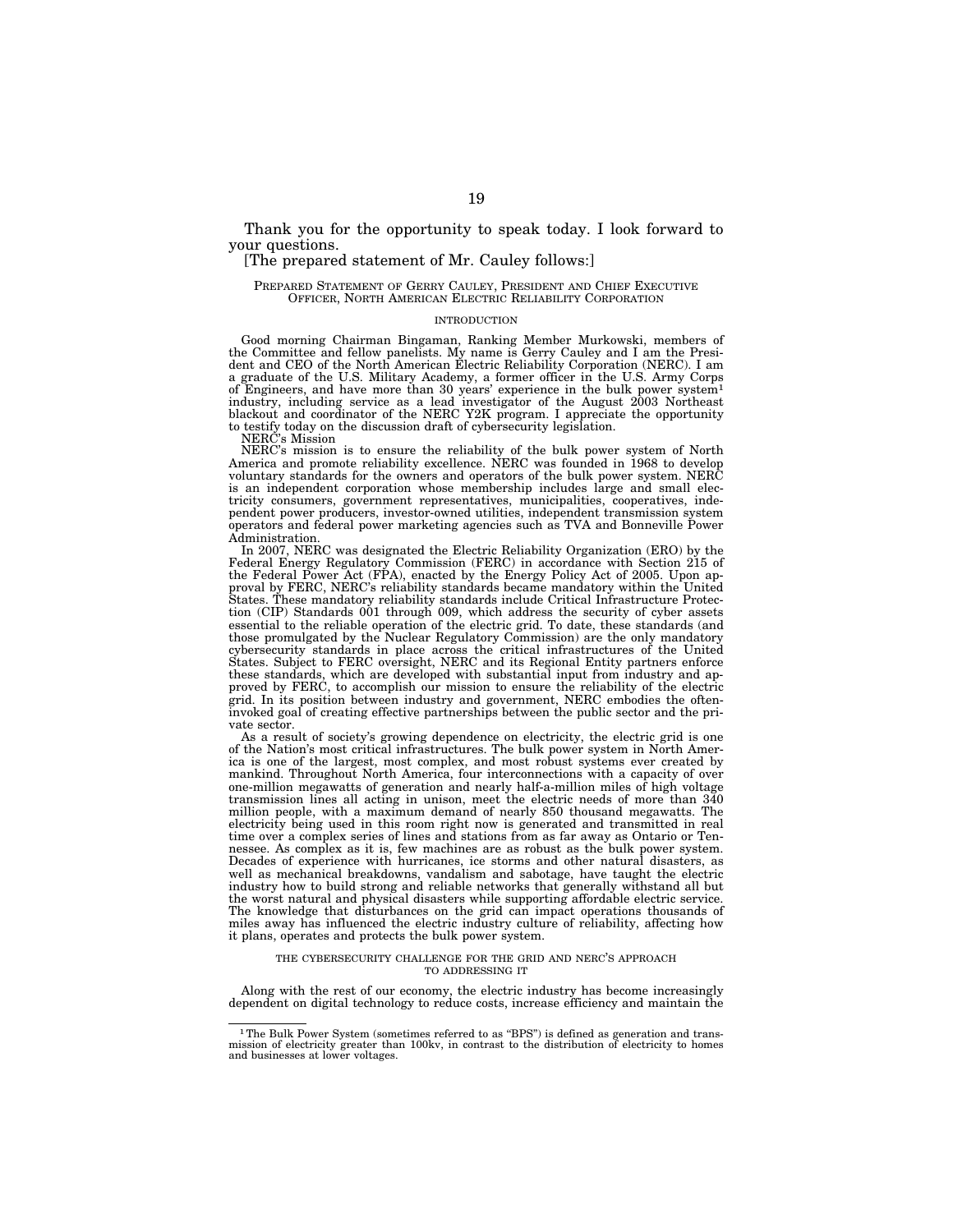reliability of the bulk power system. The networks and computer environments that make up this digital technology could be as vulnerable to malicious attacks and misuse as any other technology infrastructure. Much like the defense of this country, the defense of the bulk power system requires constant vigilance and expertise.

As CEO of the organization charged with overseeing the reliability and security of the North American grid, I am deeply concerned about the changing risk landscape from conventional risks, such as extreme weather and equipment failures, to new and emerging risks where we are left to imagine scenarios that might occur and prepare to avoid or mitigate the consequences. Some of those consequences could be much more severe than we have previously experienced. I am most concerned about coordinated physical and cyber attacks intended to disable elements of the power grid or deny electricity to specific targets, such as government or business centers, military installations, or other infrastructures. These threats differ from conventional risks in that they result from intentional actions by adversaries and are not simply random failures or acts of nature.

The most effective approach against such adversaries is through thoughtful application of resiliency principles, as outlined in a National Infrastructure Advisory Council (NIAC) report on the grid delivered to the White House in October 2010. I served on that council along with a number of industry CEOs. Resiliency requires proactive readiness for whatever may come our way and includes robustness; the ability to minimize consequences in real-time; the ability to restore essential services; and the ability to adapt and learn. Examples of the NIAC team's recommendations include: 1) a national response plan that clarifies the roles and responsibilities between industry and government; 2) improved sharing of actionable information by government regarding threats and vulnerabilities; 3) cost recovery for security investments driven by national policy; and 4) a strategy on spare equipment with long lead times, such as electric power transformers.

#### CRITICAL INFRASTRUCTURE PROTECTION (''CIP'') RELIABILITY STANDARDS AND OTHER NERC MEASURES TO ADDRESS CYBERSECURITY THREATS AND VULNERABILITIES

NERC's critical infrastructure program, including both reliability standards and alerts, provides many tools to respond to cyber threats and vulnerabilities. Industry, consumers, and government representatives all participate in the NERC standards development process and provide important expertise.

#### *1. Reliability Standards*

NERC has nine existing CIP standards that address the following areas:

- Standard CIP-001: Covers Sabotage Reporting.
- Standard CIP-002: Requires the identification and documentation of the Critical Cyber Assets associated with the Critical Assets that support the reliable operation of the Bulk Electric System.
- Standard CIP-003: Requires that Responsible Entities have minimum security management controls in place to protect Critical Cyber Assets.
- Standard CIP-004: Requires that personnel having authorized cyber or authorized unescorted physical access to Critical Cyber Assets, including contractors and service vendors, have an appropriate level of personnel risk assessment, training, and security awareness.
- Standard CIP-005: Requires the identification and protection of the Electronic Security Perimeter(s) inside which all Critical Cyber Assets reside, as well as all access points on the perimeter.
- Standard CIP-006: Intended to ensure the implementation of a physical security program for the protection of Critical Cyber Assets.
- Standard CIP-007: Requires Responsible Entities to define methods, processes, and procedures for securing those systems determined to be Critical Cyber Assets, as well as the other (non-critical) Cyber Assets within the Electronic Security Perimeter(s).
- Standard CIP-008: Ensures the identification, classification, response, and reporting of Cyber Security Incidents related to Critical Cyber Assets.
- Standard CIP-009: Ensures that recovery plan(s) are put in place for Critical Cyber Assets and that these plans follow established business continuity and disaster recovery techniques and practices.

In December 2010, NERC approved an enhancement to its Critical Cyber Asset Identification standard (CIP-002 version 4) that establishes bright-line criteria for the identification of critical assets. This enhanced standard was filed with FERC in February 2011 and is currently pending FERC approval.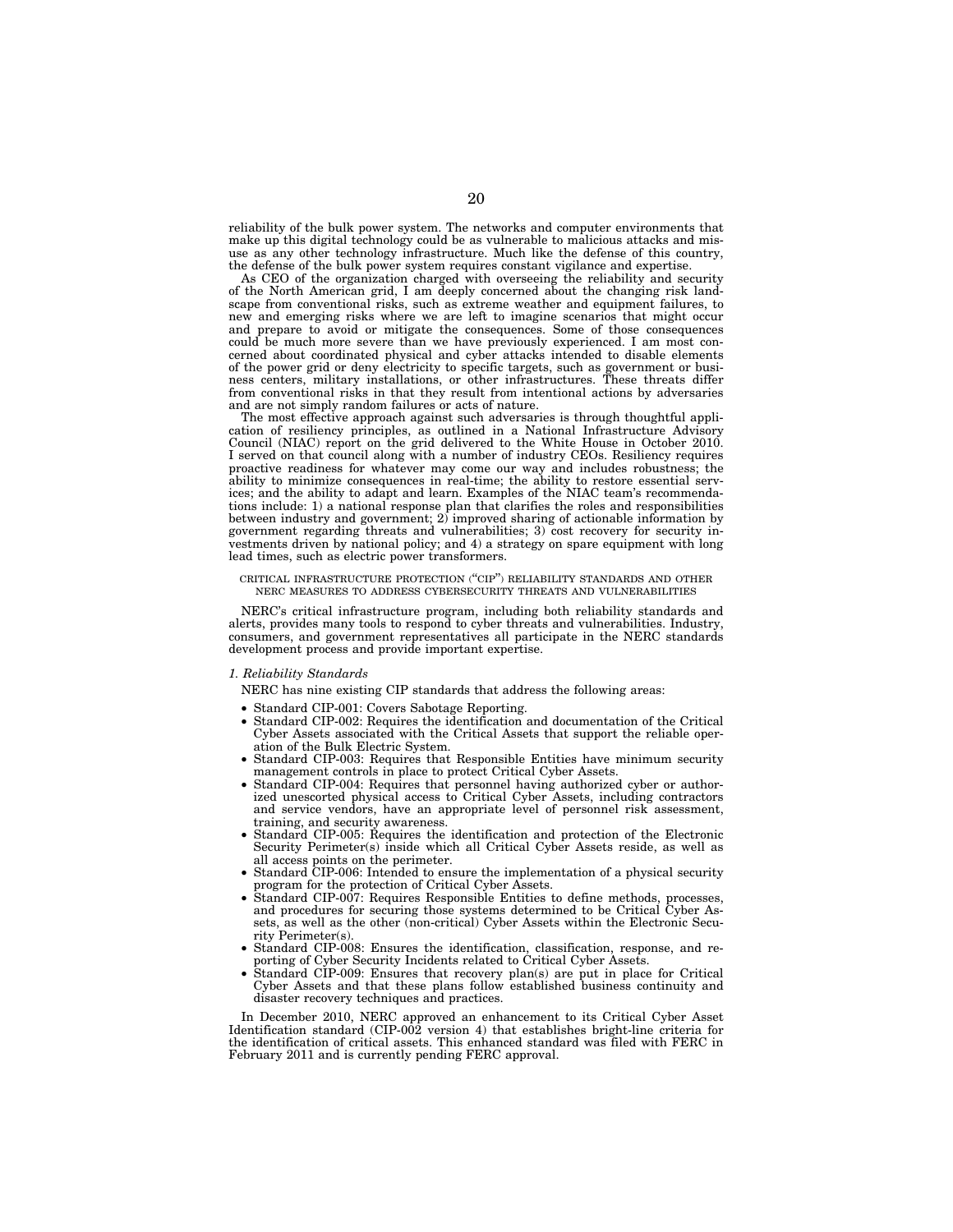In addition to the development of reliability standards through NERC's regular processes, FERC has authorized NERC to use an expedited standards development process to meet urgent reliability issues. NERC also has rules approved by FERC to enable the development of special standards on an expedited, confidential basis to address imminent or longer term national security threats.

Finally, FERC can order NERC to develop a proposed reliability standard or a modification to a reliability standard to address a specific matter (such as a cyber threat or vulnerability) under FPA Section 215(d)(5). In addition, the NERC Board of Trustees may propose and adopt a standard in response to a FERC directive if the board determines that the regular standards process is not being sufficiently responsive to the Commission.

Compliance with the NERC CIP standards is an important threshold for properly securing the BPS. However, there is no single security asset, security technique, security procedure or security standard that, even if strictly followed or complied with, will protect an entity from all potential threats. The cybersecurity threat environment is constantly changing and our defenses must keep pace. Security best-practices call for additional processes, procedures and technologies beyond those required by the CIP standards.

#### *2. NERC Alerts*

Not all vulnerabilities can or should be addressed through a reliability standard. In such cases, NERC Alerts are a key element in critical infrastructure protection. To address cyber challenges not covered under the CIP Standards, NERC works through its Electricity Sector-Information Sharing and Analysis Center (ES-ISAC) to inform the industry and recommend preventative actions.

NERC must be able to promptly disseminate threat indications, analyses and warnings to assist electricity-sector participants in taking protective actions. NERC staff with appropriate security clearances often work with cleared personnel from Federal agencies to communicate sanitized sensitive information to the industry. As defined in NERC's Rules of Procedure, the ES-ISAC developed the following three levels of Alerts for formal notice to industry regarding security issues:

- Industry Advisory.—Purely informational, intended to alert registered entities to issues or potential problems. A response to NERC is not necessary.
- Recommendation to Industry.—Recommends specific action be taken by registered entities. Requires a response from recipients as defined in the Alert.
- Essential Action.—Identifies actions deemed to be "essential" to bulk power system reliability and requires NERC Board of Trustees approval prior to issuance. Like recommendations, essential actions require recipients to respond as defined in the Alert.

The risk to the bulk power system determines selection of the appropriate Alert notification level. Generally, NERC distributes Alerts broadly to users, owners, and operators of the bulk power system in North America utilizing its Compliance Registry. Entities registered with NERC are required to provide and maintain up-todate compliance and cyber security contacts. NERC also distributes the Alerts beyond the users, owners and operators of the bulk power system, to include other electricity industry participants who need the information. Alerts may also be targeted to groups of entities based on their NERC-registered functions (e.g.; Balancing Authorities, Planning Authorities, Generation Owners, etc.)

Alerts are developed with the strong partnership of Federal technical organizations, including the Department of Homeland Security and the Department of Energy National Laboratories, and bulk power system subject matter experts, called the HYDRA team by NERC. NERC has issued 14 CIP-related Alerts since January 2010 (12 Industry Advisories and two Recommendations to Industry). Those Alerts covered items such as Aurora, Stuxnet, Night Dragon and the reporting of suspicious activity. Responses to Alerts and mitigation efforts are identified and tracked, with follow-up provided to individual owners and operators and key stakeholders. In addition, NERC released one Joint Product CIP Awareness Bulletin in collaboration with DOE, DHS and the FBI titled, ''Remote Access Attacks: Advanced Attackers Compromise Virtual Private Networks (VPNs)''.

The NERC Alert system is working well. It is known by industry, handles confidential information and does so in an expedited manner. The information needed to develop the Alert is managed in a confidential and expedited manner and does not require a NERC balloting process.

NERC understands that the Congress is seeking to ensure the cybersecurity of the electricity grid. Using standards, Alerts and essential actions, NERC is already working with FERC and the industry to protect the cybersecurity of the bulk power system.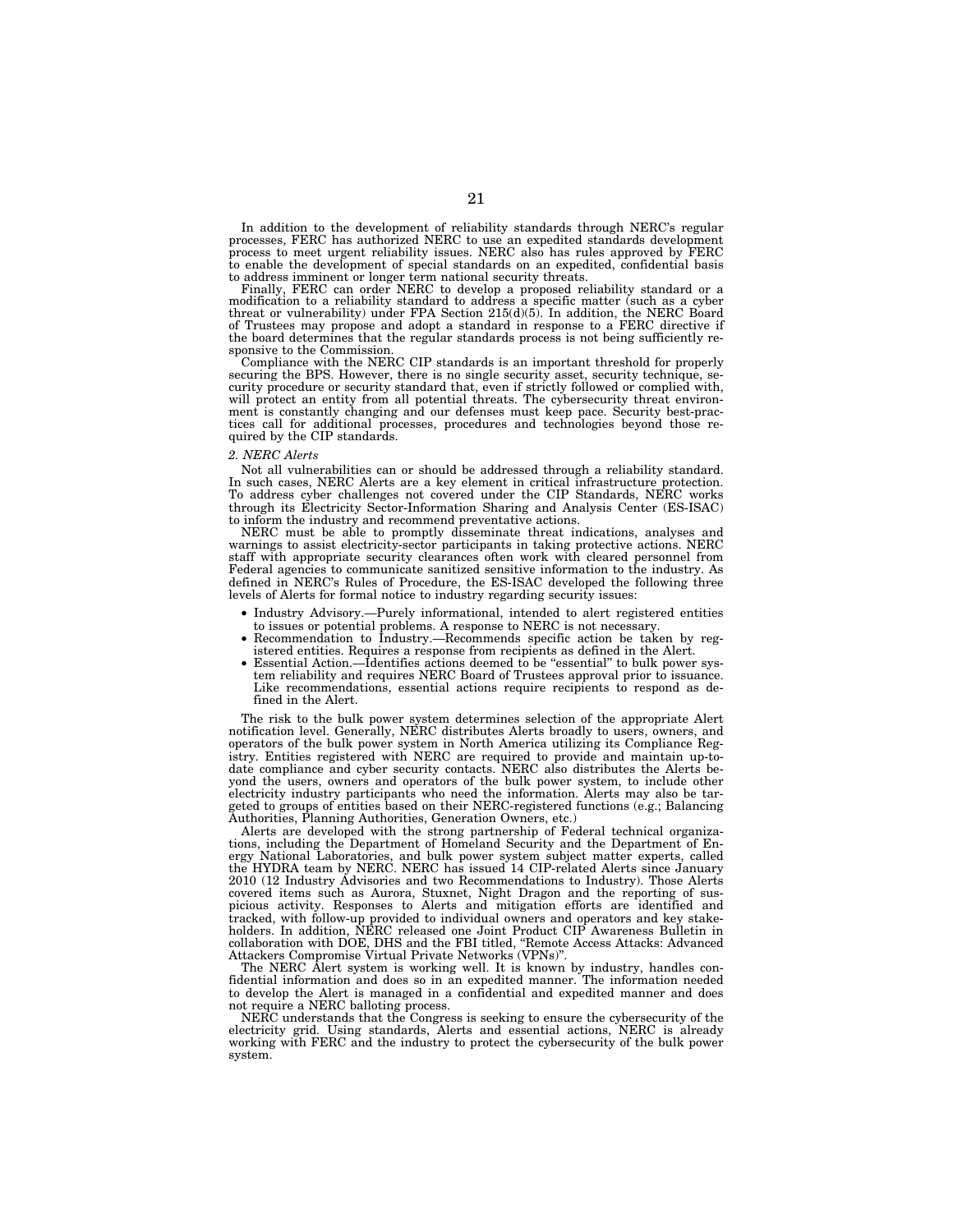#### NERC WORK WITH DOD, DHS AND DOE TO PROTECT GRID CYBERSECURITY

As chair of the Electricity Sub-Sector Coordinating Council (ESCC), I work with industry CEOs and our partners within the government, including the Department of Defense, the Department of Homeland Security and the Department of Energy, to discuss and identify critical infrastructure protection concepts, processes and resources, as well as to facilitate information sharing about cyber vulnerabilities and threats. This type of public/private partnership is key to effective cybersecurity protection.

Recently, I met with officials from U.S. NORTHCOM where we discussed collaborating on various electric grid-focused activities including participation in the 2011 SecureGrid Exercise, providing electric sector situational awareness and collaborating on the Joint Capability Technology Demonstration (JCTD) Smart Power Infrastructure Demonstration for Energy Reliability and Security (SPIDERS). The latter project is being proposed to understand how specific facilities could develop small reliable "micro-grids" on a short-term or emergency basis. Similarly, NERC is discussing a project with DOD to develop case studies at critical military installations to further understand the requirements for ''flow of power'' and the implications to military readiness.

NERC is working with DHS National Cybersecurity and Communications Integration Center to develop a Memorandum of Understanding for bi-directional sharing of critical infrastructure protection information between the government and the electricity sector in North America. NERC also provides leadership to two significant DHS-affiliated public-private partnerships. These are the Partnership for Critical Infrastructure Security (PCIS) and the Industrial Control Systems Joint Working Group (ICSJWG). The PCIS is the senior-most policy coordination group between public and private sector organizations. On the government side, PCIS comprises the National Infrastructure Protection Plan (NIPP) Federal Senior Leadership Council (FSLC) and the State, Local, and Tribal Government Coordinating Council (SLTGCC), as well as the chairs of all of the other Government Sector Coordinating Councils. On the private side, PCIS comprises the chairs of all of the private-sector coordinating councils. The ICSJWG is a cross-sector industrial control systems working group that focuses on the areas of education, cross-sector strategic roadmap development, coordinated efforts on developing better vendor focus on security needs and cybersecurity policy issues.

NERC is engaged with DOE National Laboratories to further the level of awareness and expertise focused on cybersecurity, especially as it pertains to the bulk power system. We are working with Pacific Northwest National Laboratory on the Electric Sector Network Monitoring initiative and also on developing cybersecurity certification guidelines for Smart-Grid Cyber Operators. In a similar fashion, NERC is working with the Idaho National Laboratory to promote the Cyber Security Evaluation Tool for use within the electric sector. NERC also is partnering with the Industrial Control Systems Cyber Emergency Response Team to share threat, vulnerability and security incident information.

Finally, NERC is working with DOE and the National Institute of Standards and Technology to develop comprehensive cybersecurity risk management process guidelines for the entire electric grid, including both the bulk power system and distribution systems. We believe this to be particularly important with the increasing availability of smart-grid and smart-meter technologies. While the majority of technology associated with the smart grid is found within the distribution system, vulnerabilities realized within the distribution system could potentially impact the bulk power system. Everyone engaged in smart-grid and smart-meter implementation should ensure that appropriate security applications and technologies are built into the system to prevent the creation of additional threats and vulnerabilities.

#### *NERC Comments on the Discussion Draft*

First and foremost, NERC has consistently supported legislation authorizing some government entity to address cyber emergencies, as the draft would authorize the Secretary of Energy to do.

Second, NERC strongly supports any effort to improve information sharing between government and the private sector owners of critical electric infrastructure. NERC especially commends the provisions of the discussion draft directing the Secretary and the Commission to establish procedures on the release of critical infrastructure information to entities subject to the proposed legislation. NERC and the electric industry can only deal with the risks they are aware of. It is impractical, inefficient and impossible to defend against all possible threats or vulnerabilities. Entities must prioritize their resources to ensure they are protected against those risks that pose the greatest harm to their assets, their business and their cus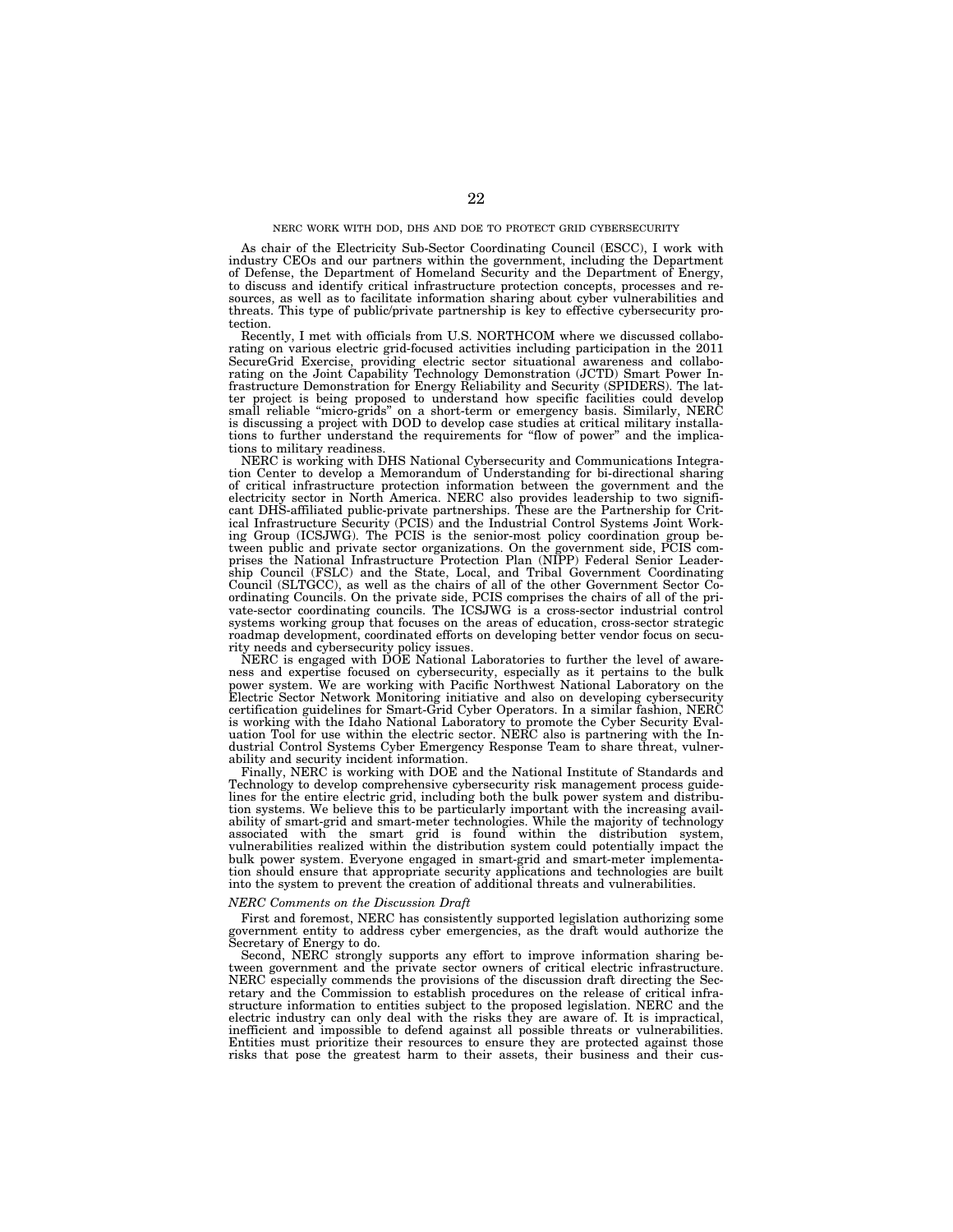tomers. The electric industry is in the best position to understand the impact that a particular event or incident could have on the bulk power system, but the industry does not have the same access to actionable intelligence and analysis that the government does. This lack of information leads the industry to be, at best, a step behind when it comes to protecting against potential threats and vulnerabilities. Too often the industry has heard from government agencies that the threats are real, but is given little or no additional information. This leads to frustration among the private sector leaders who are unable to respond effectively due to ill-defined and nebulous threat information.

NERC also appreciates the additional attention in the discussion draft to providing security clearances, but that route will not likely deal with the unavailability of actionable information for electricity industry decision-makers. NERC has over 1900 entities on its Compliance Registry, some have just a few employees and some have many thousands. It is important to be realistic about the number of clearances that may be made available. Of more importance is developing methods and procedures for sanitizing sensitive information so that it can usefully be made available to the broad range of private decision-makers who must take action to protect against the threat or vulnerability. The bulk of NERC's comments are directed to the draft legislation's treatment of

''Cyber Security Vulnerabilities,'' which are something less urgent than ''Cyber Secu-rity Threats.'' NERC appreciates that the draft legislation proposes for the ERO to play a meaningful role in addressing cybersecurity vulnerabilities, as the ERO now does. As discussed above, NERC has the tools, the expertise and the relationships with government agencies, intelligence resources and industry subject matter ex-perts to address identified vulnerabilities effectively and efficiently. FERC has the authority now under FPA Sec.  $215(d)(5)$  to direct NERC to prepare a proposed standard to address a specific vulnerability or other matter, and to do so by a certain date. Thus, it is not clear to NERC that the vulnerabilit lowing concerns:

1. FERC's jurisdiction under this bill extends to distribution systems; the ERO's does not: The definition of Critical Electric Infrastructure in proposed Section 224 extends to distribution systems. Section 215 does not provide NERC with that jurisdiction. Thus, existing NERC reliability standards and requirements cannot be as broad as FERC's jurisdiction under the draft bill, and standards prepared by NERC at the direction of FERC similarly cannot be as broad as FERC's direction if FERC directs an action to protect the distribution system action. If NERC is intended to have the same jurisdiction as FERC over the distribution system and assets, this needs to be clarified. Without such clarification, FERC could always find that an ERO-proposed reliability standard ''fails to provide adequate protection of critical electric infrastructure from a cybersecurity vulnerability'' and reject the ERO's efforts under Section 224, effectively removing the ERO role from the vulnerabilities section.

2. Identification of vulnerability: No requirement exists in the legislation for FERC to identify any deficiency in existing reliability standards or the specific cybersecurity vulnerability for the ERO to address. Without some idea of the ''target'' that FERC would like the ERO to hit, it will be difficult for the ERO to produce an adequate set of requirements, assuming the jurisdiction issue above is addressed.

3. Enforceable tools in addition to standards: The discussion draft calls for the ERO to develop a reliability standard in response to a FERC order on vulnerabilities, but given the constantly changing nature of vulnerabilities, not all vulnerabilities can or should be addressed by a standard. Currently, NERC actions other than standards are not legally enforceable. Legislation that provides a means for both standards and other NERC directives to be legally enforceable would significantly enhance the cybersecurity of the grid. Such an approach would require the involvement of both the ERO and the Commission.

4. Due process: The discussion draft would authorize FERC to promulgate an interim final rule without consultation or any due process. In addition, unlike the 90-day sunset on DOE emergency orders, there is no such limitation on FERC interim final rules.

#### **CONCLUSION**

NERC works with multiple agencies, industry, consumers and government to support a coordinated comprehensive effort to address cybersecurity. As outlined today, NERC has many tools available including the ESCC and the ES-ISAC to address imminent and non-imminent threats and vulnerabilities through our Alerts and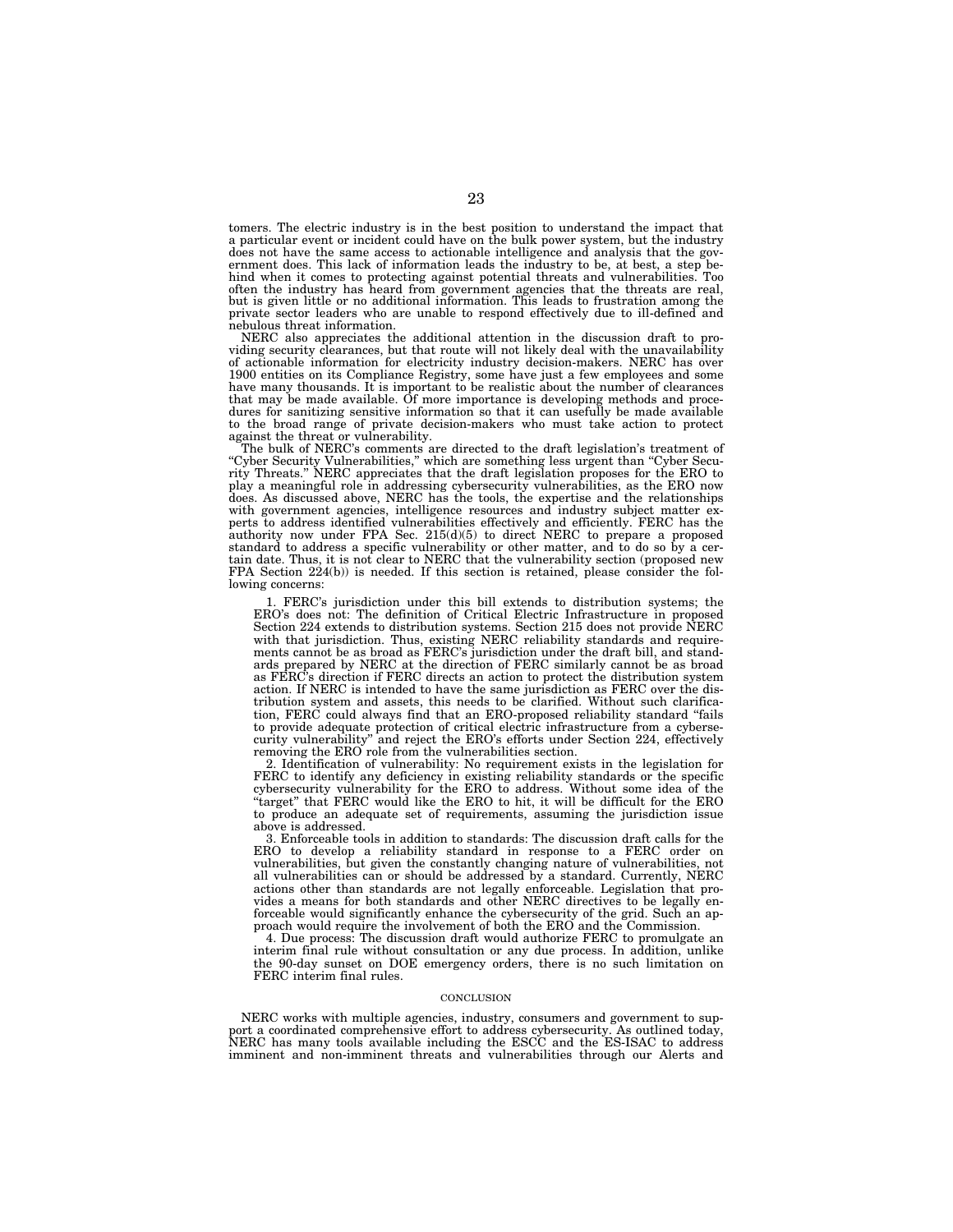standards processes. These existing processes should be enhanced, not pre-empted, by cybersecurity grid legislation.

We appreciate this opportunity to discuss NERC's activities on cybersecurity with the committee and to offer our views on legislation that would improve cybersecurity protection of the grid.

The CHAIRMAN. Thank you very much.

Mr. Owens.

# **STATEMENT OF DAVID K. OWENS, EXECUTIVE VICE PRESI-DENT, BUSINESS OPERATIONS, EDISON ELECTRIC INSTI-TUTE**

Mr. OWENS. Good morning, Chairman Bingaman, Ranking Member Murkowski and other distinguished members of this committee.

As was said earlier, my name is David K. Owens. I'm Executive Vice President at the Edison Electric Institute. You're aware that EEI is the trade association of the U.S. shareholder owned electric companies. Our members serve about 75–70 percent of end users of electricity. I certainly do appreciate this opportunity to appear before you today to talk about cyber security and critical electric infrastructure.

Now to accompany my written statement is a document titled, ''Principles for Cyber Security and Critical Infrastructure Protection.'' Now this document was adopted by EEI's Board of Directors last September. It demonstrated the significant concern of our industry and our CEOs in particular, about cyber security threats and the need to develop consensus around a framework to improve security of the electric grid.

Now rather than me getting into all the details of observations I've made about the bill or restating my testimony. I'd like to leave you with 2 principle points.

I'd like to talk very specifically about the need for coordination, planning and information sharing. I believe some of the other witnesses, Secretary Hoffman stressed that. The need also for clear regulatory structure that focuses resources where they're needed.

Now all of you know cyber security is not a check the box exercise. You can't say if we do these ten things we're not going to have a cyber security problem. Instead cyber security requires an evolutionary process and an ongoing dialog involving industry and government. Now the threats that we face daily and the mechanisms for identifying them also vary. Sometimes a government will become aware of a threat or other times it will be the industry or individual utilities that will be aware of this or outside security firms or academia.

The point is that there is no perfect process for identifying what tomorrow's threats are nor how a creative hacker might exploit vulnerabilities. A better approach in my view is fostering coordination and dialogs both horizontally and vertically between industry and government. Now I know you're probably saying well what does he mean by that? Horizontal communication, in my view, is across—should be across the industry and across government.

Now the electric industry, the private sector, we're working with a lot of other utilities that serve our Nation. We're working with public entities. We're working with governmental entities and so forth because we all have a commonality of keeping the lights on.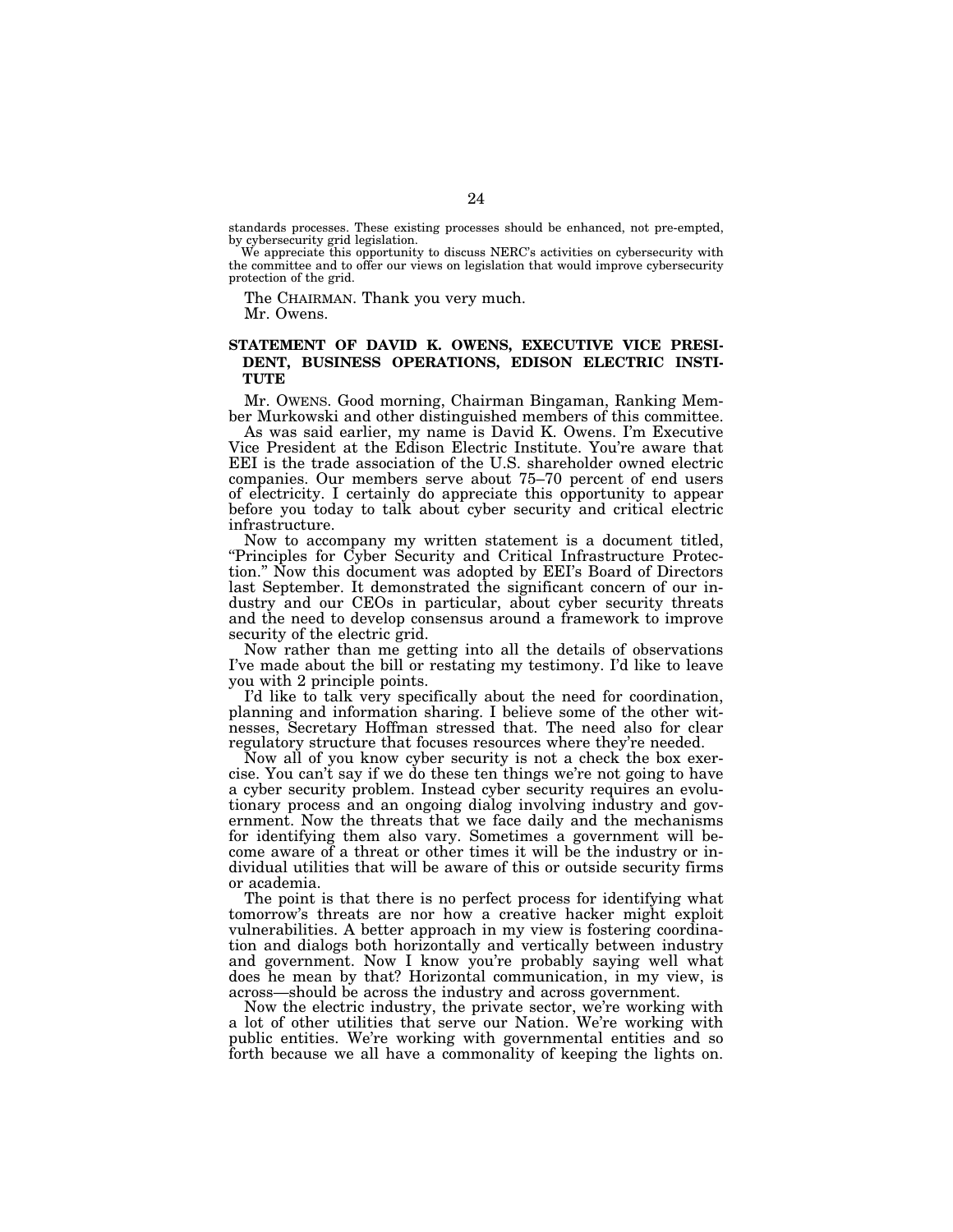So the entire electric sector is working very closely together. That's an example of horizontal communication.

We also have interdependencies. For example, we rely on telecommunications industry so that we can communicate and improve our overall day to day operations. We also use water systems in order to cool our facilities. We use transportation in order to move our fuel. We also look at financial markets that fund our operations. So there's an interdependency. That's also horizontal communication.

Now no single industry, in my view, can be considered secure unless we're engaged in coordination across those industry sectors. Let me talk a little bit about horizontal communication within the government. Here I'm perfectly sure that DOE and the FERC communicate regularly.

One agency probably has substantial intelligence about what's occurring in the electric network and in other vital facilities in our Nation, whereas the other agency may have the responsibility of mandating reliability standards. But it's critically important that those agencies work together. So in addressing cyber security, my view, is that the government needs to consider how they engage in horizontal communications as well.

Then there's vertical communications. The vertical communications is the government communicating with industry and vice versa. Now we are not in the business in the utility industry of identifying threats, but the government is and needs to coordinate very closely with industry. On the other hand, we're pretty good at operating our systems and providing reliable electric service and understanding how to address potential vulnerabilities.

So I believe there's a shared responsibility. There's a responsibility of government. There's a responsibility of industry to work together. If we're working together then we can provide greater security over the overall electric system.

One of the things that I've observed in terms of the disaster in Japan was the need for planning before a crisis occurs. Protecting critical infrastructure demands planning both from government and from the private sector. The roles and responsibilities need to be very clear. Now I applaud this committee's efforts and our Congress for its deep consideration of how we put these various pieces together to protect our critical infrastructure.

Let me move to my second principle. I'd like to believe that we all recognize that a risk based approach for dealing with cyber security that is identifying assets, that make the system vulnerable, is very, very critical. We strongly support that.

We also recognize as well that under section 215, the Federal Power Act, that we had mandatory and enforceable reliability standards. We recognize that. But we also recognize that there's a gap. That gap means that we need to have a process where we can deal with imminent threats. We have to separate imminent threats from potential vulnerabilities.

I see that I'm almost out of time. So I'm just going to say this. We look forward to work with the committee in these areas. I look forward to your questions.

[The prepared statement of Mr. Owens follows:]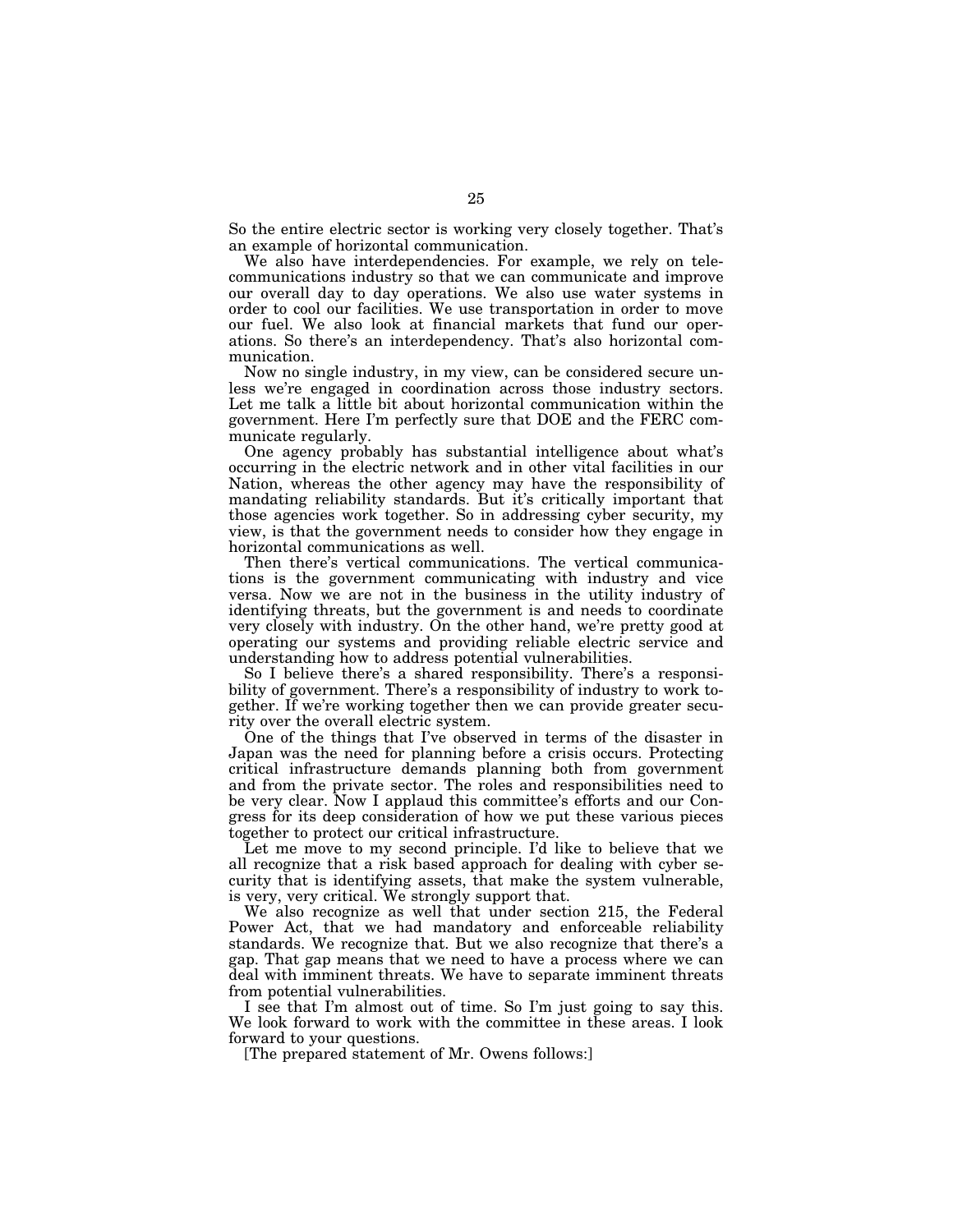#### PREPARED STATEMENT OF DAVID K. OWENS, EXECUTIVE VICE PRESIDENT, BUSINESS OPERATIONS, EDISON ELECTRIC INSTITUTE

My name is David Owens, and I am Executive Vice President in charge of the Business Operations Group at the Edison Electric Institute (EEI). EEI is the trade association of U.S. shareholder-owned electric companies and has international affiliate and industry associate members worldwide. EEI's U.S. members serve 95 percent of the ultimate customers in the shareholder-owned segment of the industry and represent about 70 percent of the U.S. electric power industry. I appreciate your invitation to discuss the cyber security of critical electric infrastructure and to comment on the Committee's draft legislation.

It is almost two years since I last had the opportunity to testify on this subject before this Committee. Since then, EEI's member companies—along with other owners, operators, and users of the electric grid—have continued to make cyber security a priority, while working together to make our critical infrastructure more resilient. In fact, EEI is part of a broader coalition of electric power stakeholders working on these issues. While I am not officially testifying on its behalf, this coalition includes several major trade associations representing the full scope of electric generation, transmission and distribution in the United States, as well as regulators, Canadian interests and large industrial consumers. Rarely do these groups find consensus on public policy issues, but in the case of securing the electric grid, there is unanimous support for a regime that leverages the strength of both the public and private sectors to improve cyber security. My testimony focuses on the value of this cooperative relationship, the unique nature of threats to the power grid, and the ongoing efforts of the nation's electric sector to respond to those threats.

I also will share our analysis of the Committee's bill, particularly as it relates to EEI's "Principles of Cyber Security and Critical Infrastructure Protection," which is attached for the record. This document was adopted by our Board of Directors last September in an effort to address cyber security threats and develop consensus around a framework to improve security for the electric grid. Included in this document, and most salient to the Committee's work today, are the following principles the industry believes are integral to successful cyber security policy:

- Leveraging public and private sector expertise, while including robust information sharing between government and the private sector, as well as among other stakeholders; and,
- A clear regulatory structure that focuses resources and attention on protecting truly critical assets from imminent threats.

#### PUBLIC-PRIVATE COORDINATION AND INFORMATION SHARING

Among the myriad lessons learned following the earthquakes and tsunami in Japan is the need for dialogue and coordination before disaster strikes. It is clear that critical infrastructure protection is a shared cause that demands planning, as well as an understanding of roles and responsibilities ahead of time.

Both the federal government and electric utilities have distinct realms of responsibility and expertise in protecting the bulk power system. The optimal approach to utilizing the considerable knowledge of both government intelligence specialists and electric utilities in ensuring the cyber security of the nation's electric grid is to promote a regime that clearly defines these complementary roles and responsibilities and provides for ongoing consultation and sharing of information between government agencies and utilities.

Fundamentally, the private sector can be disadvantaged in assessing the degree and urgency of possible or perceived cyber threats because of limitations on its access to classified information. The government is entrusted with national security responsibilities and has access to volumes of intelligence to which electric utilities are not privy. Thus the government is able to detect threats, evaluate the likelihood or risk of a malicious attack, and utilize its expertise in law enforcement. On the other hand, electric utilities are experienced and knowledgeable about how to provide reliable electric service at a reasonable cost to their customers, and we understand how our complex systems are designed and operated. Owners, users, and operators of the electric grid are in a unique position to understand the consequences of a potential malicious act as well as proposed actions to prevent such exploitation, including ensuring against unintended consequences of remedial actions. It is critically important to establish a workable structure that enables the government and the private sector to work together in order to provide a more secure system for our customers.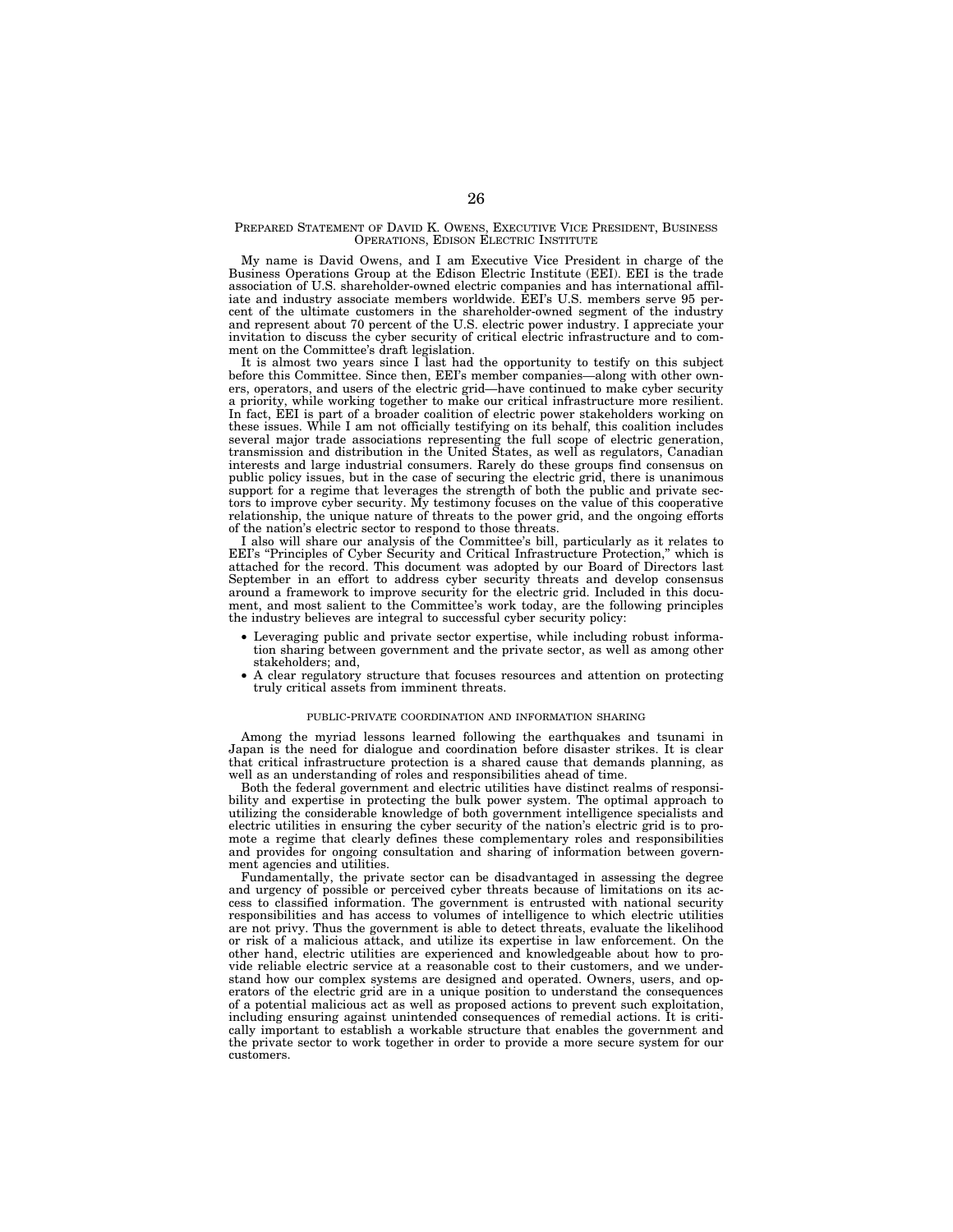Thus, the industry appreciates that the Committee's draft bill acknowledges the need for intelligence sharing between government and the private sector, though we believe a more robust and explicit mandate is required.

It also is important to recognize that a strong industry partnership with government agencies currently exists. On an ongoing basis, the electric power industry communicates and collaborates in the United States with the Department of Homeland Security (DHS), the Department of Energy (DOE), and the Federal Energy Regulatory Commission (FERC). The industry also works very closely with the North American Electric Reliability Corporation (NERC) to develop mandatory reliability standards, including an array of ''Critical Infrastructure Protection'' or ''CIP'' standards. In addition, NERC, in its capacity as the Electric Sector Information Sharing and Analysis Center (ESISAC), uses its ''alert and advisory'' procedures to provide the electric power industry with timely and actionable information received from various federal agencies to assure the continued reliability and security of the nation's electric systems.

This NERC advisory system continues to evolve and, in the time since I last testified, has proven its ability to respond and disseminate information successfully when responding to significant national security events like the Stuxnet worm.

I would urge you not to reinvent the wheel, nor jump to conclusions about the efficacy of the existing cyber security regimes. The mechanisms in place to deal with these new and constantly evolving threats are, themselves, evolving. It is important that the Committee support continued participation in NERC's stakeholder-driven and FERC-approved standards and development process, which will yield mandatory CIP cyber security standards for the bulk power system that are clear, technically sound, and enforceable.

Finally, I would add that simply creating mechanisms for information sharing and public-private coordination is only part of the solution. Those lines of communication must be developed at the highest levels of both government and industry, and then drilled on a regular basis to ensure that, in times of crisis, those with relevant information and operational expertise can communicate seamlessly, quickly and, when needed, securely.

#### CLEAR, FOCUSED REGULATORY STRUCTURE

A successful cyber security framework also needs to focus on protecting truly critical assets from imminent threats. There is a security axiom that states: if you try to protect everything, you protect nothing. Put another way, risk-based prioritization ensures both government and private sector resources are allocated wisely.

The distinction between imminent threats and vulnerabilities is an important one. Threats, by definition, constitute an emergency, while vulnerabilities might be exploited at a later date, providing time to determine the best way to respond to them.

EEI agrees that it is appropriate for this Committee and Congress to consider legislation providing federal energy regulators new authority to address emergency cyber security threats. I want to emphasize, however, that current law already provides the means to address the many non-emergency cyber security issues in the electric industry. Section 215 of the Federal Power Act (FPA), which this Committee helped develop and which was enacted by Congress as part of the Energy Policy Act of 2005, provides for the Electric Reliability Organization to establish mandatory and enforceable electric reliability standards, specifically including standards to address cyber security, under FERC oversight. Chairman Bingaman and other Senators on this Committee should be commended for their work on enacting Section 215 and other efforts to ensure the reliability of the electric grid.

The basic construct of the relationship between FERC and NERC in developing and enforcing reliability standards is sound. In summary, NERC, using a well-defined stakeholder process that leverages the vast technical expertise of the owners, users, and operators of the North American electric grid, develops reliability standards, which are then submitted to FERC for review and approval. In approving such standards, FERC is to give "due weight" to the technical expertise of the ERO. Once approved by FERC, these standards are legally binding and enforceable in the United States. Any stakeholder, including FERC, may request that a standard be developed to address some aspect of reliability, expressly including cyber security.

I suggest the question on which the Committee should focus is, ''What additional authority should be provided to federal energy regulators in order to promote clarity and focus in response to emergency situations?'' Legislation in this area should complement, not supplant, the mandatory reliability regime already established under FPA Section 215. Any new federal authority should be appropriately narrow and focused only on unique problems that cannot be addressed under Section 215. The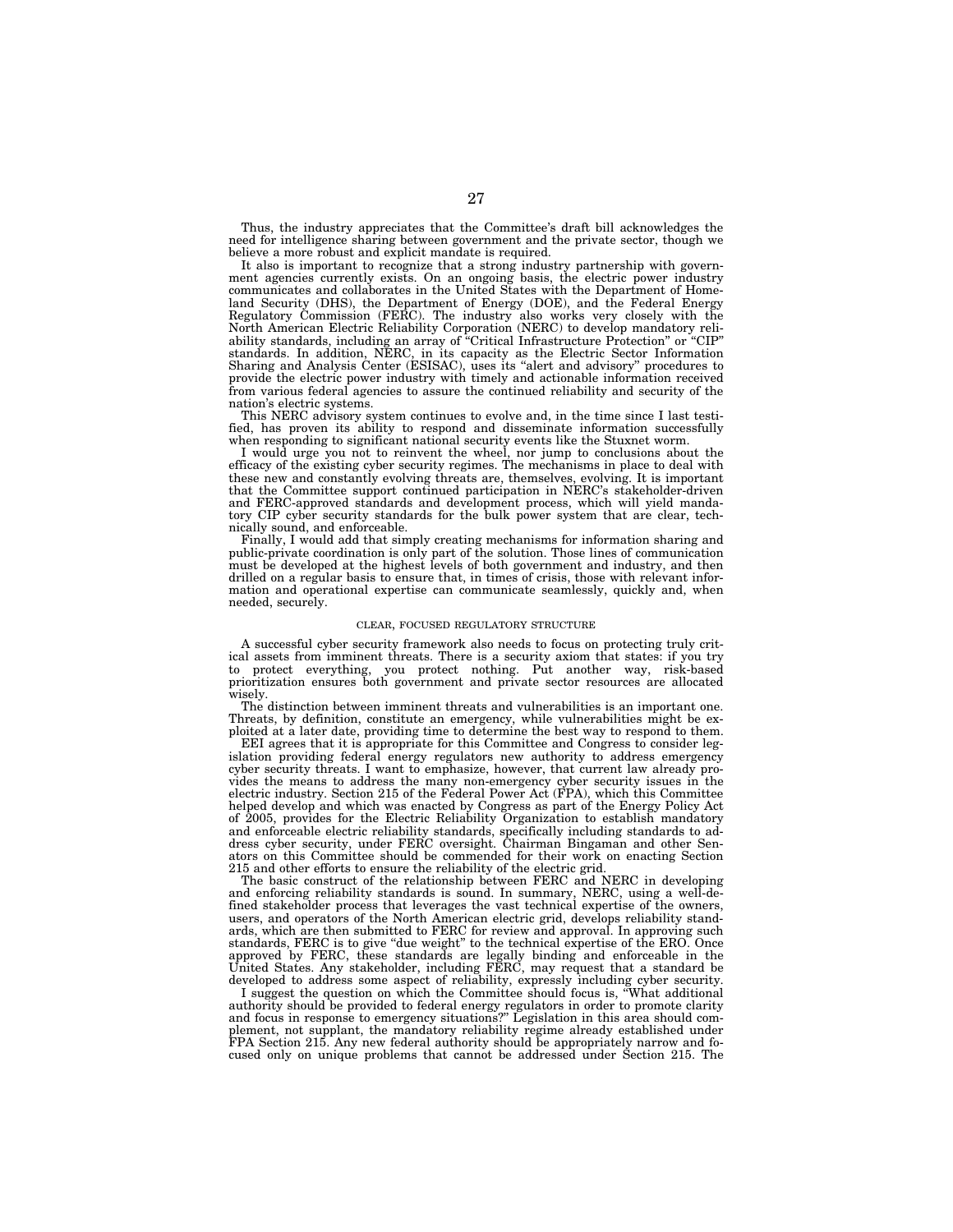Section 215 mandatory reliability framework reflects years of work and broad consensus reached by industry and other stakeholders in order to ensure a robust, reliable grid. It should not be undermined so early in its implementation.

While the open stakeholder processes used for developing industry-wide reliability and critical infrastructure protection standards admittedly are not well-suited to emergencies requiring immediate mandatory action with confidential handling of information, the vast majority of cyber security issues do not rise to the level of national security emergencies. Rather than creating broad new federal regulatory authorities that could undermine the consensus-driven policy framework developed through years of stakeholder input and memorialized in section 215, legislation should be focused on addressing a relatively narrow set of potential threats that legitimately merit special federal emergency authority.

Because of its extraordinary nature and potentially broad impacts on the electric system, any additional federal emergency authority in this area should be used judiciously. Legislation granting such authority should be narrowly crafted and limited to address circumstances where the President or his senior intelligence or national security advisors determine there is an imminent threat to national security or public welfare.

Also, the Committee draft provides DOE and FERC with parallel authorities to address cyber security threats and vulnerabilities, respectively. The Committee's draft could be clarified and strengthened by providing for a single agency to take expedited actions based on advice or information from the President or intelligence agencies.

To further focus efforts on those threats that have the potential to do the greatest harm, any new authority also should be limited to truly critical assets. Over-inclusion of electric utility infrastructure would be counterproductive; efforts to maintain and enhance the cyber security of the nation's critical electric infrastructure should focus first on the critical facilities that, if not protected, could cause substantial disruption to the nation's electric grid.

Any new legislation giving additional statutory authority should be limited to true emergency situations involving imminent cyber security threats where there is a significant declared national security or public welfare concern. In such an emergency, it is imperative that the government provide appropriate entities clear direction about actions to be taken, and assurance that those actions will not have significant adverse consequences to power operations or assets, while at the same time avoiding any possible confusion caused by potential conflicts or overlap with existing regulatory requirements.

#### BUILD SECURITY INTO THE GRID

A separate but equally important component of grid security is to ensure that manufacturers of critical grid equipment and systems are adequately fulfilling their security responsibilities by adopting good security practices in their organizations, building security into their products, and establishing effective programs so that, as new vulnerabilities are discovered, they can inform customers and provide technical assistance with mitigation. As grid technologies continue to evolve, they inevitably will include greater use of digital controls. Congress recognized the potential cyber security vulnerabilities, as well as benefits, that could result from greater digitization of the grid when it directed DOE to study these issues in Section 1309 of the Energy Independence and Security Act of 2007.

As new smart grid technologies are developed, it will be imperative for the industry to work closely with vendors and manufacturers to ensure they understand that cyber security is essential so that cyber security protections are incorporated into devices as much as possible.

EEI is encouraging the development of a security certification program and expansion of National Lab involvement to provide independent testing for new grid components. Such a program would help utilities differentiate among different vendor solutions to select those that provide appropriate cyber security.

#### FERC "INTERIM FINAL RULE" AUTHORITY

Under the Committee's draft legislation, FERC is to determine whether the current NERC reliability standards are ''adequate to protect critical electric infrastructure from cyber security vulnerabilities.'' Under Section 224(b)(6)(C), any interim rule FERC enacts would stay in effect until NERC develops a reliability standard or modification that ''the Commission determines provides adequate protection to critical electric infrastructure from the cyber security vulnerability addressed by the interim final rule.''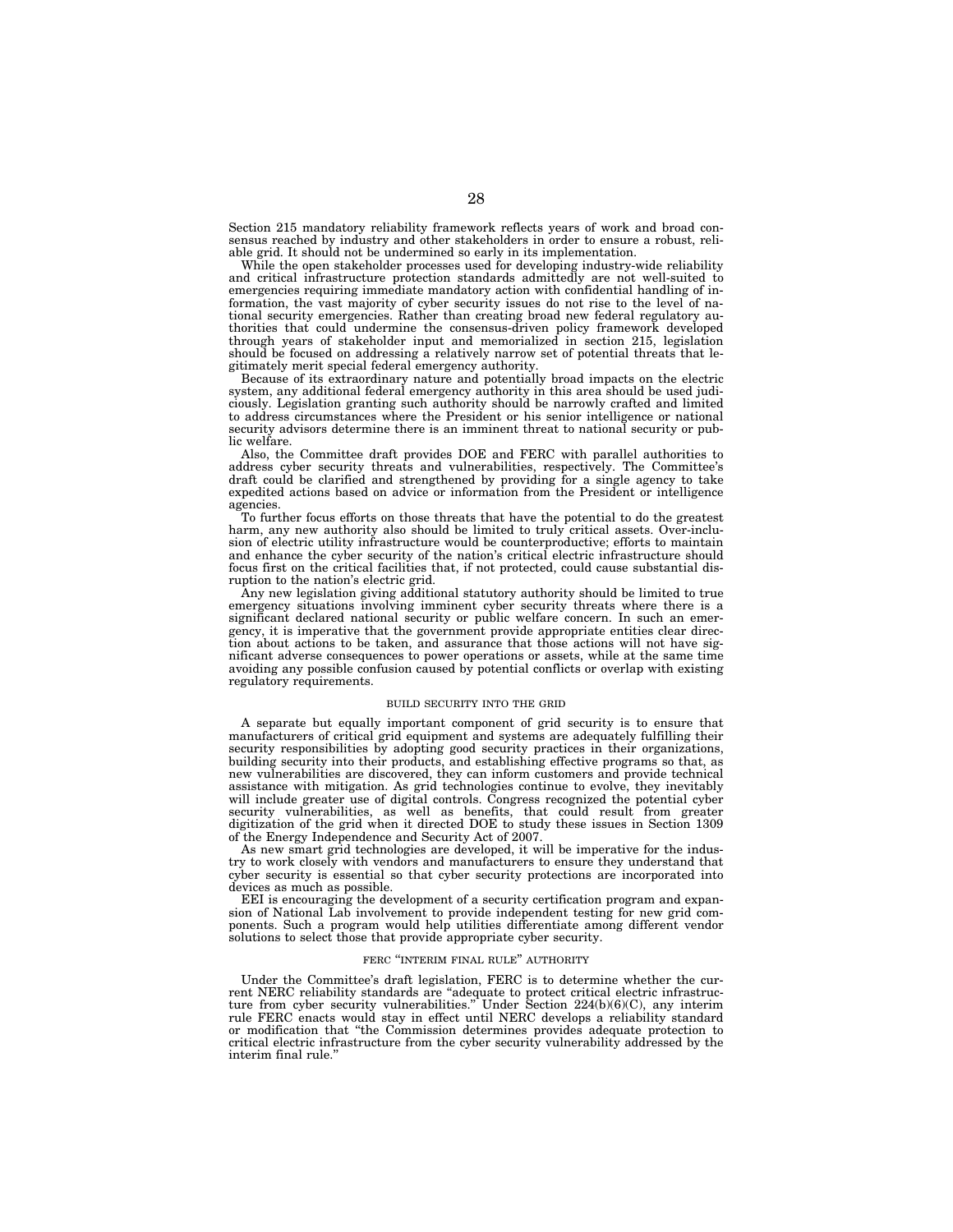Since NERC reliability rules apply only to the bulk electric system, FERC would have unilateral authority to write rules without input from the NERC stakeholderdriven process to establish technical standards. And, with no hearing or prior notice required before making the rule immediately effective, we are concerned about the lack of due process for stakeholder input. It would be desirable to at least have some requirement for FERC to consult with industry if time permits, similar to the consultation language in other parts of the bill.

#### FERC AND DOE EMERGENCY PROCEDURE AUTHORITIES

Having both FERC and DOE able to designate critical electric infrastructure introduces confusion and potential duplication. The lack of procedures or specific criteria for designating critical electric infrastructure is also problematic. It is unclear how, or if, an entity could challenge a designation by DOE under the general review provisions of the FPA.

#### **CONCLUSION**

With thousands of entities operating a single complicated, interdependent machine like the electric grid, the intra-industry coordination undertaken by the electric sector under the auspices of NERC has been invaluable.

There also are interdependencies not just within the electric sector, but across other critical infrastructure. For this reason, it would be preferable for Congress to take a comprehensive, multi-sector approach to legislation. Electric utilities, for example, rely on telecommunications systems to operate the grid, pipelines to fuel our generation, and wholesale markets to sell our product. Should any of these critical sectors be compromised, the electric grid would be impacted as well. The interconnected nature of critical infrastructure prevents us from claiming victory unless a comprehensive approach is taken. I understand this Committee's jurisdiction and interest focus specifically on protecting the electric grid, but would urge you to work with the appropriate congressional committees to address cyber security more holistically.

That said, while many cyber security issues already are addressed under current law, we believe it is appropriate to provide federal energy regulators with explicit statutory authority to address cyber security in a situation deemed sufficiently serious to require a Presidential declaration of emergency. In such a situation, the legislation should clarify the respective roles, responsibilities, and procedures of the federal government and the industry, including those for handling confidential information, to facilitate an expeditious response.

Promoting clearly defined roles and responsibilities, as well as ongoing consultation and sharing of information between government and the private sector, is the best approach to improving cyber security. Each cyber security situation requires careful, collaborative assessment and consultation regarding the potential consequences of complex threats, as well as mitigation and preventive measures, with owners, users, and operators of the bulk power system.

EEI and its member companies remain fully committed to working with the government and industry partners to increase cyber security. EEI's commitment to such coordinated efforts is illustrated by the broad coalition of industry stakeholder associations that continue to work together on these matters.

I appreciate the opportunity to appear today and would be happy to answer any questions.

#### ATTACHMENT.—EEI PRINCIPLES FOR CYBER SECURITY AND CRITICAL INFRASTRUCTURE PROTECTION

## *September 9, 2010*

#### **BACKGROUND**

Protecting the nation's electric grid and ensuring a reliable supply of power is the electric power industry's top priority. Cyber security incidents may disrupt the flow of power or reduce the reliability of the electric system. Key to the success of this effort is the ability to provide measures capable of protecting the evolving intelligent network against interruption, exploitation, compromise or outright attack of cyber assets, whether the attack vector is physical, cyber or both.

The electric power industry takes cyber security threats very seriously. As part of the industry's overall reliability effort, electric companies work to maintain the reliability and the security of the computers, control systems, and other cyber assets that help electric companies operate the electric grid. In response to the cyber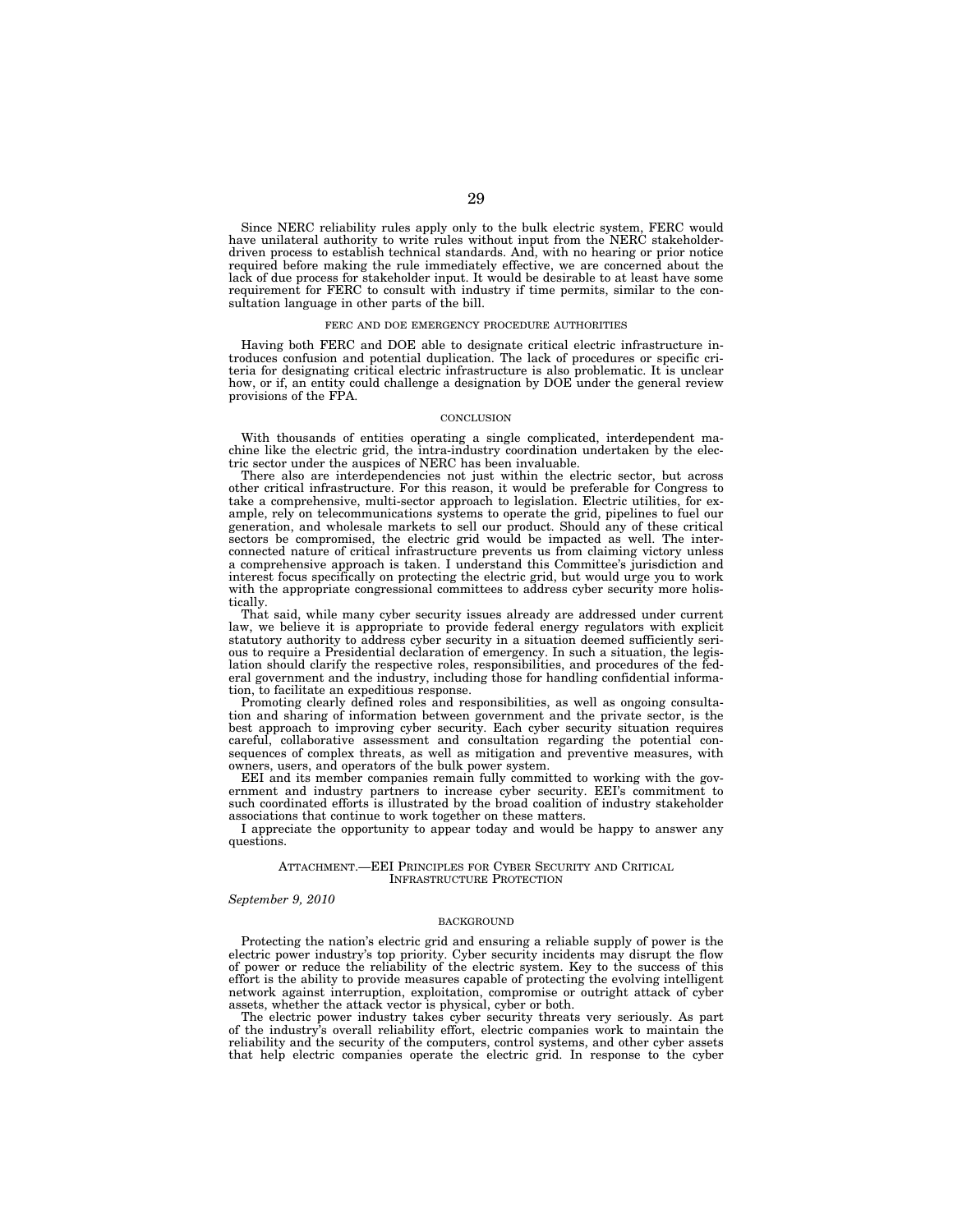threat, electric companies employ various strategies to protect these systems, but cyber security threats still exist.

#### ADDRESSING CYBER SECURITY THREATS

Reliability is more than a slogan for the electric utility industry—it's a mandate. In fact, federal and state regulators have significant interest and statutory authority in ensuring electric companies provide adequate reliability. Thus, utilities take very seriously their responsibility to address cyber vulnerabilities and the security of the computers, control systems, and other cyber assets that help operate the electric grid. This focus on reliability, resiliency and recovery takes into account an all-hazards approach, recognizing risks from natural phenomena such as hurricanes or geomagnetic disturbances to intentional cyber attacks.

Protecting the grid from cyber attacks requires a coordinated effort among electric companies, the federal government, and the suppliers of critical electric grid systems and components. Electric companies work closely with the North American Electric Reliability Corporation (NERC) and federal agencies to enhance the cyber security of the bulk power system. This includes coordination with the Federal Energy Regulatory Commission (FERC), the Department of Homeland Security (DHS), and the Department of Energy (DOE), as well as receiving assistance from ligence and law enforcement agencies.

To complement its cyber security efforts and to address rapidly changing intelligence on evolving threats, the industry embraces a cooperative relationship with federal authorities to protect against situations that threaten national security or public welfare, and to prioritize the assets which need enhanced security. A wellpracticed, public-private partnership utilizes all stakeholders' expertise, including the government's ability to provide clear direction and assess threats, while owners and operators of the critical infrastructure propose mitigation strategies that will avoid significant adverse consequences to utility operations or assets. At the same time a constructive regulatory environment will assure that incremental invest-ments to protect the grid are prudent, and reduce risk in a manner proportional to the cost.

#### PROTECTING THE GRID IS A SHARED RESPONSIBILITY

#### *1. Prioritize Assets to Ensure Effective Protection*

Recognizing that there are a variety of interdependencies, and potential con-<br>sequences associated with the loss of different facilities, the utility industry supports a risk-based, prioritized approach that identifies assets truly critical to the re-liable operation of the electric grid. This ensures the most important elements of our system receive the highest level of attention, as well as the resources necessary to secure them.

#### *2. Threats Require Emergency Action; Vulnerabilities Should Be Addressed More Deliberately*

In this context, a threat is imminent and requires a rapid response. In these instances, the industry is willing to accommodate certain operational consequences in the interest of addressing the threat. Vulnerabilities, on the other hand, have a longer time horizon and can benefit from a more measured response. Government authority should reflect and respect these different levels of danger.

#### *3. Clear Regulatory Structure and Open Lines of Communication*

The Federal regulatory framework and roles for all stakeholders involved in securing the electric grid should be clear to avoid duplicative or conflicting actions in times of crisis. The electric utility industry is not in the law enforcement or intelligence gathering business, and the government has limited experience operating the electric grid. Thus, each should be consulted, and the flow of information should be regularly exercised, before a threat becomes a crisis. It is critical that the federal government and industry communicate with each other seamlessly; to avoid confusion, those at the highest levels of government and industry should be involved in coordinating responses and declaring the need for emergency action.

#### *4. Proactively Manage New Risks*

As the new Smart Grid develops, it is essential that cyber security protections are incorporated into both the grid architecture and the new smart grid technologies. The electric power industry must continue to work closely with vendors, manufacturers, and government agencies and be aligned with emerging and evolving cyber security standards (such as those being driven by NIST) to ensure that the new technology running the grid is, most importantly, secure and reliable. We encourage the development of a security certification program that would independently test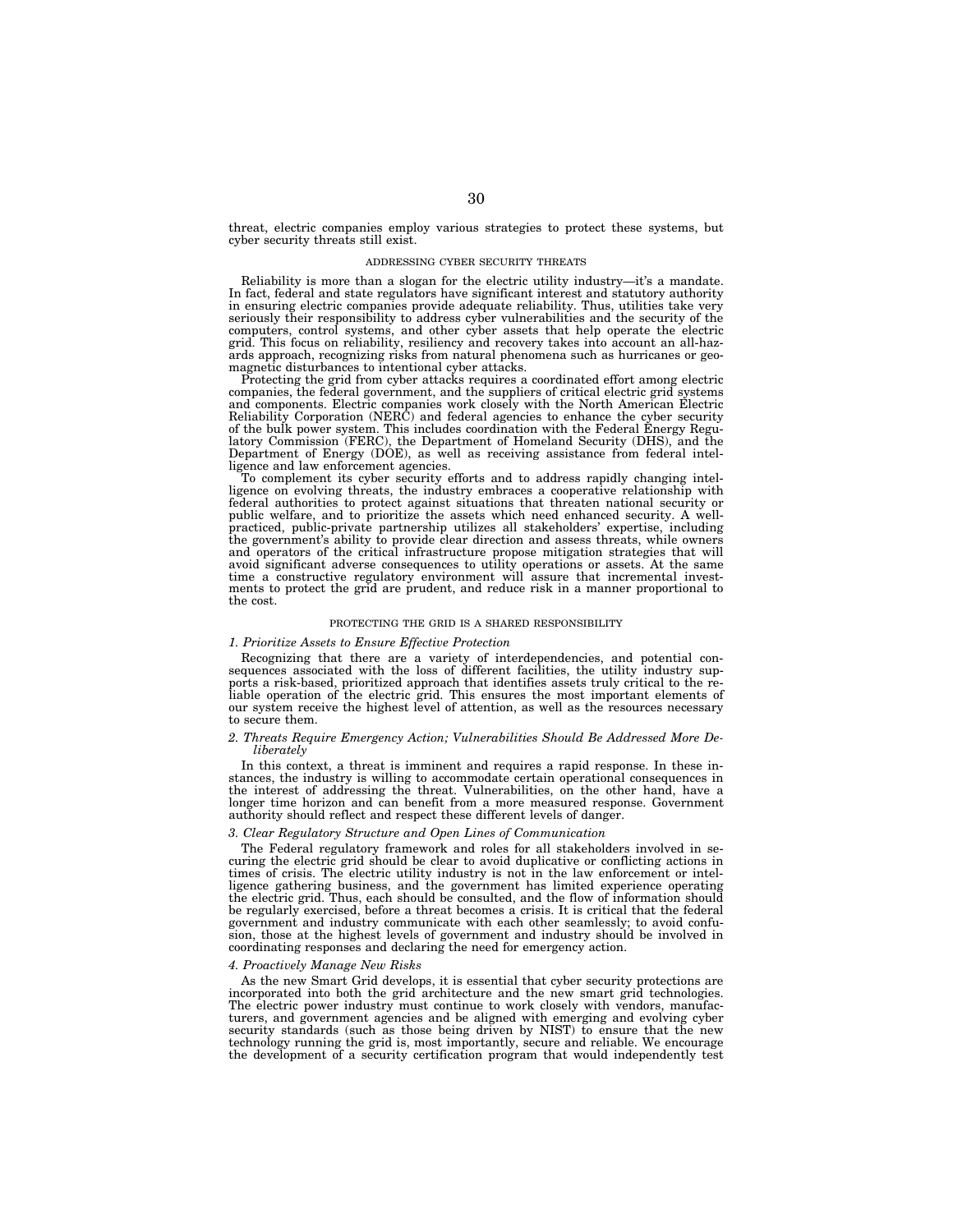smart grid components and systems and certify that they pass security tests. This certification process would help utilities select only those systems that provide appropriate cyber security.

#### *5. Committed to Protecting Bulk Electric System and Distribution Assets*

The utility industry understands that cyber attacks affecting distribution systems could have broader implications. Since jurisdiction is split between state regulators and the Federal Energy Regulatory Commission, the utility industry supports enhanced threat information coordination and communication between regulatory agencies and utilities to protect our systems (whether distribution or the bulk electric system) while also honoring the existing regulatory model.

#### *6. Cost Recovery and Liability Protection*

Costs associated with emergency mitigation are, by definition, unexpected and thus not included in a utility's rate base. To ensure emergency actions do not put undue financial strain on electric utilities, the industry supports mechanisms for recovering costs. In addition, electric utilities support liability protections for actions taken under an emergency order.

The CHAIRMAN. Thank you very much. Mr. Tedeschi, go right ahead.

# **STATEMENT OF WILLIAM TEDESCHI, SENIOR SCIENTIST, SANDIA NATIONAL LABORATORIES, ALBUQUERQUE, NM**

Mr. TEDESCHI. Good morning, Chairman Bingaman, Ranking Member Murkowski and distinguished members of the Senate Committee on Energy and Natural Resources. Thank you for the opportunity to testify. I am William Tedeschi, Senior Scientist and Licensed Professional Engineer at Sandia National Laboratories, a multi program, national security laboratory. I am honored to be here today with the Honorable Patricia Hoffman of the United States Department of Energy, Joe McClelland of the Federal Energy Regulatory Commission, Gerry Cauley of the North American Electric Reliability Corporation and David Owens of the Edison Electric Institute.

Sandia is one of the 3 national Nuclear Security Administration Laboratories with responsibility for stockpile stewardship and annual assessment of the Nation's nuclear weapons. Within the U.S. nuclear weapons complex, Sandia is uniquely responsible for the systems engineering and integration of the nuclear weapons and the stockpile and for the design development and qualification of non-nuclear components of nuclear weapons. While nuclear weapons remain Sandia's core mission the science and technology and engineering capabilities required to support this mission position us to support other aspects of national security as well. Indeed there is natural increasingly significant synergy between our core mission and our broader national security work.

This broader role involves research and development and nonproliferation, counter proliferation, counter terrorism, energy security, defense and homeland security. My statement today will focus on the risk of nuclear electromagnetic pulse threats against the U.S. power grid and the potential need to harden the grid against such threats. I am a subject matter expert, nuclear weapons system and affects including electromagnetic pulse threats and in assessing the risks posed by such threats.

I will first refer to the results of a recent technical peer review of 7 reports focused on the topic of this testimony, a peer review that a Sandia team of experts provided to the Federal Energy Regulatory Commission.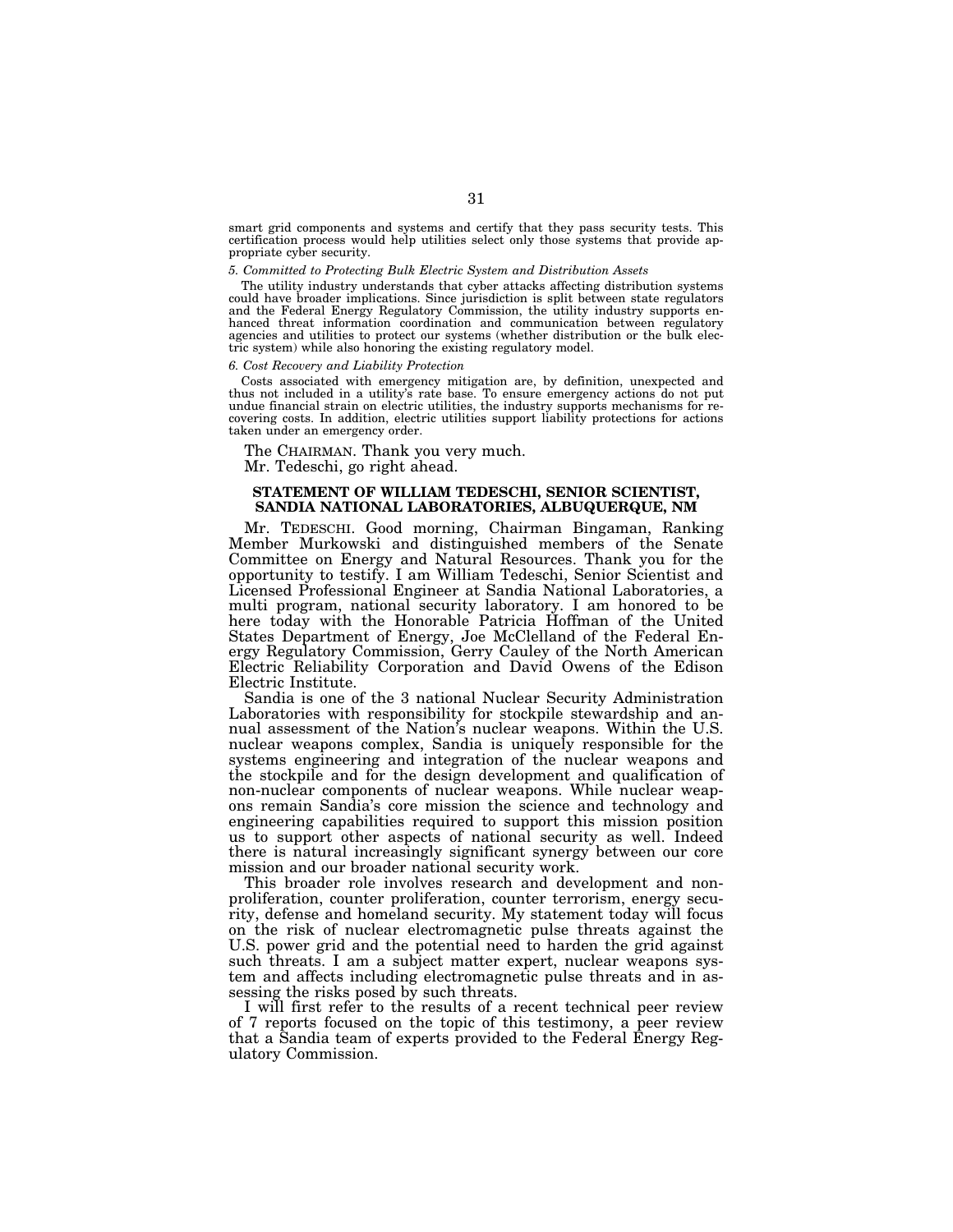Then I will present the view of the Sandia team on the risk of nuclear electromagnetic pulse attacks and the potential need to harden the U.S. power grid against them.

We commend the Federal Energy Regulatory Commission and the authors of the 7 reports on evaluating the impact of nuclear, high altitude, EMP pulse threats to the U.S. power grid for their comprehensive work which represents an excellent start on modeling a very complex problem. However we respectfully suggest that further computational and experimental work is required before fully informed decisions can be made about where and to what extent the power grid should be hardened solely against nuclear, high altitude, electromagnetic pulse threats. If the decision is made to protect the power grid against a broader set of more likely electromagnetic pulse threats including solar geomagnetic and electromagnetic interference threats than an awareness of nuclear, high altitude, EMP environments in effect, should also be considered.

From an integrated risk perspective the Sandia team considers nuclear, high altitude, electromagnetic pulse threats to be a remote likelihood. Also, the true extent of the grid's susceptibility and vulnerability to such effects and the resulting consequences are mostly unknown. Except for the apparent worse case environments and assumptions made in the reports that the Sandia team, peer review, evaluated.

The Sandia team recommends that this complex problem be studied in more depth in order to include results from additional computer based simulations and experimental testing specifically under nuclear, high altitude, electromagnetic threat conditions.

How to high voltage transformers and their protection and control elements respond to the range of induced current insults?

If they fail, how do they fail and at what level of insult?

Answering such questions would provide critical data to enable better understanding and validation of results by advancing a complete understanding of all the risk elements as well as quantification and reduction of uncertainties in order to fully inform decisions that may be made about hardening the U.S. power grid.

We suggest that a graded hardening approach to be considered whereby selective hardening could be accomplished easily and cost effectively in combination with addressing new and emerging threats to the grid, for example intentional electromagnetic interference. Also by further evaluating the consequence of electromagnetic pulse attacks on mission critical U.S. installations and functions, for example important U.S. war fighting or continuity of operations. Specific sites may be identified that may require selective electromagnetic pulse hardening.

This concludes my prepared remarks. I would be pleased to respond to any questions. Thank you.

# [The prepared statement of Mr. Tedeschi follows:]

#### PREPARED STATEMENT OF WILLIAM TEDESCHI, SENIOR SCIENTIST, SANDIA NATIONAL LABORATORIES, ALBUQUERQUE, NM

## INTRODUCTION

Chairman Bingaman, Ranking Member Murkowski, and distinguished members of the Senate Committee on Energy and Natural Resources, thank you for the opportunity to testify. I am William Tedeschi, senior scientist and licensed professional engineer at Sandia National Laboratories. Sandia is a multiprogram national secu-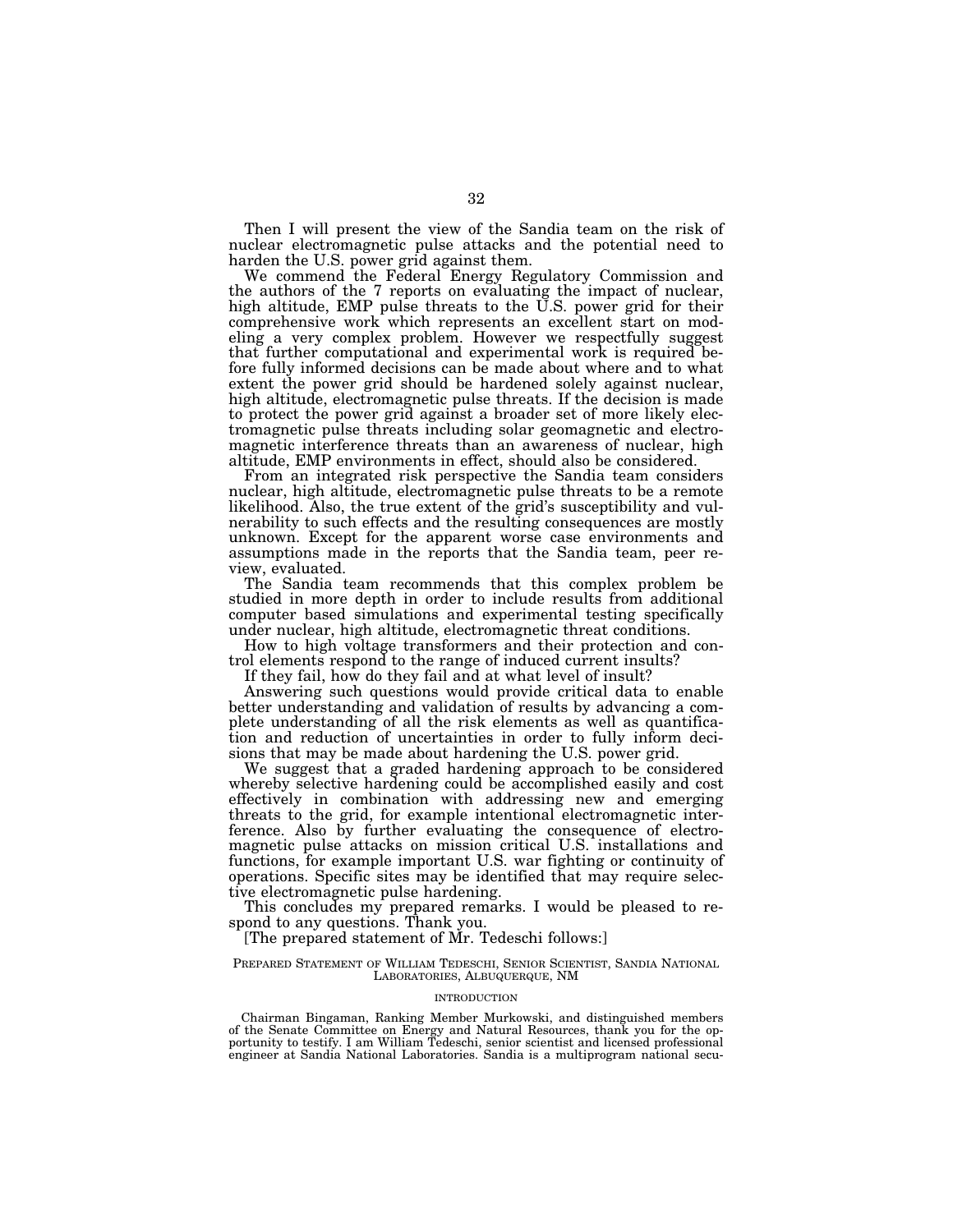rity laboratory owned by the United States Government and operated by Sandia Corporation<sup>1</sup> for the National Nuclear Security Administration (NNSA).

Sandia is one of the three NNSA laboratories with responsibility for stockpile stewardship and annual assessment of the nation's nuclear weapons. Within the U.S. nuclear weapons complex, Sandia is uniquely responsible for the systems engineering and integration of the nuclear weapons in the stockpile and for the design, development, and qualification of nonnuclear components of nuclear weapons. While nuclear weapons remain Sandia's core mission, the science, technology, and engineering capabilities required to support this mission position us to support other aspects of national security as well. Indeed, there is natural, increasingly significant synergy between our core mission and our broader national security work. This broader role involves research and development in nonproliferation, counterproliferation, counterterrorism, energy security, defense, and homeland security.

My statement today will focus on the risk of nuclear electromagnetic-pulse (EMP) threats against the U.S. power grid and the potential need to harden the grid against such threats. I have been employed at Sandia National Laboratories for 26 years, where I have done engineering work on the U.S. nuclear stockpile and have assessed a broad range of foreign threats to U.S. national security assets and infrastructures. I am a subject matter expert in nuclear weapon systems and effects, including EMP threats, and in assessing the risks posed by such threats. Part of this expertise came from Sandia having technically supported the congressionally mandated EMP Commission from 2002 to 2008 through targeted EMP testing of a whole range of electronic equipment, assessments of water-and financial-system infrastructure susceptibility, and targeted writing assignments. I was the program manager for that work. My testimony starts with a description of a recent technical peer review of seven reports focused on the topic of this testimony, a peer review that a Sandia team of experts provided to the Federal Energy Regulatory Commission; thereafter, the testimony puts forward the view of the Sandia team on the risk of EMP attacks and the potential need to harden the U.S. power grid against them.

#### MAJOR POINTS OF THIS TESTIMONY

## It is the belief of a Sandia team of experts that

1. Nuclear high-altitude electromagnetic-pulse (HEMP) attacks against the U.S. power grid are of remote likelihood.

2. The susceptibility of the power grid to EMP attacks is not well characterized and should be further addressed with computer-based simulations and experimental testing in order to understand all the risk elements, quantify and reduce uncertainties, and thus fully inform decisions that may be made about the U.S. power grid.

3. Possible approaches to mitigating electromagnetic threats to the U.S. power grid could be graded hardening, whereby selective hardening would be accomplished easily and cost-effectively while addressing new and emerging threats to the grid, or selective hardening for protection of some critically important U.S. nodes.

## ELECTROMAGNETIC PULSE (EMP) THREATS TO THE U.S. POWER GRID

#### *Sandia Team Provided a Technical Peer Review for the Federal Energy Regulatory Commission*

The Federal Energy Regulatory Commission (FERC) recently requested Sandia to do a peer review of seven reports (more than 700 pages in length) on electromagnetic threats to the U.S. power grid and on possible actions for mitigating such threats. A team of six subject matter experts (including myself) in EMP threats and effects, including damage susceptibility and consequences, conducted this work. Included in the team were two members with significant expertise in modeling national infrastructures and their interdependencies. Our assessment and recommendations do not constitute a position of or an endorsement by Sandia National Laboratories. Rather, they represent the conclusions the team reached after conducting a technical service Sandia is frequently called upon to perform for national security purposes. The team's high-level observations and findings were threefold:

• The reports are comprehensive, and the authors' knowledge about the U.S. power grid design and operations, as well as solar-induced and nuclear highaltitude EMP (HEMP) environments, is impressive.

<sup>1</sup>Sandia Corporation is a subsidiary of the Lockheed Martin Corporation under Department of Energy prime contract no. DE-AC04-94AL85000.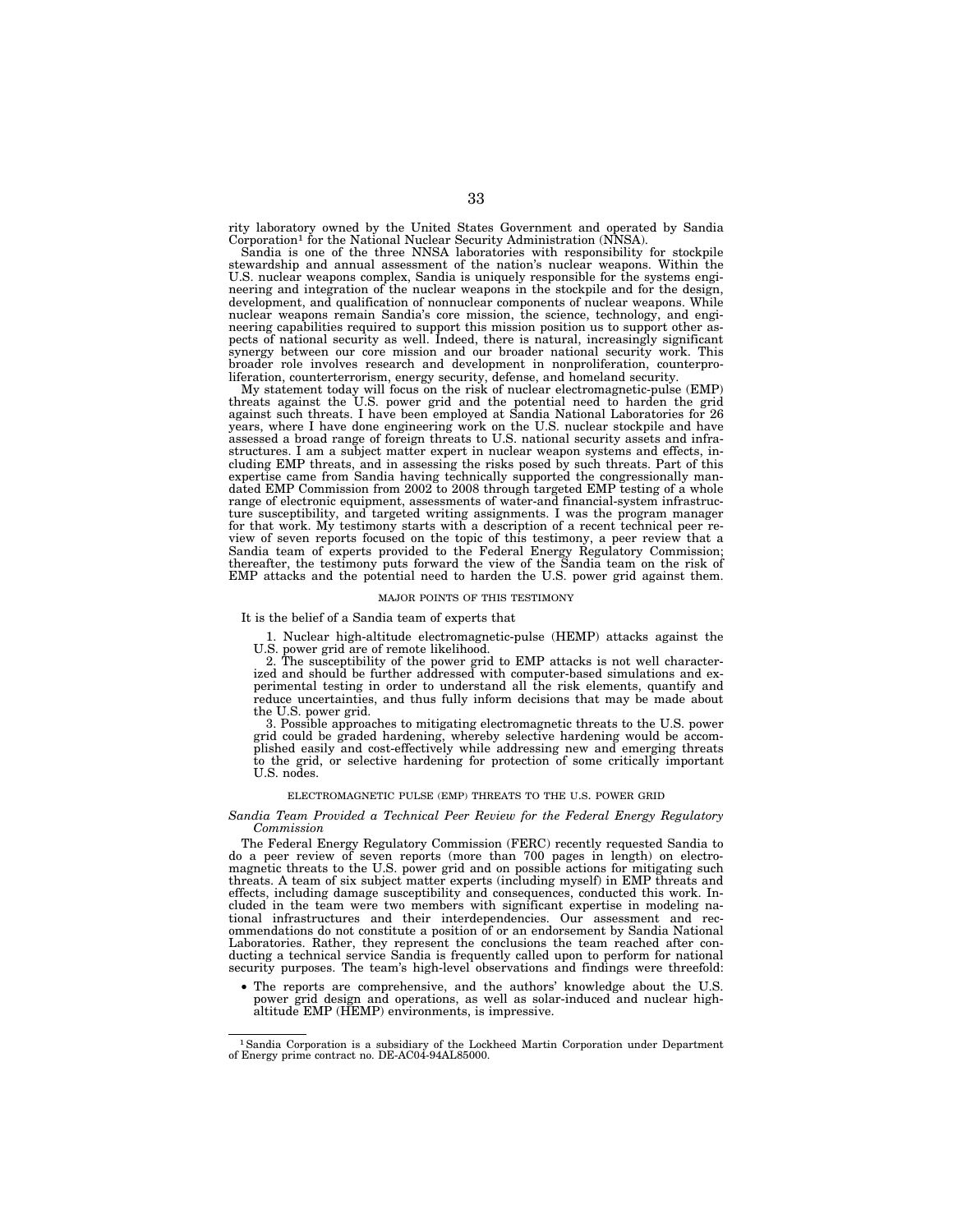- The work represents an excellent start on modeling a very complex problem, but it is not yet complete and, in our view, should not be the basis for any short-term national decisions on whether and to what extent to harden the U.S. power grid solely against nuclear HEMP threats.
- Further study of this complex problem is recommended in order to include computer-based simulations and experimental testing to better understand, validate, and add to the existing work so that a complete understanding of all the risk factors and associated uncertainties can be obtained to support ongoing decisions.

Some additional general comments about the reports that the Sandia technical peer review team provided to FERC include the following:

The identified threats appear to be worst-case nuclear HEMP threats, but no details are provided to indicate the seriousness and plausibility of such threats or what might be the full spectrum of possible HEMP threats. Not all nuclear bombs are created equal; technical details matter—details not only on the potential severity of nuclear HEMP effects, but also on the likelihood of such threats ever materializing. Further elaboration on this aspect is warranted but must be done in a classified setting.

Numerous assumptions are made about the nuclear HEMP environments' coupling efficiency into the exposed power grid and about the susceptibility of key system elements and the upset or damage that might occur to those key elements (that is, protective features, control systems, and the high-voltage transformers). Few to no data and only a few referenced citations and limited technical analysis are offered to buttress the assertions made. Many assumptions are also made about the power grid and the type and implementation of its equipment. The power grid ref-erenced in the reports as the ''normal grid design'' is portrayed without any information about validation from utilities. Assumptions about age, design, and failure thresholds of transformers introduce additional uncertainty and are based on limited samplings of transformers of a particular type and from a clear source. All the assumptions point to large uncertainties in the output results and interpretations from the model; therefore, statements on the number of "at-risk" transformers and the severity of the regional damage should be viewed as illustrative only. More modeling and simulation and experiments to characterize the response space of these

key elements are recommended. Finally, in our team's view, the reports' assessment of possible effects on the U.S. power grid as a result of nuclear HEMP attacks is too negative, based on a series of compounded, apparently worst-case assumptions. The reports lack discussion of the effect of possible uncertainties and mitigators on the results.

More detailed and specific technical comments were submitted to FERC for its consideration, and those can be provided upon request.

# SANDIA TEAM'S POSITION ON ELECTROMAGNETIC PULSE (EMP) THREATS TO THE U.S. POWER GRID

## *Background on Nuclear High-Altitude EMP (HEMP) Threats: Effects, Damage, and Hardening*

Nuclear EMP effects at Earth's surface are created by nuclear bomb explosions high inside the atmosphere (at an altitude of 40?100 kilometers) and in near outer space (from 100 kilometers to hundreds of kilometers above Earth's surface). According to publicly available information, both the United States and Russia experienced and characterized this class of nuclear weapon effects in the early 1960s during their high-altitude nuclear tests. The type and yield of the bomb and the altitude at which it is detonated primarily determine the strength of the EMP effects at ground level. Once the nuclear bomb's parameters are defined, predicting nuclear HEMP environments with computer-based models is a well-established capability in the United States.

The hostile nuclear EMP environment is created by the gamma-ray output (as well as x-rays and bomb debris for exo-atmospheric bursts) from the nuclear explosion (the ''source'') and the subsequent electron generation and dynamics within the atmosphere and magnetic field perturbations outside the atmosphere. Nuclear bomb explosions at high altitude in the atmosphere and in near-Earth space create three distinct components of EMP threats that are characterized by the timeframe over which they occur after the burst (from nanoseconds to a microsecond, from microseconds to a second, and from a second to many minutes). These electromagnetic threats are termed the E1, E2, and E3 components of nuclear HEMP. Each EMP threat component has different electric field strengths (typically ranging from kilo-volts per meter for E1 to volts per kilometer for E3) and frequency content (ranging from many hundreds of megahertz to many hertz) that ultimately determine how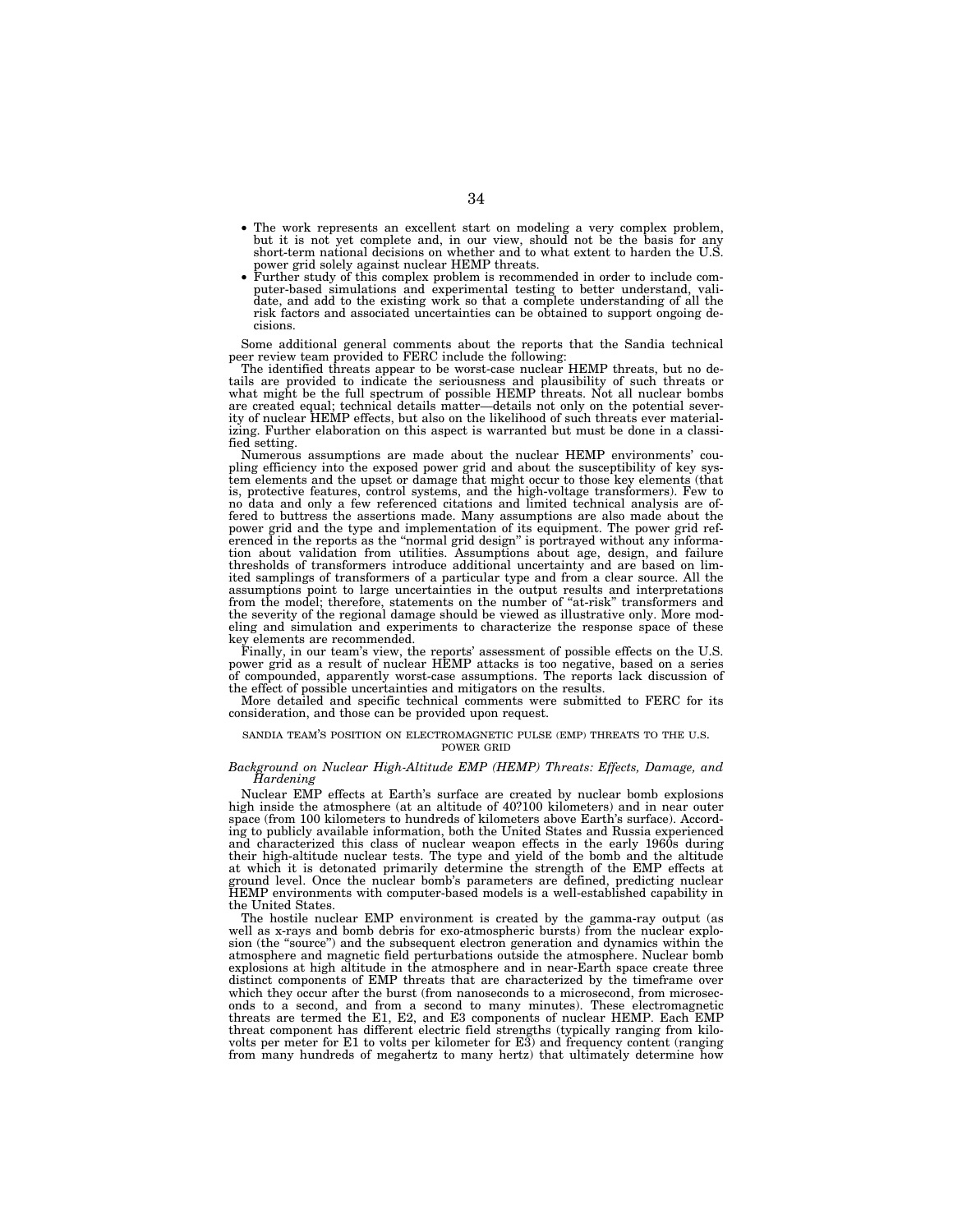much current is "coupled" into which parts of the exposed power-grid infrastructure elements, and whether or not that component will be temporarily or permanently disabled.

The EMP waves travel downward (or ''propagate'') to the ground at the speed of light, exposing objects to the EMP threat waveforms. The amount of damage, if any, to the exposed electronics (for example, grid control centers and supervisory control and data acquisition, or SCADA, elements) and objects (such as transformers) connected to long electrical conductors (such as long power and copper communication lines) depends on how much energy in the form of induced electric current couples into the object or item that was exposed to the EMP. The added current going into an exposed electronic component or item of electrical equipment represents an "in-<br>sult," over and above the normal operating conditions within the component that over and above the normal operating conditions within the component that can then cause an upset or burnout of the object. The U.S. nuclear EMP effects community has the computational ability to model the created EMP threat waveforms from the source and propagate them down to the ground and thereby to exposed objects. This community is also generally able to calculate how much current is induced in exposed conductors (for example, long lines) and well-defined discrete objects (such as buildings and electronics boxes). However, the more complicated the exposed object's design and geometry (for example, the design and geometry of a transformer), the more difficult it is to computationally model the induced current. Therefore, experiments are also conducted to help characterize the induced, or coupled, current insults as a complement to computational modeling approaches.

The ultimate response of the exposed component or subsystem depends on the magnitude of the incoming current insult (how many amperes and over what timeframe). Sometimes, the high current insult burns out a sensitive device or circuit inside the exposed object, and the item is then permanently damaged. That is, the component will no longer work, and it would need to be replaced with a new component before system functionality and operability could be restored. For more moderate incoming current insults, local heating is generated inside the object because of current dissipation, and the local heating can have a temporary disruptive effect. Once the generated heat inside the object is dissipated, the object can return to normal functionality, but sometimes this return to functionality occurs only after human intervention to power down and power up the object. If the incoming current insult is low and not significant, the object can absorb the current insult and continue operating as designed. If the component is simple (for example, an electrical circuit or device), we can model the response of the exposed object to the current insult and thus determine whether it would be upset or damaged. However, many electrical components, subsystems, and even integrated systems have complex designs and constructions, and therefore we must resort to a combination of computerbased models and experimental test-based approaches to understand their response to the EMP-caused current insults. For complex, interdependent linked systems, such as the U.S. power grid, it is essential that computational and experimental modeling approaches be combined in order to verify and validate that the correct problem is being modeled and acquire the right level of confidence in the results.

Once an electronics-based device, component, subsystem, or system has been fully characterized to nuclear HEMP threats and has been found to be susceptible or vulnerable to the EMP-induced current insult, adverse effects (such as temporary or permanent failure) can be mitigated in several ways. One would want to consider mitigating the adverse affects, especially if that component is a critical element in a larger networked system. A common approach for mitigation is to harden the exposed object(s) against the EMP threat using a range of well-established design hardening techniques, such as faraday-cage shielding, grounding, filters, fast-acting current shunt devices, and responsive control systems to manage the effects that could start to cascade across a larger network of linked objects. If hardening against EMP effects is done early in the design definition and development process, before manufacturing, it can be added in the easiest and most cost-effective manner. The designer must know ahead of time the expected nuclear HEMP threat environments and the required level of hardness for the exposed component or subsystem needed for continued operation after the EMP attack.

The U.S. electric power grid contains some level of inherent hardness to the three nuclear EMP components. E1 (the high-frequency component) corresponds to electromagnetic interference threats from nearby transmitters (for example, cell-phone, radar, TV, and Wi-Fi transmissions), and electromagnetic compatibility standards are followed to protect against such electromagnetic threats. The E2 (mid-frequency) component corresponds to the EMP from nearby lightning strikes, which the power grid is already protected against. Finally, E3 (the low-frequency component) corresponds to solar-induced geomagnetic storms and the resultant ground-induced cur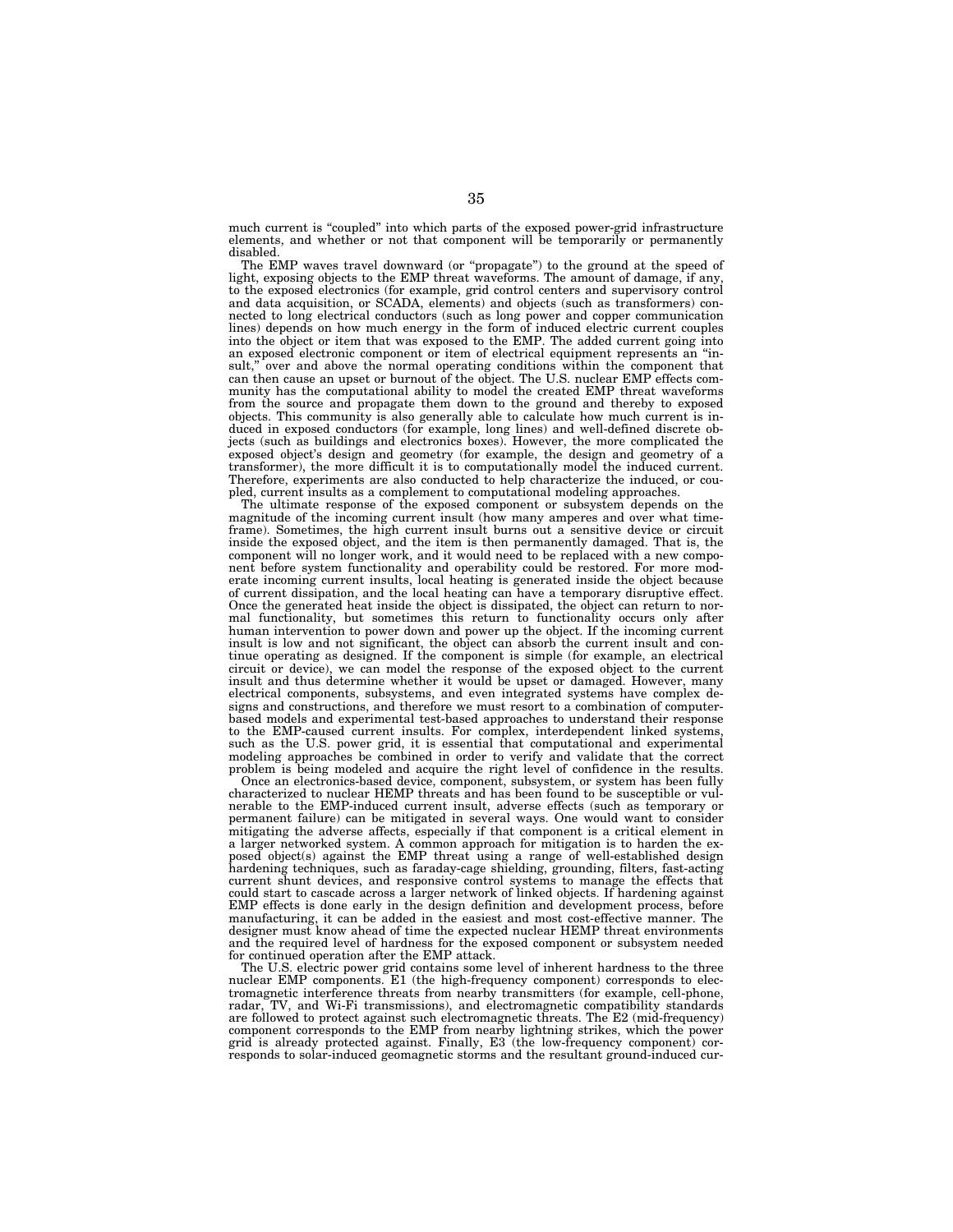rent threats, which the power grid is already resilient against to a degree and is more resilient against in some northern latitudes.

A key unanswered question remains: How much more severe would the full range of possible nuclear-driven E1, E2, and E3 components be, and what level of protection would the existing power grid have against HEMP effects generated by a nu-<br>clear detonation? The answer depends, in part, on the type, yield, and detonation<br>altitude of the nuclear bomb that produces the HEMP effects, entations of power grid elements relative to the detonation, any inherent shielding properties of the exposed infrastructure elements, and the robustness of the exposed elements to withstand the EMP insult. More computer-based modeling and simulation, as well as experimental testing, would provide a basis for a more complete understanding of the response of the power grid to a HEMP attack and of the specific hardening measures to be considered for addition to the grid.

As new technologies are studied, developed, and added to the power grid (such as smart grid monitoring and control), being aware of and considering the evolving threat space (for example, intentional electromagnetic interference) and natural environments (such as variations in solar geomagnetic storm intensity) that could affect the performance and reliability of the new technologies may offer opportunities to add some level of inherent hardness against specific nuclear HEMP environments.

## *Assessing the Risks Posed by Nuclear High-Altitude EMP (HEMP) Attacks*

In assessing the risk posed by nuclear HEMP attacks, we use the classical risk equation, where risk is expressed in terms of likelihood (or probability) of the attack, susceptibility (or vulnerability) to the hostile environments created by the attack, and consequence (or system-level impact) as a result of the attack.

In Sandia team's view, the likelihood of a nuclear HEMP attack occurring above the United States is very remote. The advanced nuclear weapon states have had the capability to do significant damage against the United States and our power grid for many decades, but they have been and hopefully will continue to be deterred from such attacks by a strong U.S. strategic deterrent. Some argue that terrorists who might someday gain possession of a nuclear device can conduct a similar type of attack and generate the same amount of damage. According to the team, the as-sertion that terrorists can use a nuclear warhead in a crippling HEMP attack against the United States is not credible, and the likelihood of something like that happening is low. More detailed explanation can be provided in a classified venue.

In terms of actual susceptibility of the power grid to nuclear HEMP effects, the limited available data on damage effects make it difficult to know what will precisely happen to exposed elements across the grid, especially to the large high-voltage transformers. Given the amount of investment associated with potentially hardening against EMP effects, additional computational analysis and testing are needed for higher confidence in whether and to what extent exposed elements are susceptible to any temporary or permanent EMP damage effects. While computer modeling work to date has been extensive on the induced currents on exposed power lines, very few experimental data exist on how the exposed grid elements (the controllers, protective devices, high-voltage transformers, etc.) would actually respond to higher than normal currents. Highly instrumented testing of key power-grid components to E1 and E3 threat insults is recommended and should include characterizing how failures (physical damage) occur and at which insult levels they occur. Such data would help validate existing power-grid models, reduce inherent uncertainties about

the amount of damage induced, and provide more confidence in the results. Finally, not enough data exist to confidently assess the extent of any power-grid outages from a nuclear HEMP attack and the amount of time needed for recovery. Several real-world examples have been studied of how the grid might respond to E3 like effects (for example, the March 1989 Hydro-Quebec grid collapse due to a severe solar geomagnetic storm and the August 2003 power outage in the Northeastern United States), and table-top exercises have been developed on how utilities would find and fix the resultant EMP-induced damage and bring the grid back online after a certain period. However, one can only parametrically evaluate the impact of nuclear E1 and E3 attacks because we do not know the level and extent of damage that would actually occur. If additional data were to become available on E1 and E3 damage effects and lethality levels of critical power-grid components, then the basis would exist for more-confident U.S. power grid simulations of the extent and magnitude of damage and the resultant recovery times.

## SUMMARY AND CONCLUSIONS

From an integrated "total" risk perspective, the Sandia team considers nuclear HEMP threats to be of remote likelihood. Also, the true extent of the grid's suscepti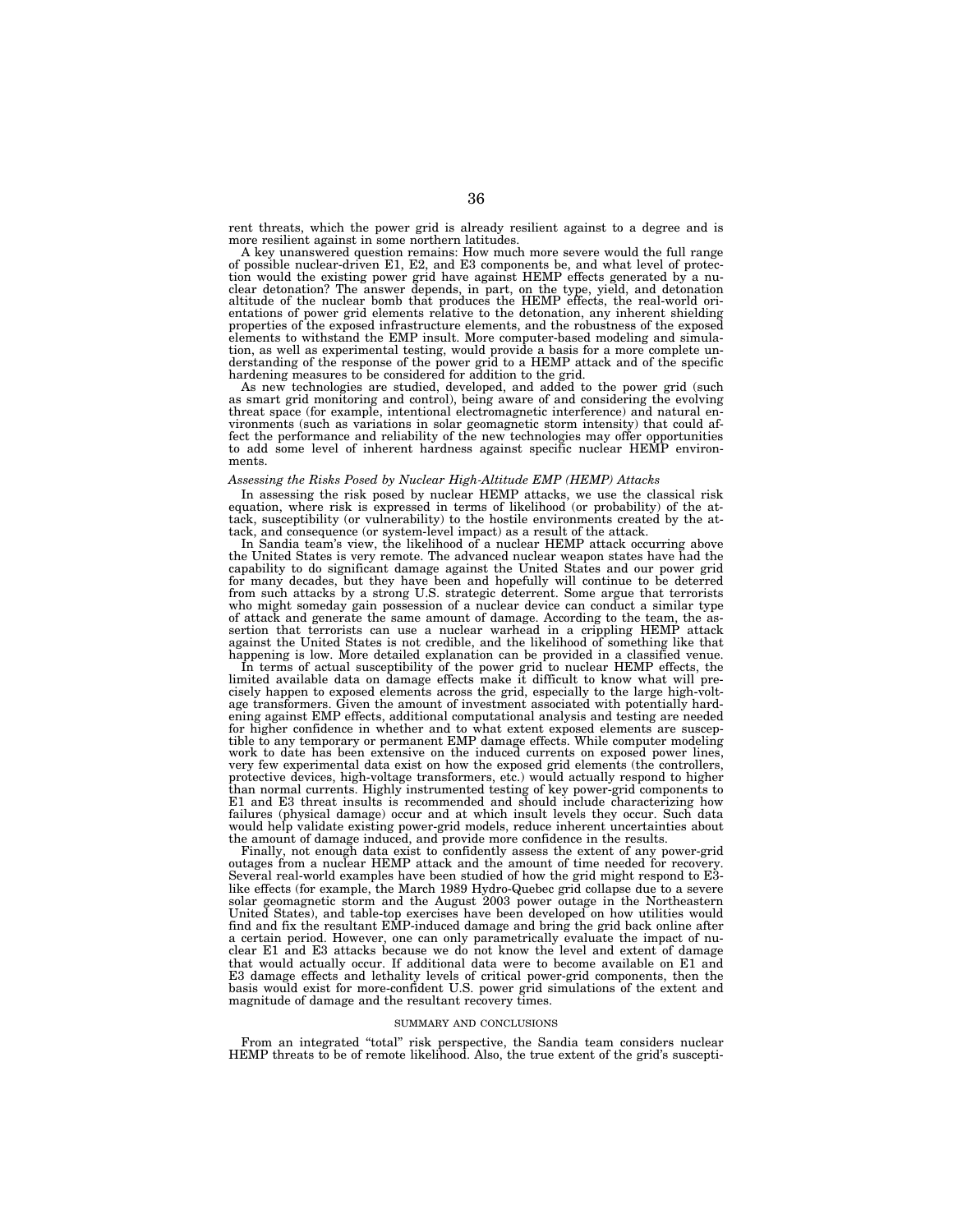bility and vulnerability to such effects (be they temporary, permanent, or even not present) and the resulting consequences (damage extent and period they would be lasting) are mostly unknown, except for the assumed worst-case environments and assumptions made in the current nuclear HEMP threat studies that the Sandia technical peer review team evaluated. We commend FERC and the authors of the studies for their excellent work to date on evaluating the impact of EMP threats to the U.S. power grid. However, we respectfully suggest that more computational and experimental work is required before fully informed decisions can be made about where and to what extent the power grid should be hardened solely against nuclear HEMP threats. If the decision is made to protect the power grid against a broader set of likely EMP threats, including solar geomagnetic and electromagnetic interference threats, then an awareness of nuclear HEMP environments and effects should also be considered.

The Sandia technical review team recommends that this complex problem be studied in more depth in order to include results from additional computer-based simulations and experimental testing. Specifically, under nuclear HEMP threat conditions, how do high-voltage transformers and their protection and control elements respond to the range of induced current insults, and if they fail, how do they fail? Answering such questions would provide critical data to enable better understanding and validation of results by advancing a complete understanding of all the risk elements, as well as quantification and reduction of uncertainties in order to fully inform decisions that may be made about the U.S. power grid. We suggest that a graded hardening approach could be considered, whereby selective hardening could be accomplished easily and cost-effectively, in combination with addressing new and emerging threats to the grid (for example, intentional electromagnetic interference). Also, by further evaluating the consequence of EMP attacks on missioncritical U.S. installations and functions (for example, important U.S. war fighting or continuity of operations), specific sites may be identified that may require selective EMP hardening.

The CHAIRMAN. Thank you all very much. Let me start with a few questions here.

Mr. McClelland, your testimony, as I understand it is, that the Commission's legal authority is inadequate and that the draft legislation that we've prepared address many of those issues. Can you be more specific as to the ones we are not adequately addressing?

Mr. MCCLELLAND. The draft legislation provided the Commission with the ability to address vulnerabilities rather than wait until there was a designation that there was an imminent danger. The legislation allows the Commission to address the vulnerabilities. We believe from the read that it also addressed a situation where it may not be appropriate or it may not be possible to wait for the ERO to develop a standard to address a specific issue.

For instance a particular threat against a utility or a grouping of utilities that serves a particular military base. There may need to be some interim action that they take. It wouldn't necessarily be applicable to other utilities.

We believe from the read that we have that the Commission wouldn't have to wait until the ERO made a designation about a particular standard or attempted to craft a particular standard to address that circumstance. The Commission would be able to move directly to address that issue.

The CHAIRMAN. You're giving us an example here.

Mr. MCCLELLAND. Yes.

The CHAIRMAN. Where the draft does give you, in your view, the authority that you would need to deal with a situation. Are there instances where you think the draft fails to give you the authority you need to deal with particular situations?

Mr. MCCLELLAND. No, not in particular. There are areas where the Commission does not have authority under 215. Some of those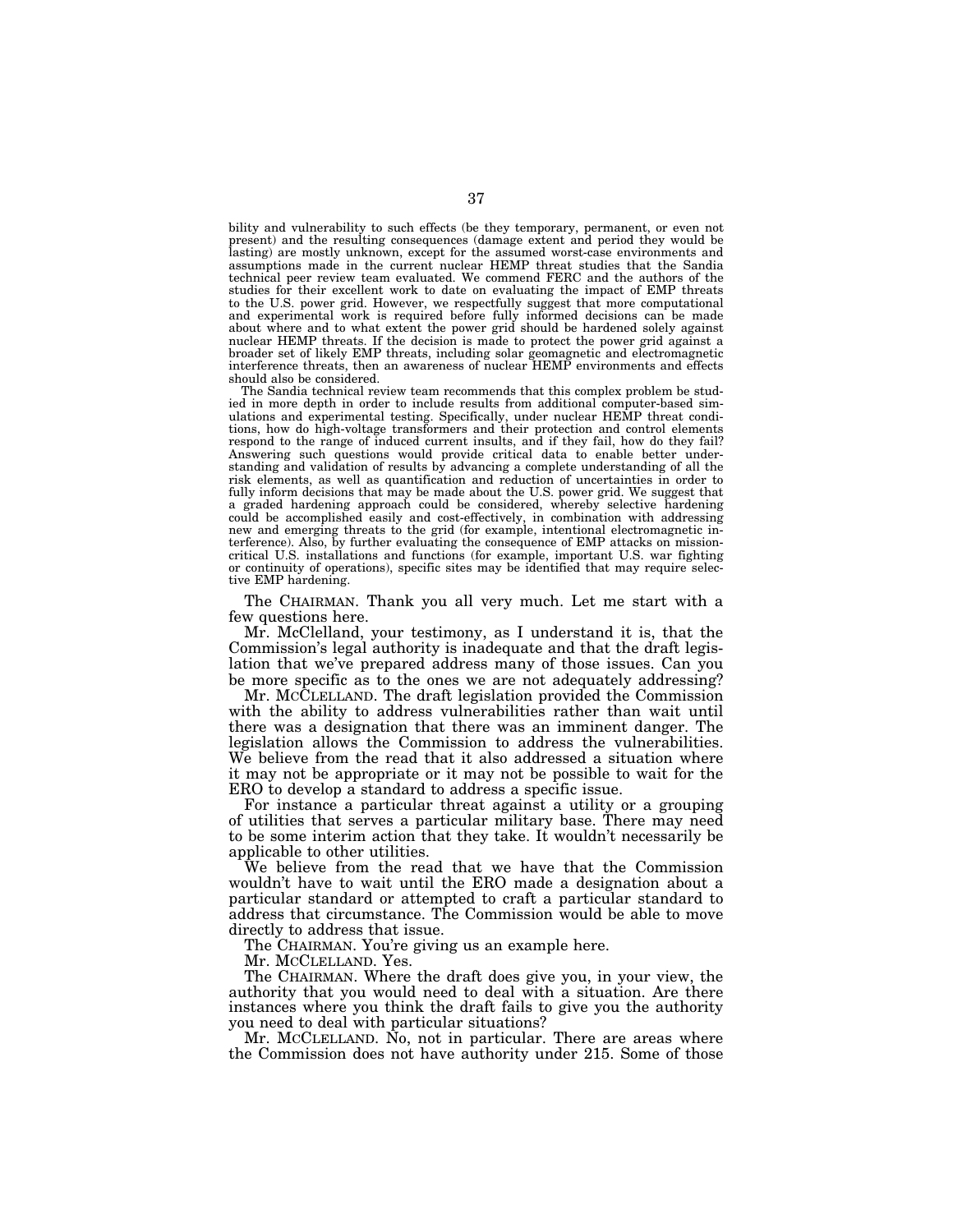exclusions, for instance, for allowing Alaska and Hawaii continue. But the draft does address that circumstance in another manner.

Except, I guess, the point would be that if it addresses—if it allowed the Commission to address vulnerabilities. If it allows the Commission to reach beyond the definition of bulk power system. If it allows the Commission to address EMP and non cyber aspects, then it would address the issues that I raised in the testimony.

The CHAIRMAN. OK.

Ms. Hoffman, did you have any comment on any of this?

Ms. HOFFMAN. No, I don't have any comment.

The CHAIRMAN. OK. Let me ask on this EMP thing because I heard your testimony, Mr. McClelland. You were talking about EMP generally, as I understood it.

You had this particular reference in here which I thought was pretty startling where you say that the study has been done assessing the 1921 solar storm which has been termed a one in 100 year event. Applying that, what happened in that 1921 solar storm to today's power grid. The study concluded such a storm could damage or destroy up to 300 bulk power system transformers interrupting service to 130 million people for a period of years.

That's very different than what Mr. Tedeschi was referring to. As I understand it he's talking about the electromagnetic pulse problem which could be created by a nuclear blast intentionally by someone. I guess I'm just unclear.

You think you don't have the authority to take the appropriate or to require the appropriate hardening to deal with either of those circumstances? Is that what I understand?

Mr. MCCLELLAND. The Commission's authority is coupled through the Standards Development Process. The Standards Development Process is too slow. It's too unpredictable. It's too open to address national security threats.

So the Commission may order a standard be returned on a particular matter. But it can't be prescriptive or specific. It can't write the terms of the standard. It can only turn the standard over to the ERO for standards development.

The CHAIRMAN. OK. So I think, I believe Mr. Owens made the point that there are 2, sort of, parts of this problem we're trying to deal with.

One is the problem of potential vulnerabilities. hat would be the electromagnetic pulse issue.

Then there's the other part of it which is the potential of imminent threats and the ability of the Commission to act or the ability of anyone to act quickly to deal with immediate imminent threats.

You're basically saying that you believe something like what we've got in draft form here is essential to shore up the ability of the government to deal with both sets of problems?

Mr. McClelland: Yes. It would allow the Commission to address a sophisticated and targeted attack or an event aside from the Standards Development Process. That's right.

The CHAIRMAN. OK.

Senator Murkowski.

Senator MURKOWSKI. Thank you, Mr. Chairman.

Just to follow on to the questions here. I direct this to you, Mr. Tedeschi. When we're talking about the EMP attack or geo-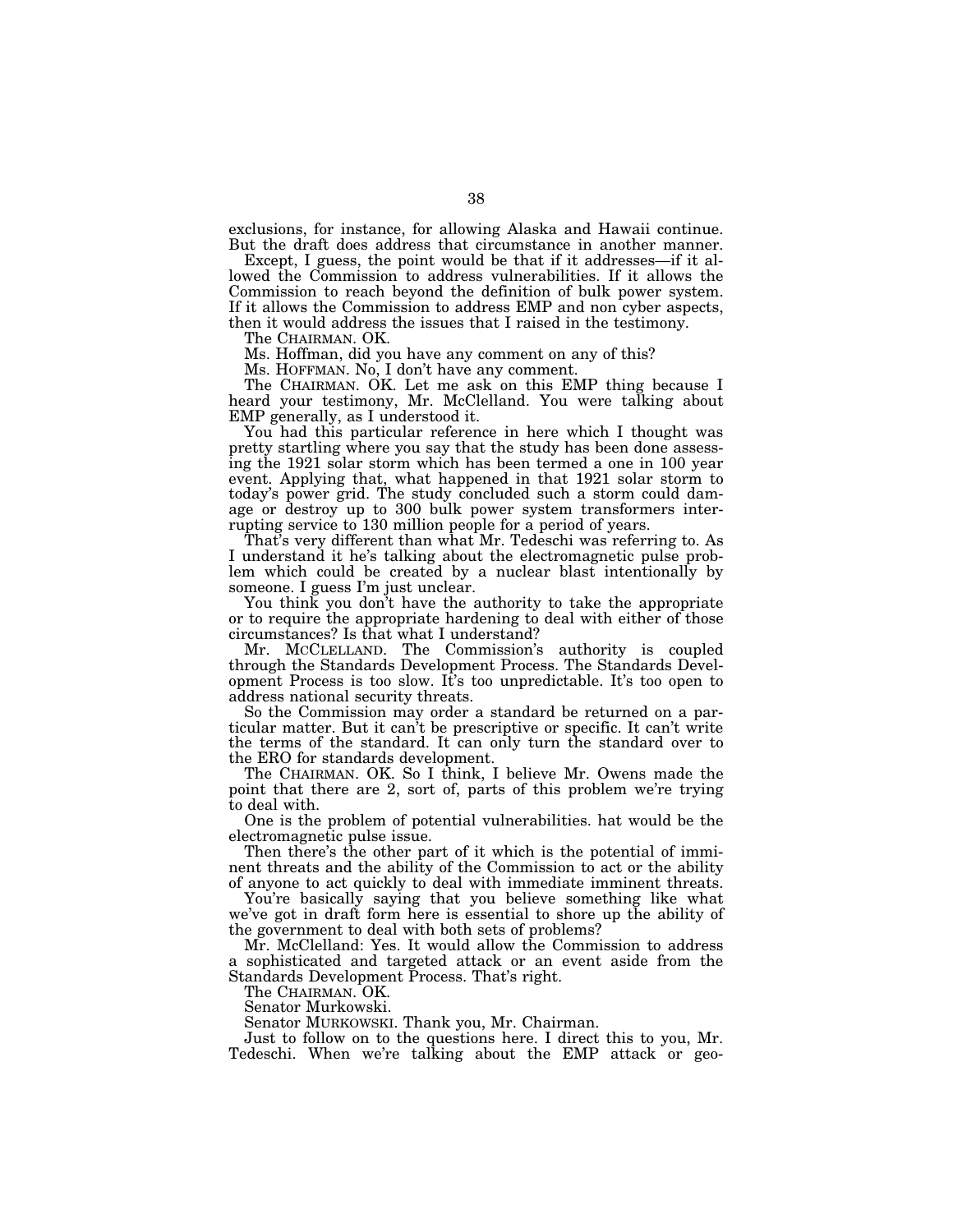magnetic disturbances, these are not new in the sense that we're just now learning of them.

So given the knowledge, given what we have in terms of the potential for these types of disruptions. What have we done to date in order to protect the grid? I'll ask you and then if others can step up here.

Mr. TEDESCHI. Senator, I would just suggest that the geomagnetic threats mimic part of the nuclear EMP threat space. The geomagnetic threats do occur with regularity. The severity of those is ongoing in terms of our scientific understanding. Those threats have manifested in the past.

There are examples where elements of the grid have gone down. The utility owners, NERC, FERC, others, have responded to those. In some cases, added some of a hardening against the geomagnetic EMP threats.

Our view on the nuclear electromagnetic threats there's the component that mimics the geomagnetic threats that it's a very low likelihood of occurrence. So from our perspective if the utilities, if NERC, FERC, the legislation, allow DOE and others to harden against the geomagnetic threats, which are real and do occur. That that will provide an inherent level of hardness against nuclear EMP threats if those were to occur someday.

But I think others are more able to answer the question of likelihood and the severity.

Senator MURKOWSKI [presiding]. Ms. Hoffman.

Ms. HOFFMAN. Part of the problem is a natural progression over time. Some of the older transformers may have some weaknesses in them that make them more vulnerable to any sort of event. Some of the newer transformers in use have a stronger capability to withstand certain incidents.

Part of the discussion and the investigation that needs to take place is what level of protection do we want to require transformers and the electric grid to have, what level of event should they be able to withstand? Do we want to protect against the 1921 event with very high induced currents or do we want to actually look and say here is a median level of event which the industry should progress to protect against with respect to transformers, with respect to harmonics on the electric system. So a lot of this discussion comes down to the parameters that we should be building the technology to withstand.

That's the direction I think the conversation is evolving toward. Senator MURKOWSKI. Mr. McClelland, did you want to go ahead?

Mr. MCCLELLAND. Sure. There are operational procedures in place today where if the industry is alerted then they can take precautions to go in the more conservative operations to protect equipment. The problem is though that we haven't seen a 1921 event.

A 1921 event, we found from our assessment, could be catastrophic in nature to the grid itself. So the question would be not so much as to what level we dampen to, but can we block all events. The answer we think is, yes.

But there's still some work to do as Mr. Tedeschi pointed out. We still need to identify the proper equipment. Test the equipment. Then move for mitigation against these events.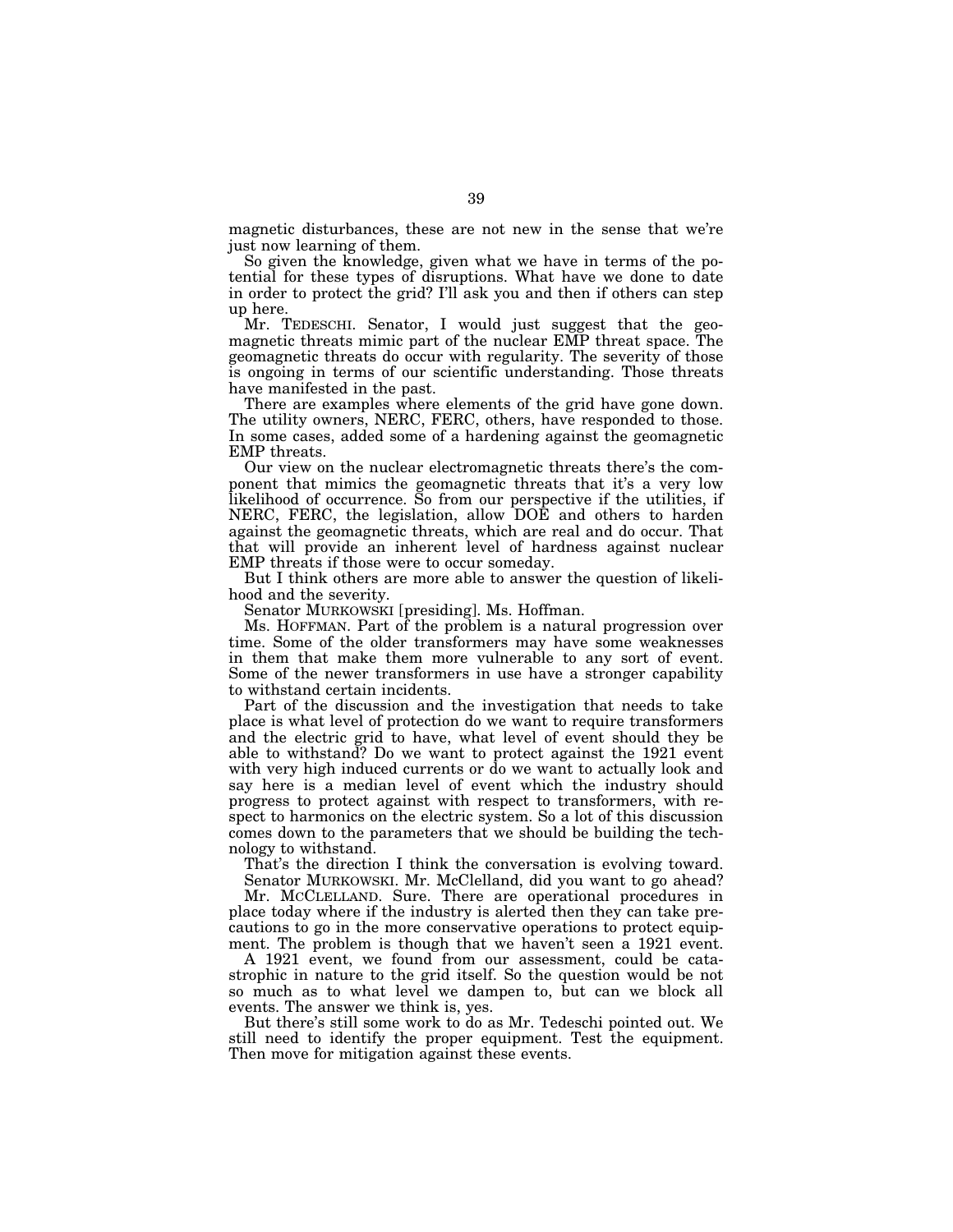Then we wouldn't have to worry about whether we have a 25 year event, a 50 year event, a 100 year event. If we block it, it's taken care of. It's an automatic mitigation method. We don't have to rely so much on human intervention to save the grid in a circumstance like that.

Senator MURKOWSKI. Thank you.

Mr. MCCLELLAND. But to also answer your question directly. There's been very little, if any, hardware mitigation that's been put on to protect from say, solar magnetic disturbances on the grid.

Senator MURKOWSKI. Thank you.

Mr. Cauley, you want to finish it up?

Mr. CAULEY. Thank you. I really think that Mr. Tedeschi's testimony hits on the issue of sorting out the key issues. We're focused at NERC and I think working with the industry to resolve the solar magnetic, geomagnetic issue.

We did have a major storm in 1989 that blacked out Quebec. I think the industry learned from that. There was a lot of equipment hardening in the northern latitudes where it's more of an impact.

I think as we look at the risks of a larger storm we have to ask ourselves, you know, how much further down into the continent would it extend. So we are working to upgrade notice procedures, advance warning systems and also doing engineering studies. If we did the hardening, as being suggested here, it will affect other issues like clearing of electrical faults and the dynamic behavior of the system.

So we have to study it. Be very careful about changing the system in a way that does not cause harm in other ways. So we're focused now on this solar magnetic and geomagnetic disturbance issue right now.

Senator MURKOWSKI. Thank you. My time is up.

I just want to ask very quickly. Is there a greater incidence of the solar magnetic, electromagnetic in the northern altitudes?

Mr. CAULEY. Yes. The impact, depending on the—it's a very dynamic situation. But if the pulse hits the Earth's magnetic field that the disturbances most severely affected in the northern latitudes. So the larger the pulse from the sun, the further down it can extend into the middle latitudes of the United States.

Mr. MCCLELLAND. May I just quickly add to that? Our study did consider the likelihood of a solar magnetic disturbance over Winnipeg, Manitoba verses Minneapolis, Minnesota found that they were equally likely to occur. In fact if it happens over Minneapolis, Minnesota the number of bulk power system transformers that could be damaged/destroyed reaches over 1,000 rather than 368 which was on the Winnipeg, Manitoba incidents.

So it can center. But it can also—it can move around. We just don't know where it will be. We don't know when it's going to happen again. We just know with certainty that it will happen again. It's inevitable.

Mr. OWENS. May I add to this conversation just very briefly?

I do agree in what they're demonstrating is there's no perfect solution. Mr. McClelland made a reference to the potential destruction of 300 transformers as he related back to the prior major solar activity that we had in 1921. One of the things that we're seeking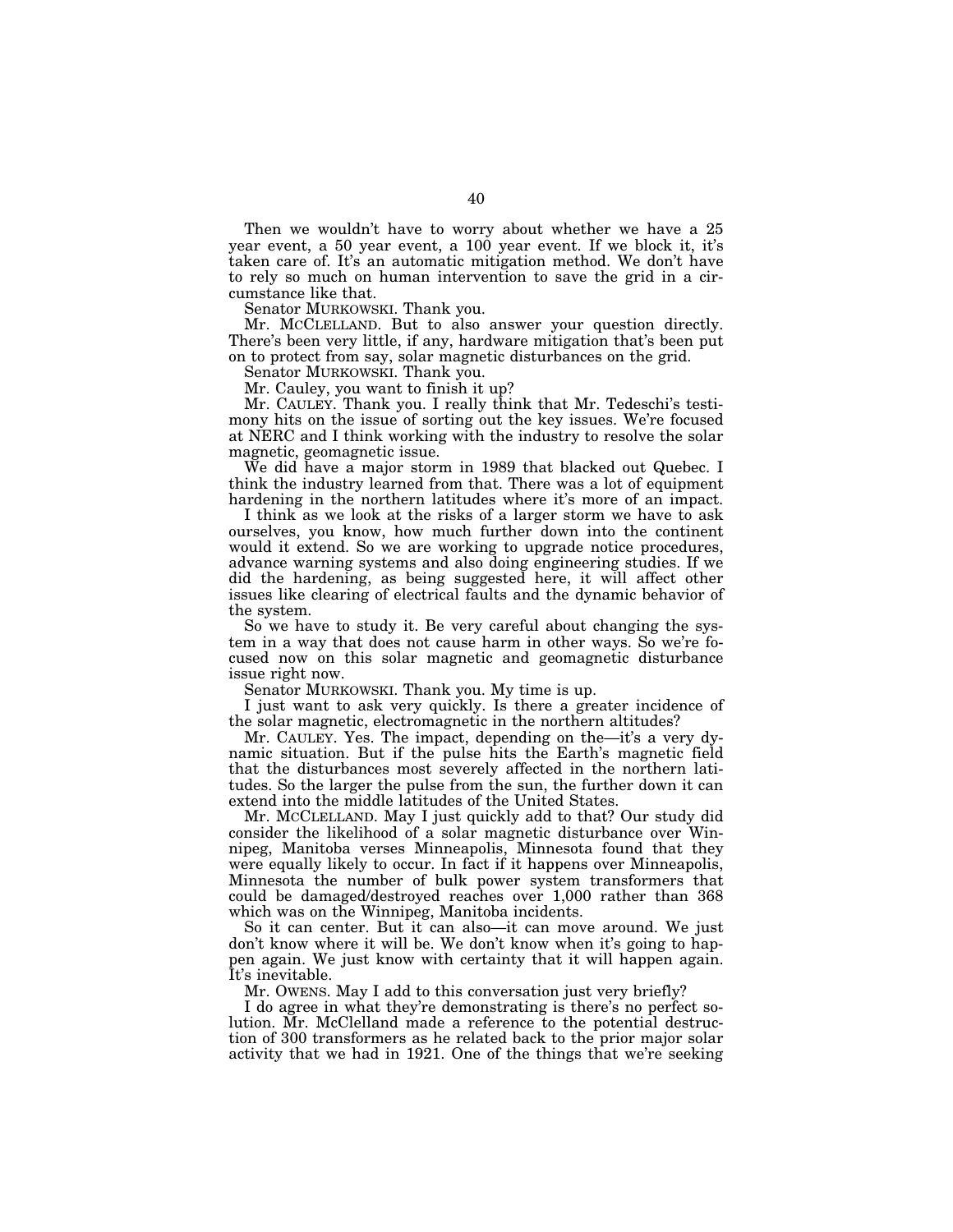to do in the industry, we're working very closely with NERC is to harden our systems, create redundancy in our systems.

With respect to transformers, we are making sure we have spare transformers. We have a very substantial spare transformer inventory that the industry, for several years, has been committing resources to because we recognize how critical the transformers are. If you lose a transformer it takes a while to restore service.

So we're working to make sure we have this redundancy in our transformers. There are other elements, critical elements of our network as well that we're looking at. But there's no perfect solution.

It's very important that you have the redundancies and the hardening of the system. But it's equally important that you're able to restore service as quickly as possible.

Senator MURKOWSKI. Thank you all. I am way over time. I apologize to my-

The CHAIRMAN [presiding]. No problem.

Senator Burr.

Senator BURR. Thank you, Mr. Chairman. As interesting as EMPs and solar magnetic pulse is, I'm going to try to stay away from that.

As the only member here today of the Intelligence Committee, I'm going to try to focus on the realities of the threat that's out there and maybe the options that we have. Ms. Hoffman, what analytical assets does the DOE have to identify any intelligence threats?

Ms. HOFFMAN. The intelligence cyber threats comes through the Department, Office of Intelligence shop, not through our organization, the Office of Electricity. We coordinate with our intelligence office as well as with DHS.

Senator BURR. The analytical work for what the DOE receives is from multiple sources.

Ms. HOFFMAN. Yes.

Senator BURR. It comes from DOD. It comes from DHS. It comes from NSA which is part of our problem.

Now Mr. Cauley, if I understood your testimony correct, NERC currently has direct contact with the intelligence community. Is that correct?

Mr. CAULEY. That's correct, Senator Burr, with multiple agencies.

Senator BURR. So you're part of that intelligence loop right from the analyst?

Mr. CAULEY. Those are primary sources that we use to get information to industry to take actions. We have, myself, top secret clearance and others on staff have clearances to receive that information.

Senator BURR. OK.

Mr. McClelland, where does FERC currently get their intelligence from?

Mr. MCCLELLAND. We get our intelligence from DOE, CIA, NSA and DHS.

Senator BURR. OK. How many people have the security clearance to say, sit down with CIA to get information from them?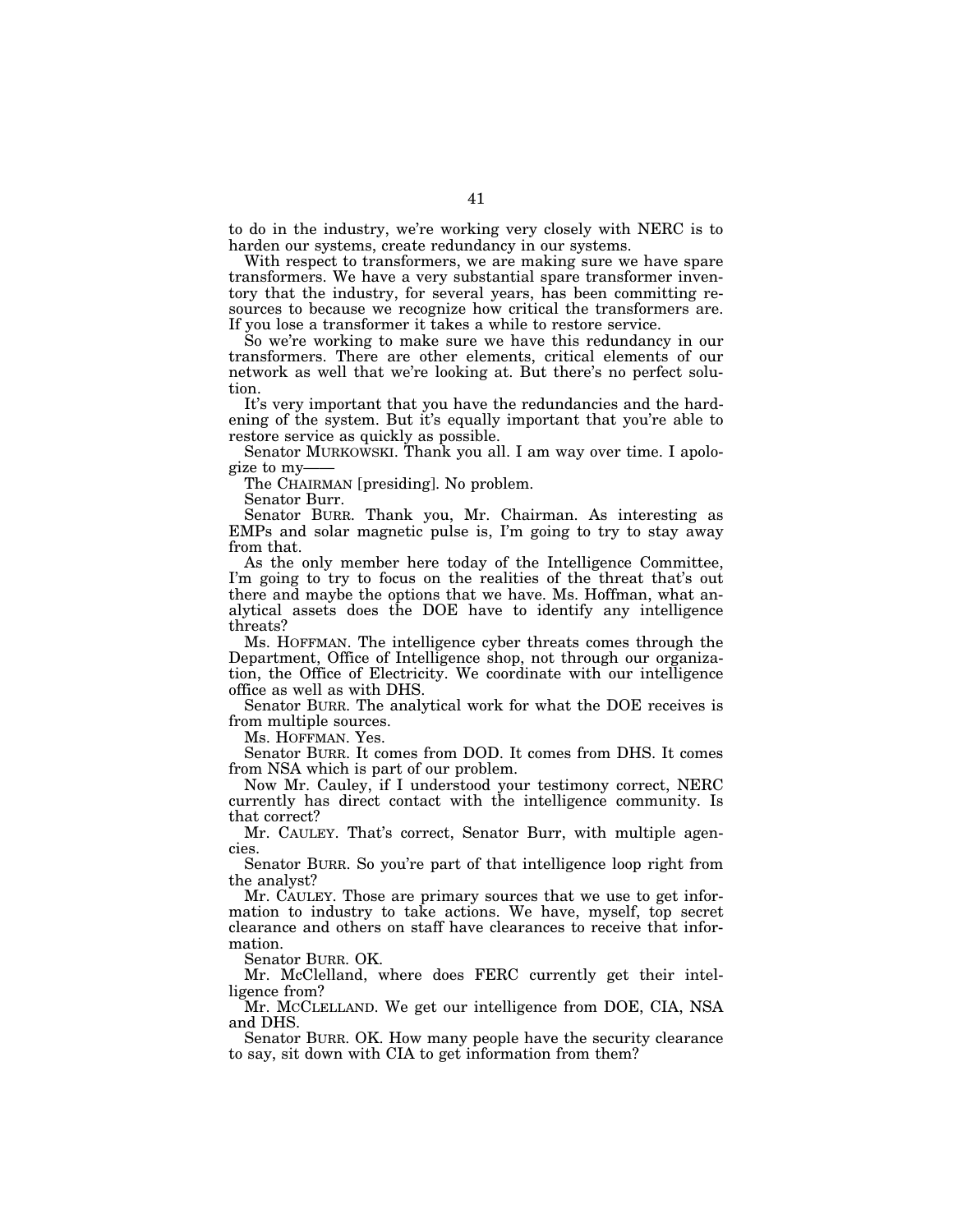Mr. MCCLELLAND. We have 3 people in our organization that have SCI clearance. I couldn't give you the specific number, but we have several more that have TS clearance. All of our chairman and all commissioners have TS clearance.

Senator BURR. Under the joint draft, FERC would be authorized to develop standards to address cyber security vulnerabilities for utility generation, transmission and distribution. Who currently has jurisdiction over the distribution system?

Mr. MCCLELLAND. The States do.

Senator BURR. Under this would that then supercede the existing authority?

Mr. MCCLELLAND. I think the way the legislation is written, I think the Commission would have the ability to write cyber security or non cyber standards for distribution.

Senator BURR. Let me ask an open question. Why should we give FERC, who is the economic regulator of markets, jurisdiction over distribution?

Mr. MCCLELLAND. Section 215 of the Federal Power Act gave FERC jurisdiction over both cyber security and reliability standards.

Senator BURR. I realize we did. Understand that today. We were very early into sort of the threat-

Mr. MCCLELLAND. Right.

Senator BURR. Generation that we're in now. Personally if I had it to do over again, I'd love to see the focus of this on how we remove the authority that we gave to FERC. Because I believe as a country right now, we're—we've got the authority in too many different places to be responsible for a threat stream that by the time these agencies are notified, quite frankly, it may be too late for the immediacy of a threat. I was more impressed with Mr. Owens' answer, even though it was on EMP and solar magnetic.

The industry is making the advances that they need to to respond, to get back up and running. The NERC, if we need to look somewhere, I guess our question should be what additional authority to you need to do what you're currently doing verses to bring anybody else new into the process of mapping out a pathway forward for the infrastructure and its integrity?

Mr. Cauley, I'm giving you an opportunity. What do you think?

Mr. CAULEY. If that's a question, Senator Burr. I did point out in my testimony that the one gap that I sense right now is if there is an imminent threat or vulnerability and we need industry to take action then we do not have the ability to make enforceable directives to industry. That has to be done very carefully.

I'm not an operator. Mr. McClelland is not an operator. We don't want to order the industry to take an action that has risky consequences.

Senator BURR. If you were to take an action or if we were to give you the authority over distribution and you made determinations under the guidance of cyber vulnerability. Who pays for it? Who pays for that?

Mr. CAULEY. The rate payers.

Senator BURR. Rate payers. Let me just suggest to you regardless of how we move forward. Let's consider the fact that the rate pay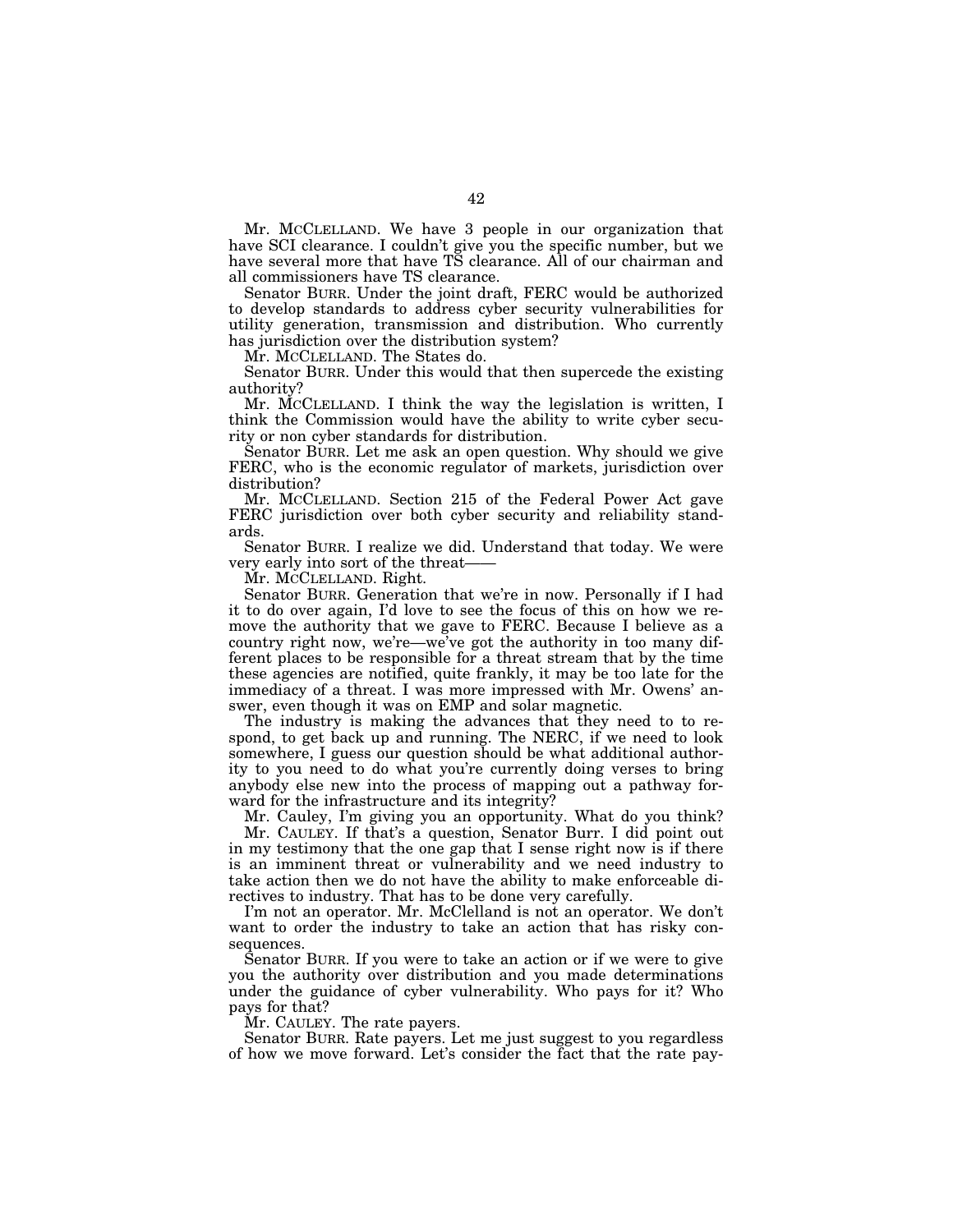ers are going to pay for this. We don't have the luxury of doing everything that one might think we should do to protect ourselves.

I would only say this as a member of the committee, you can't do enough things to protect us 100 percent from the threats that are out there. So let's recognize the fact that there's got to be some consideration on cost and a big consideration on who pays for it.

Mr. McClelland.

Mr. MCCLELLAND. I wanted to say one other thing to revisit the point that you had before about distribution. The problem with distribution is that if there are 2 way communications between distribution and say, the bulk power system. You know from your experience that any time there's 2 way communication there's a chance for corruption. Currently there are 50, say 50, different agencies maybe looking at cyber security, maybe not.

We've got wide scale deployment of smart grid equipment that depends on 2 way communication. So all I'll say is regardless of where that authority falls there is a gap in the authority. Is a significant gap that comes to cyber security. Thanks for——

Senator BURR. I appreciate that comment. This would be a personal observation with what we don't know today. I'm more encouraged to slow down the implementation of smart grid technology until we learn the things that we need to learn to implement it with a great deal of confidence.

Thank you.

The CHAIRMAN. Senator Udall just arrived, but he has indicated that he would like Senator Lee to go ahead with his questions before he does questioning. So go ahead.

Senator LEE. Thank you, Mr. Chairman. Thanks to all of you for joining us here.

The joint staff draft would give authority to DOE and FERC or a combination of the 2 of them to order electric utilities and others to take action to overt imminent danger that could stem from an imminent cyber security threat. If what we're talking about is cyber terrorism does it make sense to put that authority in any of the agencies that deal with intelligence? For example, the intelligence agencies that are gathering the information that would signal this sort of a threat or does it make more sense to put it in a Federal regulatory agency that deals specifically with energy?

Ms. HOFFMAN. To begin with, the approach has to be comprehensive. It has to involve both FERC and DOE, in fact the whole government. The intelligence agencies do a very good job in analyzing the information. The operators are the folks that actually look at the operations of the systems will be best to help develop the mitigations and the solutions.

From my perspective it's a partnership that's required.

Senator LEE. Is this, following up on Senator Burr's line of questions. Is this something that necessarily needs to be Federal? Is this something that could not be done on a State by State basis with State regulators working in concert with Federal authorities? In other words from a regulatory standpoint should the regulator be Federal or should the regulator be State?

Mr. OWENS. I might seek to respond to that, Senator.

I think you have to make a distinction between an imminent threat and a cyber vulnerable assets. With respect to an imminent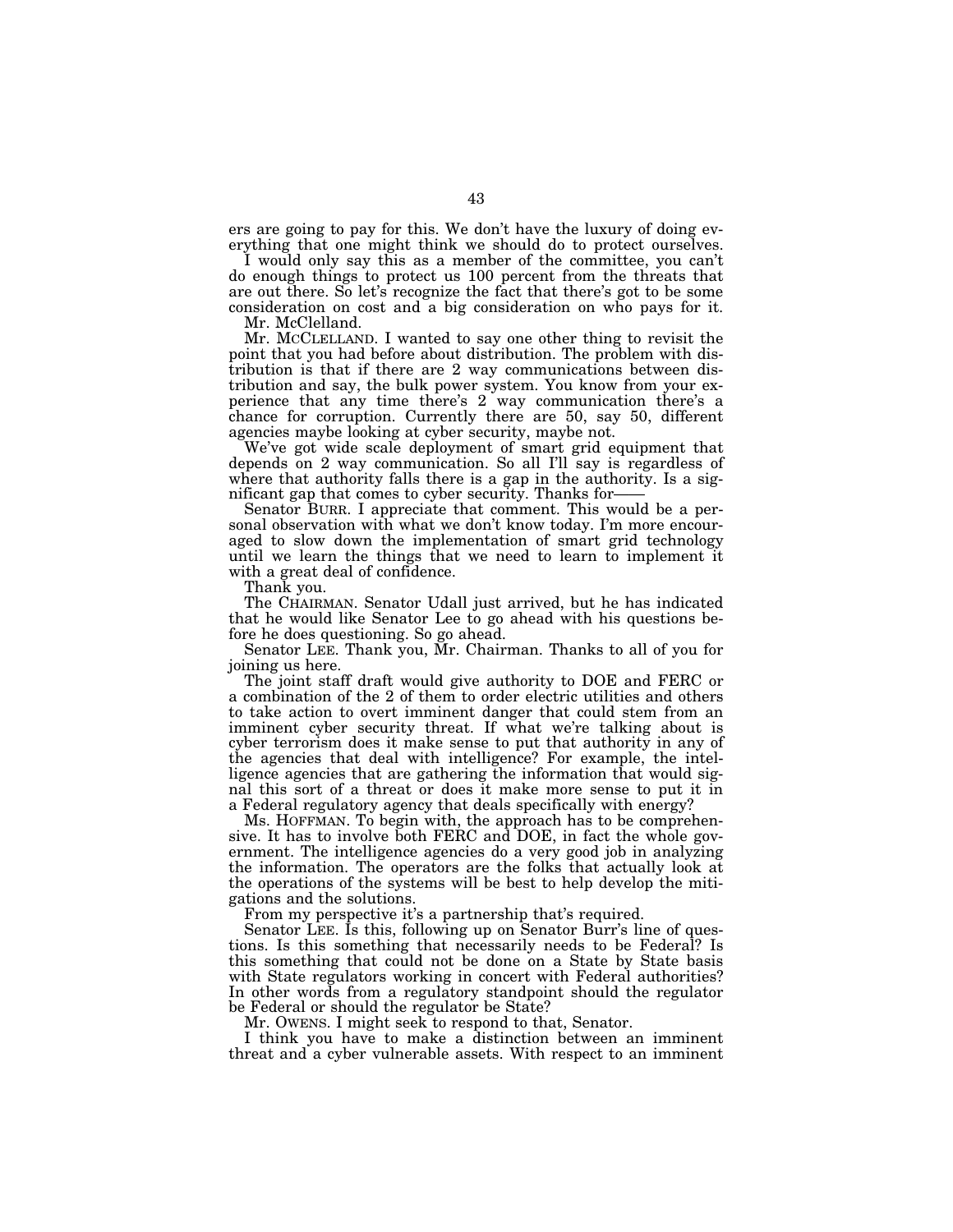threat it makes sense to me to believe that you need a Federal agency that sees that intelligent information. So you can act decisively.

I spoke earlier about the need for horizontal communication. So it means that the FERC, as an example, and the Department of Energy and the Department of Homeland Security, all those agencies, those who have intelligence about the imminent threat and those who have the understanding and the authority to order a change in operations. They should be working collaboratively.

When you look at the issue of a cyber vulnerability, a critical asset, that takes more time because what you want to do is you want to make sure that you've hardened the system and you've prevented a potential cyber disaster in the future. That requires coordination with the industry. It requires complete coordination with the government agencies are affected.

Where it gets real controversial or difficult is if you suggest that all assets need to be looked at by one Federal agency. When we recognize that we also have State bodies that look at these issues. It seems to me a very clear way to do this is to make sure that there's that vertical dialog between the Federal Government and the State agencies, who daily deal with these issues as well.

They deal with cyber threats at the distribution level. They work very closely with their local law enforcement agencies. They work closely with the FBI. They're very much aware of some of these threats that are involving their local utilities.

What I believe is important to make sure is we don't have a gap. I don't believe we have a gap. I think those agencies are taking on their responsibilities very forcefully. I believe those agencies, those State agencies are working very closely with the Federal Government in trying to understand what those imminent threats are and the actions that have to be taken.

So I would encourage us not to give the impression that the State agencies aren't doing their job because they are.

Senator LEE. Mr. McClelland, I wanted to follow up on a different issue with you. You referred to the fact that if we had another 1921 style event that it could knock out, did you say 300 transformers?

Mr. MCCLELLAND. Over 300. It could affect over 300 transformers, 368 is the exact number.

Senator LEE. Potentially affecting how many customers?

Mr. MCCLELLAND. 130 million customers.

Senator LEE. I think I heard you say that some of those could be affected over a 10-year period is-

Mr. MCCLELLAND. No. Yes, they could be affected. There could be service interruptions for over a 10-year period.

Senator LEE. That's simply because it could take that long in order to restore all the equipment that would be destroyed by the one event.

Mr. MCCLELLAND. Right. The bulk power system transformers are typically about a 52-week or 1-year lead time. They're not produced in the United States anymore. We are dependent on other Nations to bring them forward.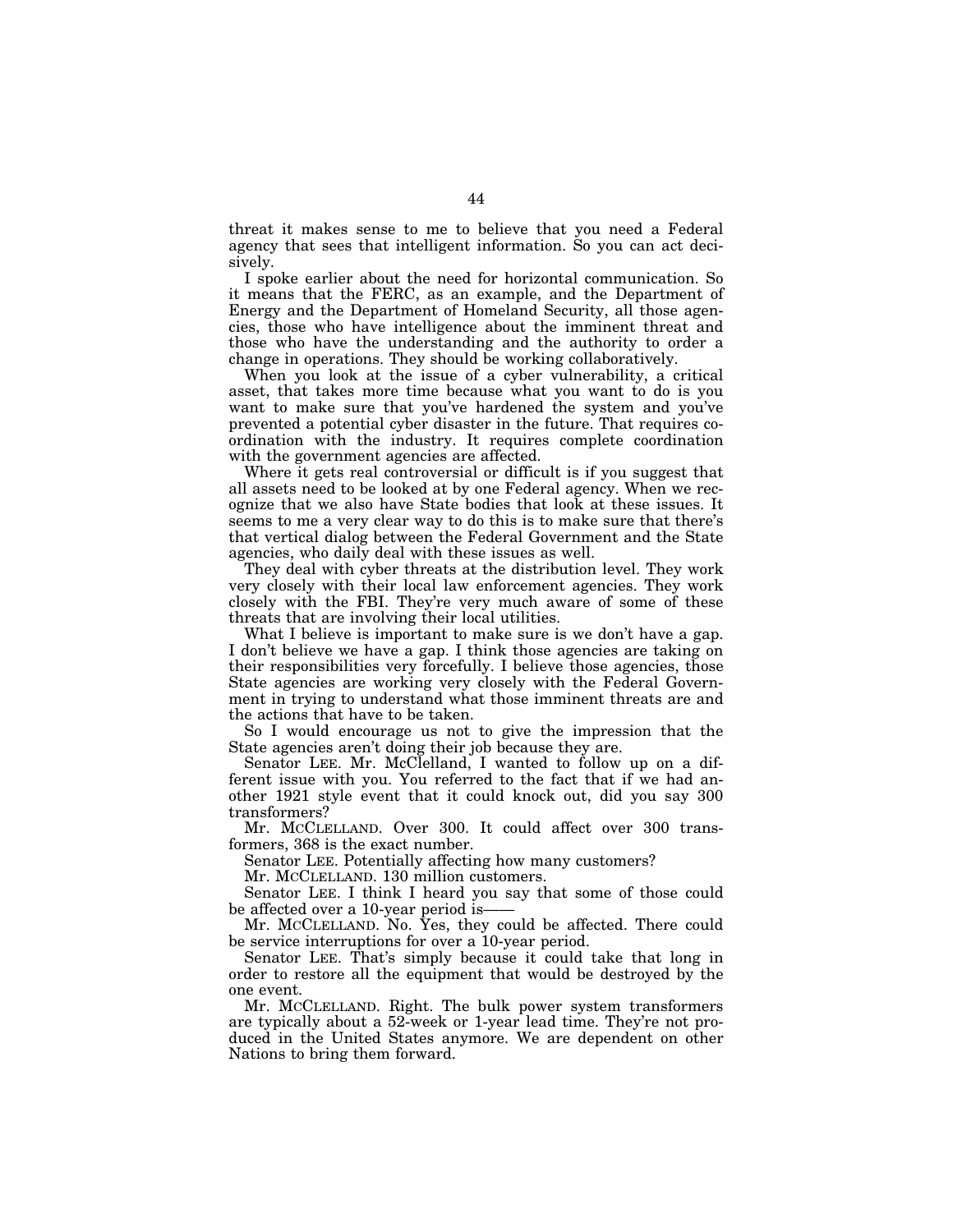There is an existing queue of transformers that need to be built. Developing Nations such as China are using lots of those slots in the queue, the ordering queue for those transformers.

Senator LEE. OK. Is there anything we could do in that circumstance to shorten that time period? I mean, I assume we could ramp up production of those.

Mr. MCCLELLAND. Yes.

Senator LEE. Faster, so you're presupposing that were—that our production rate would be roughly what it is now.

Mr. MCCLELLAND. Right. We could attempt to attract manufacturers to the United States. We could ask for expedited delivery. Perhaps pay some fee to have expedited recovery. But there's not a lot more than that.

The transformer capacity is the capacity. So other people would have to get out of the queue, stand aside, for us to have those units built. Even then the through put of those facilities is limited.

Senator LEE. OK. I assume it's not pragmatically plausible. I'd say it's not possible or practicable to produce a transformer that is immune from this sort of pulse.

Mr. MCCLELLAND. There are blocking devices that can be employed. The devices are not widespread though. They haven't been deployed.

So there are conceptual ideas that we've seen. They need to be prototyped and tested. I'm an electrical engineer having spent almost 27 years in the business. My recommendation would be to automatically block this on the most susceptible or most critical elements of the bulk power system so we don't need to stand in line after a solar magnetic disturbance to wait for transformers.

Senator LEE. OK.

Mr. MCCLELLAND. One thing, if I could just revisit very quickly. FERC is more than an economic regulator. My office has about 135 employees. Most of those employees are electrical engineers with advanced degrees with vast experience in the electric utility industry.

Senator LEE. OK.

Mr. MCCLELLAND. So we do have expertise with-

Senator LEE. Just going to the technological expertise within your agency that could qualify you to——

Mr. MCCLELLAND. To deal with-

Senator LEE. Deal with these situations.

Mr. MCCLELLAND. To deal with new section 215. That's not to minimize what DOE or what the industry does. But it is to fairly represent what we do at our agency.

Senator LEE. Thank you. That's all.

Mr.MCCLELLAND. Thank you.

Senator LEE. Thank you, Mr. Chairman.

The CHAIRMAN. Senator Udall next and then Senator Hoeven.

Senator UDALL. Thank you, Mr. Chairman. Good morning to all of you.

This is an important and timely hearing, and I want to acknowledge the leadership of the ranking member and the chairman. I sit on the Armed Services committee. I sit on the Intelligence Committee. I sit on this committee.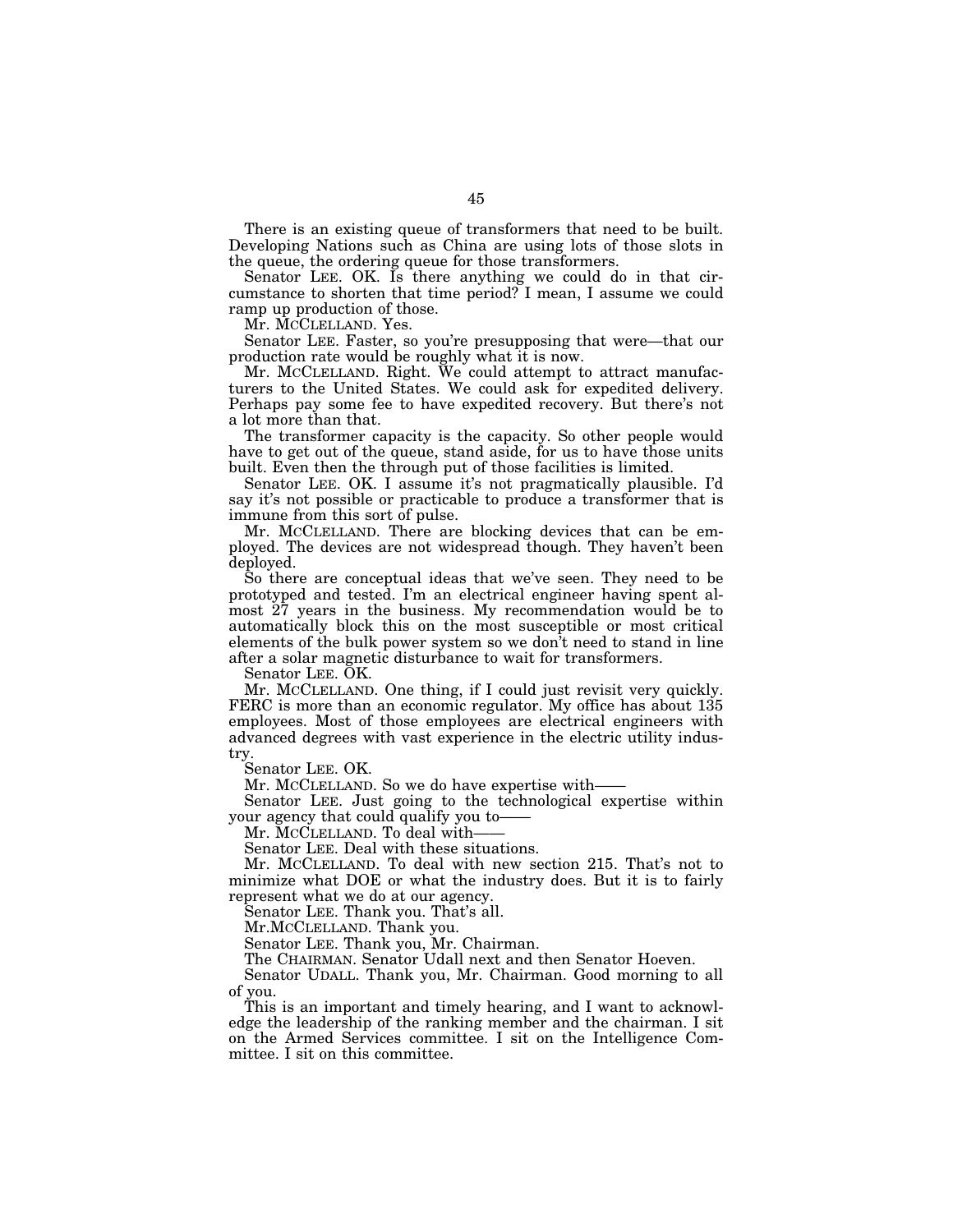This is a truly complicated challenge for us. There are many entities and agencies involved. But all of that doesn't lessen the threat. I think the longer we delay obviously the more we may experience an incident that we will regret.

The military is moving aggressively toward islanding some of their facilities. Because I think they see that as a necessity. So my appeal to all of you and all of us is to focus on this and truly get something done in the near, near future. In that spirit, hope there's a bit of positive thrust in that spirit.

But I want to turn to the Secretary and Ms. Hoffman. In the report just last month, April 2011, MacAfee and the Center for Strategic International Studies, CSIS, stated that the ''adoption of security measures continues to grow,'' but ''unlike threats and vulnerabilities, adoption of new security measures is improving at a snail's pace.'' Do you think that characterization fairly describes our Nation's electric industry?

Ms. HOFFMAN. The adoption of technologies is slow.

First of all we have to look at the availability of new technologies to address security issues. The cyber security environment is changing on a real time basis. The capabilities of the adversary are also changing. But it takes time to deploy new technologies, and the electric industry tends to follow a longer timeline with respect to transferring out older technologies and bringing new technologies in.

So there are several factors compounding an already complex issue. What we need to do is enable technologies to be upgraded in a more timely fashion. We also need to continue to test new technologies. We also need to build a stronger work force so that as we move forward we can get better adoption of the technologies into the system.

Senator UDALL. Do we need to call—I know we do this in this town, but a summit of all the stakeholders and look at that Gordian knot sitting in front of us and all maybe, put our hands on the sword and cut through it? My concern is that we continue to point fingers in every single direction. Nothing is really going to happen until we're forced to react.

That's not the right position to be in.

Ms. HOFFMAN. We need to continue to have dialogs to get ahead of the game. It comes down to understanding what are the priorities for the issues we need to address, analyzing are we actually complete in our strategies, and whether there are any gaps with respect to protecting the system.

Then we need to make sure that there's a comprehensive look at what the impact and the costs are of implementing new strategies and solutions.

Senator UDALL. Mr. McClelland, if I might turn to you. Could there be circumstances where FERC ought to have the capacity to just order measures first rather than work through the ERO?

Mr. MCCLELLAND. Yes. I think there could be. I really think that those circumstances should be very limited and should be emergency type circumstances.

There may be a particular instance where CIA or DOE or DHS uncovers an attack vector of vulnerability that could be exploited. Something like Aurora, maybe there's not enough information to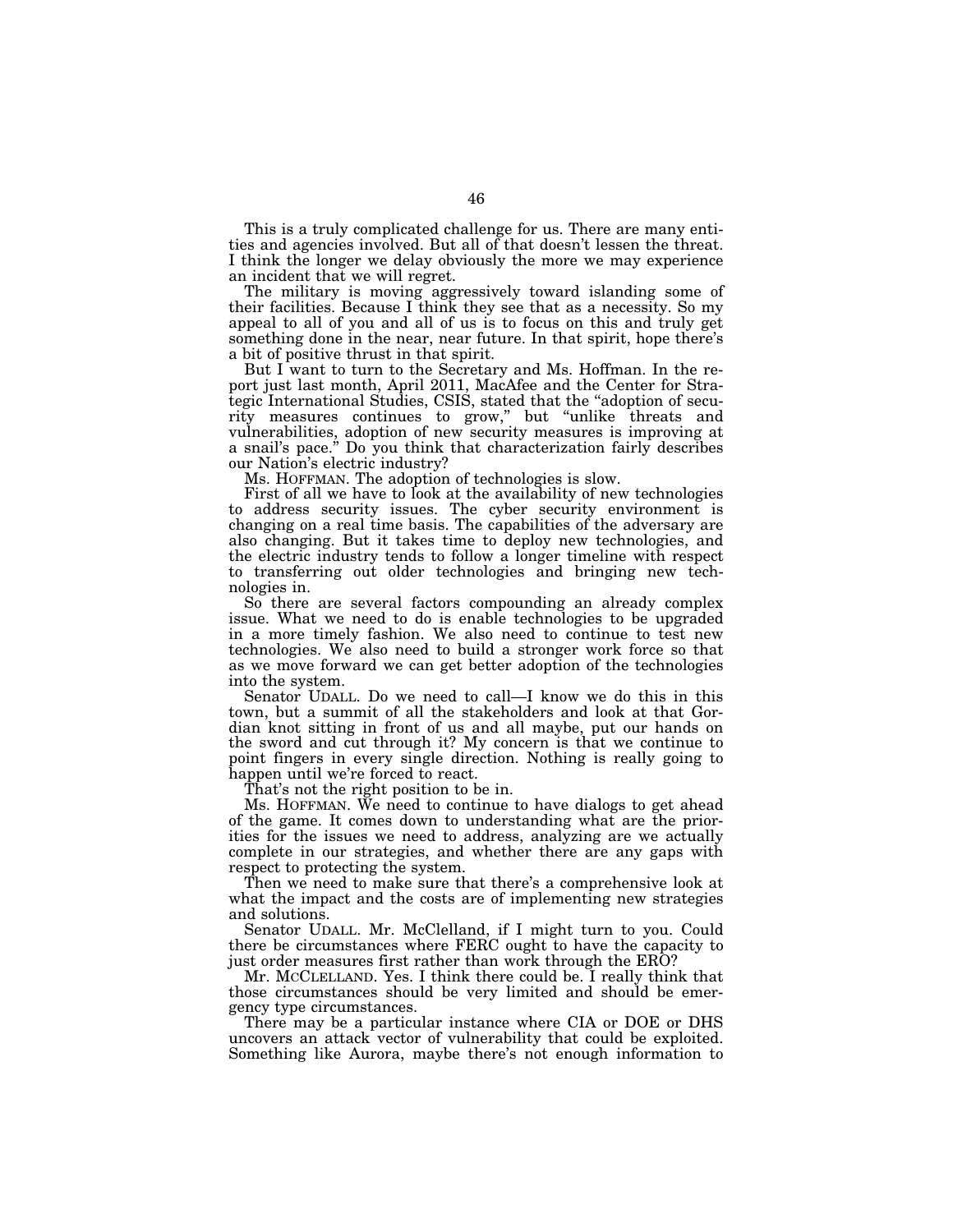show that it's an imminent danger. But it's certainly a viable vulnerability. The facility that would be interrupted would be critical.

It may not be applicable then to everyone else. But that entity may need to go to a heightened state of readiness. They may be what we would term in case of emergency break glass scenario where they disconnect remote operations at some facility for some period of time.

There could be limited circumstances like that where a standard wouldn't be appropriate. But it would be very important to FERC to move quickly if it's given this authority, to order those mitigation measures to work with the affected entity to get those in place.

Senator UDALL. I want to give Mr. Cauley a chance to comment. But I would add this observation. I serve in the U.S. Senate. We have 50 States represented here. We can be very decentralized. We can be very focused on our own regional or State interests. So I have some sympathy for the challenges that you face. But I appreciate your comments in this regard too.

Mr. CAULEY. I think there is a need, Senator, for some, as Mr. McClelland is suggesting, some ability to get information and actions out to industry quickly. But I don't know of any one place or any one authority who is the smartest on the planet, who knows the right answers all the time. Can issue that order without any risk. So I would encourage whatever we end up with that there be the opportunity for consultation with those who have to be involved in that decision.

I think the perception that's been painted that the industry really hasn't done anything and is slow is a false one. I'd encourage any of you in your own States to go visit your local utility control center who fall under our standards.

You will have a hard time getting in. You certainly won't touch any of their computers. They'll ask you for devices that you have on you. It's like going into a government facility.

So I don't think the industry likes to advertise how secure they all the work they've done to secure our systems. But there is a lot of work going on.

In our standards we've found—this number may be corrected, but at least 1,500 violations of cyber security standards. So we are actively out there beating on this day in and day out. Folks are fixing it. So it's not like we're standing still.

Senator UDALL. Thank you.

The CHAIRMAN. Senator Hoeven.

Senator HOEVEN. Thank you, Mr. Chairman.

I'd like to follow up on Mr. Cauley's statement. Ask each of you just—and I'm trying to get a sense of consistency or where there's differences in your opinion. How secure is our system? Is it secure? Is it very secure? Is it secure or do you think it needs significant improvement?

I am looking for kind of like say, following on your statements saying that boy there's a lot of work being done. Generally I get the sense you feel the system is secure. What is everybody's opinion in that regard?

Ms. HOFFMAN. I will first say it depends on what we're securing against—from known issues where we can share the information with the industry or unknown issues.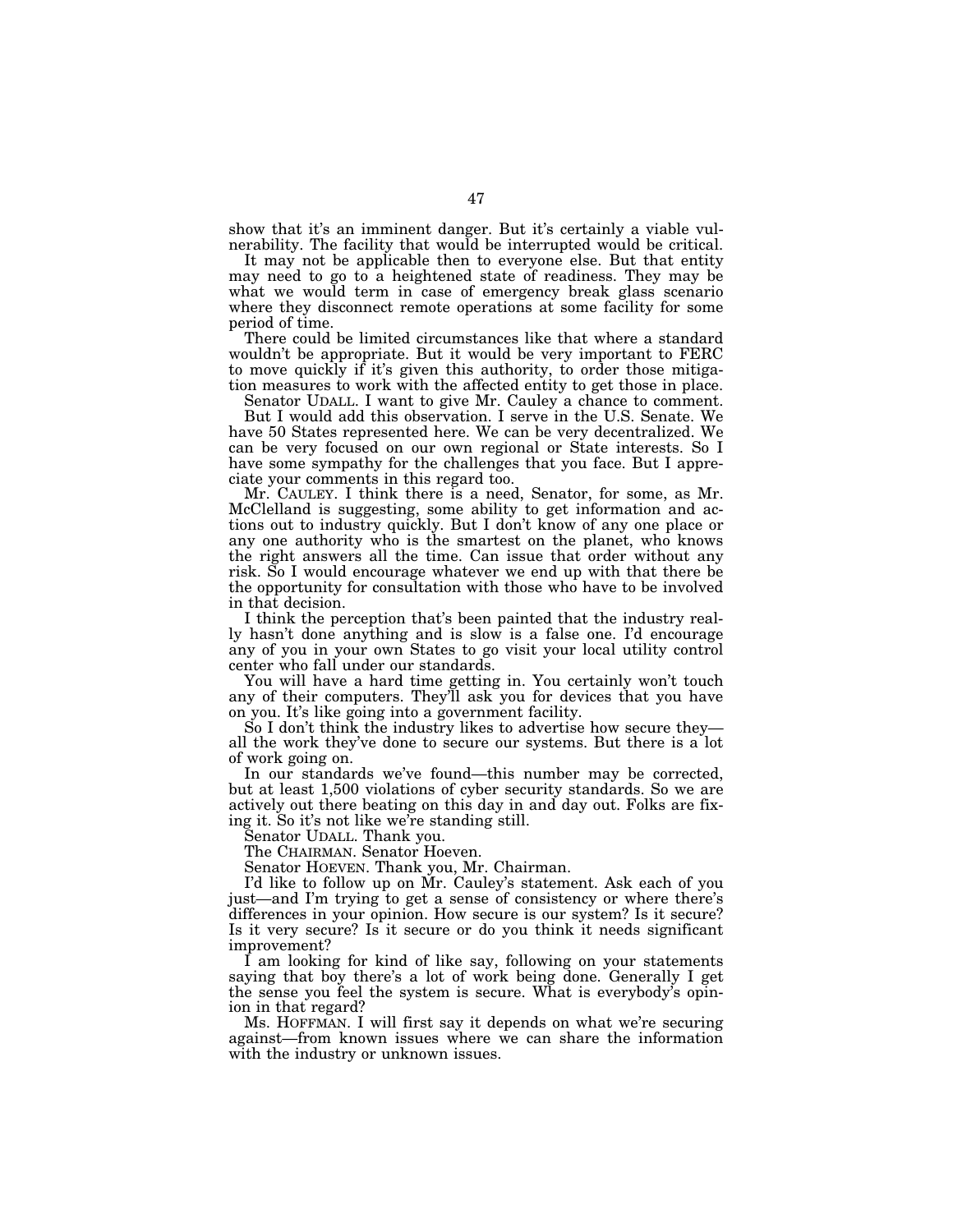Senator HOEVEN. Let's just start with a cyber attack of some kind. Somebody trying to put in a worm or some type of, you know, software attack of some kind to disrupt the system.

Ms. HOFFMAN. There is a level of security out there already. Yes. Senator HOEVEN. That's pretty, kind of, noncommittal, so.

Ms. HOFFMAN. OK.

Senator HOEVEN. So we're secure or?

Ms. HOFFMAN. We're secure to a point. There are vulnerabilities with human interface, so that if it's a worm or some human interaction continues to perpetuate that.

Senator HOEVEN. Recently the Israelis developed a cyber attack on the Iranian nuclear power development system. Could that type of worm be put into our system and disrupt power supply in the United States?

Ms. HOFFMAN. I don't have the specific details on those worms. So I can't give a very good analogy to that specific example. The issue is there's always room for improvement.

What we need to do is to react quickly, be very quick on our feet, be able to deal with any sort of event that comes out. The industry needs to react quickly to the event. One of the things we need to do is to provide for information exchange so that we can act quickly. That is the capability we need to go after.

Senator HOEVEN. If the Secretary of Energy has the ability to intervene in that type of event or concern that that type of event occurs. How is that decision made? How do they intervene?

Ms. HOFFMAN. With respect to the Secretary of Energy, under the Cyber Space Policy Review, there is a national incident management process under development in the Federal Government. DHS has a national cyber security control center that we all participatein within the energy sector. ISAC also participates in that.

When a cyber event occurs, the information is shared. Next a coordination group is formed that identifies the potential impacts and consequences and the potential mitigation solutions.

Senator HOEVEN. So then if each of you would just comment in terms of what you perceive that risk to be whether it's a high risk or whether we have strong security in place that would mitigate it and our ability to react.

Mr. MCCLELLAND. Really when you're talking about as many utilities as you are, you're talking about absolute worst practices up to absolute best practices. So it depends on the entity that's defending and it depends on the entity that's attacking.

But with that said, if my personal level of confidence is not high. Because if the government agencies can't protect against a sophisticated Nation, State threat, advanced persistent threats that we've seen. I don't think that individual utilities will be able to.

As tightly interconnected as the utility system is, it doesn't take much. It doesn't take many penetrations or many disruptions of pieces of equipment to cause profound analogies within the interconnections themselves.

Senator HOEVEN. Our ability to react in the event of that type of an attack?

Mr. MCCLELLAND. Again, it depends on the piece of equipment that's attacked. If it's a large generator, critical size generator and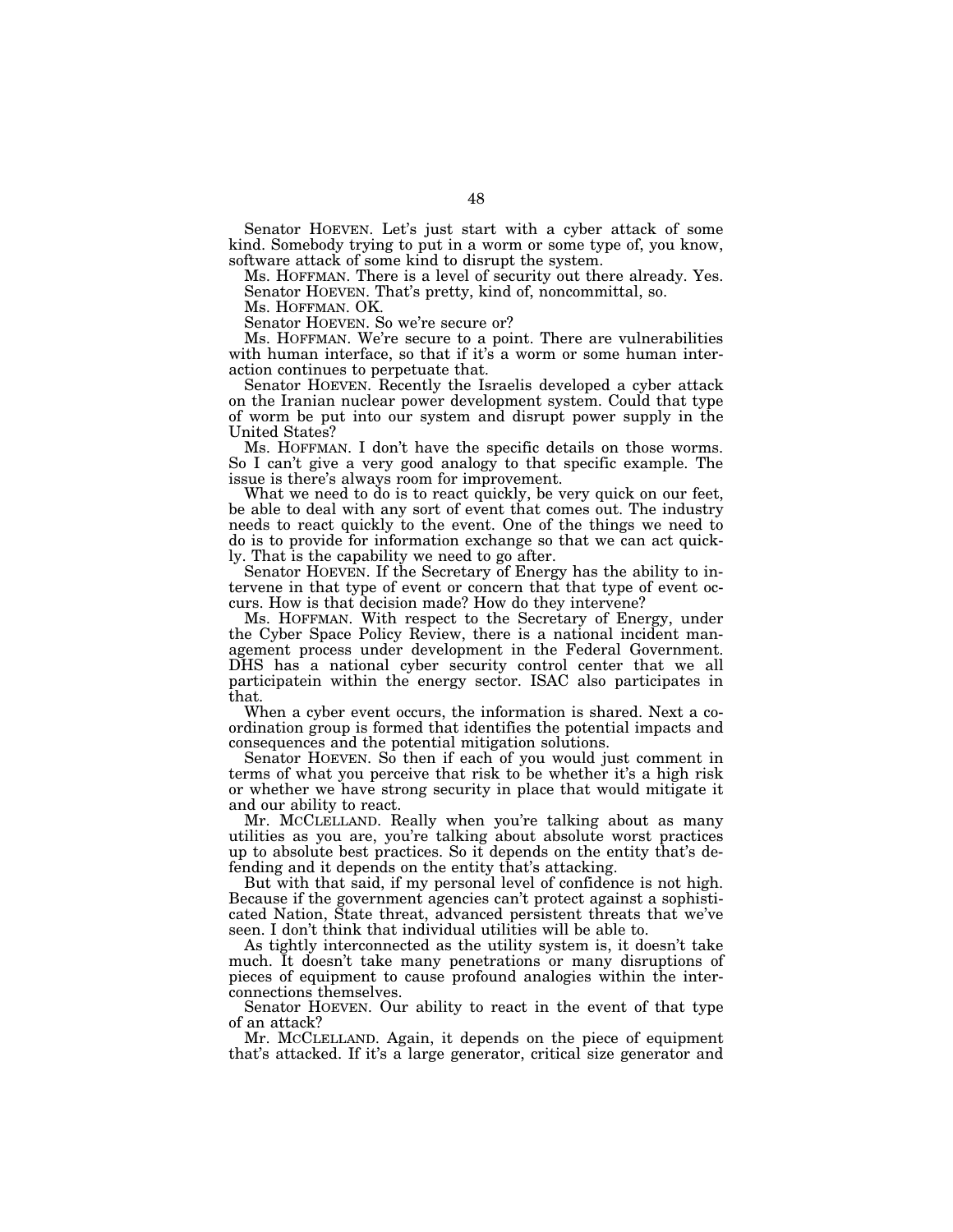if it's a simultaneous attack on several of those facilities, those generators can take years to construct and put into service. So prolonged outages or prolonged disruptions or prolonged cases of reduced output, could be possible.

Mr. CAULEY. Senator, the challenge you're hearing in the responses, I think the answer is both. I think systems are secure at a baseline level. I think there's the training. There's the tools, the procedures.

The challenge is there are threats that exceed the normal capability and awareness of a civilian infrastructure. That's where the interplay between the Federal Government, who has intelligence of emerging threats and actors who would do things coordinated wide area attack on physical facilities, a very wide coordinated cyber attack that we're not aware of. But the practices, the normal prudent practices, I would say the industry has a handle on those. Those are things they're aware of.

It's the emerging things from threats that we don't have sufficient tools at this point that we would like to make sure there's a good coordination between government and industry. What is it we're seeing? How can we be respond and react to those kinds of things?

Mr. OWENS. I think he said it well. It requires, as I was stressing earlier, tremendous coordination involving the government and industry. We've hardened our systems. But as was said earlier, there's no perfect system.

We have to be able to restore service quickly if there's an outage. We have isolated assets that we think are very critical that provide some cyber vulnerability working very closely with NERC and with the Federal Energy Regulatory Commission. It was mentioned earlier about the new technology called modernizing the grid or the smart grid.

We're making sure that the equipment that we're installing to make that grid much smarter, that they're high cyber standards that have to be met by the vendors and the manufacturers. So it's an evolutionary process. It's not a static process.

Our systems are not perfect. We are building redundancies. But again, there's still a lot of work that needs to be done. But it requires complete coordination between industry and government.

Senator HOEVEN. Sir?

Mr. TEDESCHI. Senator, I am not a cyber expert. So I must defer on answering the question.

Senator HOEVEN. Alright. Thank you.

The CHAIRMAN. Let me ask about one other issue that's come up in the testimony that some of you've presented here. That is the whole issue of authority over the distribution systems. As I understand it we've got FERC's authority is under the Power Act is over the bulk power system. We're trying to also deal with this cyber security threat in terms of the distribution systems because the whole thing is integrated.

Let me just ask you, begin with you, Mr. McClelland, as to what your thought is as to what has been proposed in our draft to extend the authority to the distribution systems and what should be proposed and whether what we've got here is the right solution or whether there should be a different solution.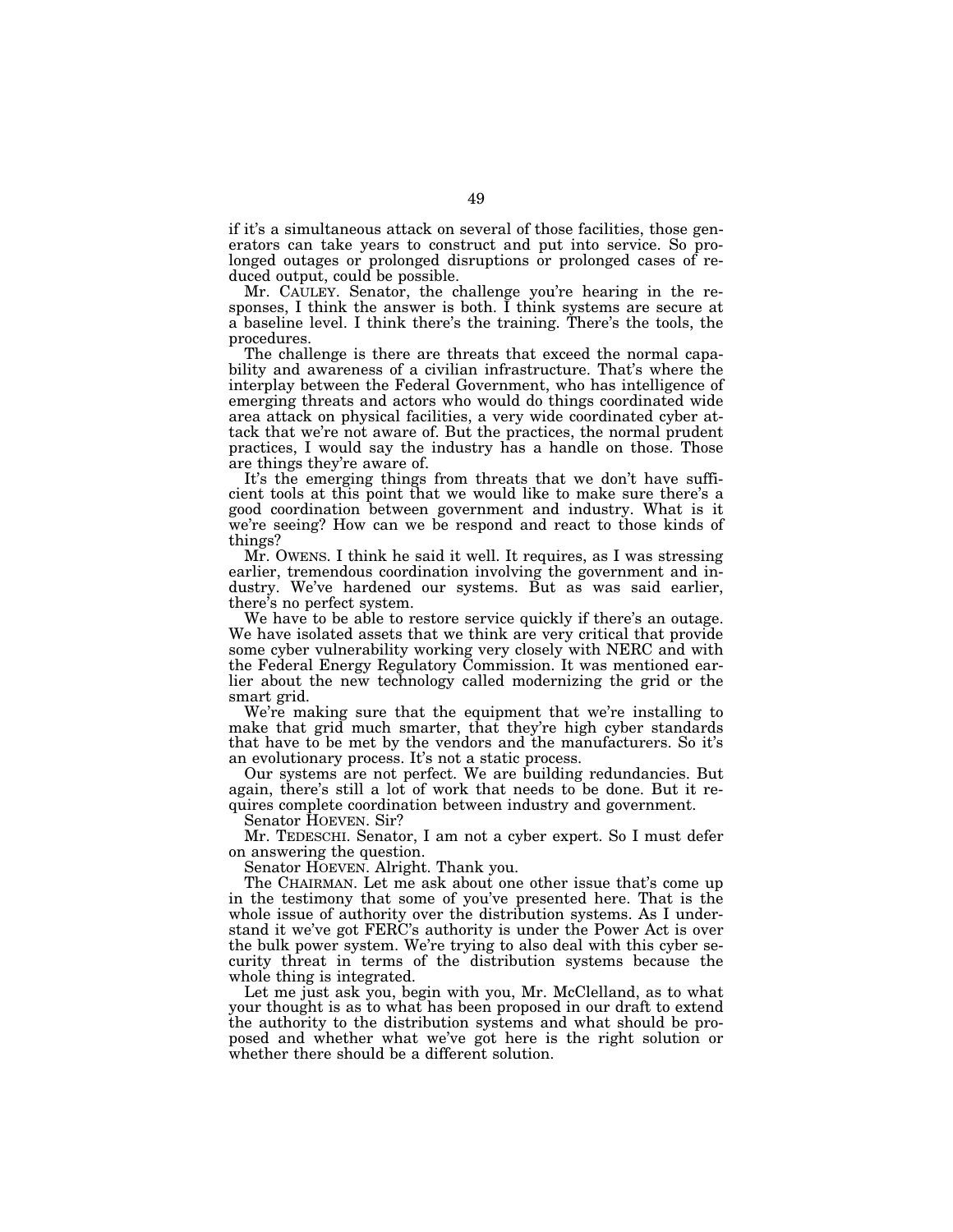Mr. MCCLELLAND. I can comment on what's been proposed. Then I can also comment on what might happen if there's no distribution system protection.

What's been proposed, as I read it, is an emergency authority to address a vulnerability that would have a profound impact on the critical infrastructure of the United States, a strong impact. That authority would have to be used very judiciously, very infrequently. So it would not be a normal authority, but it would be an authority where say a smart grid installation is proceeding and millions of meters have the ability to provide a denial of service to some critical bulk power system facility.

At least in my personal opinion, that may trigger that authority to be used. Without an authority over distribution though, it would be up to 50 States to determine their policies as to how the cyber security might or might not work. It may not be consistent. It may mean that distribution systems would have to be treated as a non trusted source.

So from a verification, from a communication standpoint with cyber security, it would be placed in an outside realm. It would also mean that there would be no protection afforded to them by any sort of a Federal program, a Federal standards or a Federal jurisdictional program.

The CHAIRMAN. OK. Mr. Cauley, I think you have testimony in here about concerns that we would be in this draft extending jurisdiction, the FERC jurisdiction, to the distribution systems while your organization would not be able to extend any of your activities in that area. Am I understanding that right?

Mr. CAULEY. Yes, Mr. Chairman. Without taking a particular position about whether distribution should be included in the legislation or not, there are some concerns.

First off, I think our standards and the programs that we have in place work well to achieve the reliability and security of the bulk power system. The question is do we want to extend now that same protection to the distribution system I think was a policy question that I won't weigh in on. But if it were the case where FERC had authority that was beyond that of NERC I think it would be at all times we could be looked at as being deficient because our standards don't extend out to the distribution area.

So the point I made in the written testimony was I think to the extent we're going to cover cyber security between NERC and FERC I think the jurisdiction should be consistent between us.

The CHAIRMAN. But you don't think this distinction that Mr. McClelland is making between authority over to put in place standards to guard against potential vulnerabilities, that's one set of authorities.

A separate set of authorities is to take immediate action to deal with an imminent threat. You don't think it's appropriate that FERC have authority in that second area without NERC also having authority in that second area?

Mr. CAULEY. I think it's beneficial to have alignment with our between the FERC and the NERC. As our process—essentially when we send out alerts or actions it goes out to the same companies. It goes out to individual companies that operate both transmission and generation and distribution.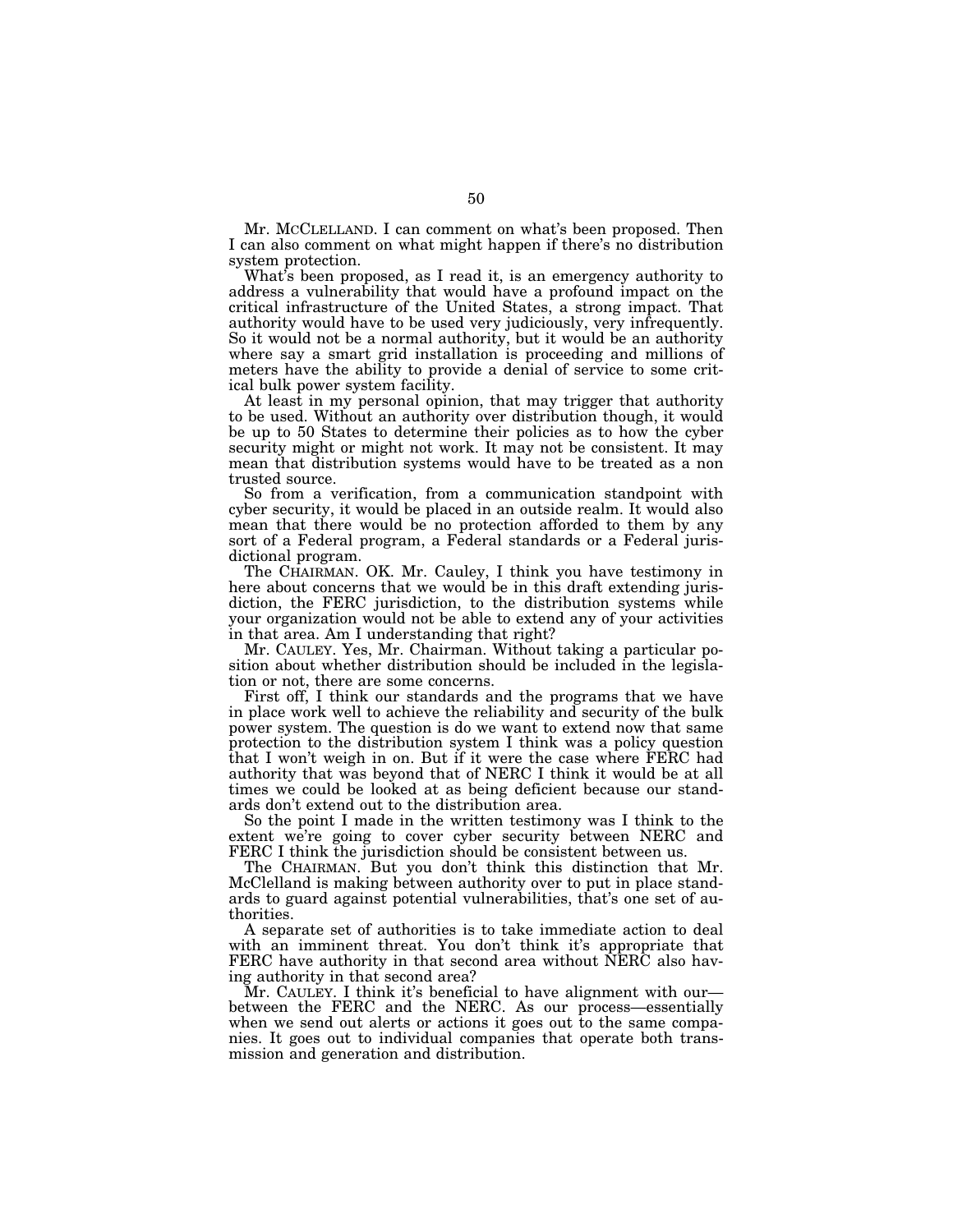So I think we would make the situation more complex and more difficult if we had, sort of, fractured jurisdiction.

The CHAIRMAN. OK.

Mr. OWENS. May I respond to that too, Senator?

The CHAIRMAN. Sure. Go right ahead.

Mr. OWENS. I would again go back to a distinction. For an imminent threat that puts our national security at risk, that puts our economic security at risk, I think it's very appropriate that the government act decisively and deliberately. That means Federal Government in close coordination amongst the various agencies that have intelligence information as well as the industry.

So I think that's a no brainer that we've got to act decisively to protect our society and our way of life and prevent disruptions. When we're looking at the issue of vulnerability, of potential vulnerability, of an asset that could lead to a cyber disruption that could affect our society, I think it's grey. That area gets very grey.

Where it gets grey is we know that the States already are dealing with that issue. I think that's what Mr. Cauley spoke to. I would have great difficulty if we said let's give FERC that authority and let them have that authority permanently to begin to develop standards that impact the distribution level, recognizing that we already have States that are intimately involved in these activities.

A standard implies that you have to make changes in investments, in your resources and so forth. There's a cost associated with that. Those State commissions have a responsibility of looking at those costs and the impact on consumers.

So I'd have great difficulty suggesting that we give FERC permanent authority over distribution assets when we already recognize the States have a vital role in this area. I think it would add tremendous confusion.

The CHAIRMAN. But I don't think that's what we're doing. As I understand what the draft does and what I thought I understood Mr. McClelland to say was that we would be giving FERC authority to take action to deal with imminent threats in the distribution system.

Mr. OWENS. I have no difficulty with that.

The CHAIRMAN. OK. So that's the limited authority. We're not saying from now on FERC has authority to set standards in the distribution system.

Mr. OWENS. OK.

The CHAIRMAN. I don't believe. Is that a correct understanding? Mr. MCCLELLAND. I think there is a distinction here that's important to point out. So and I wouldn't argue with Mr. Owens' point. But there are 2 authorities.

One is for an imminent danger that goes to the DOE.

One is to address a vulnerability that could provide, you know, an impact, a negative impact on a critical infrastructure.

The difficult piece of this is to try define imminent danger. In a cyber security realm—I mean it's not as difficult if someone is setting up an intercontinental ballistic missile. You can look by satellites to see the launch pad.

For cyber security it may be a non descript building with 100 people attempting to probe the system. So as long at the threshold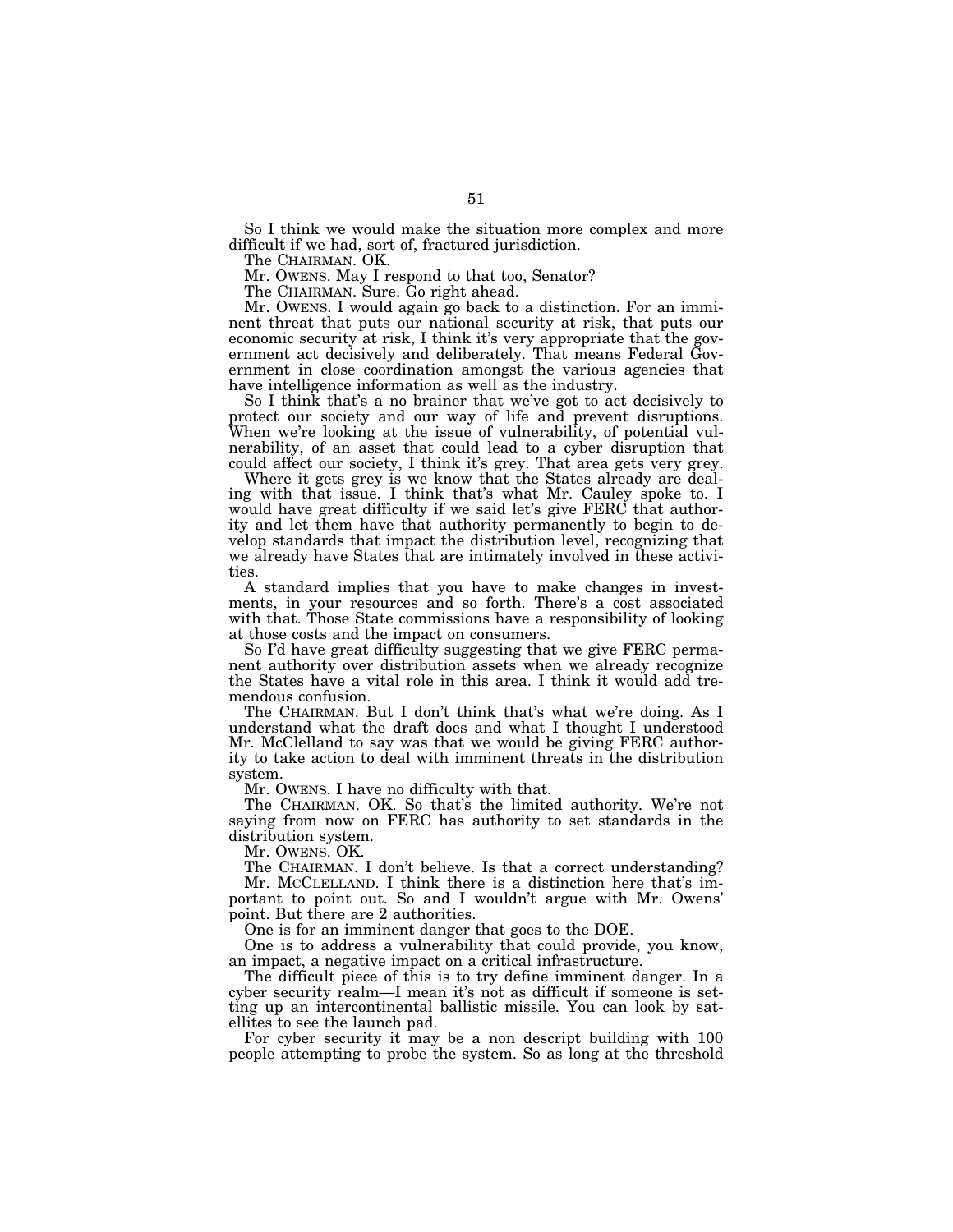isn't so high, imminent danger can be a very high threshold to prove. It may in fact mean that an attack is underway or there is already a problem that begins to materialize.

So that's the distinction that I think that we would all wrestle with.

The CHAIRMAN. OK.

Senator Murkowski.

Senator MURKOWSKI. Let me just follow on to that. Because it was my understanding that  $\overrightarrow{OK}$ , we're in agreement that when we're talking about the imminent threats it's DOE that has that authority. They don't need to wait for anyone here.

But with the less time sensitive vulnerabilities this is where FERC has that jurisdiction. But you have that stakeholder process with ERO under section 215 that says the stakeholders go first. So the concern that has been expressed and I'm not quite sure whether it was intentional, whether it was drafting error, where we are.

But what I understand has happened with this. With the text that we're dealing with is that we may be in a situation here where FERC is able to bypass that stakeholder process with—which is not the intention. FERC could actually bypass and then effectively direct what the standards may be for—at this local level which I don't think is what we intended it to do.

So the question then becomes do we need to clarify this within the draft language so that we do not effectively allow for that bypass. That it is clear that that stakeholder process has the authority to go first, if you will. Do we need to resolve within the language this discrepancy? Because it sounds like the chairman and I are both a little bit foggy on what it actually does. It sounds like a pretty critical piece of what we're trying to resolve here.

Mr. Cauley.

Mr. CAULEY. I think there could be some clarification as I had suggested in my testimony. I think the Commission has authority today to direct us to do a very specific standard and achieve a very specific outcome. If similar language is sort of repeated in this new legislation I think it would be very beneficial if it did provide for the Commission to give us a specific objective, a problem we're trying to solve and give an opportunity for the process to work.

One of the difficulties  $\overline{I}$  see with having a vulnerability section separately is the line between what we're calling vulnerabilities and threats is a very nebulous line. Vulnerabilities can come out today. A premise be made that this is a vulnerability we need to solve in a week in the area of safety and reliability doing standards fast is not usually one of my first objectives.

My first objective is to get it right and solve a problem. I think that carries over to nuclear safety, airline safety. It's not about being fast.

That's where I suggest that our ability to issue a mandatory emergency directive whether it be for a vulnerability that has now just popped up or an imminent known threat coming in from an intelligence agency. I think we need to strengthen our ability to get those directives and immediate actions out and have them have teeth and have some enforceability with that. So——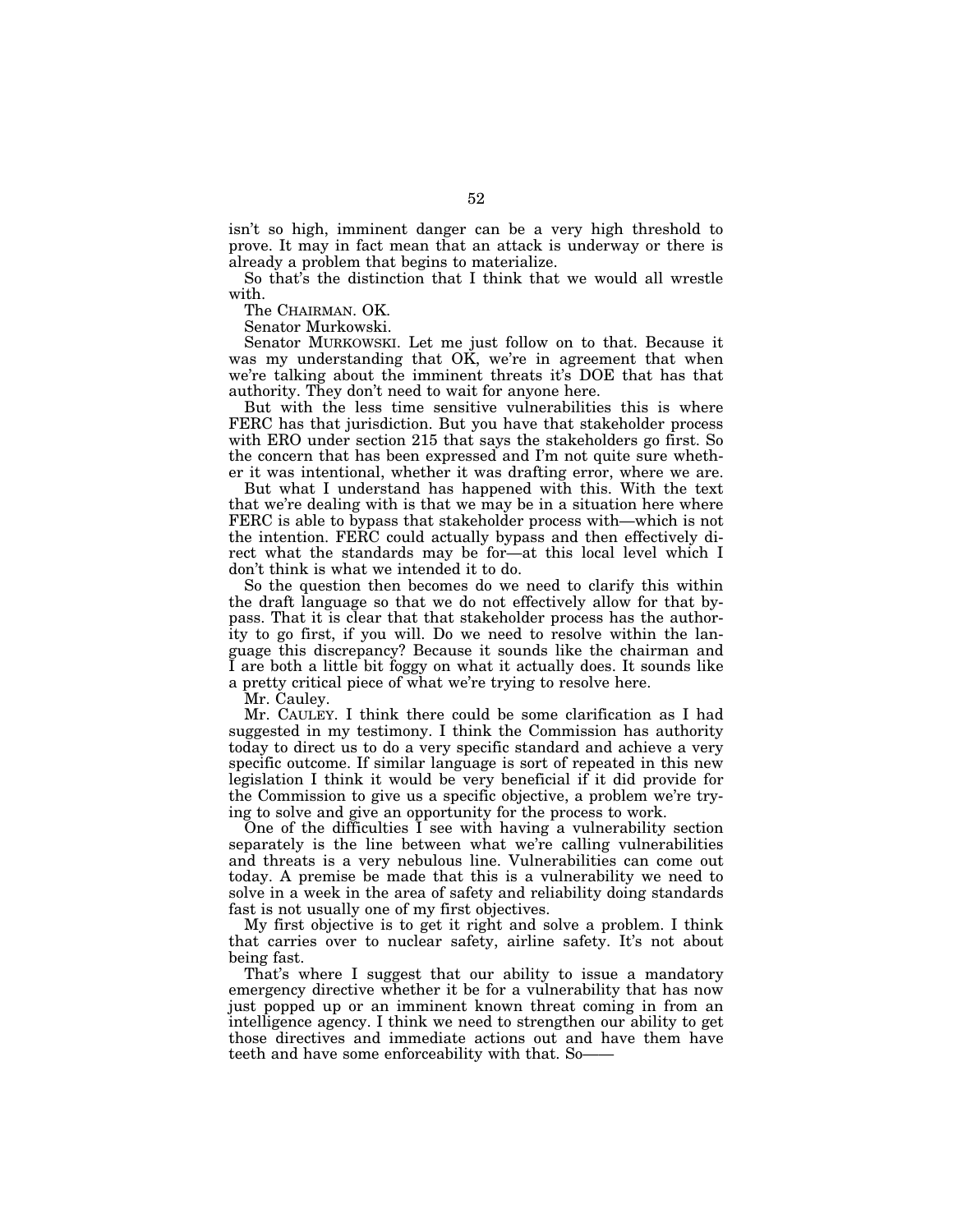Senator MURKOWSKI. So are you suggesting that we should not have this bifurcation between the vulnerability and the imminent threat?

Mr. CAULEY. I think it's an artificial one to be honest. I think to the extent that a vulnerability is an enduring vulnerability like a solar magnetic disturbance is. It's here this week. It's here next week. It's going to be here 10 years from now. That should be handled through our standards process.

But the emergent dynamic issues that are coming up whether you call it a threat or vulnerability need some faster mechanism to respond to. I think that would be more appropriately handled through directives and actions in a, sort of in a near term basis with consultation from the entities that have to follow those requirements.

Senator MURKOWSKI. Mr. McClelland.

Mr. MCCLELLAND. There is a bifurcation in the bill between imminent danger which is a threat and then vulnerability that exposes an imminent danger. So for instance, Aurora although it was demonstrated in a laboratory there was never any intelligence that anyone planned to use it. So it would fall under a vulnerability per say.

So the bifurcation once we acknowledge the bifurcation, I personally saw it as 3 levels.

One would be the routine standards development process.

The second would be a measure to address a vulnerability through the ERO and the stakeholder process.

A third which would be an extraordinary level which would be something that needed to be done immediately that could not result in a standard. A good example would be say, distribution systems. There are no—the jurisdiction of the ERO does not extend over distribution systems. In that regard I personally thought it may be some sort of a targeted vulnerability that may be temporary in nature to address a specific issue.

Without that vulnerability though, a personal perspective is that the cyber security would be extremely difficult to prove imminent danger. There would be no Federal agency that has the ability, be it FERC, DOE, DHS or anyone that would have the ability to trust but verify to compel action and make certain that that action is taken. So from, again from a perspective, the vulnerability in the manner in the layers that I represented, I thought would be adequate, somewhat extraordinary, but adequate to address any cyber security issues.

Senator MURKOWSKI. Thank you, Mr. Chairman.

Mr. Owens, you're shaking your head. I actually had a question for you about the NERC alerts not being legally enforceable. It was Mr. Cauley. You recognize that as a gap. I'd like that addressed.

But I recognize that Senator Udall is here. Do you mind if I just finish out my question?

Senator UDALL. Go right ahead. Sure.

Senator MURKOWSKI. I have been running over the clock for the past 2 hearings.

The CHAIRMAN. Go right ahead.

Senator MURKOWSKI. I'm very conscious of that. Mr. Owens.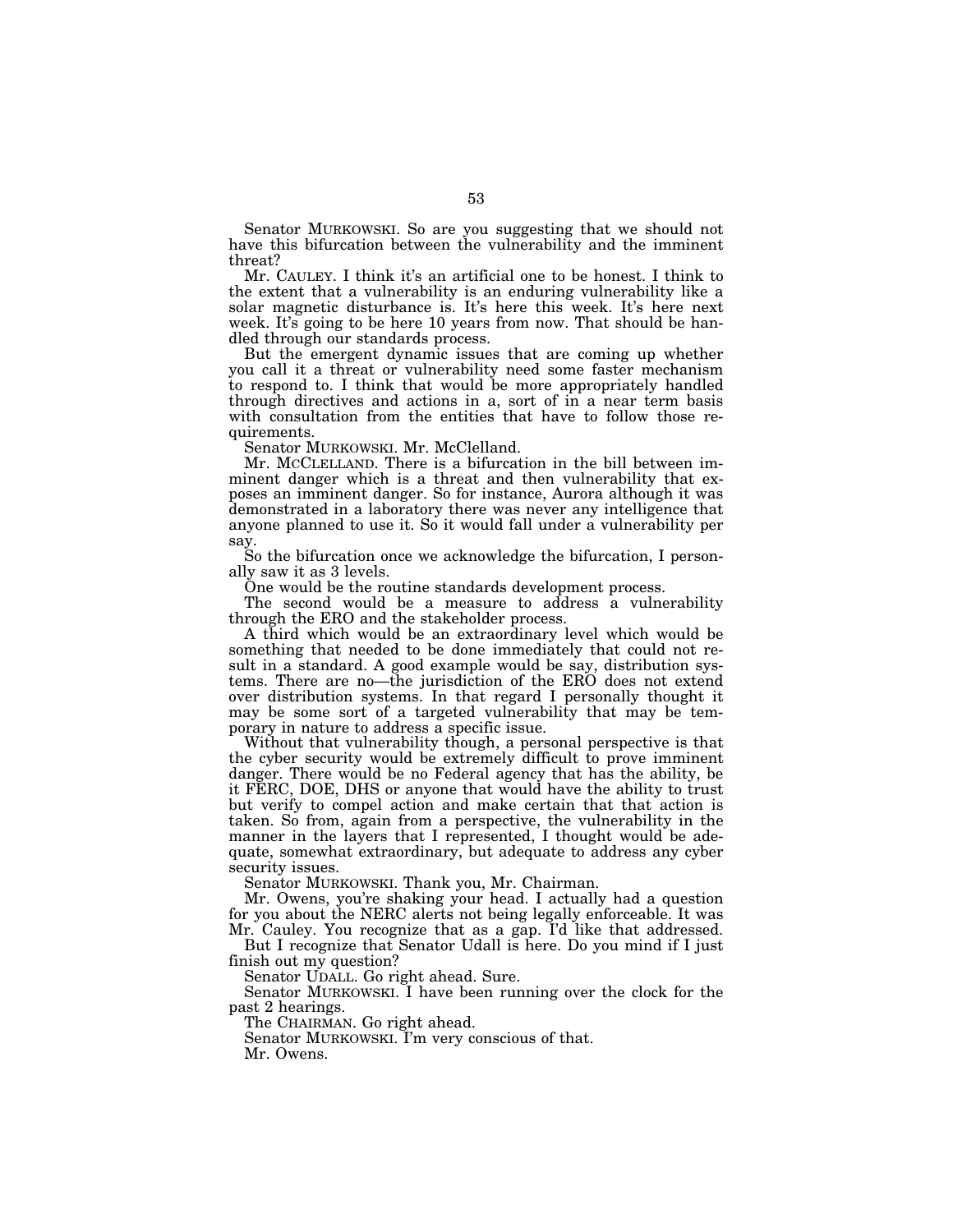Mr. OWENS. I think we are making it far too complicated.

Senator MURKOWSKI. I agree. It's getting tougher instead of easier.

Mr. OWENS. Let me just try to be very simplistic in explaining this. One side we have imminent threats. The other side we have assets that create a vulnerability where it could lead to a cyber breach that could be very disruptive to our society.

On the imminent threat side I think all the panelists agree that it requires an agency that has intelligence about the threat working with other Federal agencies and the industry to be decisive. So irrespective of jurisdictional boundaries, it's irrelevant. We're trying to do something to protect our national security.

So let's do it. So that's imminent. You got to act quickly. You got to act decisively. Let's do it. But let's make sure that folks that operate the systems are involved in the decisionmaking. So we make the right decisions, not a decision that's going to lead to unwarranted circumstances.

The second area are we have some assets that were evolving, that are evolving that now pose potential cyber risk. Some of those assets are critical. Some of those assets are not critical.

The critical assets we want to make sure that those critical assets are identified. We want to make sure that the government agencies and industry can work closely together. To make sure that we continue to have those assets secure so they remove that potential cyber risk.

The question becomes who has that responsibility. Should the Federal Energy Regulatory Commission have that responsibility exclusively on over all these critical cyber assets or should it be acknowledged that the States have a vital role too? What I'm saying is the States have a vital role to the degree that some of those critical assets are suggesting that they can lead to an imminent threat. The question becomes should the Federal Government act decisively to deal with that.

I don't have a difficulty with that. The difficulty I have is if the Federal Government, FERC, decides they have the solution only and they seek to operate and deal with that solution without having States involved and without having the industry involved. That's what the problem is.

No single Federal agency has the wherewithal to know all aspects of the system and how to correct it. It requires vertical and horizontal communication and coordination. That's where I have the difficulty with what Mr. McClelland was saying.

Senator MURKOWSKI. I appreciate that. I think you've laid it out cleanly. I wish it was that neat.

Can you comment on the enforceability of the alerts and whether or not that is a gap that needs to be addressed?

Mr. OWENS. I think Mr. Cauley is correct that NERC has a series of alerts. There are alerts that are advisory. There are alerts that require immediate action by the industry.

He said, and I would agree with him to the degree that there is an action that needs to be taken he needs to be able to be decisive in that. But he also said you need to have industry inputs. So I wouldn't quarrel with him on that.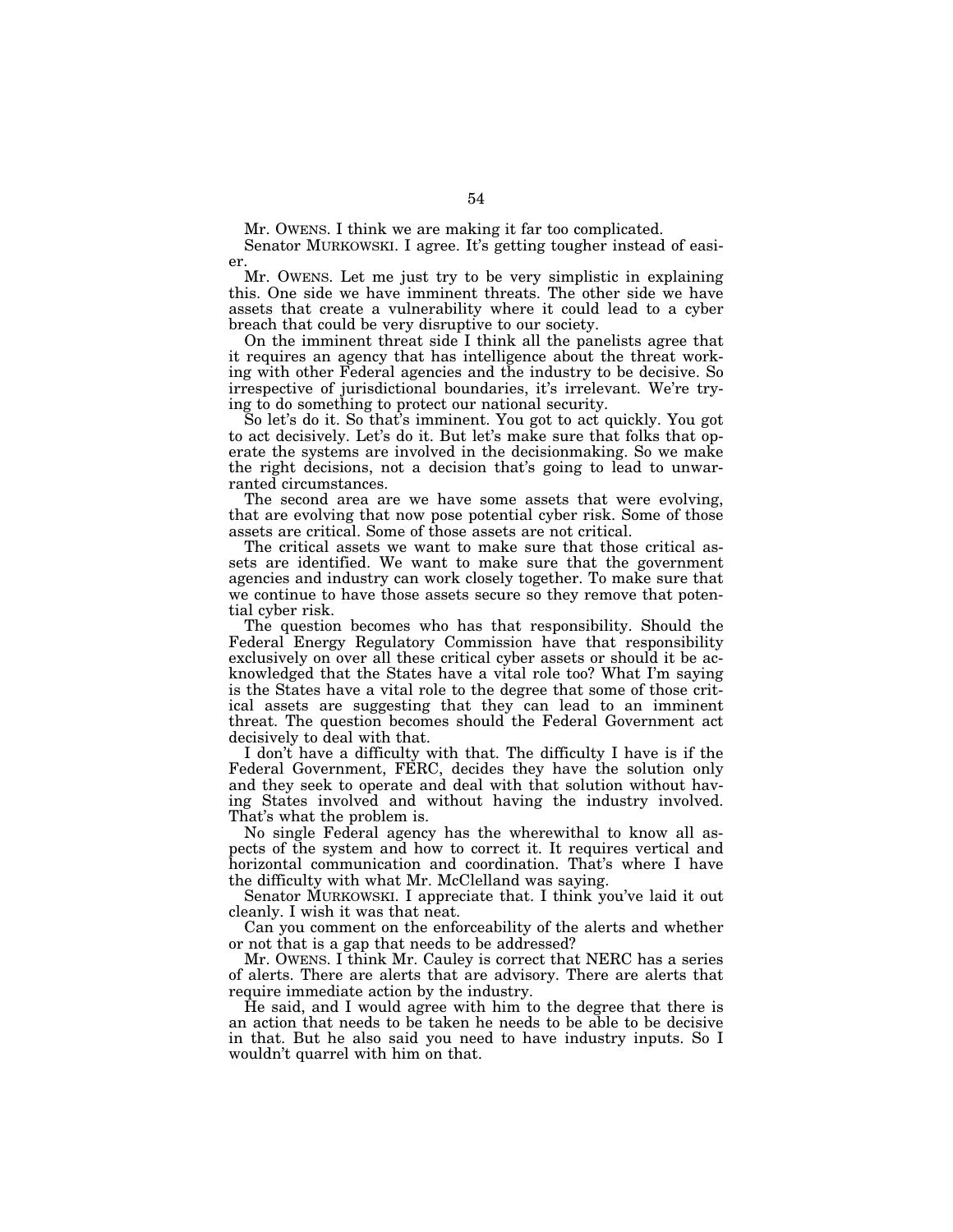As long as industry is involved we understand what he sees. We share his corrective actions then I think it is appropriate that we respond appropriately.

Senator MURKOWSKI. Thank you, Mr. Chairman. Thank you all. The CHAIRMAN. Senator Udall.

Senator UDALL. This is getting interesting. I decline to defer to the Senator from Alaska for continued line of questions and answers here.

[Laughter.]

Senator UDALL. But this is, I think, why we're holding this hearing. This is very helpful. I appreciate the passion that's being displayed.

I did want to make a comment. I know Senator Burr talked at some length about the smart grid. I don't want to take all of my time.

But I would ask for answers now. But I would ask the panelists if you would in your follow on answers to questions. Define the smart grid for us.

I think we all talk about the smart grid, but I think it's in the eye of the beholder, and we need to do a better job explaining to the public what the smart grid is. We need to know as policymakers what we mean by the term, the smart grid.

[The information referred to follows:]

The digital computing, communications, and information technologies that are transforming other areas of the economy are now being applied to the electric system to improve performance and create a ''smarter'' grid. As described in the 2009 Smart Grid System Report prepared by DOE, a smart grid uses digital technology to improve the reliability, security, and efficiency of the electric system. New smart grid functions can be implemented throughout the system, from generation through the transmission and distribution systems and all the way to consumers. System operations will be enhanced as a growing number of distributed generation and storage resources are deployed and participating customers are able to adjust their load in response to system operating signals.

Smart grid technologies provide a secure and reliable electricity infrastructure with the following characteristics<sup>1</sup>:

(1) Increased use of digital information and controls technology to im-

prove reliability, security, and efficiency of the electric grid.

(2) Dynamic optimization of grid operations and resources, with full cyber-security.

(3) Deployment and integration of distributed resources and generation, including renewable resources.

(4) Development and incorporation of demand response, demand-side resources, and energy-efficiency resources.

(5) Deployment of ''smart'' technologies (real-time, automated, interactive technologies that optimize the physical operation of appliances and consumer devices) for metering, communications concerning grid operations and status, and distribution automation.

(6) Integration of ''smart'' appliances and consumer devices.

(7) Deployment and integration of advanced electricity storage and peakshaving technologies, including plug-in electric and hybrid electric vehicles, and thermal-storage air conditioning.

(8) Provision to consumers of timely information and control options.

(9) Development of standards for communication and interoperability of appliances and equipment connected to the electric grid, including the infrastructure serving the grid.

(10) Identification and lowering of unreasonable or unnecessary barriers to adoption of smart grid technologies, practices, and services.

1 Energy Independence and Security Act of 2007, Section XIII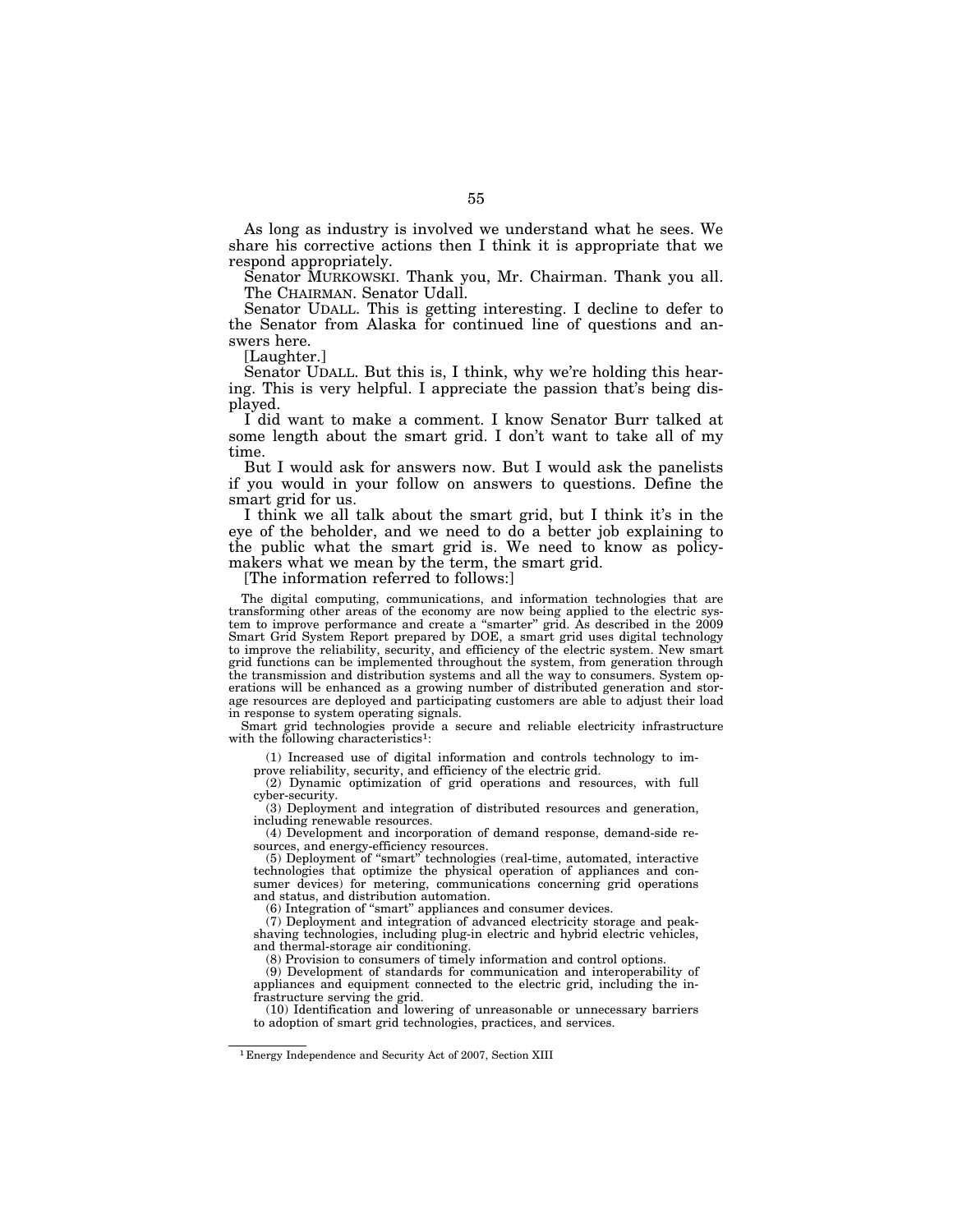Senator UDALL. Secretary Hoffman, maybe I can turn to you again. We've talked a lot about cyber threats here today. There's certainly physical threats to the grid. Do you agree that that's a vulnerability we have to consider? Could the draft bill be improved to address the potential of physical threats to the grid?

Ms. HOFFMAN. The physical threats exists, and I think they've always existed. Because they are more familiar we have processes in place to address them. I think the higher urgency is trying to find a method for addressing the cyber threats.

So from my perspective the more urgent issue is actually finding a compromise among interested parties on cyber legislation so that we can better address the cyber issues that are out there.

Senator UDALL. Anybody else care to comment?

Mr. MCCLELLAND. Yes. Actually I can tie that to your smart grid question too, Senator, in that as the smart grid is deployed, smart grids become all things to all people. But assuming that it's a 2 way communication from the meters at the lowest level through perhaps communication back to the generators and central dispatch, the physical vulnerabilities also increase with the smart grid.

Good old fashioned electromechanical meters are impervious to EMP strikes or EMP events. However, intentional electromagnetic interference device, a hand held device would have a profound effect, could have a profound effect on smart grid meters. So physical also plays into where the grid is going and how the grid is evolving.

Senator UDALL. Anybody else care to comment?

Mr. CAULEY. I would just say I am concerned about physical security as well from a real world sense of what could happen bad to the grid. I think to Senator Murkowski's view. The more comprehensive and holistically we can look at this. I think the more effective legislation will be. Because we have to deal with what are the priorities. What's the next most important thing we can invest in?

So I think to have things where we can balance between physical and cyber and say, what are the real world things that can happen? What would the consequences be? I would prefer a, sort of, a more comprehensive and more holistic view.

Mr. OWENS. I would echo what Mr. Cauley just said. I would just expand it just a little bit. We're modernizing the grid. I don't know what smart grid is either. Even though I have responsibility for the industry for dealing with that it's an evolutionary, modernization of the overall grid or another way to say it we're digitizing the grid.

If we're digitizing the grid it suggests that there are a tremendous set of new challenges with respect to cyber security. It also says we've got a lot of new players. We're going to put in a lot of different kinds of equipment.

So it suggests that we need a high standard for that equipment. That equipment must be authenticated that it is cyber secure. It seems to me and this whole area is evolving so vendors, manufacturers, utilities, regulators. Those who have the responsibility for protecting the integrity of the grid, we all have to understand the language. We all have to make cyber security a top priority.

Senator UDALL. Mr. Tedeschi, do you—would you have any comments? You're the wise man at the table as the scientist among us.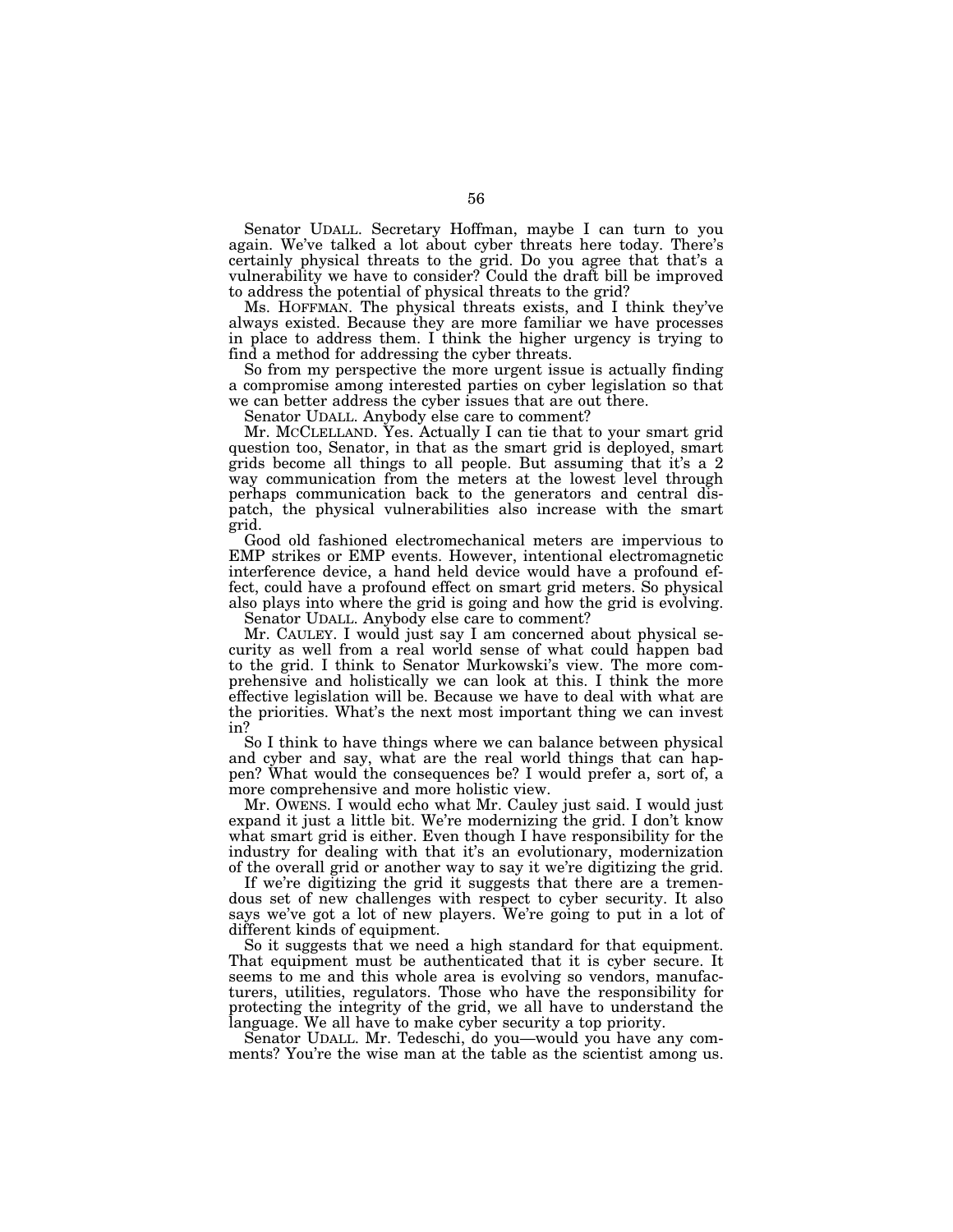Mr. TEDESCHI. I would just offer up, Senator, that there's a broad spectrum of threats out there that are real that should be considered. Cyber is certainly at the top of the list. The probability from a risk perspective is 1.0 that those threats are happening every day.

But it would be wise to consider a broader set of threats, not just EMP, but also physical attack threats, car bombs, standoff weapons, that sort of thing. There is—there are security systems around a lot of these facilities. There's standoffs. There are inherent security hardness levels to them.

But I think the owners of the utilities, Mr. Cauley, got it just right. That they understand their operations, the effects that can occur from the variety of threats and there are links into those who have additional intelligence information, if you will, that could be brought to bear that they can be aware of to factor into decisions on where to provide security, etcetera. So there's a good link, I think, into this world.

But don't forget about the other threats especially car bombs, explosive type threats, electromagnetic pulse. We haven't really touched on even unintentional electromagnetic interference from other high frequency sources like cell phones, TV transmissions, radars, that can have an adverse effect on the operation of some of the smart grid technology. It is new technology. It can be sensitive to a broad variety of electromagnetic threats not just handheld devices or nuclear EMP.

So understanding how that technology will operate in today's broad threat space within America would pay dividends long term in terms of any hardness that might be invoked.

Senator UDALL. If the chairman would indulge me, I'll just throw out a final question. Maybe a couple of you could comment and then the rest could comment for the record. I think Senator Hoeven talked a bit about Stuxnet. There's also the Aurora event.

I'm curious if some of you would briefly respond to the significance of those 2 events that we're aware of among others.

Mr. CAULEY. I would just say they're both very real. They're very real risks. Aurora, we recognized a couple years ago has the risk of damaging equipment.

One thing that we were able to do a little over a year ago is to work with the intelligence community to grasp the details of what the actual threat is, what the vulnerability is and how to fix it. So we were able to translate that into information out to industry. So I think we've got, at this point, a very high response rate in terms of addressing it.

It was real. But I think the awareness level in the last 12 months has really increased. I think the actions that have taken place.

The Stuxnet is similar. It wasn't there if you look beyond a year ago it wasn't there. Now all of sudden it's here. It's real. I think we got the information out to the industry. They took the actions to install the patches and blocks to keep that from penetrating our control systems.

So the answer is, I think, they're very real. They're very scary. They can each do damage to our grid. But I think we just have to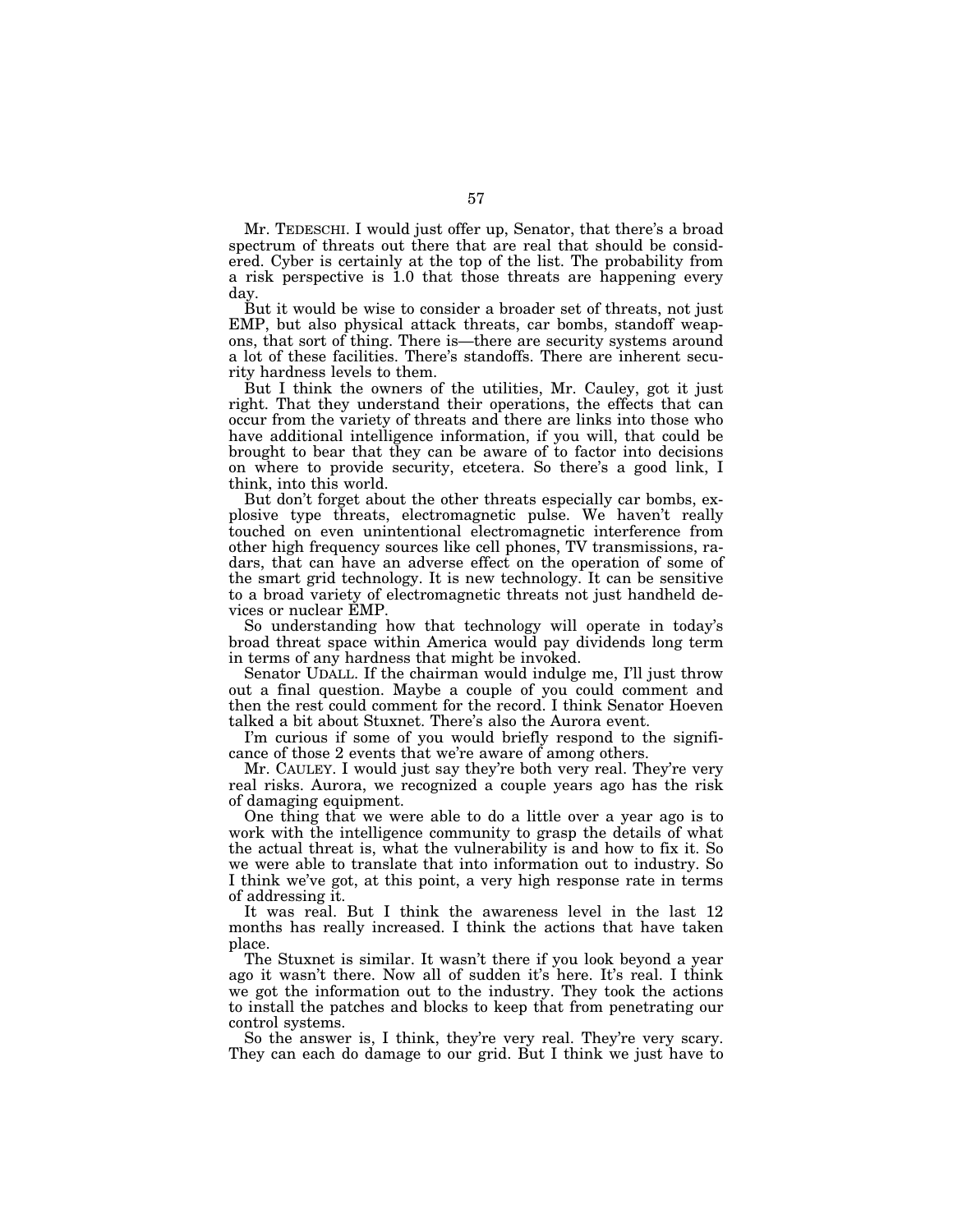take the protective measures that we've been doing to make sure it doesn't happen.

But that really describes the nature of this business. Because next week, there's going to be another one that we don't know about yet. We have to keep—it's more about having the mechanisms in process to adapt and keep fixing and learning then it is to have solved this problem once.

Senator UDALL. The rest of you respond for the record. I do not want to abuse the chairman's forbearance. So thank you again for being here.

## [The information referred to follows:]

The significance of Aurora and Stuxnet includes the demonstrated ability to target industrial control systems, the difficulty in identifying the attacker, the difficulty in defending against zero-day attacks, and the demonstrated ability to conduct cyber-physical, or blended attacks. The risk to the more acute over the past 15 years as digital communicating equipment has intro-duced cyber vulnerability to the system, and cost-saving requirements have allowed some inherent physical redundancy within the system to be reduced. The specific concern with respect to these threats is the targeting of multiple key nodes on the system that, if damaged, destroyed, or interrupted in a coordinated fashion, could bring the system outside the protection provided by traditional planning and operating criteria. Such an attack would behave very differently than traditional risks to the system in that an intelligent attacker could mount an attack, as in the case of Aurora or Stuxnet, that would manipulate assets, provide misleading information to system operators attempting to address the issue, or destroy equipment.

While no such attack has occurred on the North American electric systems infrastructure to date, Stuxnet demonstrated the ability and desire to target specific components of an industrial control system. The attack was so specific in its use of industrial control systems, that any remaining skeptics should be convinced of the abilities and intent of intelligent attackers to target industrial control systems. As in most cyber attacks, timely attribution remains difficult. The ability to mask the real identity of the attacker is often a concern, and it often takes an extended period of time to make a final determination and prosecute or take other appropriate action. The originators of Stuxnet remain unknown, while a similar case could be made for attackers that might choose to exploit an Aurora-type vulnerability. Most of the developed world uses commercial software to prevent cyber attacks. The use of zero-day vulnerabilities and the USB drive delivery method for Stuxnet showed the inadequacy of current anti-virus, intrusion detection, and firewall applications to prevent unauthorized access to networks. Finally both Aurora and Stuxnet demonstrated the ability of cyber attacks to cause physical effects. Such an attack, although never experienced in North America, could damage or destroy key system components, significantly degrade system operating conditions, and, in extreme cases, result in prolonged outages to large parts of the system.

The interconnected and interdependent nature of the electric systems infrastructure requires that risk management actions be consistently and systematically applied across the entire system to be effective. The magnitude of such an effort should not be underestimated. The North American bulk power system is comprised of more than 200,000 miles of high-voltage transmission lines, thousands of generation plants, and millions of digital controls. More than 1,800 entities own and operate portions of the system, with thousands more involved in the operation of distribution networks across North America. These entities range in size from large investor-owned utilities with over 20,000 employees to small cooperatives with only ten. The systems and facilities comprising the larger system have differing configurations, design schemes, and operational concerns. Any mitigation on such a system is complex and expensive, and should be carefully planned and coordinated between the stakeholders and asset owners and operators.

The Department has supported the North American Electricity Reliability Corporation (NERC), the energy sector and other sectors, and other government departments and agencies Department of Defense efforts to mitigate the Aurora vulnerability and Stuxnet and other threats through information sharing and technology development. In addition, recognizing that Aurora and Stuxnet are just two examples in a larger threat environment, DOE, in coordination with the National Institute for Standards and Technology, NERC, and the Department of Homeland Security, is leading a public-private collaboration to develop a risk guideline to provide a consistent, repeatable, and adaptable process for the electric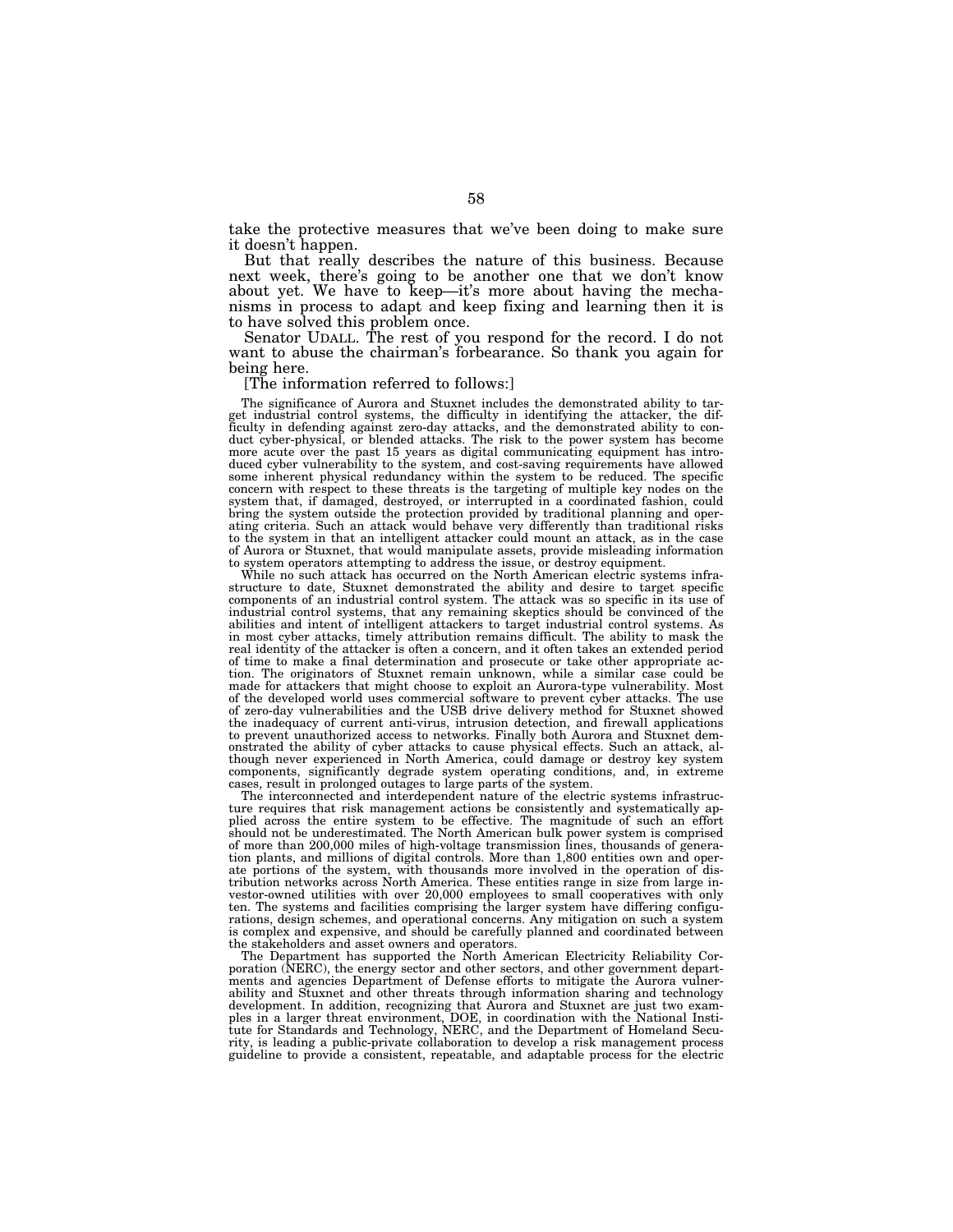sector, and enable organizations to proactively manage cybersecurity risk. This collaboration will build upon existing guidance and requirements to develop a flexible risk management process tuned to the diverse missions, equipment, and business needs of the electric sector and to bridge the divide between security for industrial control systems and information technology.

The CHAIRMAN. Let me just ask one final issue here, Mr. Cauley. Your organization, NERC, is a private membership organization. I'm right about that, am I not?

Mr. CAULEY. That's correct.

The CHAIRMAN. If we were to give NERC jurisdiction over distribution facilities would, in your view, should that include the ability to levy fines or penalties on companies that are not members of your organization?

Mr. CAULEY. Mr. Chairman, we actually can enforce standards and levy fines today on entities who are not members of our organization. So membership only gives us, gives a company the ability to participate in the governance. Vote on our directors and so on.

But our authority for our mandatory standards applies to 1,900 companies whether they're members or not. That authority came from—legislation.

The CHAIRMAN. You levy those fines? FERC doesn't.

Mr. CAULEY. We levy them. But the FERC approves them in all cases. So they have the oversight. They're the final approval authority.

But we have the operatives in the field that do the investigations and determine appropriate penalties and submit them to the Commission for approval.

The CHAIRMAN. Did you have any thought on this?

Mr. CAULEY. But the question—your first question was whether—if it includes distribution would that work? I'm very hopeful that if the legislation does include distribution, that it would be very limited to issues of national level interest and security. Not totally usurp the right of the States to manage and the distribution level.

But to the extent that that authority was granted to FERC I think it would be—make sense since NERC also is a national looking at the national interest to have a similar alignment with that authority.

The CHAIRMAN. Mr. McClelland, did you have a thought?

Mr. MCCLELLAND. Yes. The Commission has a full range of authority. It has a review of the standards. It has enforcement.

Then it also has it's delegated the fee authority to the ERO to be able to levy those fines. Although they still come back to the Commission for approval. In addition we have ALJs and we have settlement processes. Then if someone doesn't like a Commission decision they could always take us to court.

So there is an iterative process with the Commission on every order that it issues. The ability to enforce a Commission rule is something that, as a regulator, that the Commission is completely comfortable with.

The CHAIRMAN. OK. Senator Murkowski, did you have additional questions?

Senator MURKOWSKI. I do not, Mr. Chairman.

The CHAIRMAN. Thank you all. This has been a useful hearing. I appreciate it.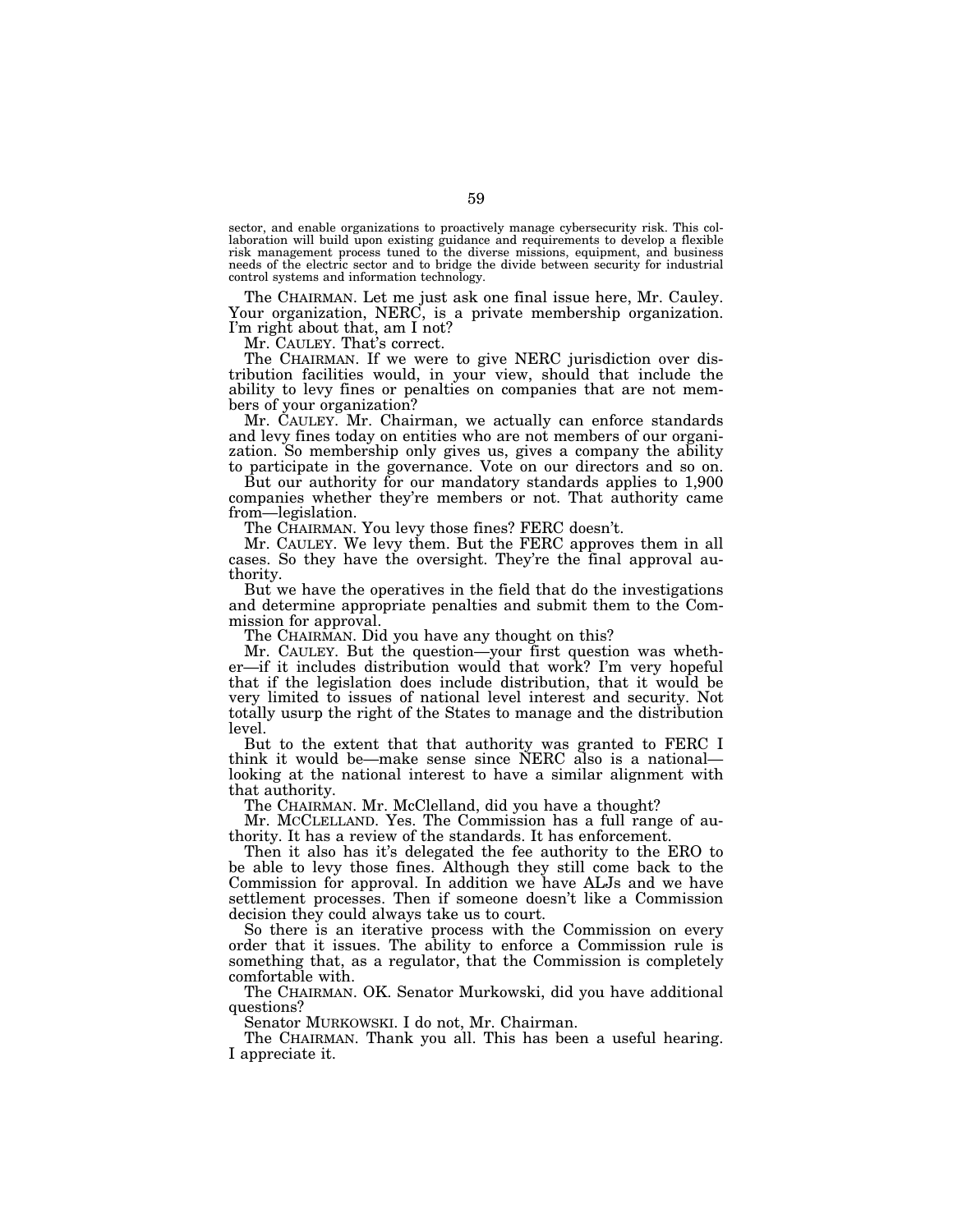[Whereupon, at 11:24 a.m., the hearing was adjourned.]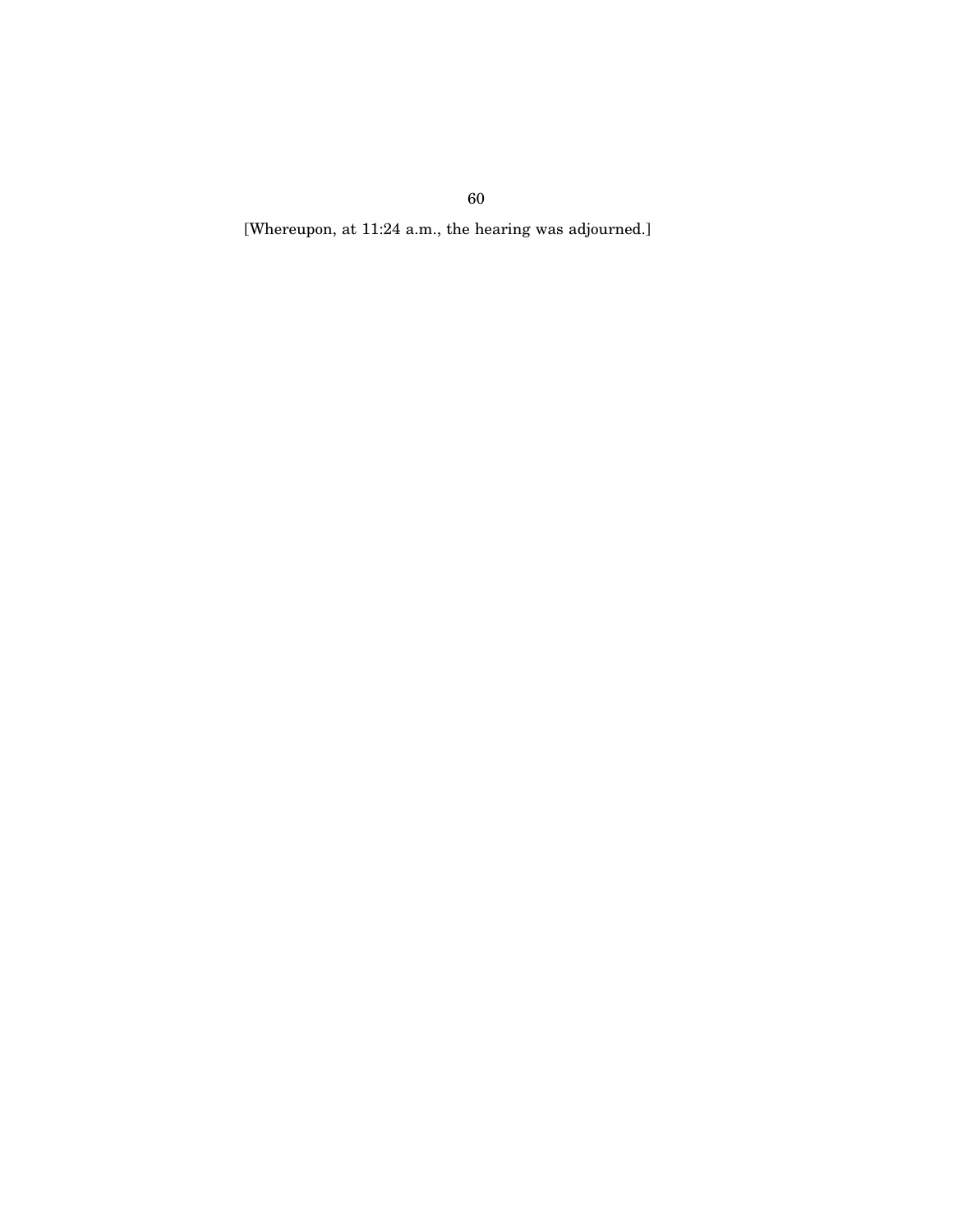# APPENDIX

## RESPONSES TO ADDITIONAL QUESTIONS

### RESPONSES OF GERRY CAULEY TO QUESTIONS FROM SENATOR BINGAMAN

*Question 1.* In February, the Department of Energy launched an open collaboration with the National Institute of Standards and Technology and the North American Electric Reliability Corporation to "develop a cyber security risk management process guideline for the electric sector." Could you descri collaboration and how its work will filter into the NERC standards development and approval processes?

Answer. The Risk Management Process (RMP) is a public-private collaboration to develop a cybersecurity risk management guideline that enables organizations to proactively manage risk in the diverse electrical environment that exists in North America. The evolution of smart grid technology increases the electricity sector's cy-bersecurity risk exposure, emphasizing the need for owners and operators to employ consistent, measurable, and adaptable processes for electricity generation, transmission, distribution, retail operations, energy service providers, as well as situation awareness. Additionally, the differing jurisdictions—NERC for the North American bulk power system (BPS), States and municipalities for the distribution grid, working with the owners and operators of the grid—require a comprehensive yet flexible approach to managing risk. This effort is led by the Department of Energy (DOE) in coordination with the National Institute of Standards and Technology (NIST) and NERC, and with the collaboration of subject matter expert representatives from across the public and private sectors. DOE plans to publish these industry-wide risk management guidelines in 2011, which are intended to complement, but not replace or supersede, the current Critical Infrastructure Protection (CIP) Standards. Objectives for this collaboration include:

- Support the unique needs of the diverse utilities and other stakeholders participating in the North American electric grid with an end-to-end perspective that includes generation, transmission, distribution, retail, energy service providers and wide area situation awareness (e.g., Phasor Measurement Unit or PMU networks).
- Provide guidance in applying cybersecurity measures to the control systems and information technologies used throughout the electric grid.
- Provide guidance for an integrated organization-wide approach to managing those cybersecurity risks pertinent to operations, assets, data, personnel, and
- the Nation as the existing electric grid is transitioned to a smart grid.<br>• Leverage risk management and cybersecurity experiences and practices among the electric grid stakeholders including the risk management guidelines Special Publications, i.e., NIST 800-39; and NERC CIP Standards) and lessons learned within the Federal Government.
- Recommend implementation guidelines that apply the RMP to electric grid domains and to unique electric grid components, such as control systems.

NERC expects there will be a phased implementation of the guidelines, starting<br>with host utilities and vendors. NERC expects to refine the practices through these<br>demonstration projects. As the practices are demonstrated t consider whether some subsets of the practices are appropriate for inclusion in the reliability standards.

*Question 2.* The Discussion Draft creates a process to address cyber security vulnerabilities affecting critical electric infrastructure. The Discussion Draft left open the question of the maximum number of days FERC should have to determine whether the existing set of reliability standards are adequate to protect this infrastructure from cyber security vulnerabilities. Assuming that FERC identified a specific deficiency in the existing set of reliability standards, do you have an opinion as to how long, in days, FERC should have to make this determination? How long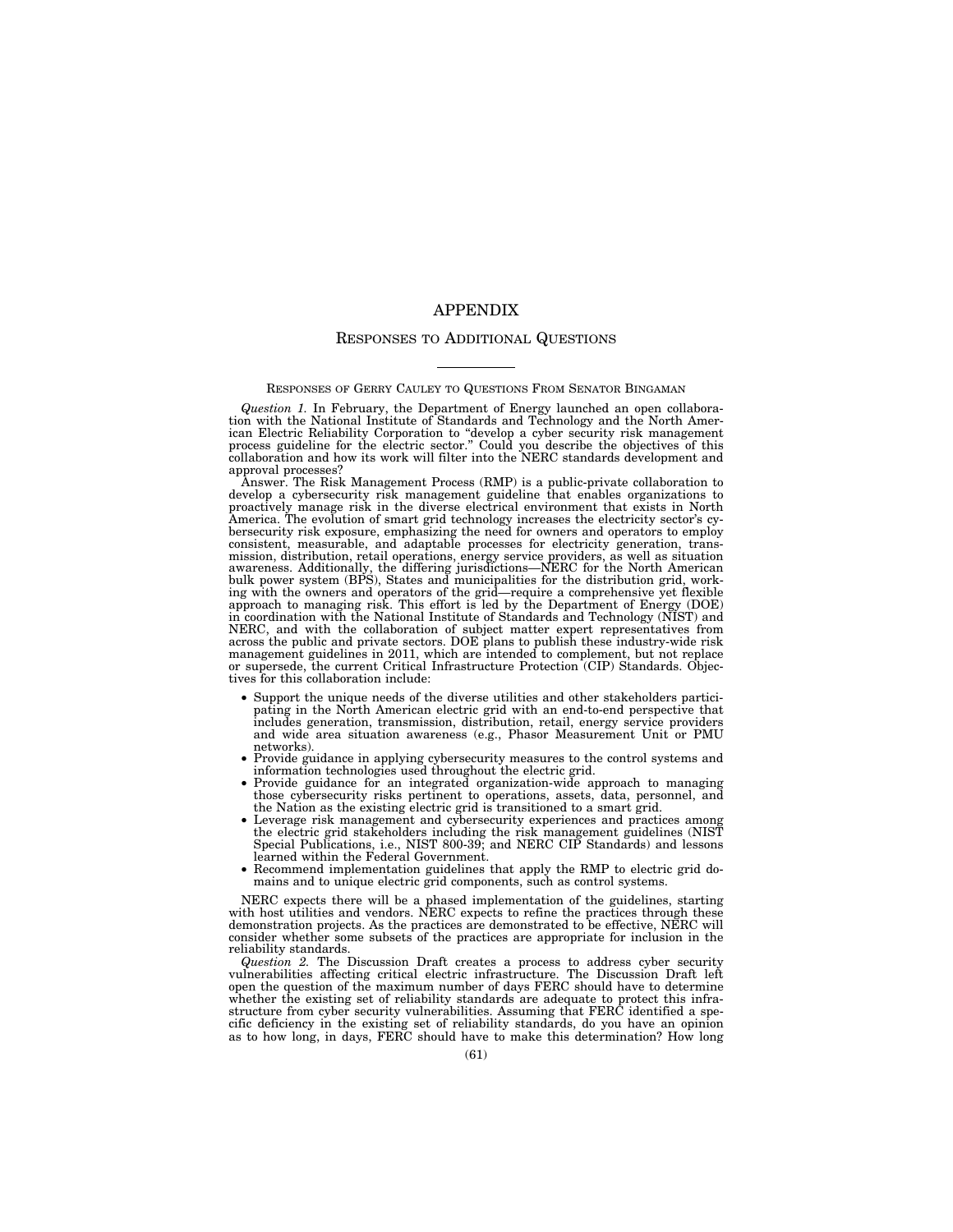should NERC have, in days, to develop standards in response to a FERC directive to address specifically-identified cyber security vulnerabilities?

Answer. As noted in my testimony, NERC does not believe the vulnerabilities section is needed. In response to this question concerning the discussion draft, NERC would defer to FERC with respect to the timeframe for FERC's determination whether existing reliability standards are adequate to protect critical electric infrastructure from cybersecurity vulnerabilities, except that the timeframe must be sufficient to allow for notice to and consultation with stakeholders, including Canadian authorities. Such consultation is essential to provide a basis for a finding that reliability standards, or other actions taken by the electric reliability organization (ERO), are inadequate or that a specific deficiency exists.

The appropriate timeframe for NERC to respond to a FERC directive to address specifically identified cybersecurity vulnerabilities will vary depending on whether specific actionable information about the vulnerability is made available to NERC and stakeholders. It will also vary depending on the approach determined by NERC to be the most effective in responding to such a directive. As discussed during the hearing, not all vulnerabilities can or should be addressed by a reliability standard. NERC has other tools at its disposal through its Alert system to address cybersecu-rity vulnerabilities. In addition, the legislation should authorize a mandatory and enforceable means for NERC to address cybersecurity vulnerabilities identified by FERC in addition to the use of reliability standards. One way to do this would be to authorize NERC to issue ''Mandatory Directives,'' as discussed in response to Q. 7 below. In the case where a reliability standard is required to address an identified vulnerability, NERC should have 180 days to develop a response. The Mandatory Directives could be issued in much shorter time frame, measured in days or weeks.

*Question 3.* NERC submitted eight proposed cybersecurity standards, known as the Critical Infrastructure Protection (CIP) standards, to FERC for approval under section 215. FERC approved those standards in 2008 but directed NERC to make certain revisions. As I understand it, NERC continues to work on those revisions and plans to submit them to FERC somewhere in 2012. If submitted in 2012, development and approval of the first set of cybersecurity standards will have lasted around 6 years. Why has this process lasted this long?

Answer. The Reliability Standards development process is an iterative process of continuing improvement. NERC's first set of CIP standards was approved by FERC in January 2008. NERC has worked with industry, consumer representatives and regulators to strengthen the CIP Reliability Standards, and also to respond to specific directives from FERC. While this process is occurring, mandatory and enforceable cybersecurity standards have been in place and have provided important protections for the bulk power system. The need to respond to FERC directives has necessarily influenced the direction and timing of the CIP standards development proc-The second set of CIP standards addressed certain high-priority directives from FERC; FERC approved that second set in September 2009. FERC's September 2009 order included new directives and gave NERC 90 days to comply. NERC filed the third version of the CIP standards in December 2009, and FERC approved that third set in March 2010.

The most recent revision to the CIP Reliability Standards—CIP-002 Version 4 was approved by the NERC stakeholders on December 31st, 2010; approved by the NERC Board of Trustees on January 24, 2011 and submitted to the Commission for approval on February 10, 2011. Work continues on further improvements to the standards, including responses to remaining Commission directives, and it is these further enhanced standards that will be submitted to the Commission in 2012.

*Question 4.* Can you describe how NERC's newly-approved procedures for developing a reliability standard on an expedited basis differ from the existing development procedures? How would expedited procedures make it easier for NERC to address cyber security vulnerabilities?

Answer. The new procedures approved by FERC in September 2010 provide for developing a reliability standard on an expedited basis. Key differences from the traditional standards development procedures are in the areas of confidentiality of information; use of pre-identified technical experts for standards drafting; and process streamlining.

#### *Confidentiality*

The expedited process contains procedures that provide protection of sensitive information affecting national security. The traditional procedures do not contain similar protections.

The new procedures limit the individuals who may serve on drafting teams to those who have been pre-screened for their expertise and willingness to work under strict security and confidentiality rules, and require drafting teams to work under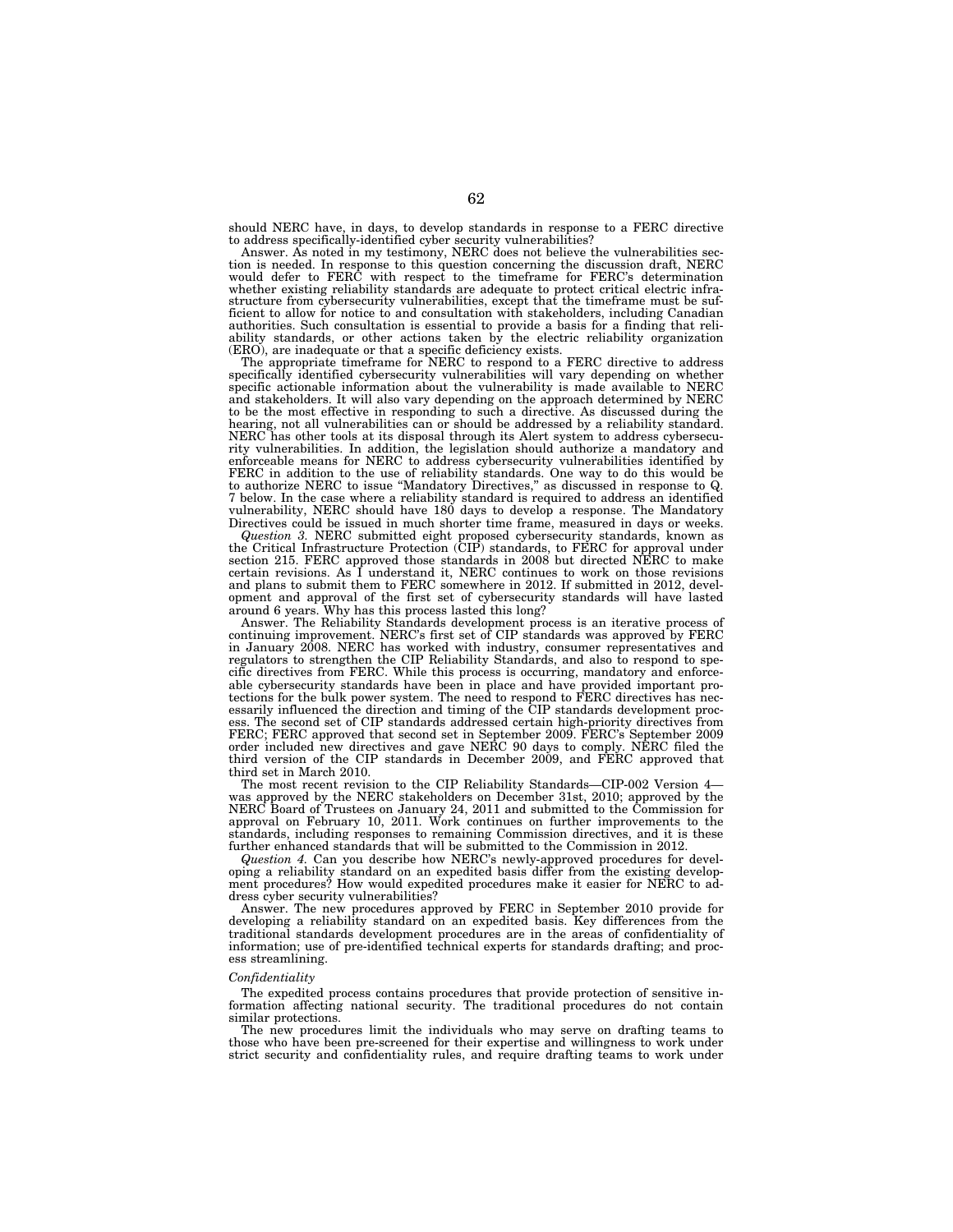strict security and confidentiality rules. Sensitive information is further protected by limiting distribution of draft standards. In contrast to the general procedures, the new procedures do not require public posting of draft standards.

## *Technical expertise*

The new procedures require formation of a Standard Drafting Team from a list of pre-identified technical experts. This provides for the necessary diversity of expertise and industry perspectives to develop a technically sound standard that can quickly be finalized and approved. Cybersecurity involves every owner, operator and user of the bulk power system—having a diverse view when crafting the language of a standard is essential. The expedited procedures assure that the Standard Drafting Team will have the collective knowledge and expertise to develop a standard that reflects an understanding of the diverse utilities and their associated equipment configurations in the North American bulk power system.

## *Process streamlining*

The new procedures allow the Standards Committee authority to approve a wide range of process deviations, enabling a standard to be developed in a shorter period of time. The general procedures allowed some latitude in shortening the duration

of only certain process steps. will enable NERC to address cybersecurity vulnerabilities through a reliability standard on a timely basis—when that is the most appropriate approach.

*Question 5.* In your statement, you stated that NERC was concerned that the Discussion Draft contained no requirement that FERC indentify any deficiency in existing reliability standards or a cybersecurity vulnerability for NERC to address. The Administrative Procedures Act requires agencies to give notice of either the terms or substance of the proposed rule or a description of the subjects and issues involved. Is that requirement sufficient to address this concern? If not, how would NERC propose to revise Section 224(b) of the Discussion Draft to address this concern?

Answer. The Administrative Procedure Act (APA), 5 U.S.C. 553(b), which requires publication for comment of a general notice of proposed rulemaking that includes 'either the terms or substance of the proposed rule or a description of the subjects and issues involved,'' does not resolve NERC's concern. Proposed Section 224(b) (2) requires FERC to issue an ''initial order,'' not a proposed rule. There is nothing in the legislative text that requires FERC in its order to advise the ERO of the specific vulnerability in sufficient detail so that the ERO can respond appropriately. Moreover, proposed Section 224(b)(6)(B) authorizes FERC to issue an interim final rule ''without prior notice or hearing.'' In contrast, the provisions of Federal Power Act Section 215(d) authorize FERC to order the ERO to submit a proposed reliability standard ''that addresses a specific matter.''

NERC recommends that proposed Section  $224(b)(2)$  be revised to include at the end the following:

The Commission's order shall specify the vulnerabilities against which such standards or directives must protect, and shall appropriately balance the risks to the critical electric infrastructure associated with such cybersecurity vulnerabilities, including any regional variation in such risks, and the costs of mitigating such risks.

Note: with respect to the inclusion of "or directives" in the above language, see the discussion in response to question 7, below.

*Question 6.* Your testimony states that NERC is not sure that a section to address cybersecurity vulnerabilities (section 224(b)) is needed in the Discussion Draft. Does NERC believe that there should be a means of addressing cybersecurity vulnerabilities? Should this means be mandatory and enforceable? If not, how can compliance be assured and measured?

Answer. NERC believes not only that there should be a means of addressing cybersecurity vulnerabilities, but that such means already exist. NERC addresses cybersecurity vulnerabilities today through reliability standards and through its Alert system of Industry Advisories, Recommendations to Industry, and Essential Actions. Since January 2010, NERC has issued 14 critical infrastructure protection-related Alerts; these Alerts covered matters including Stuxnet and Night Dragon.

FERC also already has authority under FPA Section  $215(\tilde{d})(5)$  to order the ERO to ''submit to the Commission a proposed reliability standard or a modification to a reliability standard that addresses a specific matter if the Commission considers such a new or modified reliability standard appropriate to carry out [section 215].''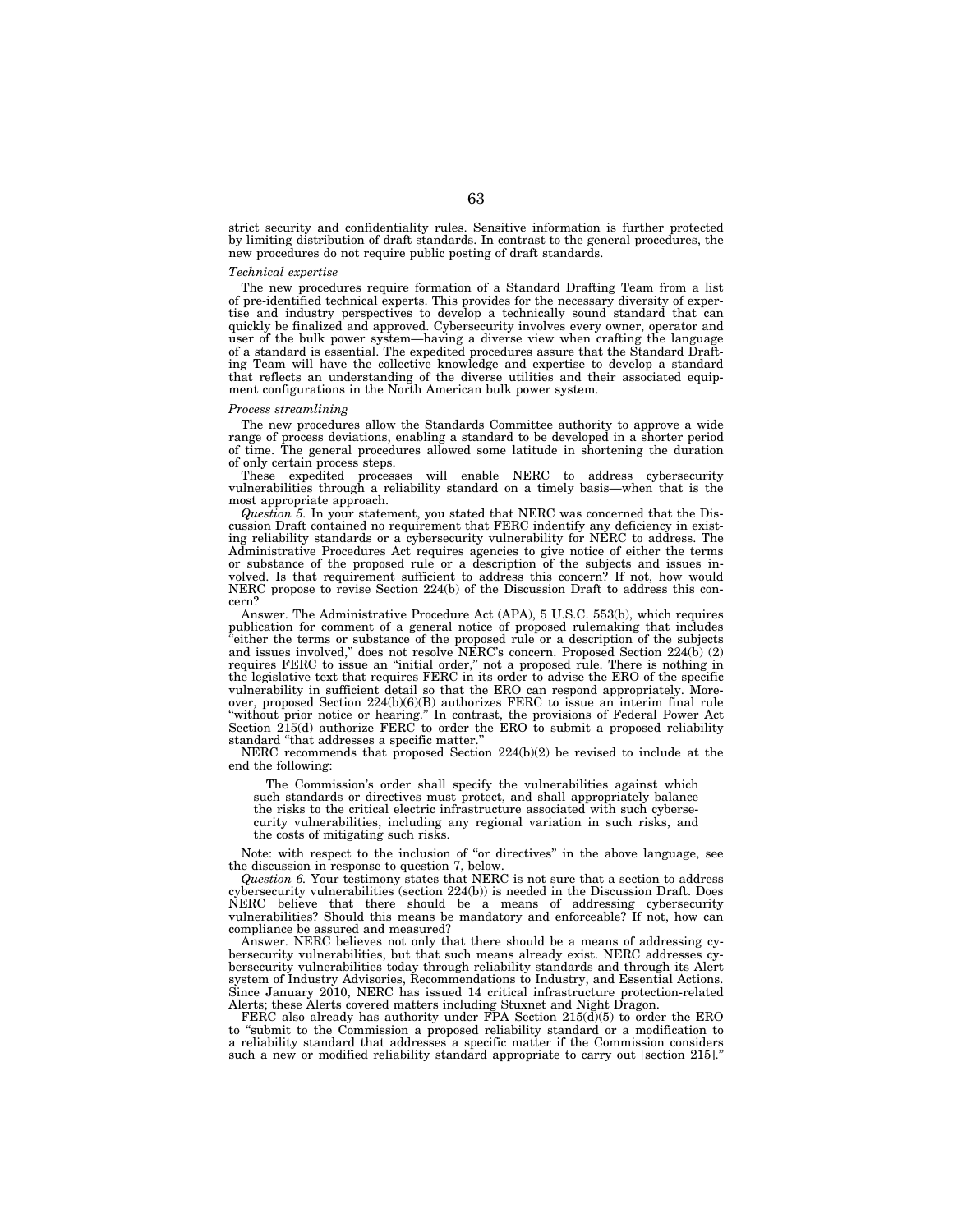''Cybersecurity protection'' is expressly included within the definition of ''reliability standard'' in section 215(a)(3).

There should be a mandatory and enforceable means in addition to the use of reliability standards for NERC to address cybersecurity vulnerabilities identified by FERC. One way to do this would be to authorize NERC to issue ''Mandatory Directives,'' as discussed in response to Q. 7 below.

*Question 7.* Your testimony states that making ''other NERC directives'' legally enforceable would significantly enhance cyber security. Can you identify these "other NERC directives"? Please describe how NERC envisions using these other directives? Does NERC envision the process of enforcing these directives being overseen by FERC? Does NERC contemplate using these enforceable NERC directives to address cyber security or other reliability vulnerabilities? What due process does NERC envisions for those entities subject to these directives?

Answer. The other NERC directives referenced in my testimony would be a new category of directives that could be called ''Mandatory Directives.'' NERC envisions using a Mandatory Directive to address cybersecurity vulnerabilities that are not appropriate to address through reliability standards. The draft legislation should be modified to include this authority. Provision should be made for expedited FERC ap-proval of these Mandatory Directives. As is the case with reliability standards, FERC approval would be an essential step in making these Mandatory Directives enforceable.

Enforcement of these Mandatory Directives should be overseen by FERC, just as the enforcement of reliability rules by NERC today is overseen by FERC. The same due process that applies to the enforcement of reliability standards under FPA Sec-tion 215(e) should apply to the enforcement of NERC Mandatory Directives.

*Question 8a.* Your testimony states that NERC has issued 14 cyber security alerts since January 2010. How do these alerts differ from NERC standards? Was the<br>alerts process filed with and approved by FERC? Can you describe, generally, the<br>level of compliance NERC has observed with respect to these alert users, owners, or operators of the bulk power system that failed to comply with any of the alerts? How did NERC respond to these users, owners, and operators?

Answer. Alerts differ from NERC reliability standards in that, unlike standards, the Alerts are not enforceable. Alerts are used when NERC has a need to place industry participants on formal notice of particular matters related to the reliability and security of the electric system. The Alerts are targeted, can be developed much more quickly than standards, do not involve an industry ballot, and can reach a broader audience than just those subject to reliability standards.

NERC's alerts process is set out in Rule 810 of NERC's Rules of Procedure, which FERC approved in February 2008. Alerts and Notifications are created and deployed from NERC in its role as the Electric Sector Information and Analysis Center (ES-ISAC). The ES-ISAC coordinates electric industry activities to promote critical infrastructure protection of the bulk power system in North America, as called for by Rule 1003.1 of NERC's Rules of Procedure, which FERC approved in July 2006.

NERC has had significant interaction with registered entities, most recently in response to the Aurora and Stuxnet ''Recommendation to Industry'' Alerts. Following the Aurora Alert, NERC hosted four informational webinars and a technical conference with more than 1,000 people participating. NERC continues to follow-up and meet directly with entity representatives, through both outreach and personal follow-up activities. A progress check webinar was held in early May that attracted more than 400 participants and another is scheduled for June. Similarly, following the Stuxnet Alert in September 2010, NERC made contact with industry entities to confirm acknowledgement of receipt of the Alert.

While the present Alerts and Notifications are neither mandatory nor legally enforceable, the Rules of Procedure do require NERC registered entities to report on the status of activities related to any Level 2 (Recommendation to Industry) or Level 3 (Essential Action) Alert.

This obligatory reporting requirement for NERC Alerts and Notifications is unique among all of the other Computer Emergency Response Teams (CERT) and critical infrastructure Information Sharing and Analysis Centers (ISAC) that do not impose a required response component.

*Question 8b.* Can you describe, generally, the level of compliance NERC has observed with respect to these alerts?

Answer. The responses to the Aurora and Stuxnet alerts have been very high. Regarding United States entities that were sent the Stuxnet recommendation, as of November 2010 99% of industry acknowledged receipt of the recommendation, more than 98% have developed a response to the recommendation and routed that response to their management for approval and more than 94% have received approval from management on the response they developed. Regarding the Aurora rec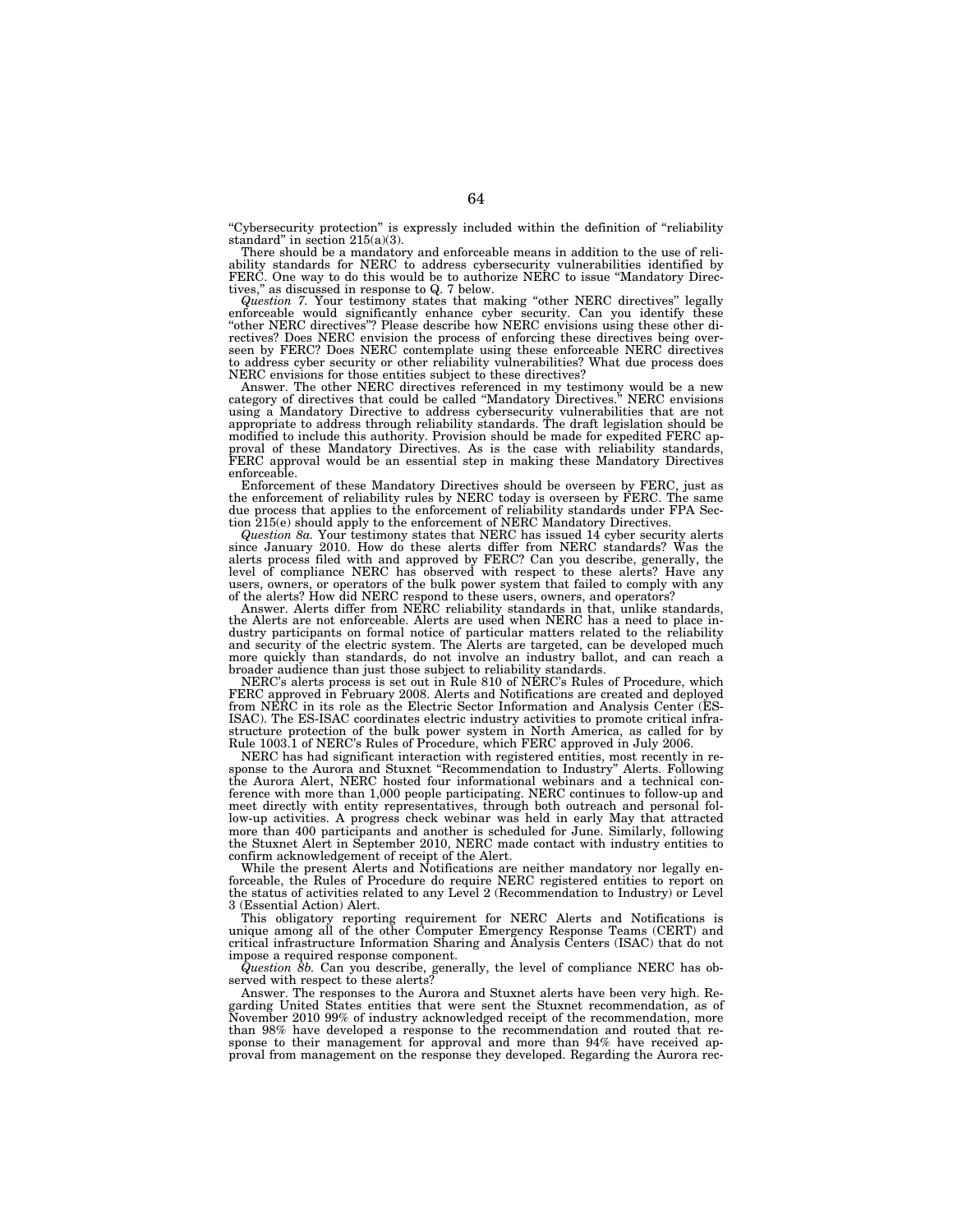ommendation, as of January 2011, 99% of industry acknowledged receipt, 98% have responded to NERC and 96% have received management approval for their response they developed. Implementation plans are at various levels of completion. Every six months entities must update NERC on the status of their implementation plan until the implementation is complete. The next update to this status is June 13th 2011.

*Question 8c.* Have any users, owners, or operators of the bulk power system that failed to comply with any of the alerts?

Answer. For those entities that have been non-responsive, NERC staff follows up with phone calls discussing the recommendation, answering questions and clarifying uncertainties. In NERC's discussions with nonresponsive entities, interaction is maintained until a response is developed and all concerns are resolved and all questions are answered. In addition to phone calls and personal interaction, NERC con-tinues to follow-up and meet directly with entity representatives, through both outreach and personal follow-up activities such as webinars and technical conferences. *Question 8d.* How did NERC respond to these users, owners, and operators?

Answer. NERC entities that do not fulfill their obligation under the Rules of Pro-cedure will receive heightened levels of NERC attention up to and including direct senior level interaction from NERC, Regional and industry leadership. NERC, the industry including CEO's, and the Regions take the NERC Alert process seriously.

*Question 9.* Level Three alerts are characterized as "essential action." Has NERC ever issued a Level Three alert? How does NERC compel action consistent with

these alerts from among users, owners, and operators of the bulk power system? Answer. NERC has not yet issued an ''Essential Action'' Alert. Although NERC cannot compel action to implement an Essential Action, NERC has every expecta-tion that if its Board of Trustees makes a determination that certain actions are ''essential to protect the reliability of the bulk power system'', then users, owners and operators of the bulk power system will take appropriate actions. NERC would follow up as necessary. Essential Actions do carry a mandatory reporting obligation. A failure to report would constitute a violation of a rule adopted under the authority of FPA section 215 and could be enforced by FERC.

*Question 10.* You indicated that following the 1989 geomagnetic disturbance that affected Quebec the industry learned lessons and hardened a lot of equipment hardened at northern latitudes. Can you describe the lessons the industry learned after that event? How was equipment hardened? Given that the risks of geomagnetic disturbances are not a new threat to the electric sector, have utilities in other geographic areas hardened their equipment and systems against the affects of geomagnetic disturbances?

Answer. The potential impact of geomagnetic disturbance events have gained renewed attention as recent studies<sup>1</sup> have suggested the severity of solar storms may be greater and reach lower geographic latitudes than formerly expected. NERC and the U.S. Department of Energy identified this as a High Impact, Low Frequency event risk to bulk power system reliability in a joint report issued in April 2010.<sup>2</sup> Geomagnetic disturbances (GMD) can impact bulk power system reliability. The most well-known recent experience in North America was the March 13-14, 1989 geomagnetic disturbance, which led to the collapse of the Hydro Québec system in the early morning hours of March 13, 1989, lasting approximately nine hours.<br>System and equipment modifications that occurred in the Hydro-Québec

TransEnergie (HQT) system following the 1989 geomagnetic storm included adding series compensation elements on long-distance AC transmission lines, rebalancing their protection systems, monitoring geomagnetic induced currents (GICs) on key pathways on their system and testing the addition of blocking capacitors to transformer neutrals. Additionally, HQT developed new analyses on how GICs impact the Que´bec interconnection and employed new operating and planning procedures to observe GIC impacts in voltage.

One of the characteristics of transformers experiencing high levels of GICs is increased requirements for reactive power. The bulk power system, when faced with the need for large amounts of reactive power, as Hydro Québec faced with their 480 nanotesla per minute storm in 1989,<sup>3</sup> may react in an unplanned or unexpected manner, including break-up, islanding, or collapse. Industry investigation is needed to determine the amount and extent of disruptions that might occur. This analysis includes determination of transformer characteristics to identify the most affected

<sup>&</sup>lt;sup>1</sup>The U.S. Federal Energy Regulation Commission and Oak Ridge National Labs issued a number of reports on Geomagnetic Storms and their impact on the bulk power system in November 2010: http://www.ornl.gov/sci/ees/etsd/pes/ferc emp gic.shtml

<sup>&</sup>lt;sup>2</sup>The High-Impact, Low -Frequency Report can be found here: http://www.nerc.com/files/ hilf.pdf  $^3$  http://www.nerc.com/files/1989-Quebec-Disturbance.pdf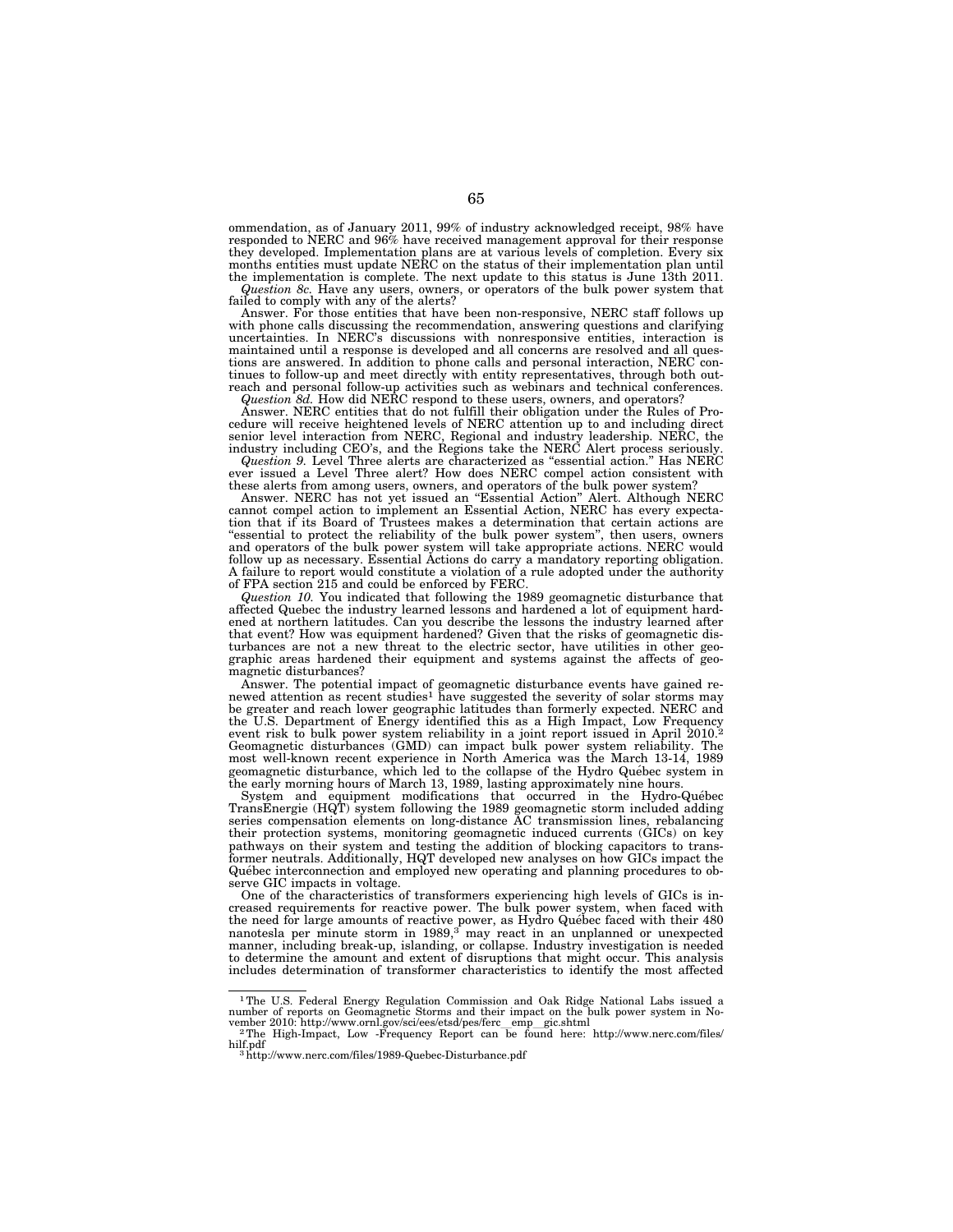designs as well as the most, static, dynamic and transient simulations which model the non-linear behavior of each of the interconnections in North America. Once these analyses are complete, appropriate and jurisdictionally acceptable solutions, including grid hardening, relaying, operational procedures and spare equipment could be determined to maintain an acceptable level of reliability, given the relative risk from GMD events.

NERC's GMD Task Force recently held a workshop focused on potential mitigation approaches. A major outcome of the workshop was the realization that significant work is still required by industry and governmental organizations to improve not only solar storm forecasting and but also in developing robust modeling methods to understand how GMD events impact bulk power system equipment. Once impacts have been determined, suitable actions can then be taken by both planners and operators of the bulk power system in North America to ensure reliability of the grid. The primary deliverable from the workshop, an Industry Advisory NERC Alert on  $GMD<sup>4</sup>$  provides industry with suitable guidance for operational and planning actions given the knowledge available today to prepare for the effects of severe GMD on the bulk power system. NERC expects to provide incremental information as it become available.

*Question 11.* NERC's High Impact, Low Frequency Event Risk to the North American Bulk Power System report contemplates ''re-launching'' NERC's spare equipment database? Why is the spare equipment database not operational today? When was it stopped?

Answer. NERC maintains a database of spare transformers, called the Spare Equipment Database (SED), which is voluntarily populated by industry stakeholders.

SED is operational today. It is being re-launched in 2012 as a revitalized tool to provide increased coverage and give it increased visibility among stakeholders—in direct response to NERC's High Impact, Low Frequency (HILF) report<sup>5</sup> developed in collaboration with the Department of Energy. In 2010, based on the results of HILF roadmap developed by the Electricity Subsector Coordinating Council6 and technical committees strategic coordinated action plan,7 NERC initiated its SED revitalization efforts and will fund the development of an on-line data collection tool. SED will initially focus on bulk power transformers; however, other critical longlead time equipment may be added in the future.

## RESPONSES OF GERRY CAULEY TO QUESTIONS FROM SENATOR MURKOWSKI

*Question 1.* Through the definition of "critical electric infrastructure," the discussion draft legislation extends FERC's jurisdiction beyond the Bulk Power System to the distribution level as long as those systems or assets are ''vital'' to the nation's security, economy, public health or safety. In your testimony, you point out that NERC's authority as the ERO does not extend to the distribution level.

In the text, we were trying to respect the Section 215 stakeholder process—the idea being that if FERC directed the ERO to develop or modify a cyber standard to protect ''critical electric infrastructure'' that standard would be developed through the existing stakeholder process. It was certainly not my intent to allow FERC sole discretion to dictate standards at the local level or bypass the Section 215 process altogether. Please comment. Can you provide the Committee with clarifying language?

Answer. NERC appreciates the effort to respect the Section 215 standards development process. As  $\hat{I}$  indicated in my testimony, under the current discussion draft structure, unless FERC and NERC have the same jurisdictional reach, it will be difficult to achieve the necessary collaboration and coordination that must take place if requirements applicable to the bulk power system and the distribution systems are to work together to achieve the desired outcomes. This issue arises because the definition of ''critical electric infrastructure'' in the discussion draft includes distribution facilities and the definition of bulk power system in section 215 does not.

<sup>4</sup>http://www.nerc.com/fileUploads/File/Events%20Analysis/A-2011-05-10-

<sup>01</sup> GMD FINAL.pdf<sup>4</sup><br><sup>5</sup>Joint NERC and U.S. DOE report, High Impact, Low Frequency Event Risk to the North<br>American Bulk Power System: http://www.nerc.com/files/HILF.pdf<br><sup>6</sup>Electricity Subsector Coordinating Council report,

http://www.nerc.com/docs/escc/ESCC\_Critical\_Infrastructure\_Strategic\_Roadmap.pdf<br>
7Technical Committee Report, Critical Infrastructure Strategic Initiatives Coordinated Action<br>
http://www.nerc.com/docs/ciscap/Crit-

Plan: http://www.nerc.com/docs/ciscap/Crit-<br>ical Infrastructure\_Strategic\_Initiatives\_Coordinated\_Action\_Plan\_BOT\_Apprd\_11-<br>2010.pdf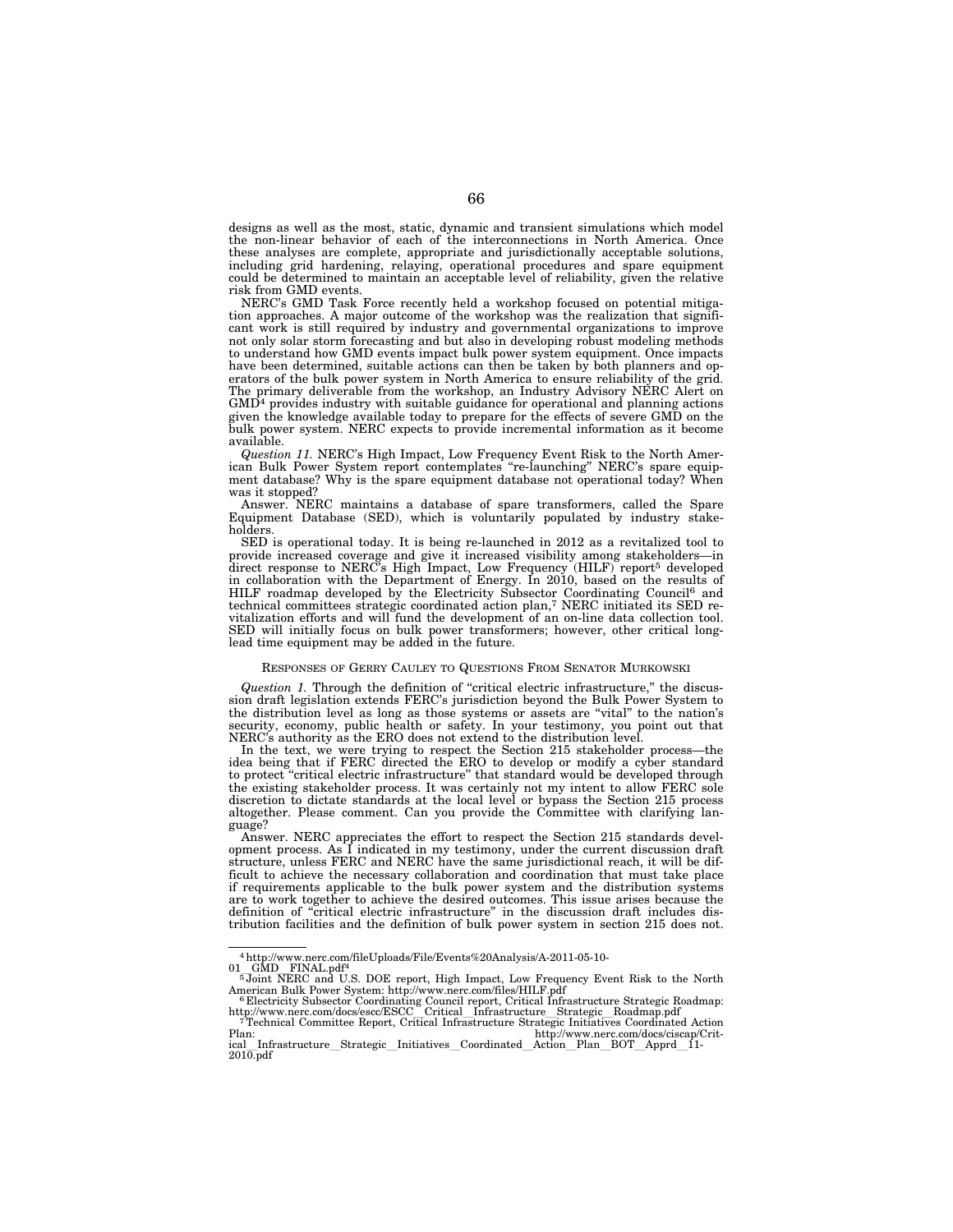As I stated during the hearing, NERC is not seeking jurisdiction over distribution, but is concerned about the language in the discussion draft that leads to a mismatch in NERC and FERC jurisdiction. If FERC is given jurisdiction over certain distribution facilities for purposes of addressing cyber vulnerabilities, then NERC believes it should have equivalent jurisdiction. NERC does not believe it is workable to try to address cyber vulnerabilities in two different places at the same time. NERC has proposed amendments to various aspects of the discussion draft in response to question 2, below, and the provisions dealing with the jurisdictional mismatch are included in those proposed amendments.

*Question 2.* You testified that given the constantly changing nature of vulnerabilities, not all vulnerabilities can or should be addressed by a standard. I understand that for the Aurora, Stuxnet, and Night Dragon attacks, NERC issued Alerts. Moreover, the Commission, which has the authority to order NERC to produce reliability standards, has never ordered NERC to take such action—is that correct? Can you provide the Committee with language to make these NERC Alerts legally enforceable?

Answer. It is correct that to date, FERC has not exercised its authority under FPA Section  $215(d)(5)$  to direct NERC to produce a reliability standard to address a specific matter, although FERC has exercised that authority hundreds of times to direct NERC to make modifications to standards that NERC had filed for FERC approval. NERC suggests the following changes to the discussion draft to enable the ERO to promulgate Mandatory Directives in response to a Commission order under proposed Section 224(b) that will be mandatory and enforceable. The changes below also address NERC's concerns that, as written, proposed Section 224(b) does not expressly require FERC to identify the specific cyber securities vulnerabilities to be addressed by the ERO. In addition, these proposed changes address the mismatch in FERC and NERC jurisdiction that I discussed in response to the prior question. (Language to be added is underlined; language to be deleted is stricken through):

[Note: For printing purposes, italic represents underlined language and bold represents stricken through language.]

I. Add a new definition of ''Mandatory Directive'' as FPA Section 224(a)(8), to read as follows:

*''(8) MANDATORY DIRECTIVE—An enforceable order issued by the Electric Reliability Organization to users, owners and operators of Critical Electric Infrastructure and approved by the Commission to address critical electric infrastructure cybersecurity vulnerabilities in response to a Commission order issued pursuant to subsection (b) of this section.* 

II. Modify proposed Section 224(b)(2) to include Mandatory Directives, as follows:

''(2) INITIAL ORDER—**Unless** If the Commission determines that the reliability standards *and alerts, advisories or other actions taken by the Electric Reliability Organization* **established pursuant to section 215** are *not*  adequate to protect critical electric infrastructure from *specified* cybersecu--days after the date of enactment of this section, the Commission shall order the Electric Reliability Organization to submit to the Commission, not later than——davs after the date of ensubmit to the Commission, not later than**actment of this section** *such Commission Order*, a proposed reliability standard, *or* a modification to a reliability standard, or a Mandatory Directive that will *address the cybersecurity vulnerabilities identified by the Commission* and **provide adequate protection of** protect critical electric infrastructure from cybersecurity vulnerabilities. *The Commission's order shall specify the vulnerabilities against which such standards or directives must protect, and shall appropriately balance the risks to the critical electric*  infrastructure associated with such cybersecurity vulnerabilities, including any regional variation in such risks, and the costs of mitigating such risks.

III. Modify proposed section 224(b)(3) to include Mandatory Directives, as follows:

''(3) SUBSEQUENT DETERMINATIONS AND ORDERS—If at any time following the issuance of the initial order under paragraph (2) the Commission determines that the reliability standards*,* alerts, advisories or other actions taken by the Electric Reliability Organization **established pursuant to section 215** *or Mandatory Directives issued by the Electric Reliability Organization pursuant to this section are inadequate to protect critical electric infrastructure from an identified* cybersecurity vulnerability, the Com-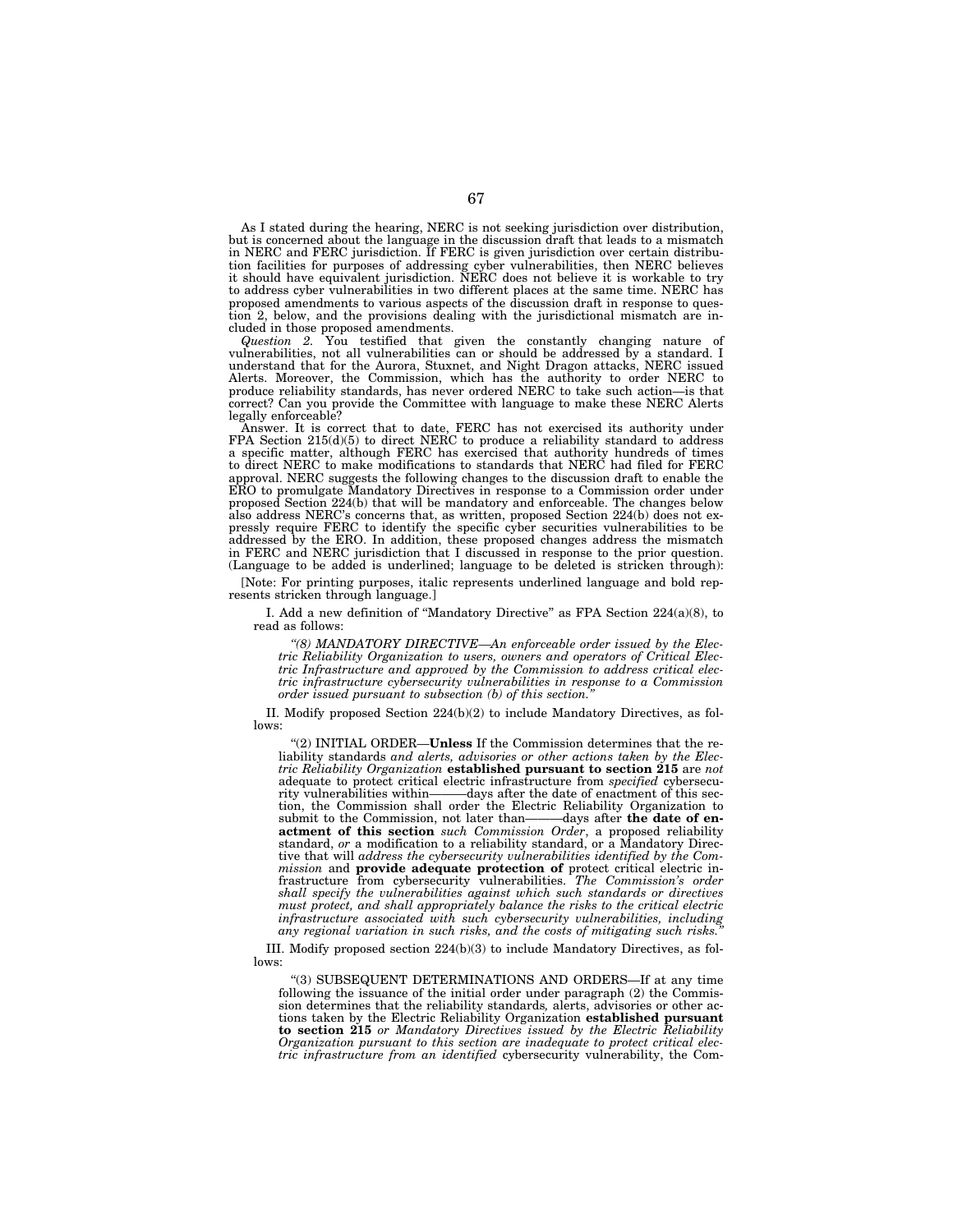mission shall order the Electric Reliability Organization to submit to the Commission, not later than 180 days after the date of the determination, a proposed reliability standard, or a modification to a reliability standard, **or** *a Mandatory Directive* that will **provide adequate** *address the cybersecurity vulnerabilities identified by the Commission and protect* **protection of** critical electric infrastructure from the cybersecurity **vulnerability**  vulnerabilities. *The Commission's order shall specify the vulnerabilities against which such standards or directives must protect, and shall appropriately balance the risks to the critical electric infrastructure associated*  with such cybersecurity vulnerabilities, including any regional variation in *such risks, and the costs of mitigating such risks.* 

IV. Add a new section 224(b)(5) to provide for the development and approval of Mandatory Directives (and renumber succeeding subsections accordingly):

*''(5) MANDATORY DIRECTIVES—A Mandatory Directive submitted by the Electric Reliability Organization pursuant to paragraph (2) or (3) shall be developed by the Electric Reliability Organization pursuant to procedures approved by the Commission, may apply to all users, owners and operators of Critical Electric Infrastructure as defined in this section, and shall be mandatory and enforceable as to such entities upon approval by the Commission, which shall act upon proposed Mandatory Directives on an expe*dited basis.

V. Add a new section 224(b)(7) to provide for enforcement of Mandatory Directives and reliability standards issued in response to Commission orders under Sections  $224(b)(2)$  and  $(3)$  (and renumber succeeding subsections accordingly):

*''(7) ENFORCEMENT——* 

*(A) Mandatory Directives.—A Mandatory Directive approved by the Commission under this section may be enforced in the same manner as is provided for in section 215(e) for the enforcement of reliability standards approved under section 215.* 

*(B) Certain Reliability Standards.—Reliability standards developed by the Electric Reliability Organization in response to a Commission order issued under paragraphs (b)(2) or (b)(3) of this section to protect critical electric infrastructure from an identified cybersecurity vulnerability, including reliability standards that replace an Interim Final Rule issued by the Commission under paragraph (b)(6) of this section, and approved by the Commission may be enforced in the same manner as is provided for in section 215(e) for the enforcement of reliability standards approved under section 215.* 

VI. Conforming changes would be made to include Mandatory Directives in the provisions regarding Interim Final Rules.

*Question 3.* In the vulnerabilities section of the discussion draft, we have yet to specify the timeframes for FERC's initial determination on the adequacy of reliability standards and for NERC's response to any Commission directive. In NERC's opinion, what is the appropriate amount of time for these actions?

Answer. NERC would defer to FERC with respect to the timeframe for FERC's determination whether existing reliability standards are adequate to protect critical electric infrastructure from cybersecurity vulnerabilities, except that the timeframe must be sufficient to allow for notice to and consultation with stakeholders, including Canadian authorities.

The appropriate timeframe for NERC to respond to a FERC directive to address specifically identified cybersecurity vulnerabilities will vary depending on whether specific actionable information about the vulnerability is made available to NERC and stakeholders. It will also vary depending on the nature of the approach determined by NERC to be the most effective in responding to such a directive. As discussed during the hearing, given the constantly changing nature of cybersecurity vulnerabilities, not all vulnerabilities can or should be addressed by a reliability standard. NERC has other tools at its disposal through its Alert system in addition to reliability standards to address cybersecurity vulnerabilities. The legislation should expressly recognize that the response to a cybersecurity vulnerability identified by the Commission may take the form of an alert, advisory or other action by the ERO. Such NERC directives can be issued very quickly, in some cases in as little as a day to several weeks, depending on the specific nature of the vulnerability. In the case where a reliability standard is required to address a vulnerability, NERC should have 180 days to develop a response.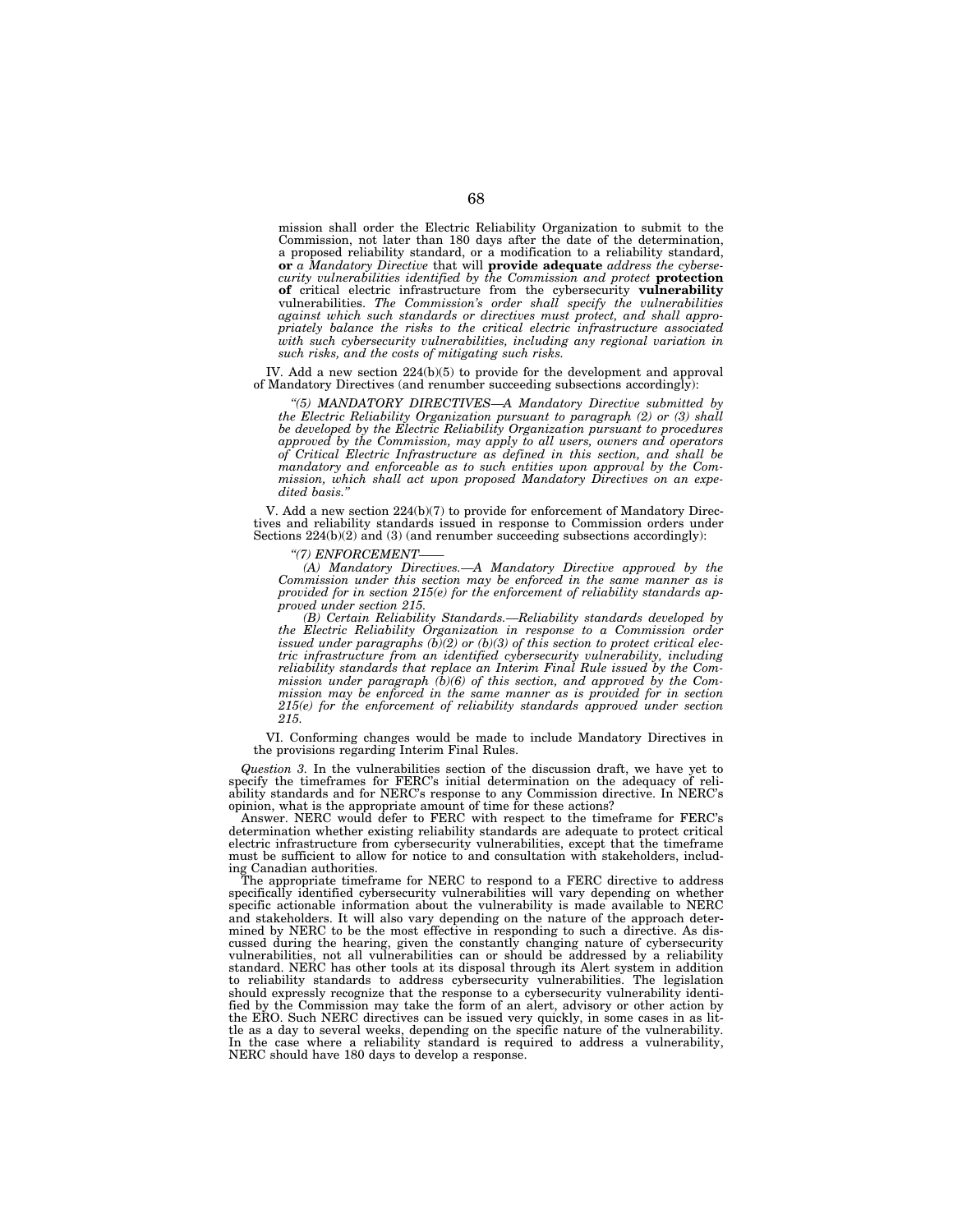*Question 4.* Do you read the discussion draft as allowing both FERC and DOE to develop different lists of critical assets? If so, can you provide clarifying language to the Committee?

Answer. The composition of the list of critical assets is vital to assuring that the appropriate owners, operators and users of critical electric infrastructure are able to receive communications affecting their assets and are aware of their obligations. NERC has itemized "bright line" criteria for the identification of critical assets as part of the most recent revision to the CIP Reliability Standards, which was submitted to the Commission for approval in February.

Because the discussion draft does not require consultation or coordination between FERC and DOE in the identification of critical electric infrastructure, there is the potential that different lists of critical assets could be identified. At a minimum, DOE and FERC should coordinate in the preparation of assets lists and use common criteria in defining critical electric infrastructure. Suggested language to accomplish this follows:

Amend the definition of critical electric infrastructure in proposed FPA Section 224(a)(1) to add the following at the end:

The Commission and the Secretary shall coordinate in the identification of critical electric infrastructure systems and assets.

*Question 5.* What is the nature of NERC? Is your organization a purely private entity? How does your membership work? How many entities are on your Compliance Registry and are they all NERC members? Finally, please specify your enforcement/penalty authority.

Answer. NERC is a private, non-profit corporation governed by an independent board of trustees. By statute and NERC's bylaws, the independent trustees can have no financial or business interest in the users, owners, and operators of the bulk power system who are subject to NERC's standards. NERC's membership includes large and small electricity consumers, government representatives, municipalities, cooperatives, independent power producers, investor owned utilities, independent transmission system operators and federal power marketing agencies, such as TVA and Bonneville Power Administration and the eight regional entities. Due to the international nature and electrical properties of the bulk power system, NERC's membership also includes Canadian entities.

NERC is a non-governmental entity that has been certified by the Federal Energy Regulatory Commission as the "electric reliability organization" for the U.S. and has been delegated certain powers pursuant to FPA section 215(c)(2).

Membership in NERC is open to all entities with an interest in the reliability of the bulk power system of North America. Membership in NERC is free of charge. As of May 16, 2011, NERC has 729 members. NERC's members fall into the following sectors:

- Investor-owned utility
- State or municipal utility
- Cooperative utility
- Federal or provincial utility/power marketing administrator
- Transmission-dependent utility
- Merchant electricity generator
- Electricity marketer
- Large end-use electricity customer
- Small end-use electricity customer
- Independent system operator/regional transmission organization
	- Regional Entity
	- Government representative

The NERC Compliance Registry is separate from the NERC membership list and consists of users, owners and operators of the bulk power system. The entities included on the compliance registry are the ones obligated to comply with NERC's mandatory reliability standards. Entities included on the NERC Compliance Registry in many cases are, but are not required to be, members of NERC. As of May 16, 2011, 1,923 entities were listed on the NERC Compliance Registry.

NERC's authority as the ERO to enforce reliability standards is established in FPA section 215(e). Section 400 of NERC's Rules of Procedure, which have been approved by FERC, set forth the NERC Compliance Enforcement Program.8 NERC

<sup>8</sup> NERC's Rules of Procedure are available at: http://www.nerc.com/files/ NERC Rules of Procedure EFFECTIVE 20110412.pdf.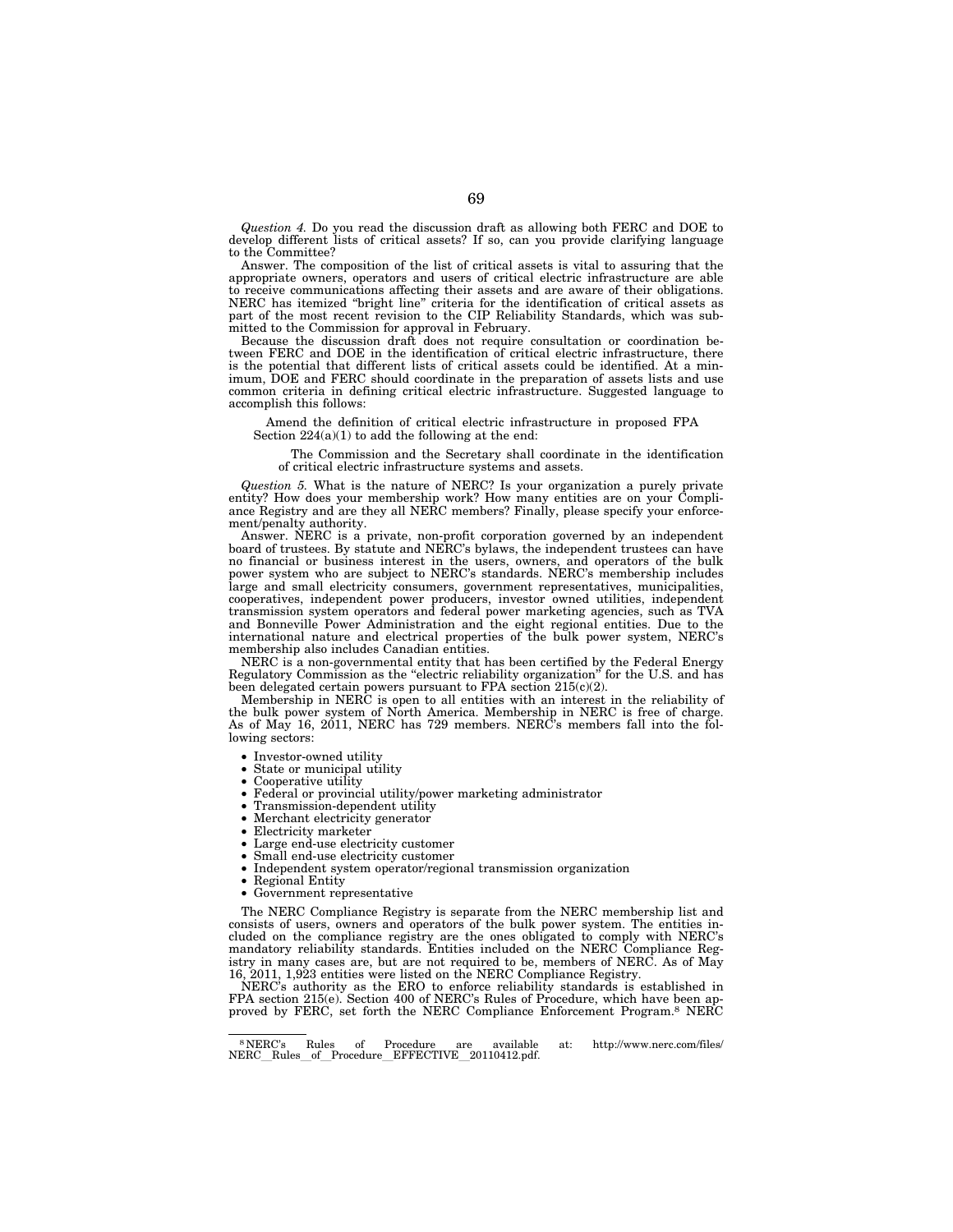has the authority to impose financial penalties for violation of Reliability Standards, but those penalties cannot take effect until they have been filed with FERC, with an opportunity for FERC review. FERC has ruled that NERC may impose penalties of up to \$1,000,000 per violation. FPA section 215(e)(6) requires that any penalty must bear a reasonable relation to the seriousness of the violation and must take into consideration the efforts of the user, owner, or operator to remedy the violation in a timely manner.

*Question 6.* In your testimony, you describe several alternative methods for approving standards, including an expedited stakeholder process and a process by<br>which the NERC Board of Trustees can approve a standard directed by FERC if<br>there is no consensus among your members. Do you think these proces quately address the concerns raised by the January 2011 GAO Inspector General Audit regarding the timeliness of the stakeholder process? When did these new processes become effective and have they been used to date? Answer. The expedited stakeholder process and the process by which the NERC

Board of Trustees may propose and adopt a standard in response to a FERC direc-tive if the Board determines that the regular standards process is not being sufficiently responsive to the Commission (Rule 321 of NERC's Rules of Procedure) are, we believe, responsive to the concerns raised in the GAO Inspector General Audit. FERC approved NERC's expedited stakeholder process on February 5, 2010; it ap-proved new Rule 321 on March 17, 2011. To date NERC has not had the occasion to use either process.<br>*Question 7.* The discussion draft defines the term "Critical Electric Infrastructure"

as follows:

. . .means systems and assets, whether physical or virtual, used for the generation, transmission, or distribution of electric energy affecting interstate commerce that, as determined by the Commission or the Secretary (as appropriate), are so vital to the United States that the incapacity or destruction of the systems and assets would have a debilitating impact on national security, national economic security, or national public health or safety.

To what extent are distribution assets captured in this definition?

Answer. Distribution assets are expressly captured to the extent that they are determined by DOE or FERC to meet the statutory definition of ''Critical Electric In-frastructure,'' i.e., to the extent they are ''so vital to the United States that the incapacity or destruction of the systems and assets would have a debilitating impact on national security, national economic security, or national public health or safety.'' With no clear indication of how the criteria will be applied by FERC and/or DOE in determining what distribution assets meet the statutory definition, NERC is un-able to comment on the scope or magnitude of distribution assets that may be covered. If the definition is intended to cover national defense facilities or government facilities, that should be made express. I am concerned that reading the definition to cover major metropolitan areas could lead to potential conflicts with existing State and local jurisdiction and authorities.

*Question 8.* You have stated that you seek to transition to risk-based assessments for not just cybersecurity standards but all standard-setting. Please update the Committee on the transition. When do you expect to base cyber security standards upon risk-based assessments? In what ways will standards change after implementing risk-based assessments?

Answer. NERC is incorporating the concept of risk into all of its standards development activities. A new project prioritization process is being used to develop the Reliability Standards Development Plan. This process evaluates several different factors, but gives considerable weight to the ''reliability risk'' that a project is intended to address. This risk is evaluated in both qualitative and quantitative terms—what kind of risk NERC is trying to manage, and how effectively will the proposed project manage that risk. Other areas considered in the prioritization include regulatory drivers, coordination and logistics, and general experiences with the current set of standards. Each project is evaluated relative to these areas and prioritized to help NERC allocate its resources. The risk analysis drives NERC's three-year work plan for Standards Development.

Additionally, NERC is implementing our ''Results-Based Standards'' initiative. This effort uses best-practices from product development to improve the quality and effectiveness of our standards. In the ''Results-Based'' approach, NERC develops requirements in its standards to address specific outcomes: ensuring adequate performance, managing risk, and verifying competency. NERC requires, particularly in the CIP standards, that entities take actions to mitigate risks or to demonstrate competency prior to an event occurring. In this way, we not only evaluate how well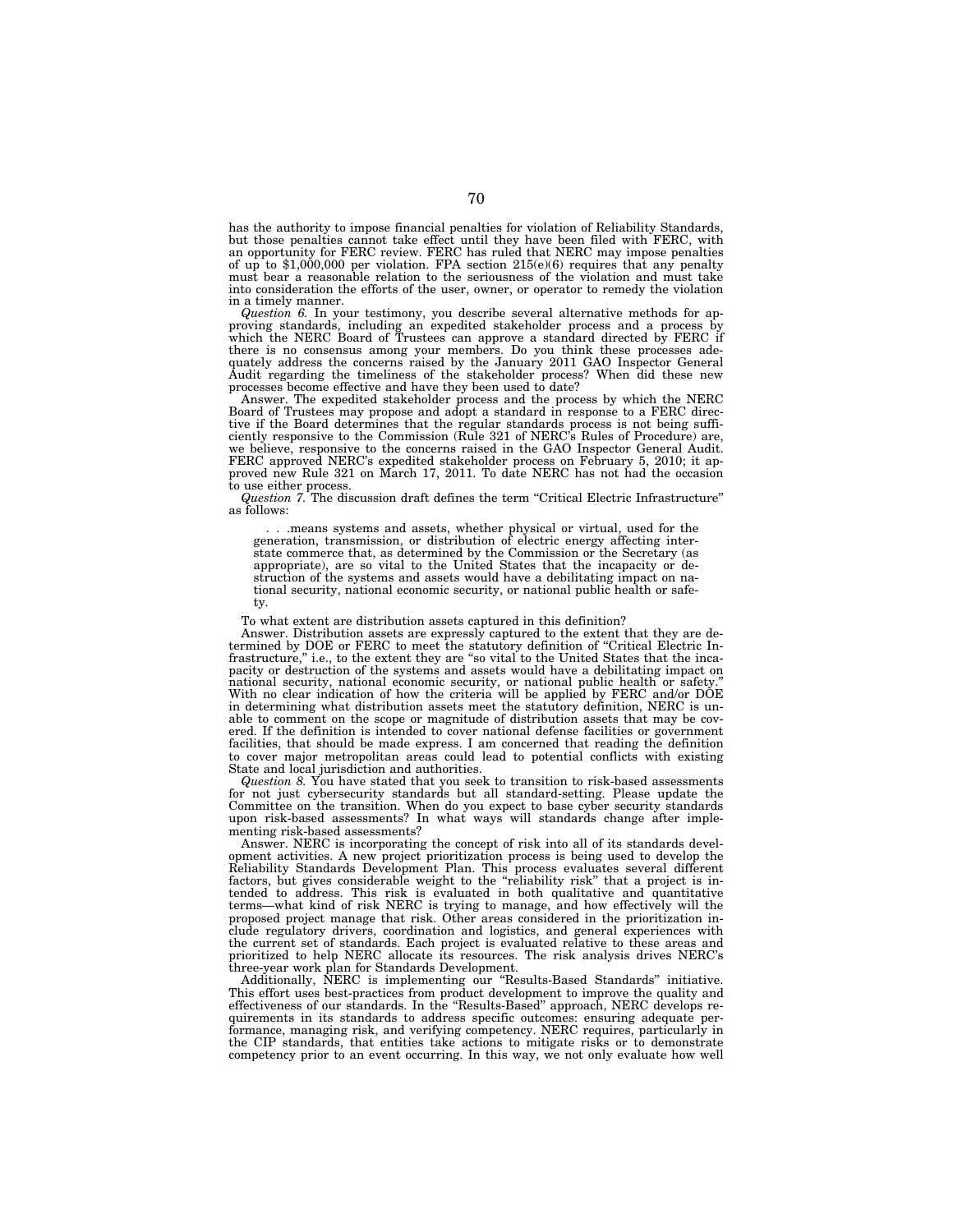an entity performs, but also whether they are well-prepared. By requiring specific risk-mitigation measures, we protect against the ''known'' risks, and by verifying competency, we ensure that the industry has the tools and skills to make informed decisions when facing unknown risks. In the CIP field, not all contingencies can be anticipated. Resilience is required.

## RESPONSES OF GERRY CAULEY TO QUESTIONS FROM SENATOR UDALL

*Question 1.* Has the Aurora vulnerability been effectively mitigated, and how is this verified? What is the factual basis for your answer?

Answer. NERC believes that registered entities now understand the Aurora vulnerability and are taking steps to mitigate that vulnerability within their systems. The basis for this belief is as follows:

From 2007 through 2010 NERC worked closely with federal partners on information controls which finally resulted in NERC's receiving authorization to share with industry an extensive technical library designated ''For Official Use Only'' on NERC's various protected portals.

The availability of this technical library allowed NERC to develop and issue an Aurora ''Recommendation to Industry'' Alert on October 13, 2010 with more explicit information on the vulnerability and recommendations for detailed mitigation measures than was made available when the Aurora vulnerability first surfaced in 2007. This NERC Level 2 ''Recommendation to Industry'' carried mandatory reporting obligations in accordance with NERC Rules of Procedure (ROP) Section 810, Information Exchange and Issuance of NERC Advisories, Recommendations and Essential Actions, which outlines the requirements.

The goal of the Aurora Recommendation was to disseminate vulnerability information, discuss generally-recommended mitigation measures, and gather situational awareness data critical to an industry-wide Aurora risk assessment. Work toward this goal has reduced reliability risks to the bulk power system from exposure to the Aurora vulnerability.

Through the implementation of recommended actions, based on the confidential reports received, NERC believes that the potential impact on the bulk power system from an Aurora event has been significantly reduced. Mitigation plans either have been or are in the process of being implemented, and as this process continues, the potential impact to the power system will be further reduced. Additionally, the provisioning of the technical library helped establish enhanced communication channels between NERC and the users, owners, and operators of the bulk power system and is facilitating general industry-wide awareness regarding the Aurora vulnerability.

The status of entities' continuing actions in implementing Aurora mitigation will be updated every six months in accordance with the reporting obligations in the Aurora Recommendation.

The October 2010, NERC Aurora ''Recommendation to Industry'' included the following questions, which NERC developed in consultation with FERC and industry subject matter experts:

1. Does your organization fully understand Aurora, especially given the new information? If not, contact NERC for assistance.

2. Has your organization assembled a project team to assess Aurora susceptibility, and/or develop Aurora mitigation recommendations based on the new information?

3. What is your plan to respond to customer inquiries regarding Aurora?

4. Has your organization taken steps to mitigate the risk of an Aurora event or attack, as both a consumer and provider of electric power?

5. Is your project plan for mitigation complete? If not, when do you expect it to be complete? Please indicate within the mitigation plan what types of assets were considered for inclusion.

6. Are your mitigation efforts complete? If not, when do you expect them to be complete?

The response to the Aurora alert has been very high. As of January 2011, 99% of industry acknowledged receipt, 98% have responded to NERC and 96% have received management approval for their response they developed. Implementation plans are at various levels of completion. Every six months entities have to update NERC on the status of their implementation plan until the implementation is complete. The next update to this status is June 13, 2011.

For those entities that have been non-responsive, NERC staff follows up with phone calls discussing the recommendation, answering questions and clarifying un-certainties. In NERC's discussions with nonresponsive entities, interaction is maintained until a response is developed and all concerns are resolved and all questions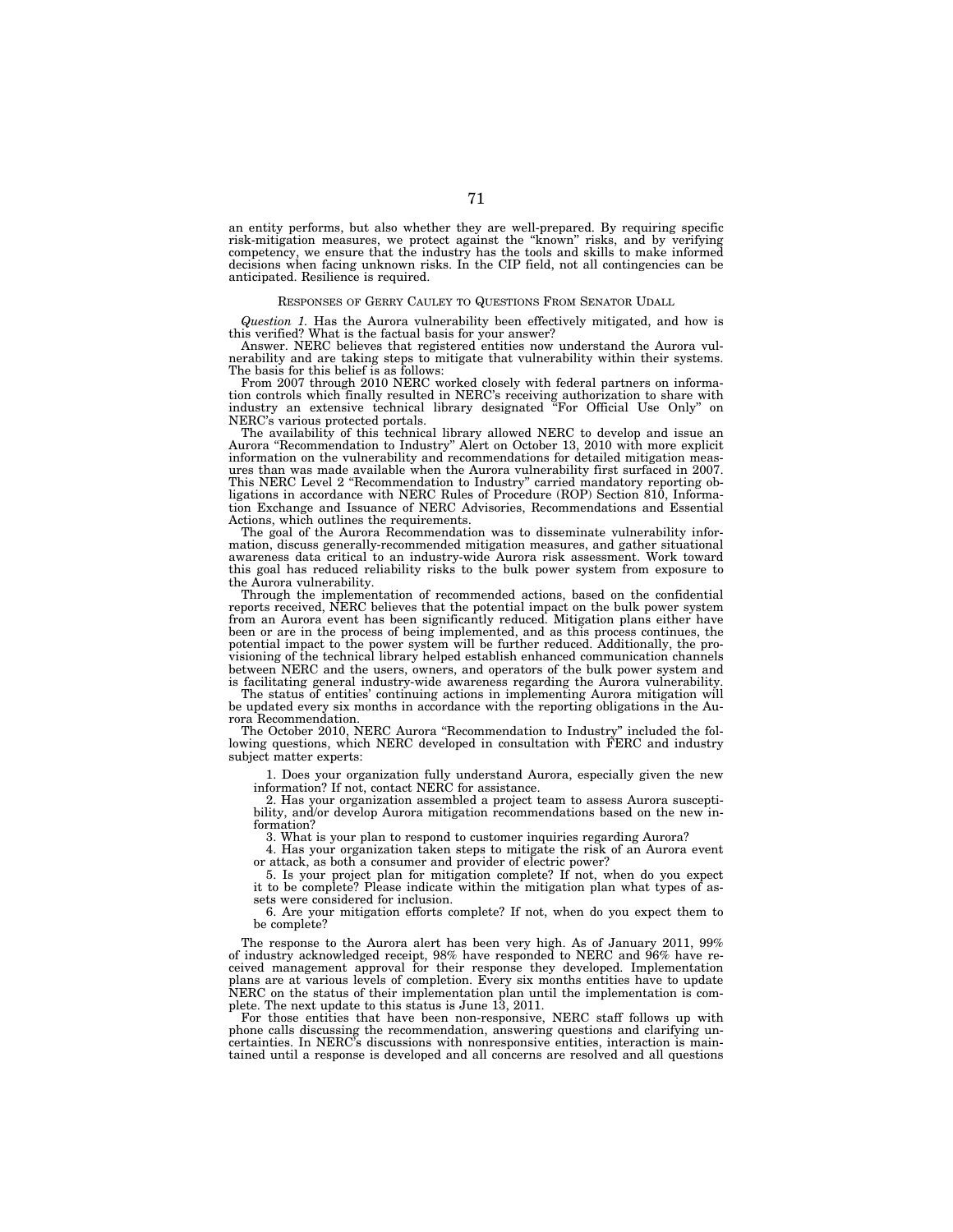are answered. . In addition to phone calls and personal interaction, NERC continues to follow-up and meet directly with entity representatives, through both outreach and personal follow-up activities such as webinars and technical conferences.

NERC entities that do not fulfill their obligation under the Rules of Procedure will receive heightened levels of NERC attention up to and including direct senior level interaction from NERC, Regional and industry leadership. NERC, the industry in-cluding CEO's, and the Regions take the NERC Alert process seriously.

NERC will monitor the progress of entities as they update their status every six months as required until complete. In addition NERC will execute its plans for continually closing the mitigation gap by implementing a continuous improvement action plan. NERC's action plan includes:

- Establishing a series of periodic webinars for entities to share information that will continuously inform bulk power system entities of lessons learned from continuing reviews.
- Continue to review the submitted responses and communicate with entities to solicit feedback and close gaps identified in response areas.
- As entities indicate that they have completed implementation of their mitigation plans by updating the Aurora Recommendation responses, NERC will place these entities into a category for a potential Sufficiency Review, the purpose of which is to conduct a risk-based assessment that determines an entity's ability to ensure the safe, reliable operation of the bulk power system. This review will<br>provide additional assurance of adequate Aurora mitigation efforts.
- Continue to maintain and update the Aurora Technical Library and provide periodic updates to industry to include documents pertaining to lessons-learned, best practices and areas of concern.
- Continue to communicate with the industrial control system vendor community regarding issues and concerns discovered through Aurora mitigation activities.
- Continue to contact entities who stated that they have no Aurora-vulnerable assets to ensure adequacy of their activities.
- Maintain examples of well-designed customer outreach packages and other resources that entities make available based on the needs expressed by entities to further facilitate the sharing of information.

*Question 2.* Are the current spare transformer resources, including the EEI STEP program, sufficient to mitigate the transformer loss scenario presented in the Oak Ridge National Laboratory report from a 1921-level solar storm (over 300 transformers)? What is the factual basis for your answer?

Answer. NERC is studying common mode failures, such as potential increases in failure rates from geomagnetic disturbances (GMD). The number of transformers that might be required to respond to a 1921-like GMD event has yet to be deter-mined. A detailed study of the bulk power system reaction to vulnerable transformer failures must be completed, with suitable modeling and appropriate scenarios, to un-derstand the resulting resiliency from operational procedures and spare equipment requirements.

The electric sector has a long history of successfully managing day-to-day risk to the reliability of the bulk power system. Mitigation efforts at threatened assets, NERC's Spare Equipment Database (SED), EEI's STEP, and the many pooling/bilateral agreements that exist will support utilities in responding to and managing bulk power system reliability in the event of a significant GMD.

Generally there are a limited number of replacement spares available. Spares are typically determined by assessing the likely failure risk and balancing that against prudent, regulatory review, allocation of investment funds. Individual failure rates of bulk power system transformers (transmission auto-transformers and generation start-up) typically are low (1-1.5%). As high voltage transformers, depending on size, can range in cost from \$1M to \$10M+ dollars and have replacement manufacturing times of 6 to 18 months, programs such as SED, STEP and equipment pooling arrangements support industry goals to address individual failures and allow for shar-ing of high-cost and long lead-time electric transmission assets.

NERC would like to offer the Committee some context regarding the ORNL study.9 FERC sponsored the study to evaluate the impacts from GMD that can cause the flow of geomagnetic induced currents (GIC) into high voltage transformers<br>(345 kV, 500 kV and 765 kV), leading to their projected failure. A simplified bulk<br>power system model was used to simulate GIC. Further, b ered from measurements, descriptions of local geology, and validation from past ob-served GMDs, a zonal ground model was developed to represent the ground

 $^{9}$  FERC sponsored ORNL report Meta-R-319 http://www.ornl.gov/sci/ees/etsd/pes/<br>ferc emp gic.shtml. gic.shtml.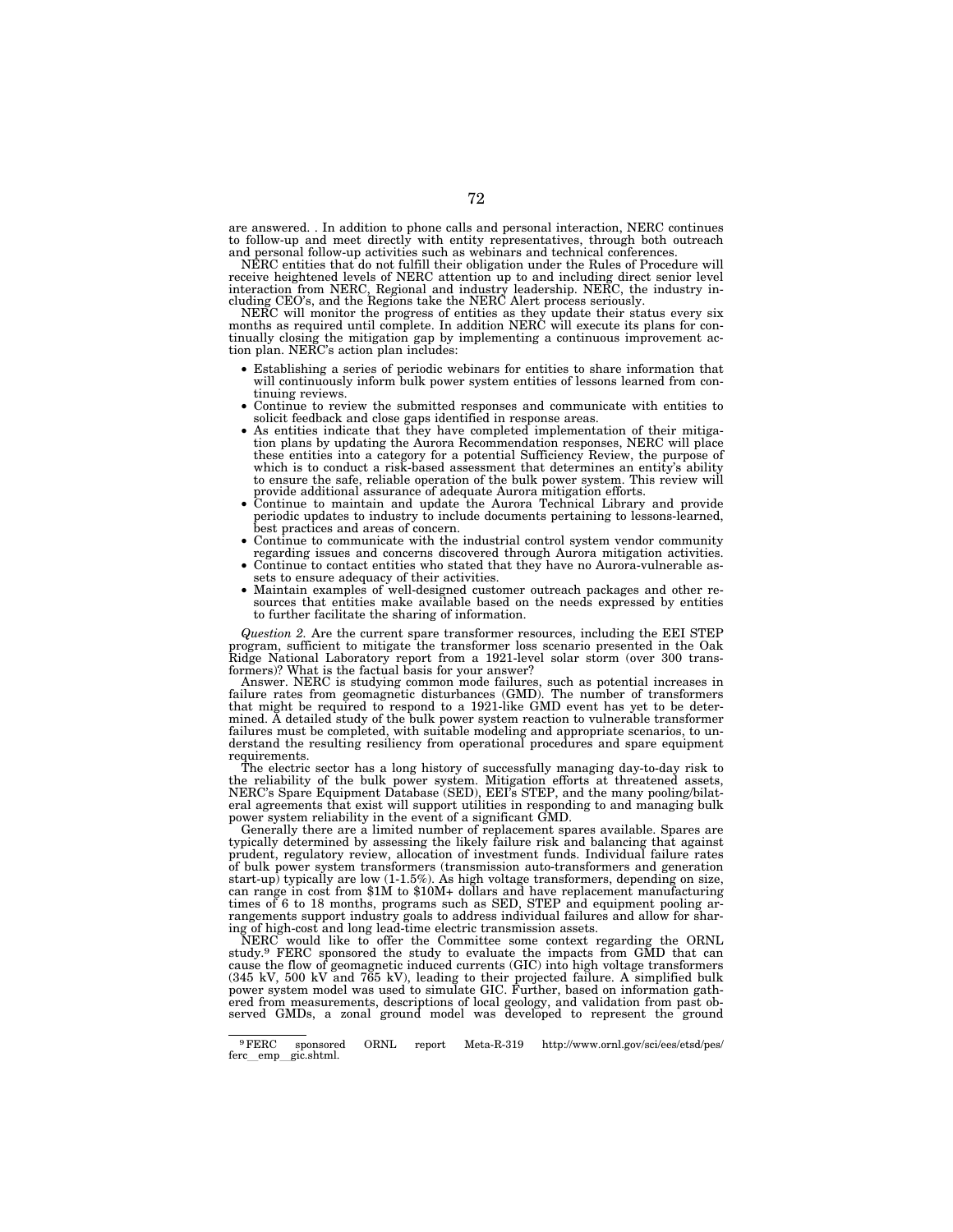impedances.10 A set of GMD homogenous intensities and orientations was developed, the resulting GICs were modeled, and quasi-direct current (DC) injections into transformer ground neutrals were calculated.

Based on the results of the study, when the intensity of a homogenously modeled GMD reach 4,800 nanotesla per minute (projected as the intensity of the 1921 solar storm) at the 50 degree geomagnetic latitude in the Northern Hemisphere, nearly 1,000 high voltage transformers experienced GICs greater than 30 amps per phase and over 300 high voltage transformers experienced greater than 90 amps per phase. In these scenarios, all bulk power system lines were assumed to be in-service, a single system dispatch and loading was assumed, and the transformers experiencing the specified GIC neutral amperage were assumed to irreparably fail. The assumption depicted in the study, and reflected in FERC's testimony at the hearing, is that all transformers with GIC at or above 90 amps per phase in their neutrals, would catastrophically and simultaneously fail, causing an unrecoverable blackout for more than six months. More work is needed before one can draw that, or any, conclusion.

The contention that all high voltage transformers will catastrophically fail simultaneously for the 4,800 nanotesla/minute scenario affecting 130 million people is a simplistic view, which ignores the dynamic and system operational character of the bulk power system. This forecast assumes the dynamic characteristics of the bulk power system and its resiliency are irrelevant parameters, all transformers are equally sensitive to GIC flows, and the system will neither act nor respond when transformers experience high levels of GIC. Further, it is unclear if the intensity of the field strengths, in reality, is homogenous. Rather, the fields can be made up of a variety of structures creating local GIC flows, resulting in narrow concentrated impacts, rather than broad-scale affects. There is a danger in overreacting to worstcase scenarios. Industry organizations do take these issues seriously, but resources are limited. Over-commitment of resources to address the worst-case scenario will take resources away from addressing other, more probable risks. NERC's current work is focused on performing a realistic and responsible assessment of the impacts and priorities for mitigation, so that it is possible to balance the real risks and the costs of appropriate mitigation.

The appropriate use of the FERC study is as a screening assessment to identify those transformers that may be most vulnerable from GIC effects. The prudent next step is for additional detailed simulation of bulk power system behavior. For example, when the injected DC entering a transformer neutral reaches significant levels (e.g. 90 amps per phase), the resulting core saturation acts as a large reactor, and, therefore, demands large amounts of reactive power from the bulk power system. The reactive demand would result in voltage profile variations triggering automatic action in some cases, and operator action in others. High levels of GIC would also cause conventional current transformers to saturate, providing unreliable signals used to support system protection. Further, large quantities of harmonics would emanate from the saturated transformers, also interfering with system protection objectives. The affects of these characteristics on the bulk power system under multiple credible scenarios, loadings and system conditions must be simulated to ensure a full understanding of potential impacts.

The bulk power system, when faced with the need for large amounts of reactive power, as when Hydro Québec was faced with their 480 nanotesla per minute storm in 1989,<sup>11</sup> may react in an unplanned or unexpected manner, including break-up, islanding, or collapse. Industry investigation is needed to determine the amount and extent of disruptions that might occur. This analysis would include static, dynamic and transient simulations which model the non-linear behavior of each of the interconnections in North America. Once these analyses are complete, appropriate and jurisdictionally acceptable solutions, including grid hardening, relaying and spare equipment could be determined to maintain an acceptable level of reliability, given the relative risk from the GMD event.

Finally, the study was developed by FERC without industry vetting of the modeling approaches, simulation algorithms or basic data supporting the results. More assessment of the algorithms and simulation approaches with industry input is a vital next step, as addressed in testimony of Dr. William Tedeschi, Senior Scientist, Sandia National Laboratories.

*Question 3.* How effective has the current standards development process been in protecting against cyber and other non-cyber threats and vulnerabilities to the grid?

<sup>10</sup>Ground impedances form part of the circuit that determines GIC flows. GIC results from changes in Earth's magnetic field caused by GMD 11http://www.nerc.com/files/1989-Quebec-Disturbance.pdf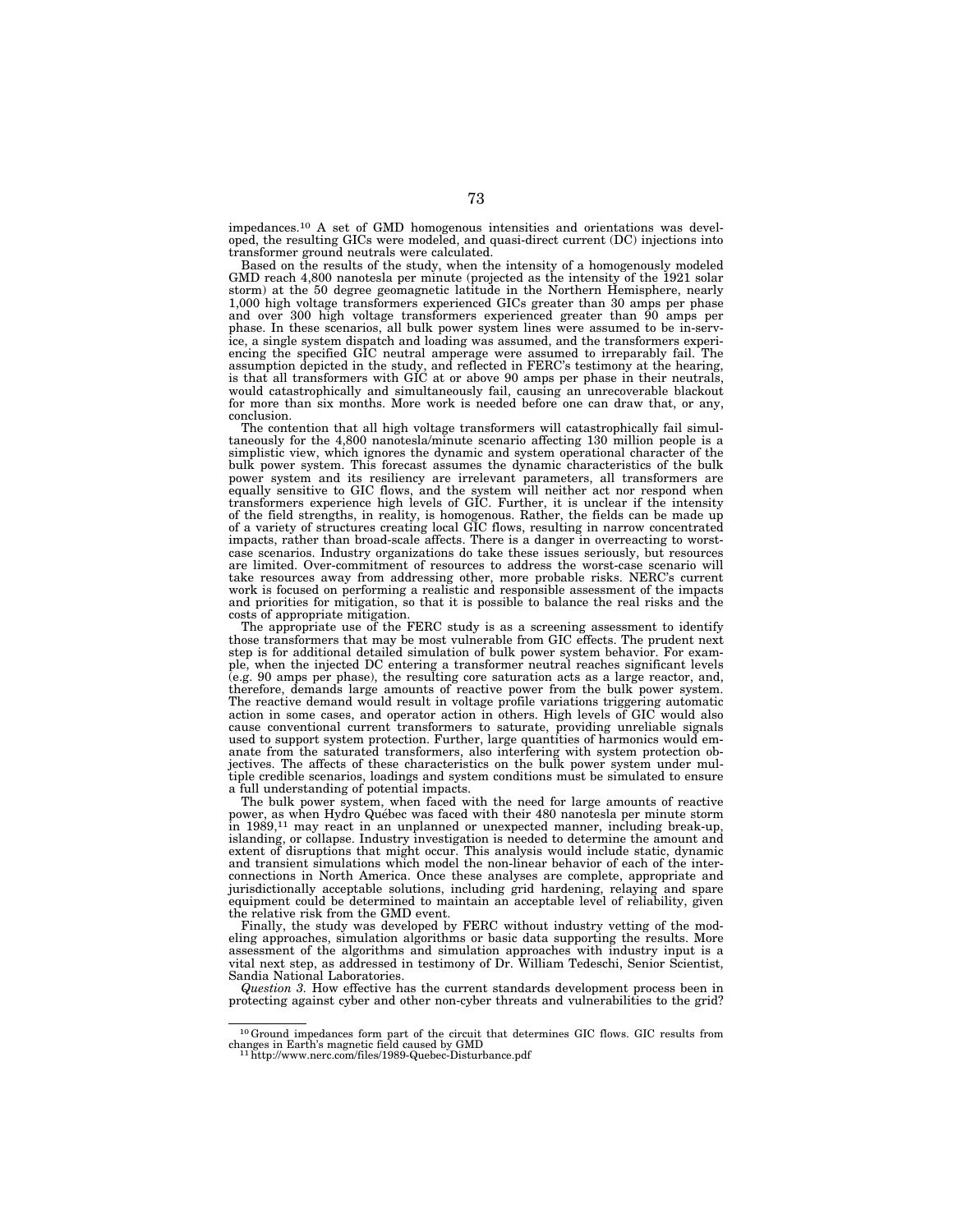Is it possible to use this process supplemented with NERC's emergency standards process and the Alerts process to get the job done?

Answer. NERC's mandatory and enforceable standards have resulted in unprecedented industry-wide focus and attention to protecting the grid against cyber and non-cyber threats. It may be possible to get the job done using standards and NERC's alert and advisory system, especially if NERC's proposal for Mandatory Directives is accepted. However, some agency in the federal government should be given authority to respond to a genuine cyber emergency, because such an emergency may demand swift and widespread action of a sort not achievable by the ERO, particularly given the challenge of translating classified information to industry in a useable form.

# RESPONSE OF GERRY CAULEY TO QUESTION FROM SENATOR PORTMAN

*Question 1.* Multiple levels of protection on the electric system have significant, additional costs, and may not be the most cost-effective means of mitigating known vulnerabilities or combating known threats. How would you recommend that determinations be made about additional security requirements that are ordered to be put in to place? Should there be a risk assessment required to determine cost-effectiveness?

Answer. Yes, there should be. I believe the reliability investment that we are pro-moting every day through our standards, compliance program, alerts, and other initiatives, should be driven primarily by overall value to customers and ratepayers. It is important to achieve reliability risk mitigation in a manner that balances affordability of electricity in a competitive global market with the need to ensure the reliability and security of our North American electricity infrastructure. Additional security requirements should be identified through priorities and must be driven by a clear understanding of risks and consequences, as well as the costs and benefits

associated with addressing them. In February, FERC held a technical conference to begin the discussion on the identification of priorities. The setting of priorities for NERC has to take into con-sideration the need to be responsive to regulatory directives from the Commission as well as priorities identified by Congress. Beyond simply discussing priorities there must be a systematic approach for analyzing risks and setting priorities going forward.

# RESPONSES OF GERRY CAULEY TO QUESTIONS FROM SENATOR SHAHEEN

*Question 1.* There is wide agreement that our goal needs to be to prevent a cyber attack from ever being successful. But we also can't ignore the possibility that we will one day see some disruption in our infrastructure due to this kind of threat. If there was a successful attack on U.S. electrical infrastructure, how widespread could the effects be? How much would this cost the economy?

Answer. The resilience of the bulk power system in North America is well documented and while we occasionally experience isolated outages due to weather or other natural disasters, those outages are generally limited in geographic areas and rarely last for a long period of time. Coordinated physical and cyber attacks intended to disable elements of the power grid or deny electricity to specific targets, such as government or business centers, military installations, or other infrastructures differ from conventional risks in that they result from intentional actions by adversaries and are not simply random failures or acts of nature. Damage experienced during a cyber attack on a critical infrastructure like the electrical sector is difficult to quantify because there are too many variables, every potential attack is unique and most importantly, it has never happened before. However, it is difficult to imagine a scenario with the electric sector infrastructure in place today that would result in widespread outages for any significant length of time. There are several major factors that could contribute to the cost of a cyber event: actual damage to equipment, economic losses due to lack of electricity; and perhaps most importantly, the human suffering that could ensue. Damage to equipment is manageable from a cyber perspective but physical attacks on equipment such as transformers, if methodically orchestrated by a determined adversary, could result in extended outages until replacement equipment was identified, transported and installed. Any extended outage, depending upon geographic location, could result in significant economic costs and impact on the safety and well-being of citizens.

*Question 2.* Is there anything that can be done to limit how much damage can result from a single attack?

Answer. Yes. Critical Cyber Assets (CCA) are required to be segmented both from other system assets and each other. CCAs are incorporated into the larger Electronic Security Perimeter (ESP) that controls and identifies all access points within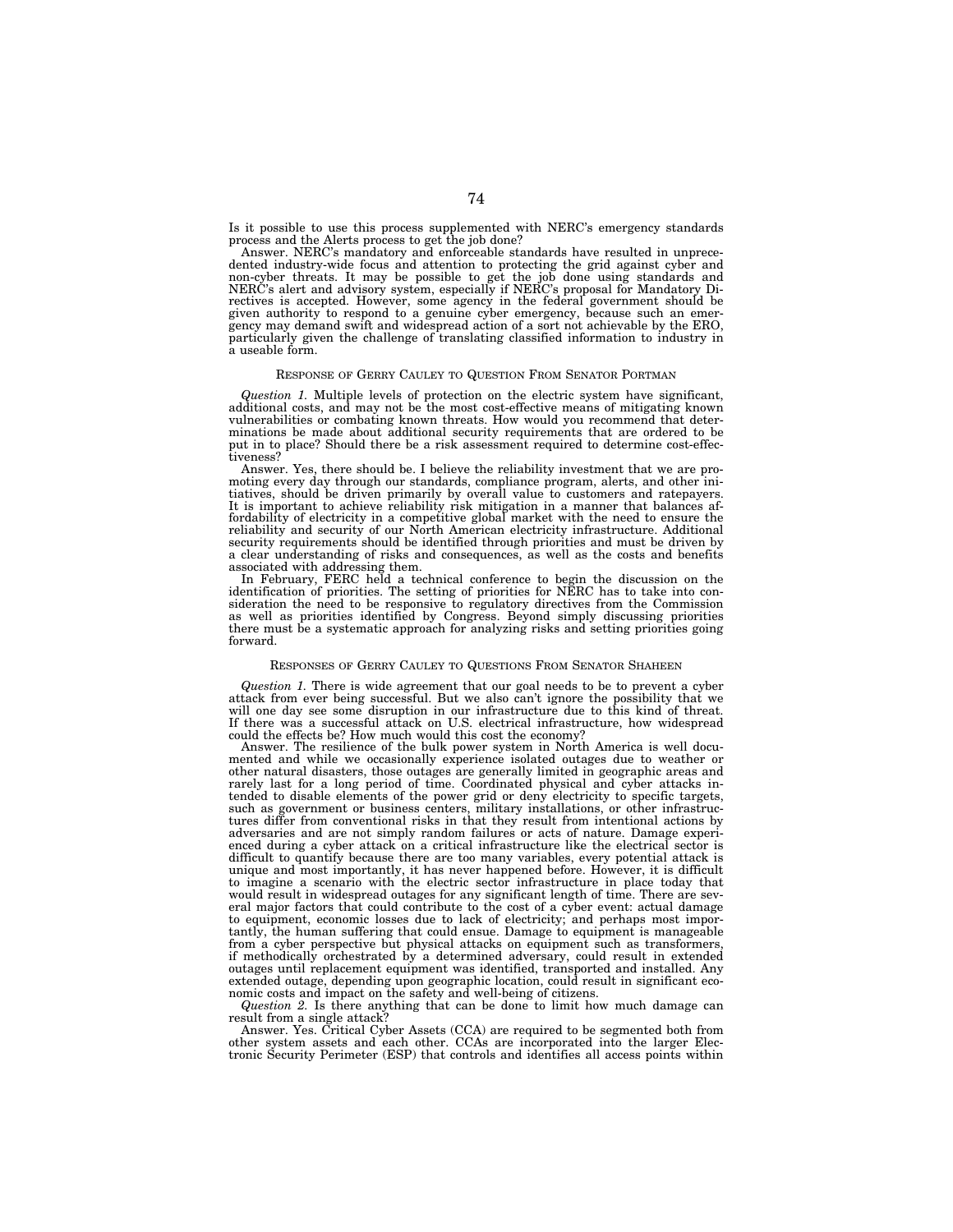utilities. As a result of this segmentation, if one ESP is compromised, other ESPs are not necessarily compromised, thus limiting any attack damage.

Limiting damage and the potential effects of a cascading environment is important to NERC and the electricity industry. Current CIP Standards contain requirements for response and recovery planning for cybersecurity incidents. For example, NERC Reliability Standard CIP-008, Incident Reporting and Response Planning, requires that the Responsible Entity develop and maintain a cybersecurity incident response plan and implement the plan in response to cybersecurity incidents. At a minimum, the cybersecurity incident response plan must address:

- Procedures to characterize and classify events as reportable cybersecurity inci-
- Response actions, including roles and responsibilities of cybersecurity incident response teams, cybersecurity incident handling procedures, and communica-
- A process for reporting cybersecurity incidents to the ES-ISAC. The Responsible Entity must ensure that all reportable cybersecurity incidents are reported to the ES-ISAC either directly or through an intermediary.
- A process for updating the cybersecurity incident response plan within 30 cal-<br>endar days of any changes.
- A process for ensuring that the cybersecurity incident response plan is reviewed at least annually.
- A process for ensuring the cybersecurity incident response plan is tested at least annually. Testing the cybersecurity incident response plan can range from a conducting a paper drill, to holding a full operational exercise, to responding to an actual incident.

NERC Reliability Standard CIP-009, Recovery Plans for Critical Cyber Assets, requires that the Responsible Entity create and annually review recovery plans for CCAs. At a minimum, the recovery plans must address the following:

- 
- 
- A definition of severity that would activate incident recovery plans.<br>• An annual review of exercise recovery plans.<br>• A process and procedure for the backup and storage of information required to successfully restore CC
- Annual testing of information essential to recovery that is stored on backup media. This testing is to ensure that the information is available.

The bulk power system is highly redundant and planned with sufficient resources to accommodate unexpected loads, including a contingency/reserve margins to meet balancing and regulation needs. Redundancy plays an important role for reliability and it implies that more than one means should exist to perform a given function. In the case of a targeted attack, it is this system redundancy that will mitigate system failure and cascading effects.

*Question 3.* Are the possible results of a successful cyber attack incorporated into broader reliability planning?

Answer. Yes. Establishment and continued refinement of NERC's enterprise riskbased programs, policies and processes to prepare for, react to, and recover from cybersecurity vulnerabilities continue to be a high priority. NERC's Reliability Assessments and Performance Analysis Division (RAPA) is dedicated to annually assessing the adequacy of the bulk electric system in the United States and Canada and produces special assessments to assist with planning purposes. In 2010, DOE and NERC produced the High Impact, Low Frequency (HILF) Event Risk to the North American Bulk Power System report which focused on a class of rare risks with the potential to cause long-term catastrophic damage to the bulk power system. The HILF report looked at pandemic illness, coordinated cyber, physical, or blended attacks on the system, geomagnetic disturbances (GMD) caused by extreme solar weather, and the high-altitude detonation of a nuclear weapon. While some of these events have never occurred and the probability of future occurrence and impact is difficult to measure, the report identified nineteen proposals for action for government and industry to evaluate and where necessary, enhance current planning and operating practices to address these risks.

Following release of the HILF report, the Electricity Sub-Sector Coordinating Council (ESCC) developed the Critical Infrastructure Strategic Roadmap which provided a framework to address severe-impact risks, including those identified in the report. NERC staff and the leadership of the NERC technical committees (Planning, Operating, and Critical Infrastructure Protection Committees) have developed the Critical Infrastructure Strategic Initiatives (Coordinated Action Plan) to address these severe impact scenarios. The following task forces have been created to further develop this plan: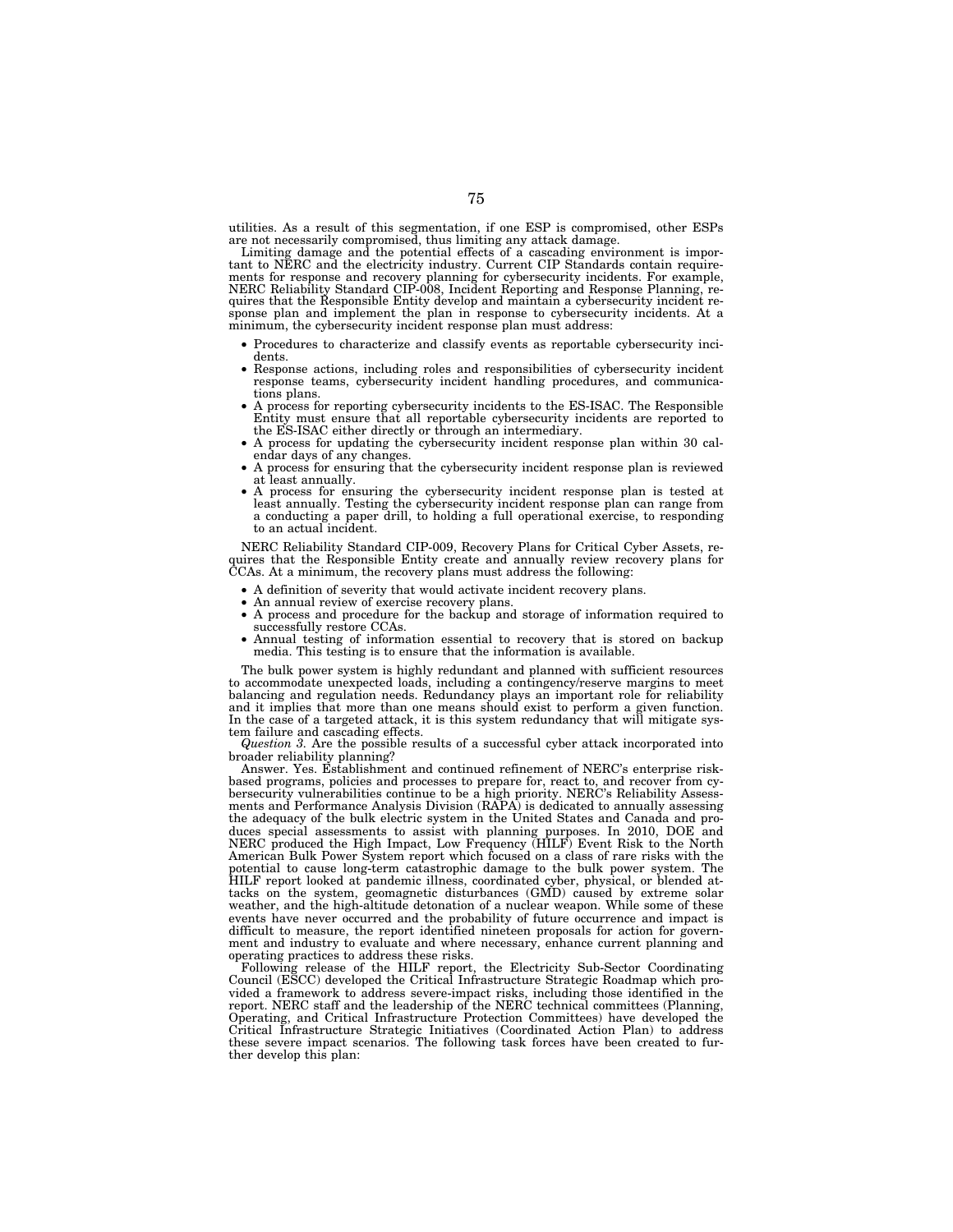1. The Cyber Attack Task Force (CATF) is charged with considering the impact of a coordinated cyber attack on the reliable operation of the bulk power system and also identifying opportunities to enhance existing protection, resilience and recovery capabilities.

2. Physical attack scenarios are addressed in two task forces—the Severe Impact Resiliency Task Force (SIRTF) and the Spare Equipment Data Base Task Force (SEDTF). The SIRTF was formed to provide guidance and options to enhance the resilience of the bulk power system to withstand and recover from coordinated cyber and physical attacks as well as GMD.

3. The SEDTF was assigned to vet and redesign the SED, including policies and protocols for its deployment across North America. NERC has for many years (early 1980's) operated an informal transformer-based Spare Equipment Database (SED) for assisting utilities following events that exceed planned contingencies. NERC is currently reorganizing and formalizing SED to provide wider coverage among the many NERC participants and provide broader coverage of the spare transformers to be reported to the program.

4. The Geo-Magnetic Disturbance Task Force (GMDTF) was formed to identify the current capabilities, potential impacts and resiliency to GMD. The GMDTF will also identify modeling requirements to support the requisite screening and detailed study of vulnerable transformers to understand bulk power system behavior and appropriate hardening and operational requirements. In April 2011, NERC sponsored an industry workshop on responding to geo-magnetic disturbances.12On May 10, 2011, NERC issued an Advisory Alert to industry on the operational preparatory actions and bulk power system planning activities.13

#### RESPONSES OF DAVID K. OWENS TO QUESTIONS FROM SENATOR BINGAMAN

*Question 1.* At the 2009 Committee hearing on electric cyber security, you testified that 1) consultation with industry was critical to improving cyber security and that 2) legislation should complement, not supplant, the existing reliability processes. Do you believe that the changes in today's Discussion Draft respond to your comments from last Congress? With which federal and state agencies do you coordinate on cyber security threats and vulnerabilities?

Answer. We appreciate the Committee's continued efforts on this critical issue. The Committee's ''Discussion Draft'' still provides significant latitude for the Federal Energy Regulatory Commission (FERC) to act unilaterally in mitigating cyber vulnerabilities. Unintended consequences of mitigation are a concern absent input from the stakeholder-driven, Electric Reliability Organization (ERO) process contemplated in §215 of the Federal Power Act.

The industry currently coordinates with law enforcement at both the state and federal level, as well as with state and Federal regulatory bodies, including FERC and the various state public utility commissions. At the Federal level we also continue to develop relationships and work with the Department of Defense, Department of Homeland Security, Department of Energy, as well as the intelligence community, senior Administration leadership, and standards bodies like the National Institute of Standards and Technology.

*Question 2.* Your testimony states that vulnerabilities, by their nature, offer some time to determine the best response. Do you believe that the process for addressing cyber security vulnerabilities in the Discussion Draft can be completed in sufficient time to address vulnerabilities?

Answer. Yes. In fact, we would encourage more coordination and stakeholder input, such as that outlined in §215 of the Federal Power Act.

*Question 3.* Your testimony highlights information sharing between government agencies and utilities as an important issue. Do you believe that this bill meets the needs of the industry in that area?

Answer. We appreciate the language in the "Discussion Draft" that requires procedures be set up for information sharing that enables the industry to implement rules or orders stemming from the legislation. While we would prefer a very explicit mandate for sharing, as well as public-private coordination and consultation in all situations that time allows, we believe the Committee took an important step by addressing information sharing in its draft.

<sup>&</sup>lt;sup>12</sup> See agenda at http://www.nerc.com/docs/pc/gmdtf/GMD\_Workshop\_rev6\_04.19.2011.pdf 1<sup>3</sup> Industry Advisory, Preparing for Geo-Magnetic Disturbances, issued on May 10, 2011,

http://www.nerc.com/fileUploads/File/Events%20Analysis/A-2011-05-10-01\_GMD\_FINAL.pdf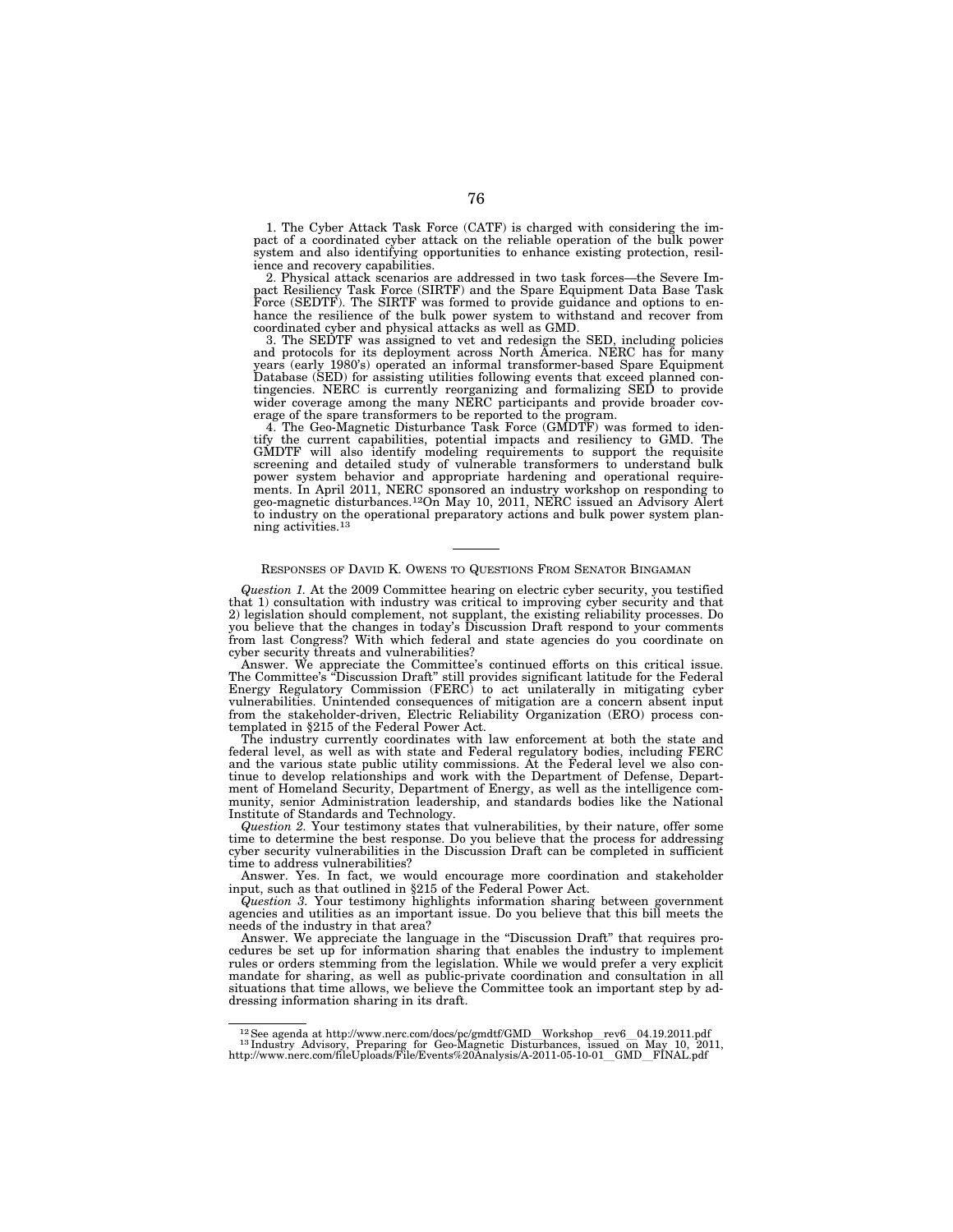*Question 4.* You testified that industry is working with NERC to harden systems against and create redundancy in the systems to protect against the affects of solar disturbances. Can you provide an update on the general course of progress that members of your coalition are making? Does EEI believe that the power grid in the United States, or regions within it, hardened against solar-magnetic disturbances or electromagnetic pulse from man-made events?

Answer. EEI has not performed a formal survey of its members, but we are aware that a number of EEI member companies have started to purchase transformers with features that provide protections against ground induced current like those caused by solar disturbances.

In addition, EEI member companies are working with NERC to develop operational practices to mitigate risks associated with solar disturbances through its Geomagnetic Disturbance Task Force (GMDTF). In fact, on May 10, 2011, NERC issued an Industry Advisory on Preparing for Geo-Magnetic Disturbances.

http://www.nerc.com/fileUploads/File/Events%20Analysis/A-2011-05-10-

01 GMD FINAL.pdf<br>NERC is actively addressing a range of high-impact, low-frequency (HILF) risks to the bulk power system. These efforts are coordinated through several task forces on which EEI and EEI member companies participate, including: the GMDTF, the Spare Equipment Database Task Force, the Cyber and Physical Attack Task Force, and the Severe Impact Resilience Task Force.

The goal of these efforts is to develop models to better understand the nature and effects of Coronal Mass Ejections (CME), the vulnerabilities of equipment, bulk power system design considerations, ability to reduce the operational and real time impacts of geo-magnetic disturbances (GMD) on the bulk power system, inventory long-lead time equipment, and restoration methods. Additional information will be issued as findings from this assessment are completed.

EEI believes that efforts underway to mitigate risks associated with solar disturbances do, in fact, reduce risk. We believe, consistent with the testimony of Dr. William Tedeschi, more research is needed in this area to better understand potential impacts and identify additional effective risk mitigation strategies.

EEI believes there are residual risks associated with solar-magnetic disturbances, and that there may not be 100% protection possible against the most severe events.

Regarding electromagnetic pulse events from man-made activities, we think that it is useful to differentiate between localized effects that might be created from a portable device to create disruptive electromagnetic energy vs. potential EMP from a high-altitude nuclear weapon. A localized disruption would be handled similarly to how electric utilities currently handle significant natural disasters. For example, in the event that a tornado, flood, hurricane, or wild-fire were to cause a particular facility to be non-operational, the electric utility would initiate restoration activities and, as appropriate, migrate operations to backup facilities.

Regarding potential EMP effects resulting from the detonation of a high-altitude nuclear weapon, electric utilities rely on national defense to prevent such events from occurring.

*Question 5.* NERC's High Impact, Low Frequency Event Risk to the North American Bulk Power System report states that the interconnected nature of the bulk power system requires that risk management actions be consistently and systematically applied across the entire system to be effective. If there are distribution-level systems and assets that are so vital that their loss would have a debilitating impact on national security, national economic security, or national public health or safety, why shouldn't we apply risk management processes consistently and systematically to this limited set of systems and assets? Do you think each state has adequate cyber expertise and has already taken the steps needed to protect distribution facilities?

Answer. To the degree there are distribution-level systems and assets that are so vital that their loss would have a debilitating impact on national security, national economic security, or national public health or safety, they could be protected in a manner consistent with the recently released Administration proposal for critical infrastructure protection. Given the interests of the States concerning distributionlevel systems, it is important to coordinate protection strategies with them.

*Question 6.* NERC has stated that not all vulnerabilities can or should be addressed by a standard. Do you agree? If yes, what would be the appropriate means of addressing some of these vulnerabilities? Would you support making NERC directives other than standards mandatory and enforceable?

Answer. Cyber threats and vulnerabilities evolve very quickly and oftentimes are specific to a particular entity or type of asset, but standards are designed to "standardize'' procedures or processes in a more long-term, broadly applicable way. In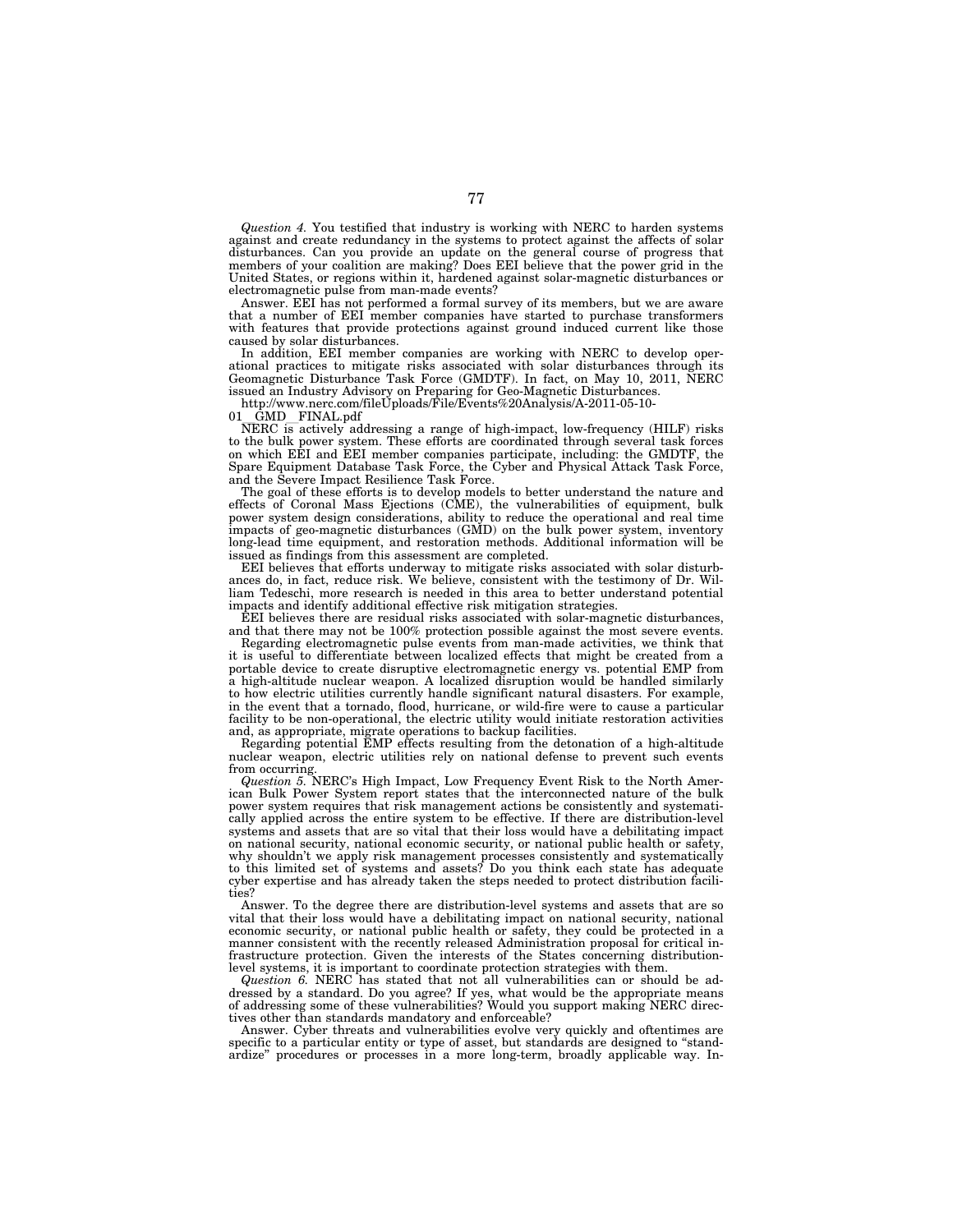stead, patches and alerts are the preferred approach for addressing rapidly-evolving, targeted threats and vulnerabilities.

In limited circumstances and with stakeholder input designed to meet a very short deadline, it could make sense for NERC alerts or directives to be mandatory and enforceable. With respect to the limited circumstances, I would suggest classifying a fourth level of alert—currently, there are three—which would provide NERC with this authority under circumstances where failure to patch the vulnerability could have particularly devastating effects. With respect to industry input, we continue to make the case that, to the best of everyone's ability, unintended consequences from mitigation need to be avoided, and having grid engineers suggesting mitigation is the most prudent way to accomplish this.

#### RESPONSES OF DAVID K. OWENS TO QUESTIONS FROM SENATOR MURKOWSKI

*Question 1.* You note that the distinction between imminent threats and less time sensitive vulnerabilities is important. I understand that EEI, along with the rest of the industry, supports new federal authority to deal with emergency threats. However, you believe vulnerabilities are already covered through the Section 215 process so additional FERC authority in this area is not necessary. Is that correct? Do you support NERC's request to make their Alerts legally enforceable?

Answer. EEI supports new federal authority to deal with emergency threats; however vulnerabilities are already covered through the Section 215 process so additional FERC authority in this area is not necessary.

Cyber threats and vulnerabilities evolve very quickly and oftentimes are specific to a particular entity or type of asset, but standards are designed to ''standardize'' procedures or processes in a more long-term, broadly applicable way. Instead, patches and alerts are the preferred approach for addressing rapidly-evolving, targeted threats and vulnerabilities.

In limited circumstances and with stakeholder input designed to meet a very short deadline, it could make sense for NERC alerts or directives to be mandatory and enforceable. With respect to the limited circumstances, I would suggest classifying a fourth level of alert—currently, there are three—which would provide NERC with this authority under circumstances where failure to patch the vulnerability could have particularly devastating effects. With respect to industry input, we continue to make the case that, to the best of everyone's ability, unintended consequences from mitigation need to be avoided, and having grid engineers suggesting mitigation is the most prudent way to accomplish this.

*Question 2.* You testified that any new government authority should be limited to covering truly critical assets—that over-inclusion of electric utility infrastructure would be counterproductive. Are you talking about allowing FERC to get down to the distribution level, even for ''vital'' assets? If we do allow FERC this additional authority, do you agree with NERC that the discussion draft should be amended to make sure the ERO, and the Section 215 stakeholder process, can cover this local level as well?

Answer. To the degree there are distribution-level systems and assets that are so vital that their loss would have a debilitating impact on national security, national economic security, or national public health or safety, they could be protected in a manner consistent with the recently released Administration proposal for critical infrastructure protection. Given the interests of the States concerning distributionlevel systems, it is important to coordinate protection strategies with them. And, given the value of the ERO process, it is important that any FERC authority be buttressed by stakeholder input.

*Question 3.* In the vulnerabilities section of the discussion draft, we have yet to specify the timeframes for FERC's initial determination on the adequacy of reliability standards and for NERC's response to any Commission directive. In EEI's opinion, what is the appropriate amount of time for these actions?

Answer. It is important to balance the need for FERC to have sufficient time to review the current standards in light of known potential vulnerabilities with the need to identify those potential vulnerabilities in an expeditious manner so that NERC can begin its standards development process. Given that FERC is already familiar with the existing body of standards, having previously approved them, a period of around 120 days may be appropriate. Similarly, the time for NERC to respond must also be a balance of the need to respond to potential vulnerabilities in a prompt manner while giving the NERC standards development process a sufficient time to complete the task. Given that NERC has adopted procedures that provide for faster action in certain cases, a similar 120 period may be appropriate. FERC and NERC may have views on this issue.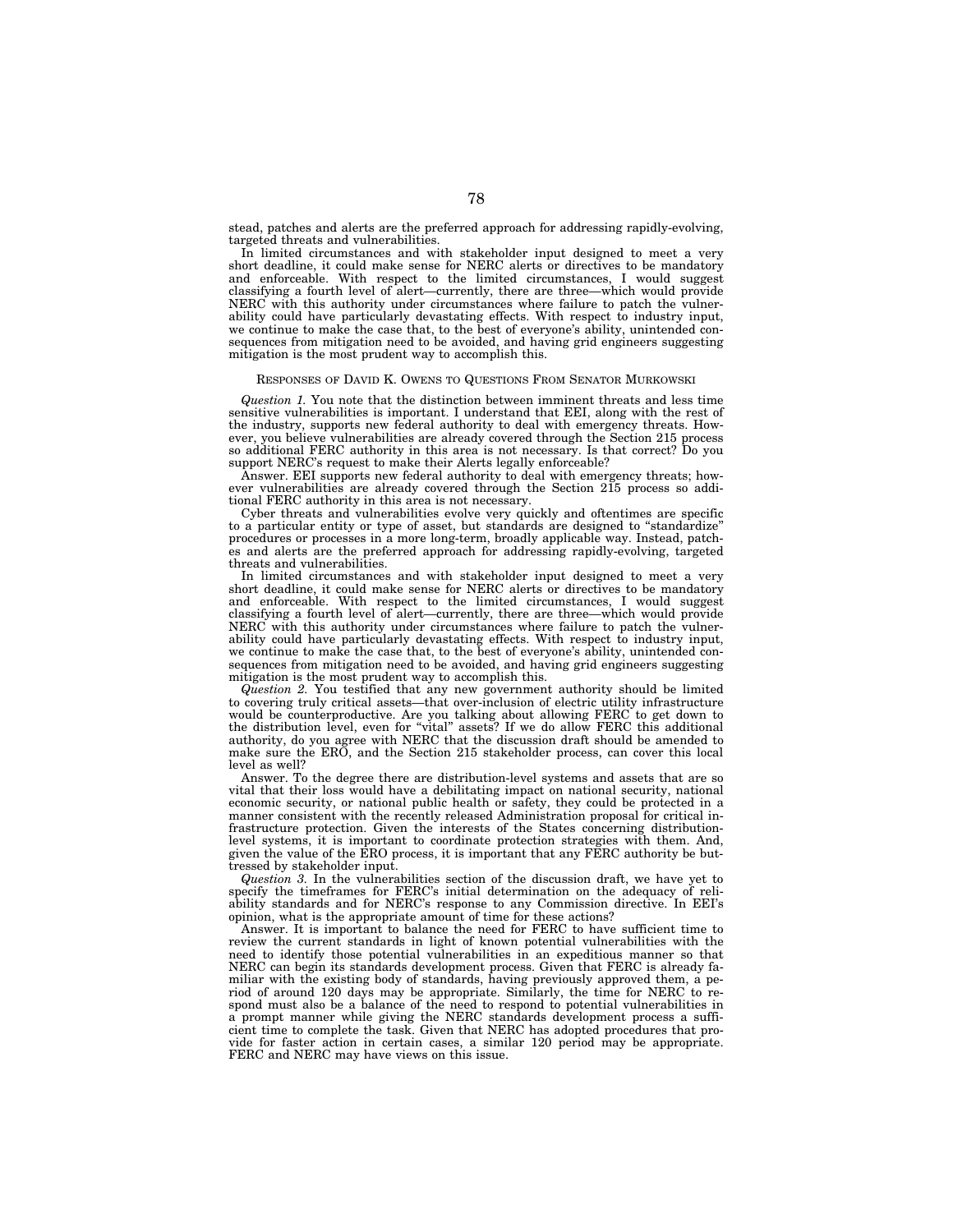*Question 4.* You note in your testimony that the new proposed authority for FERC to issue an ''Interim Final Rule'' could be done with no hearing or prior notice. The provision was written this way because the intent was for a NERC developed standard to eventually supplant the FERC Interim Rule. If the Committee fixes the discrepancy problem with NERC's ability to reach the distribution level do you still have due process concerns?

Answer. Since NERC does not have authority to develop standards for facilities used in local distribution, this effectively means FERC would be writing standards or directing operational changes for distribution facilities. Giving FERC this jurisdiction over local distribution facilities is contrary to both Section 215 and the Federal Power Act as a whole, which excludes from federal jurisdiction facilities used in the local distribution of electric energy.

However, EEI remains concerned with the provision even if distribution facilities were removed. As I pointed out in my written and oral testimony, utilities understand how their complex systems are designed and operated and "are in a unique position to understand the consequences of a potential malicious act as well as proposed actions to prevent such exploitation, including ensuring against unintended consequences of remedial actions. It is critically important to establish a workable structure that enables the government and the private sector to work together in order to provide a more secure system for our customers.'' This is why it is vitally important that there be consultation and an opportunity for comment, even if expedited, before FERC could develop an ''interim final'' rule. An interim final rule is, in effect, "final" until replaced with another rule. Industry consultation is imperative in order to develop a solution that protects utility systems and customers. This is an integral part of the public-private partnership that the majority of witnesses at the hearing endorsed.

*Question 5.* The potential threat from an EMP attack or geomagnetic disturbances is not new. Given the existing knowledge of the potential for these types of disruptions, what steps have been taken to protect our grid from EMP and geomagneticrelated events? Are hardening standards in place for new products being placed onto the grid?

Answer. Although the threats posed by potential EMP effects resulting from the detonation of a high-altitude nuclear weapon are not new, the discussion of the potential for a rogue nation to launch and detonate a small number of high-altitude nuclear weapons is relatively new, and significantly different than a "cold war" discussion of ''mutually assured destruction.'' The industry is not in the position to evaluate the threats posed by potential rogue nation(s) in this regard.

A number of electric utilities and regional transmission operators have developed operational procedures to reduce the risk to the system during elevated periods of solar disturbance activities. In addition, entities receive and evaluate solar magnetic event predictions generated by National Oceanic and Atmospheric Administration (NOAA) Space Weather Prediction Center (SWPC).

There are no uniform (standard) specifications for new transformers to mitigate ground induced currents associated with solar magnetic disturbances. Moreover, there are a number of installation specific attributes to be factored into potential designs including the characteristics of the energy to be transformed (e.g. voltage, impedance, etc.) as well as the relative resistance/conductivity or underground rock formation of the installation site.

EEI has not performed a formal survey of its members, but we are aware that a number of EEI member companies have started to purchase transformers with features that provide protections against ground induced current like those caused by solar disturbances. Although entities purchasing new transformers can designate product characteristics that may mitigate the risk of geomagnetic disturbances, they are not required to do so.

*Question 6.* Please describe the industry's existing Spare Transformer Sharing program. What more can be done in this area?

Answer. Please see attached STEP Overview document.\*

# RESPONSES OF DAVID K. OWENS TO QUESTIONS FROM SENATOR UDALL

*Question 1.* Has the Aurora vulnerability been effectively mitigated, and how is this verified? What is the factual basis for your answer?

Answer. On October 13, 2010, NERC issued an Alert titled:'' AURORA Mitigation—Protection and Control Engineering Practices and Electronic and Physical Security Mitigation Measures.''

<sup>\*</sup> Document has been retained in committee files.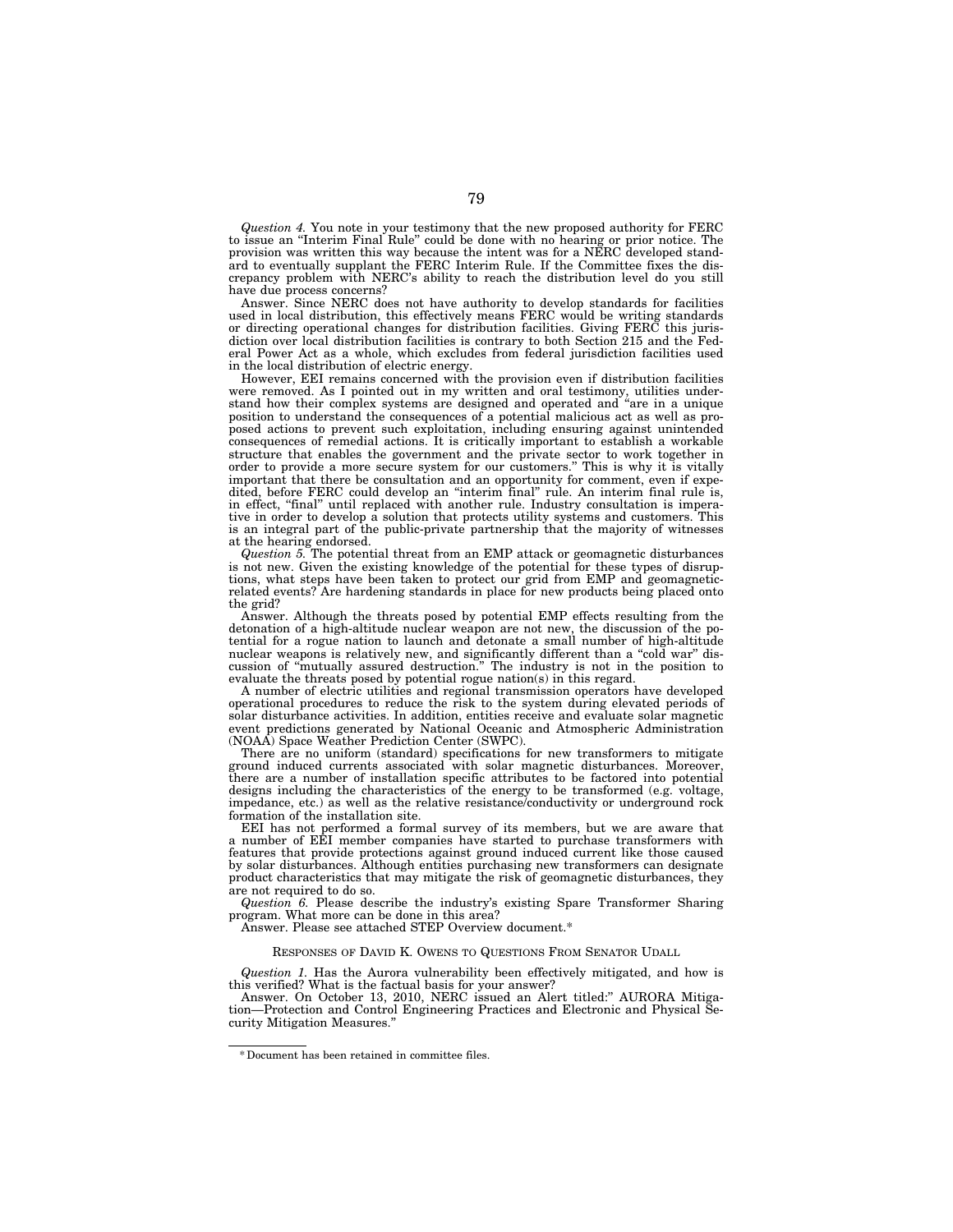NERC required registered entities to respond to NERC regarding their mitigation status. Those entities that have not completed mitigation are required to report their status to NERC every six months until they are complete. NERC is best able to provide an answer to your question.

*Question 2.* Are the current spare transformer resources, including the EEI STEP program, sufficient to mitigate the transformer loss scenario presented in the Oak Ridge National Laboratory report from a 1921-level solar storm (over 300 trans-formers)? What is the factual basis for your answer?

Answer. The EEI STEP program is currently structured to address responding to a terrorist attack on substations and transformers, rather than a geomagnetic dis-turbance. Although there are spare transformers available, it is not known with certainty whether the available spares would adequately respond to the scenario envisioned in the Metatech report.

We don't have access to the assumptions, methodology or selection criteria used by Metatech, or how the conclusion regarding transformer failure was arrived at. It is our understanding that the report was not subject to scientific or industry peer review.

*Question 3.* How effective has the current standards development process been in protecting against cyber and other non-cyber threats and vulnerabilities to the grid?

Is it possible to use this process supplemented with NERC's emergency standards<br>process and the Alerts process to get the job done?<br>Answer. It's effective and improving. Yes, it's possible to get the job done as you<br>sugges

## RESPONSE OF DAVID K. OWENS TO QUESTION FROM SENATOR PORTMAN

*Question 1.* Multiple levels of protection on the electric system have significant, additional costs, and may not be the most cost-effective means of mitigating known vulnerabilities or combating known threats. How would you recommend that determinations be made about additional security requirements that are ordered to be put in to place? Should there be a risk assessment required to determine cost-effectiveness?

Answer. Risk assessments should be used to prioritize threats and vulnerabilities and evaluate potential risk mitigation strategies. In a resource-constrained environment, choices will have to be made about which risks to address, and to what degree.

It is appropriate to recognize that it is simply not possible to prevent all failures. In addition to prevention, the electric utilities have demonstrated a significant resilience in response to various local and regional disasters.

## RESPONSES OF JOSEPH MCCLELLAND TO QUESTIONS FROM SENATOR BINGAMAN

*Question 1.* The Discussion Draft creates a process to address cyber security vulnerabilities affecting critical electric infrastructure. The Discussion Draft left open the following question: what is the maximum number of days the Federal Energy Regulatory Commission (FERC) should be granted to determine whether the existing set of reliability standards are adequate to protect this infrastructure from cyber security vulnerabilities. Can you estimate how long, in days, it might take FERC to make this determination?

Answer. I believe 120 days would be adequate for FERC to make this determination. This would include time for the Commission to issue a proposed determination, seek and consider public comments and then issue its determination.

*Question 2.* How long NERC should have, in days, to develop standards in re-

sponse to a FERC directive to address cyber security vulnerabilities? Answer. I believe 60 days would be adequate for NERC to develop standards in response to a FERC directive.

*Question 3.* Your testimony states that NERC submitted eight proposed cyber security standards, known as the Critical Infrastructure Protection (CIP) standards, to FERC for approval under section 215. Your testimony further states that FERC approved those standards in 2008 but directed NERC to make certain revisions. As I understand it, NERC continues to work on those revisions and plans to submit them to FERC somewhere in 2012. If submitted in 2012, development and approval of the first set of cyber security standards will have lasted around 6 years. Why has this process lasted this long?

Answer. The length of time it has taken for the CIP standards to be developed and implemented illustrates the potential limitations of NERC's standards develop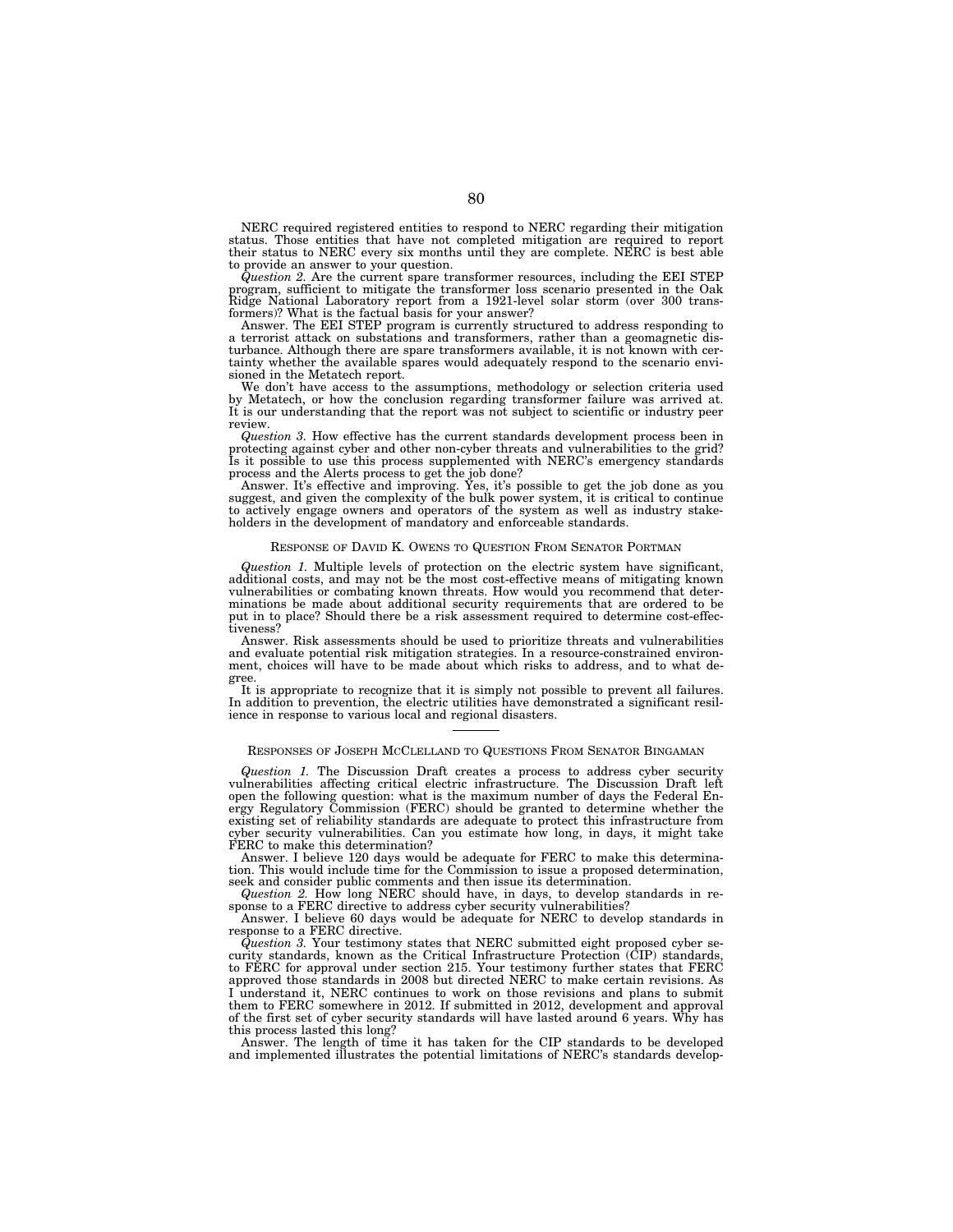ment process. Under section 215 of the Federal Power Act, the ERO's standards development process must provide for reasonable notice and opportunity for public<br>comment, due process, openness, and balance of interests in developing reliability<br>standards. Accordingly, NERC's standards development proced the CIP standards must be developed, allows for extensive opportunity for stake-holder participation. The NERC standards development process is intended to develop consensus on both the need for, and the substance of, the proposed standard. This results in a relatively slow process.

*Question 4.* Can FERC describe the advantages of having a definition of ''Critical Electric Infrastructure'' that is slightly more expansive than the current definition of ''Bulk Power System''?

Answer. The ERO's current interpretation of the definition of bulk-power system excludes virtually all of the grid facilities in certain large cities such as New York. Moreover, the bulk-power system is statutorily defined as excluding facilities used in local distribution. Thus, the advantage of having a definition of ''Critical Electric Infrastructure,'' as set forth in the Discussion Draft that is more expansive than the current definition of ''bulk-power system,'' as defined in section 215(a)(1) of the Federal Power Act, is the Commission would be, for the first time, authorized to take action to mitigate cyber security vulnerabilities that involve certain critical distribution facilities and certain critical transmission facilities located in major population areas. However, the Discussion Draft includes these facilities only if their incapacity or destruction ''would have a debilitating impact on national security, national economic security, or national public health or safety.

*Question 5.* Your testimony states that the Federal Power Act allows for some degree of discretion in defining elements of the Bulk Power System. (Your 2009 testimony made the same point.) From FERC's perspective, has progress been made to the processes of identifying critical assets? Do users, owners, and operators have the

same level of discretion some two years later?<br>Answer. In February 2011, NERC filed a petition seeking approval of Version 4<br>of the CIP standards. Version 4 includes new proposed criteria to identify "critical<br>assets" for review by the Commission. Thus, I cannot address its merits at this time. In order to better understand the NERC Version 4 petition, particularly the number of critical cyber assets that will be identified under this revision, the Commission issued data requests to NERC, with responses due on July 11, 2011, which reflects an extension of time requested by NERC. Currently, users, owners and operators essentially have the same discretion as to whether their facilities standards because there has been no change in method of identifying critical cyber assets in the CIP Standards that are currently in-effect.

*Question 6.* Do you think every State has adequate cyber expertise to protect distribution-level systems and assets that that are so vital that their loss would have a debilitating impact on national security, national economic security, or national public health or safety?

Answer. I do not know whether every State has adequate cyber expertise to protect these distribution-level systems and assets. However, expertise and coordination at the state level would have to include the knowledge of how cyber security vulnerabilities on the distribution-level systems and assets, along with their associated connectivity, could have a debilitating impact on the bulk-power system as well as on national security, national economic security, or national public health or safety.

*Question 7.* NERC indicated that industry learned lessons and hardened a lot of equipment following the 1989 geomagnetic disturbance that affected Quebec. Does FERC believe that the power grid in the United States, or regions within it, hardened against solar-magnetic disturbances or electromagnetic pulse from man-made events?

Answer. I am not aware of information showing that the power grid has been hardened to withstand a geomagnetic disturbance or an EMP event. Steps taken after the 1989 geomagnetic event are principally operational in nature. Further, according to the NERC—DOE High Impact, Low Frequency Event Risk to the North American Bulk Power System Summary Report (June 2010), the procedures put in place after the 1989 geomagnetic event were not designed for the extreme geomagnetically induced current (GIC) levels considered in the NERC-DOE study. The recommended actions in the NERC-DOE study include monitoring of NOAA alerts, reducing loading on critical transmission facilities, increasing generation reserves, and deferring or discontinuing maintenance. Some utilities have readjusted protection systems to be more tolerant of harmonic currents in order to reduce the probability of undesirable operation under GIC conditions. However, none of these actions reduce or prohibit the flow of GIC on the system and are not considered to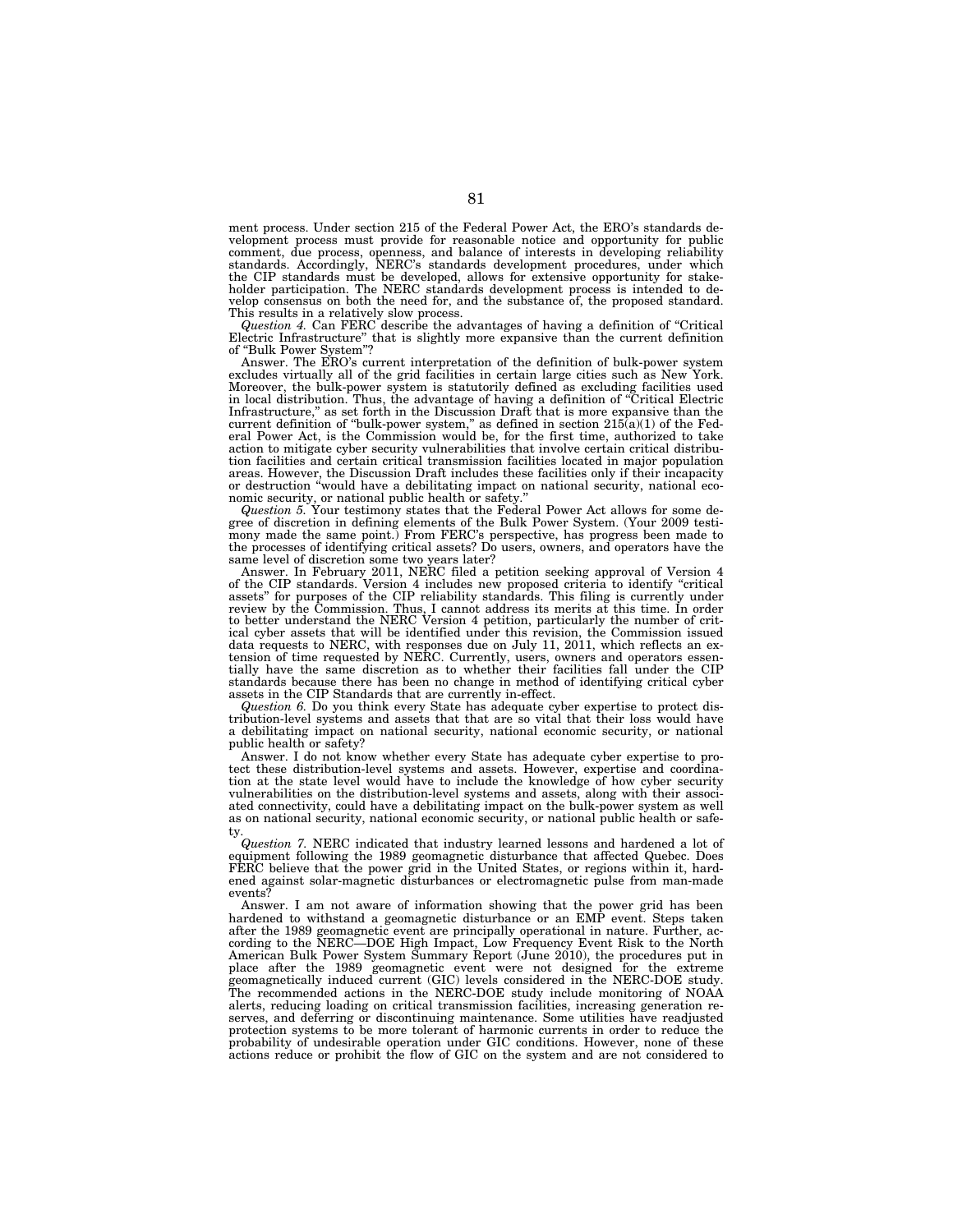be hardening of equipment to protect against an EMP event. Although we have received information about a few utilities that have attempted to harden some indi-

vidual elements within their systems against either a solar magnetic disturbance or<br>an EMP event, overall, the U.S. power grid has not been hardened against either.<br>Question 8. NERC stated that legislation that provided fo security. NERC's alerts process is contained within the NERC Rules of Procedure.<br>Did NERC file these rules with FERC? If yes, what was the stated intent of the<br>alerts program in the NERC filing? Did FERC formally approve t

file with the Commission for approval any proposed rule or proposed rule change. A proposed rule or change to the rules of the ERO (NERC) may not take effect until the Commission approves the rule. NERC's "alert process" is set forth in section 810<br>of its Rules of Procedure, "Information Exchange and Issuance of NERC Advisories,<br>Recommendations and Essential Actions." NERC has stated tion 810 is to allow NERC to disseminate findings and recommendations from its analyses of major events and information on other events and on potential bulk-<br>power system vulnerabilities. The Commission formally approved section 810 of<br>NERC's Rules of Procedure by order dated February 6, 2008. See N the Commission at least five days prior notice, or less if necessary due to extraor-dinary circumstances, of NERC's intention to issue an advisory, recommendation or essential action notice This provides the Commission an opportunity to provide<br>input regarding the content of the advisory, recommendation or essential action no-<br>tice. However, neither the NERC Rules of Procedure nor the

## RESPONSES OF JOSEPH MCCLELLAND TO QUESTIONS FROM SENATOR MURKOWSKI

*Question 1.* Through the definition of ''critical electric infrastructure,'' the discussion draft legislation extends FERC's jurisdiction beyond the Bulk Power System to the distribution level as long as those systems or assets are ''vital'' to the nation's security, economy, public health or safety. However, as discussed at the May 5th hearing, NERC's authority as the ERO does not extend to the distribution level.

In the discussion draft text, we were trying to respect the Section 215 stakeholder<br>process—the idea being that if FERC directed the ERO to develop or modify a cyber<br>standard to protect "critical electric infrastructure" t inadequate, only then would the Commission be authorized to develop an interim back-stop standard. And that FERC standard would eventually be supplanted by an acceptable NERC produced standard. It was not my intent to allow FERC sole discretion to dictate standards at the local level or bypass the Section 215 process altogether. Please comment.

Answer. I agree that the discussion draft does not eliminate the ERO's standards development role. However, if the ERO fails to submit a timely and adequate standard or modification, the discussion draft would allow the Commission to issue an interim final rule. The discussion draft is unclear on whether the Commission may take such action in other circumstances but, as I stated in my testimony, FERC should be able to require mitigation even before or while NERC and its stakeholders develop a standard, when circumstances require urgent action. Should the Commission require an action on the distribution system, the Commission could rescind the action when no longer necessary. If your intention is to allow the ERO to develop reliability standards to address distribution level cyber vulnerabilities, the discussion draft may need to be modified.

*Question 2.* The discussion draft defines the term ''Critical Electric Infrastructure'' as follows:

. . .means systems and assets, whether physical or virtual, used for the generation, transmission, or distribution of electric energy affecting interstate commerce that, as determined by the Commission or the Secretary (as appropriate), are so vital to the United States that the incapacity or destruction of the systems and assets would have a debilitating impact on national security, national economic security, or national public health or safety.

To what extent are distribution assets captured in this definition?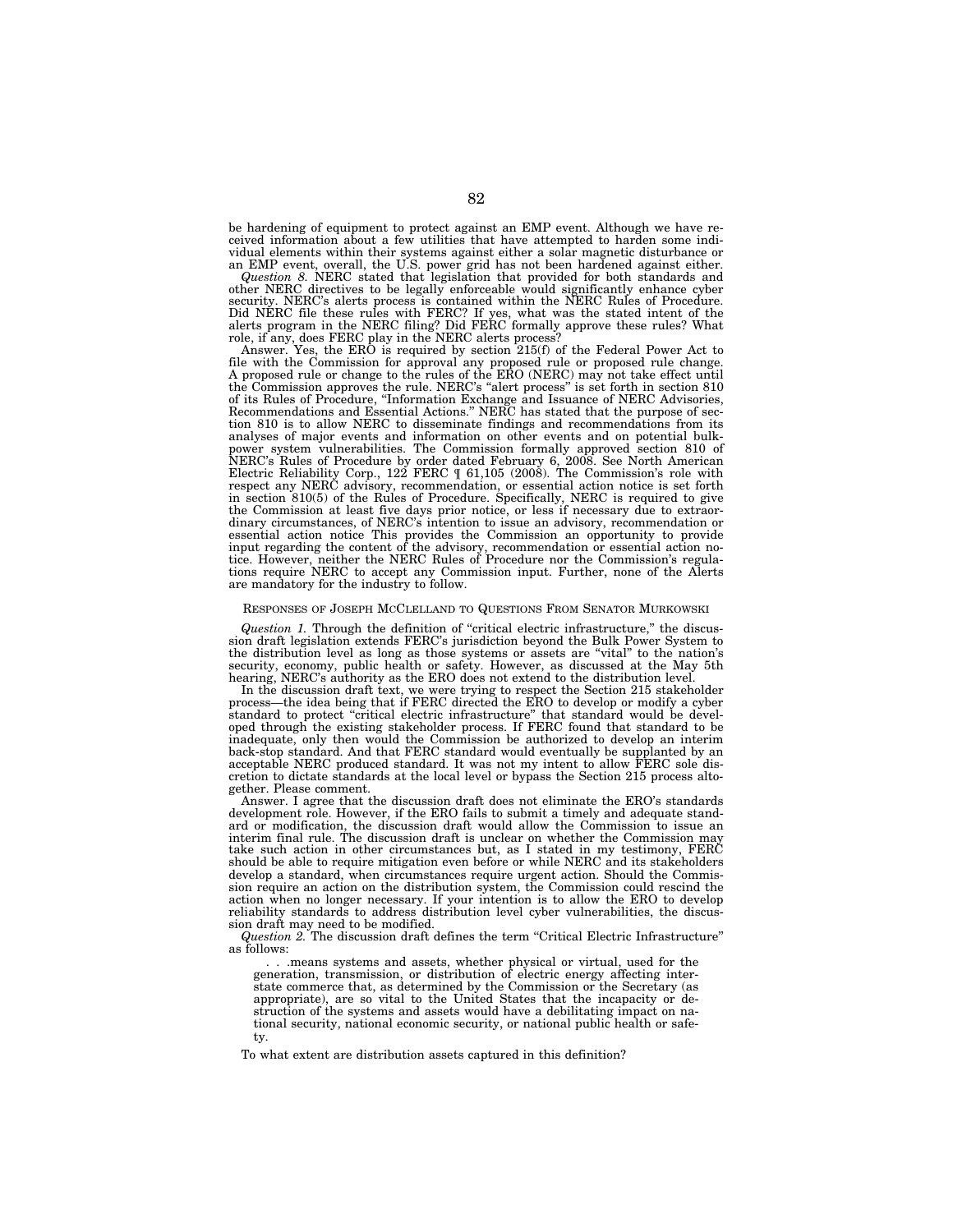Answer. Distribution systems and assets are captured by the proposed Critical Electric Infrastructure definition in the discussion draft, if their incapacity or destruction would have a debilitating impact on national security, national economic security or national public health or safety.

*Question 3.* Do you read the discussion draft as allowing both FERC and DOE to develop different lists of critical assets? If so, can you provide clarifying language to the Committee?

Answer. Yes. The discussion draft authorizes the Commission or DOE to identify critical electric infrastructure systems and assets. If this approach is deemed inappropriate, the definition of Critical Electric Infrastructure could be clarified as follows:

The term 'critical electric infrastructure' means systems and assets, whether physical or virtual, used for the generation, transmission, or distribution of electric energy affecting interstate commerce that, as determined by the Commission *in consultation with the Secretary* **or the Secretary (as appropriate)**, are so vital to the United States that the incapacity or destruction of the systems and assets would have a debilitating impact on national security, national economic security, or national public health or safety.

[Note: For printing purposes, in the above text, italic represents double underlined language and bold represents strike through language.]

*Question 4.* Currently, how do FERC and DOE work together to assess threats and vulnerabilities? Have there been any problems with this working relationship? How do the two agencies coordinate with the government's intelligence agencies? How does FERC coordinate with NERC on these issues?

Answer. FERC, DOE, DHS, DOD, NRC, FBI, NSA and CIA share information about vulnerabilities to the electric grid. That interaction includes ad hoc meetings on specific topics (such as Stuxnet) and participation in established forums. FERC participates in and supports the Government Coordinating Council for the Energy Sector (for which DOE is the sector-specific agency), the Industrial Control Systems Joint Working Group (organized by DHS) and the Roadmap to Secure Control Systems in the Energy Sector (sponsored by DOE and DHS). FERC also receives technical information and daily reports on threats and vulnerabilities from DHS, the U.S. CERT (Cyber Emergency Response Team), the ICS CERT (Industrial Control Systems CERT) and the SCADA Test Bed. To date, I have not seen any problems with this working relationship.

FERC and NERC coordinate in a number of ways. These include FERC briefing NERC and the industry on threats and vulnerabilities and receiving information through the Electric Sector Information Sharing and Analysis Center (operated by NERC). In addition, FERC works with NERC on every Alert issued to the Electric Sector by NERC. FERC provides technical analysis and input to the Alerts.

*Question 5.* In your testimony, you note that the Commission has existing authority to direct NERC to develop a reliability standard to address a particular issue, including a cyber security matter, pursuant to Section  $215(d)(5)$  of the Federal Power Act. To date, FERC has not used this authority, which is noted in the DOE/ IG report you reference. Why not? Are you aware of any current vulnerabilities that NERC is not addressing?

Answer. The Commission has used its FPA section 215(d)(5) authority to direct the ERO to address cyber security matters. Specifically, on January 18, 2008, in Order No. 706, the Commission directed the ERO, pursuant to section  $215(d)(5)$  of the FPA, to develop significant modifications to the CIP standards the ERO submitted to the Commission for approval to address vulnerabilities identified by the Commission. To date, the majority of the Order No. 706 directed modifications to the CIP standards have not been completed by NERC. Until they are addressed, there are significant gaps in protection such as inadequate identification of critical cyber assets. NERC is in various stages of its standards development process to address these directed modifications. Section 215 of the FPA does not allow the Commission to write or modify the standards, therefore the Commission must rely on the ERO's standards development process to answer the Commission's directives such as those in Order No. 706. This authority is inadequate to address cyber threats and vulnerabilities on the power grid. The DOE-IG report also concluded that this authority was inadequate and recommended the Commission seek additional authority from Congress.

*Question 6.* You note that the existing reliability standards do not address EMP vulnerabilities. Can't FERC order NERC to produce EMP-related standards pursuant to Section 215? If so, why hasn't the Commission taken such action?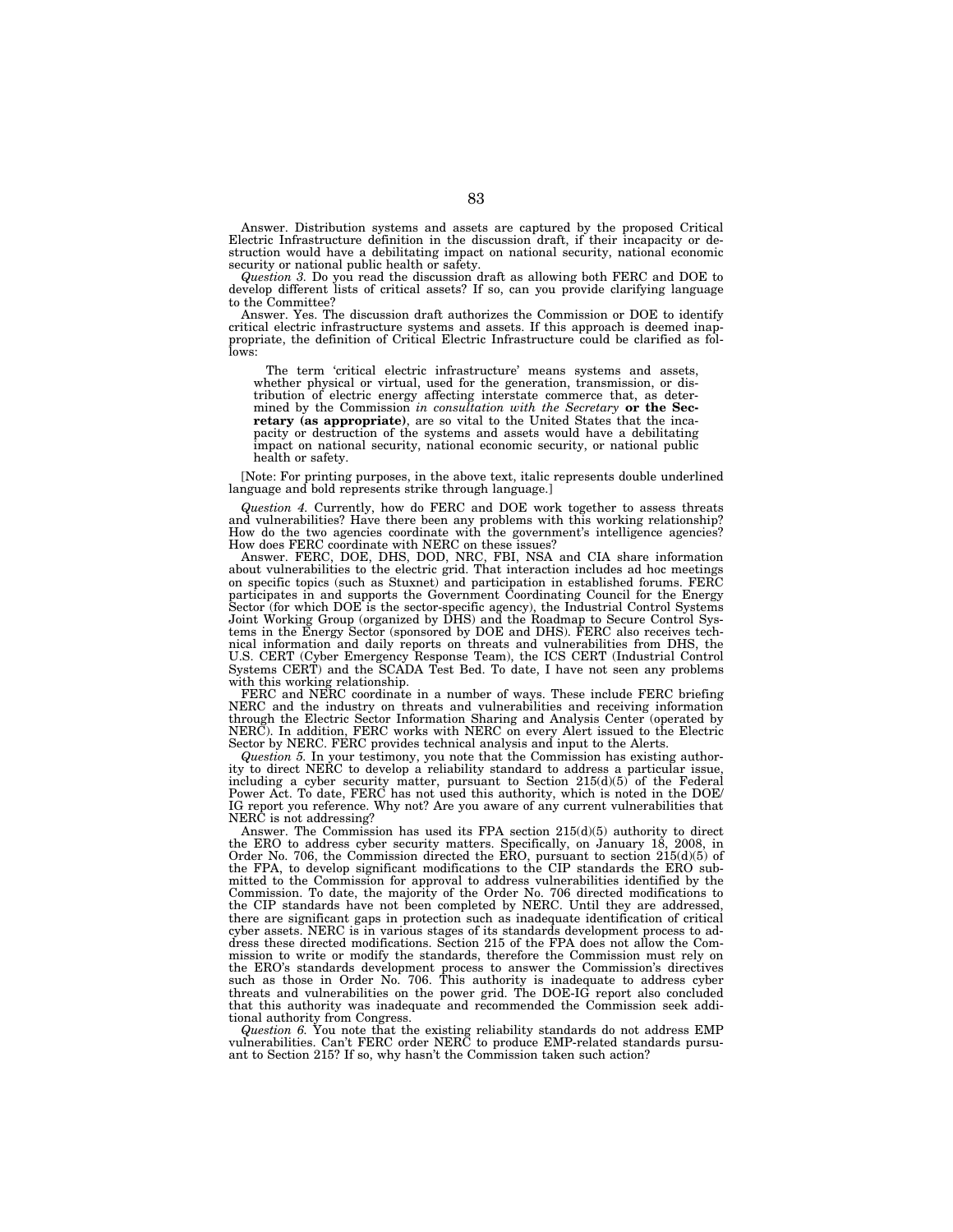Answer. Yes. The Commission can order the ERO to address EMP vulnerabilities under Section 215. However, to date, the Commission has focused on cyber security issues identified in Order No. 706 which remain largely unaddressed, as explained in question #5 above. In order to better understand the EMP issue and inform our actions, the Commission initiated a joint study with DOE and DHS through the Oak Ridge National Laboratory. This study was just completed September 20, 2010 and was released for peer review at that time. From that time, the Commission has been considering possible options to address this matter including use of its FPA 215 authority. However, the Commission has found the standards development process to be too slow, too open and too undependable to protect the grid from vulnerabilities and threats that can imperil national security. Physical or non-cyber events or attacks, such as an EMP attack, can damage the grid as much as, or more than, cyber attacks. These events might vary significantly and range from natural causes such as solar-magnetic storms to deliberate and coordinated attacks on specific equipment such as bulk power transformers. Legislation including non-cyber vulnerabilities would authorize regulatory requirements, quickly if necessary, to install and actuate protection measures against a solar storm (or threat of an electromagnetic pulse attack) or the stockpiling and sharing of costs for spare transformers.

*Question 7.* You state that NERC's inclusive stakeholder process, while appropriate for developing routine reliability standards, can serve as an impediment when immediate measures need to be taken to address threats to national security. However, the discussion draft bifurcates federal authority—it tasks DOE with responding to immediate threats and FERC, through the NERC process, with re-sponding to less time-sensitive vulnerabilities. What is FERC's position on this proposed bifurcation? Does the additional authority granted in the discussion draft to the Energy Department for imminent threats address your concerns?

Answer. The discussion draft allows for protection of critical electric infrastructure against all cyber security vulnerabilities and threats. The legislation directs FERC to address cyber security vulnerabilities of the Nation's critical electric infrastructure. These vulnerabilities may sometimes be urgent even if an "imminent danger"<br>of a threat has not yet been adequately documented. To draft's authorization for the Department of Energy to address imminent threats is not, by itself, an adequate solution. The discussion draft places the responsibility and authority to address cyber security vulnerabilities of the electric grid with the agency that is already charged with regulating reliability and cyber security of the bulk-power system and is therefore experienced and expert in regulating these matters. Should the discussion draft retain the separation of FERC and DOE responsibilities, FERC expects to coordinate with DOE in order to prevent overlap of our actions regarding FERC's responsibility to address ''vulnerabilities'' and DOE's re-sponsibility to address ''threats.'' FERC already coordinates with and has an excellent working relationship with many other agencies such as DOE, DHS, DOD, NRC, FBI, NSA and CIA to avoid duplicative or conflicting actions.

*Question 8.* What is FERC's position on making NERC's Alerts legally enforceable?

Answer. Allowing NERC to issue legally enforceable ''Alerts'' would vest too much authority in a non-government organization.

*Question 9.* It appears from your testimony that FERC has been frustrated with NERC's process and timeliness in identifying critical assets. However, NERC's revised ''bright-line'' proposal for identifying these assets has been pending with the Commission since February. Why hasn't the Commission acted on this proposal to fill in this gap? Couldn't FERC accept this standard and, at the same time, request additional information if needed?

Answer. In February 2011, NERC filed a petition seeking approval of Version 4 of the CIP standards. Version 4 includes new proposed criteria to identify ''critical assets'' for purposes of the CIP reliability standards. This filing is currently under review by the Commission. Thus, I cannot address its merits at this time. In order to better understand the NERC Version 4 petition, particularly the number of critical cyber assets that will be identified under this revision, the Commission issued data requests to NERC, with responses due on July 11, 2011, which reflects an extension of time requested by NERC. Currently, users, owners and operators essentially have the same discretion as to whether their facilities fall under the CIP standards because there has been no change in method of identifying critical cyber assets in the CIP Standards that are currently in-effect.

*Question 10.* In the vulnerabilities section of the discussion draft, we have yet to specify the timeframes for FERC's initial determination on the adequacy of reliability standards and for NERC's response to any Commission directive. In FERC's opinion, what is the appropriate amount of time for these actions?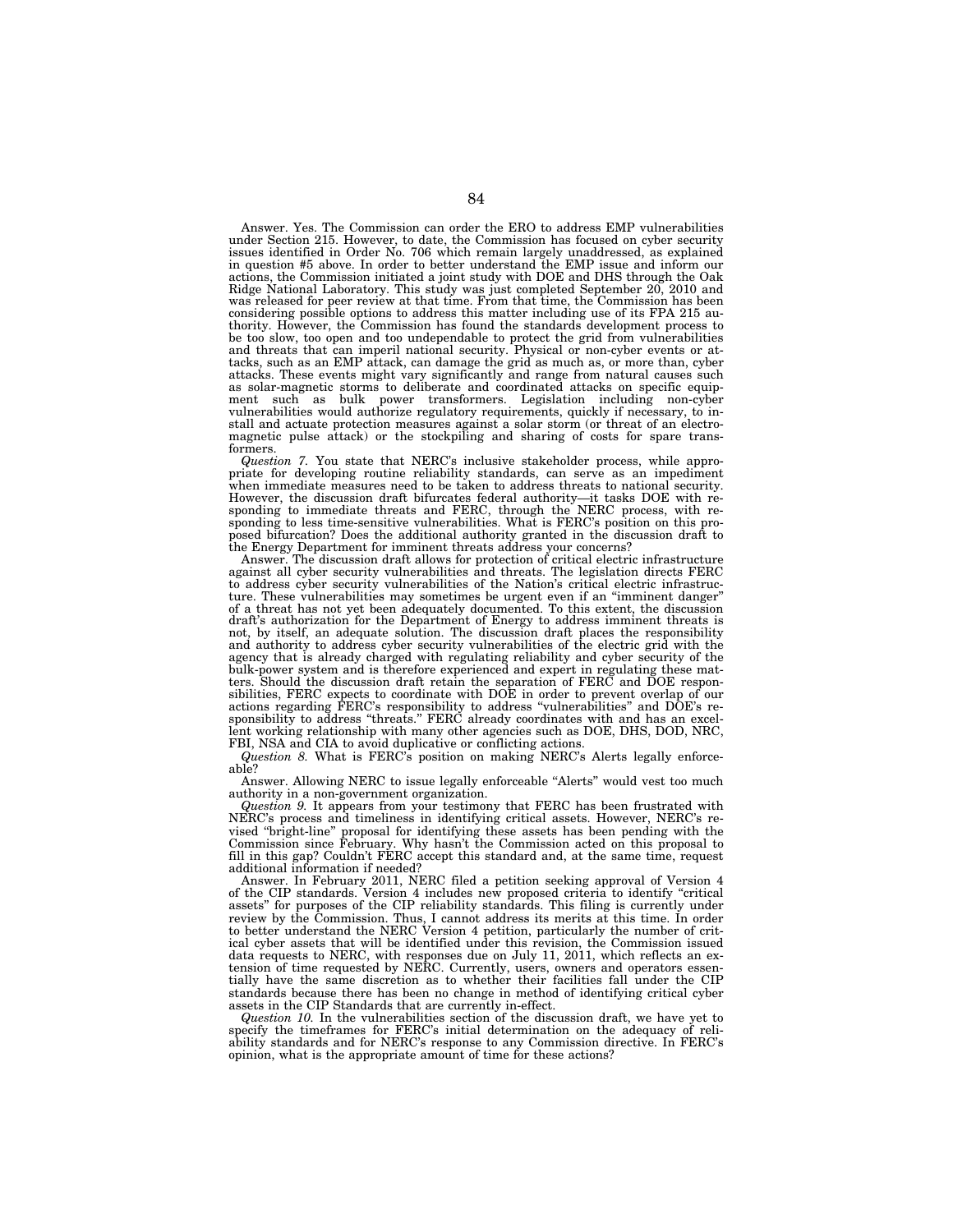Answer. See the responses to Senator Bingaman's Question Nos. 1 and 2.<br>Question 11. In the 2007 Energy Independence and Security Act (EISA), Congress<br>directed NIST and FERC to work on interoperability standards for smart g discussion draft's provisions build on or supersede EISA's efforts to improve the cyber security of smart grid devices?

Answer. The most recent Commission action regarding interoperability standards for smart grid devices was a technical conference held on January 31, 2011 to obtain further information to aid the Commission's determination of whether there is "sufficient consensus'' that certain smart grid interoperability standards are ready for Commission consideration in a rulemaking proceeding. By notice issued February 16, 2011 the Commission sought industry comments. Comments were filed April 8, 2011 and reply comments were filed April 22, 2011. The discussion draft's provisions complement EISA's efforts to address cyber security of smart grid devices. EISA re-quires the Director of the National Institute of Standards and Technology (NIST) to coordinate the development of a framework that includes protocols and model standards for information management to achieve interoperability of smart grid devices and systems. When the Commission finds that NIST's work has led to suffi-cient consensus, the Commission's task is to institute a rulemaking to adopt such standards and protocols as may be necessary to insure smart grid functionality and interoperability in interstate transmission of electric power, and regional and wholesale electricity markets. Because the smart grid interoperability standards are de-veloped using a consensus approach, similar to NERC's development of reliability standards, the process can be slow. Thus the discussion draft provisions would allow the Commission, if necessary, to move quickly and effectively to address cyber security vulnerabilities that may arise from the implementation of smart grid technology.

*Question 12.* You testified that you support ''clarifications that might better ensure recovery of costs incurred under this legislation.'' Can the Commission provide proposed text?

Answer. As I stated in my testimony, "it is important that entities be able to recover costs they incur to mitigate vulnerabilities and threats." However, ensuring cost recovery is complex because the affected utilities include not only public utilities regulated under sections 205 and 206 of the Federal Power Act but also nonpublic utilities. Also, some utilities charge cost-based rates while others charge market-based rates. Given these complexities and others, I do not have specific text to suggest at this time, but the affected utilities ma more depth.

Question 13. At the May 5th hearing, you testified that FERC should only get out in front of the ERO in "limited circumstances." Please elaborate. Can FERC provide the Committee with language to capture only these limited

Answer. The discussion draft would authorize the Commission to take immediate action to address a cyber security vulnerability, i.e., get out in front of the ERO by issuing an interim final rule, only if the Commission determines immediate action is necessary. The discussion draft language, in subsection (b)(6)(B), appropriately frames these ''limited circumstances'' as those of immediacy. To clarify this point, however, this subsection could be modified by adding the following at the beginning of subsection (b)(6)(B): ''Notwithstanding paragraph (A). . ..''

*Question 14.* The Energy Committee's discussion draft is an electricity-sector only cyber piece. Does FERC prefer a comprehensive, government-wide approach to cyber security issues?

Answer. FERC has no preference, but if a government-wide course is pursued, care should be taken to ensure that the two approaches complement each other, preserving or even enhancing FERC's ability to regulate effectively under legislation such as the discussion draft. The discussion draft would authorize FERC to address cyber security vulnerabilities of the Nation's critical electric infrastructure. By doing so, the legislation places the responsibility and authority to address cyber security vulnerabilities of the electric grid with the agency that is already charged with regulating reliability and cyber security of the bulk-power system and is therefore experienced and expert in theses matters. The discussion draft does not preclude or discourage FERC from working with other agencies or even a central authority (if Congress or the President elects to establish one) to address and mitigate these issues. In fact, in order to be most effective, the Commission would need to coordinate closely with other agencies and bring all resources and expertise to bear on the particular vulnerability or threat presented. FERC already works closely with agencies such as DOE, DOD, DHS, NSA, FBI, NRC, CIA in these matters and expects to continue to do so if the proposed legislation is passed; even in combination with other cyber security legislative efforts affecting other industries and agencies.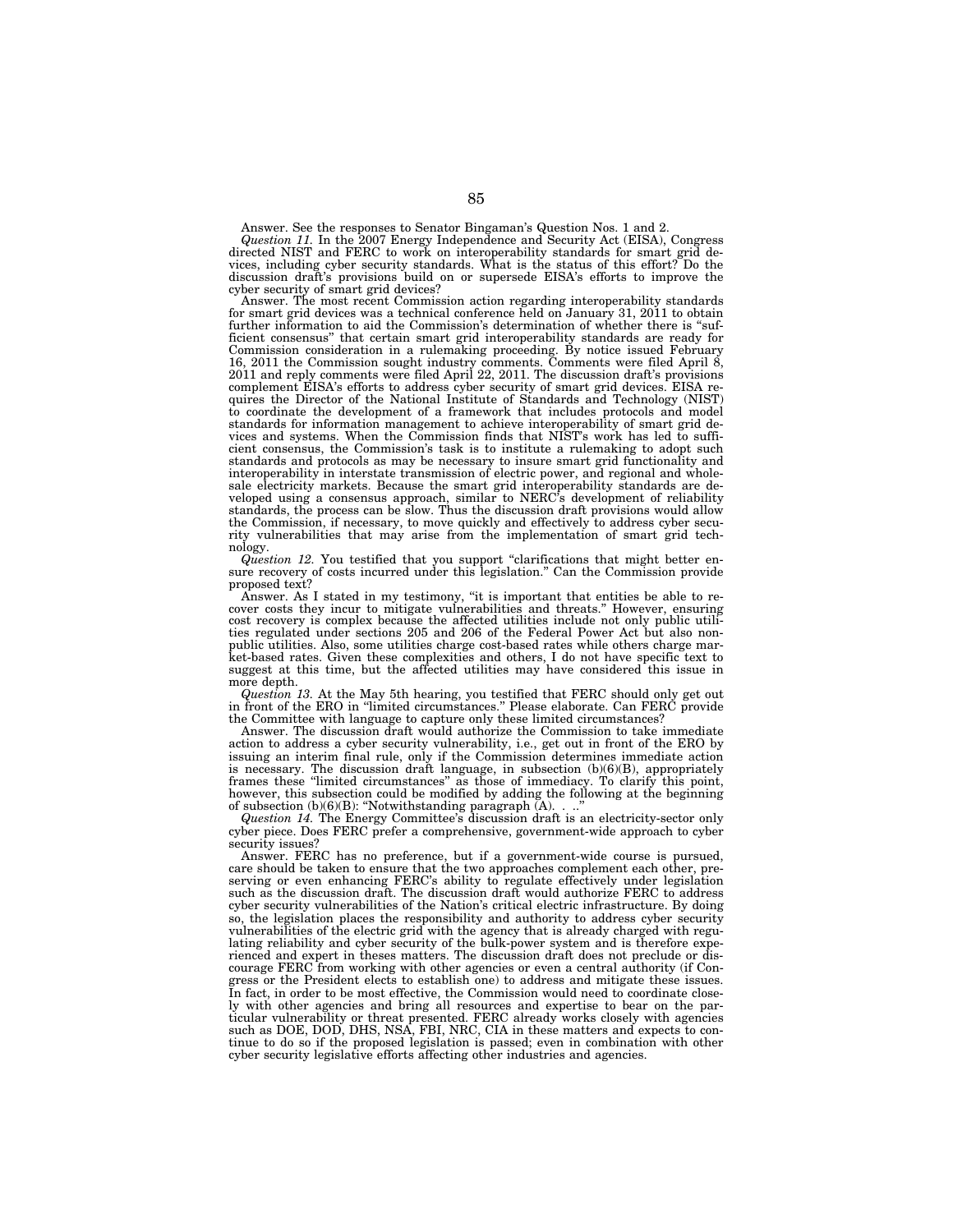# RESPONSES OF JOSEPH MCCLELLAND TO QUESTIONS FROM SENATOR UDALL

*Question 1.* Has the Aurora vulnerability been effectively mitigated, and how is this verified? What is the factual basis for your answer?

Answer. No, I am not aware of any information showing that it has been effec-tively mitigated. The latest effort to further mitigate the Aurora vulnerability involved NERC and several federal agencies. This mitigation effort included the controlled release to industry of a significant body of technical information about the vulnerability and NERC's issuance of a Level 2 Recommendation in October 2010. The Level 2 Recommendation set forth mitigation steps that asset owners could take voluntarily and required feedback on six related questions. Other than responding to the questions, no actions described in the Recommendation were mandatory. The responses indicated that the majority of the companies had not completed their mitigation plans, their mitigation efforts or even whether the plans would be effective.

*Question 2.* Are the current spare transformer resources, including the EEI STEP program, sufficient to mitigate the transformer loss scenario presented in the Oak Ridge National Laboratory report from a 1921-level solar storm (over 300 trans-formers)? What is the factual basis for your answer?

Answer. I do not have any information to substantiate that current spare trans-former resources from the EEI STEP program are sufficient to mitigate the pro-jected losses from such a storm—up to 368 transformers.

Moreover, the EEI STEP program was designed as a transformer asset sharing program which assists a participating utility in the restoration of electric service in the event of an act of deliberate destruction of utility substations. This program is designed to reduce the acquisition of transformers by aggregating the needs, in a particular voltage class, among utilities that participate in that program class. While this program may assist any one utility in restoration under a large scale destructive event, it is not designed to mitigate the multiple utility losses as in the case scenario presented in the Oak Ridge Study. *Question 3.* How effective has the current standards development process been in

protecting against cyber and other non-cyber threats and vulnerabilities to the grid? Is it possible to use this process supplemented with NERC's emergency standards process and the Alerts process to get the job done?

Answer. The current standards development process has not resulted in cyber security standards that adequately protect the grid against cyber vulnerabilities or threats. More than three years has passed since the Commission issued Order No. 706 directing significant modifications to the eight Critical Infrastructure Protection reliability standards. Most of the directed modifications have not been made yet. In addition, the level of sophistication of cyber and other national security threats has increased and more hacker attention is being focused on control systems. NERC's emergency standards process and its "Alerts process" are not enough to bridge the gap in protection. NERC's Alerts are voluntary and are subje tions as the standards such as open disclosure and unpredictable results. Further, NERC's emergency standards process calls for an urgent action standard to be developed within 60 days and submitted to the Commission for approval or remand (which could be further expedited by a written finding by the NERC board of trustees that an extraordinary and immediate threat exists to bulk-power system reliability or national security). Should the Commission approve the standard, it becomes mandatory for two years and must be replaced, requiring the standards development process to produce a replacement standard. Moreover, while it is untested and unclear, NERC's urgent action procedures could widely publicize both the vulnerability and the proposed solutions before they are even deployed, thereby negating their effectiveness. If faced with a national security risk to reliability, there may be a need for an order by the Commission to act directly; expeditiously, within hours or days, rather than weeks or months; and confidentially, in a manner that protects certain information from public disclosure. Thus, even with NERC's emergency standards process and Alerts process there is a continued need for a process to mandate immediate and confidential security measures. The best method for adopting and implementing mandatory and confidential security measures quickly is through direct federal agency action.

# RESPONSES OF JOSEPH MCCLELLAND TO QUESTIONS FROM SENATOR PORTMAN

*Question 1.* Is it your understanding that the joint discussion draft pertaining to cyber-security of critical electric infrastructure would extend the jurisdiction of the Federal Regulatory Commission to include distribution of assets for purposes of ensuring reliability standards are adequate to protect Critical Electric Infrastructure?

Answer. Yes, see my response to Senator Murkowski's Question No. 2. Distribution systems and assets would be included only if their incapacity or destruction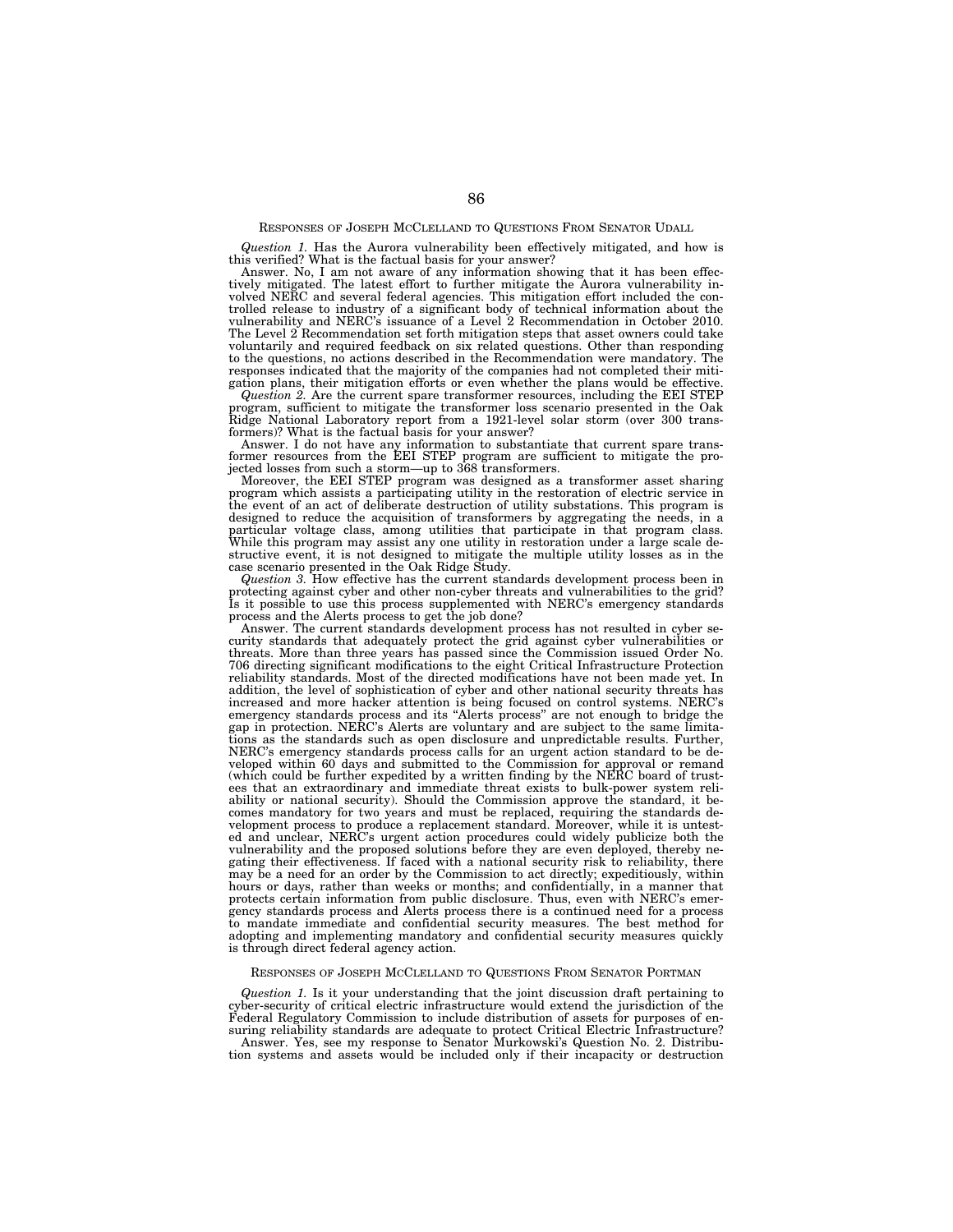would ''have a debilitating impact on national security, national economic security, or national public health or safety.''

*Question 2.* Since distribution assets are generally under the jurisdiction of the states where they are located, do you anticipate conflicts with various state laws and regulations or, perhaps, other federal initiatives such as interoperability standards for Smart Grid?

Answer. No. The discussion draft would expand the Commission's jurisdiction over certain critical distribution assets for the limited purpose of protecting such assets from cyber vulnerabilities. Thus, this limited expansion of the Commission's jurisdiction would preempt state authority in this discrete area, thereby avoiding any potential conflict. With respect to other federal initiatives, the Commission would coordinate with other agencies, as necessary, to prevent overlap of orders or enforce-ment actions regarding FERC's responsibility to address cyber vulnerabilities. FERC already coordinates with many other agencies such as DOE, DOD, DHS, NRC, NSA, FBI and CIA to avoid duplicative or conflicting actions.

*Question 3.* Should conflicts arise, how do you envision these conflicts will be resolved?

Answer. See above response to your Question No. 2. *Question 4.* Do you believe that FERC jurisdiction over distribution of assets is necessary?

Answer. Without FERC jurisdiction over distribution assets that fit the definition of critical electric infrastructure, cyber vulnerabilities and threats would not be not be mitigated as proposed by this legislation. Similar to how a compromise at the bulk-power system level could impact the nation, this subset of distribution facilities needs the same level of protection that would be applicable to the bulk-power system to deter against having a debilitating impact on national security, national eco-

nomic security, or national public health or safety.<br>*Question 5*. What do you think will be accomplished that is not already being accomplished?

Answer. With FERC's experience and expertise of the mandatory security requirements to protect the bulk-power system from compromise, FERC can provide an ef-fective protection effort. For example, FERC will be able to address the protection of distribution-level systems and assets, along with their associated physical and virtual connectivity, to protect the reliability or operability of the bulk-power system. This would translate into having the necessary protection measures for certain distribution facilities in concert with measures required for the bulk-power system

for national security, national economic security, or national public health or safety.<br>Question 6. The discussion draft permits FERC to issue an interim rule if the<br>Electric Reliability Organization fails to meet deadline do you envision will be the role of the Electric Industry in helping FERC to get an interim rule right?

Answer. FERC's orders and appeals allow the affected industry members to participate whenever practical to help ensure that the measures contained within an interim FERC rule are appropriate for expeditious and effective implementation for security of the bulk-power system. FERC's processes allow the affected utilities the option to engage in the process and provide their perspective and any alternative ideas before they are implemented.

*Question 7.* Multiple levels of protection on the electric system have significant, additional costs, and may not be the most cost-effective means of mitigating known vulnerabilities or combating known threats. How would you recommend that determinations be made about additional security requirements that are ordered to be put in to place? Should there be a risk assessment required to determine cost-effectiveness?

Answer. The consequences of an entity having an ineffective security posture can be catastrophic, reaching far beyond that entity. Coordinated and simultaneous cyber attacks meant to cause physical damage to large electrical equipment with long lead times for replacement can cause prolonged outages for specific areas of the country. For this reason, considerations regarding cost effectiveness in the cyber security realm are different from the typical cost effectiveness that has been considered for more traditional scenarios. In most scenarios, the limitations and risks are known and quantifiable or at least capable of being estimated based on prior experiences such as severe weather. With cyber security, cost considerations should consider both the known risks as well as ones that have not yet been discovered. In light of these complexities, considerations such as the life-cycle of equipment based on its upgradeability and the consequences of successfully exploiting any cyber vulnerabilities must be considered in addition to more traditional procurement and operational cost measures. For example, according to public reports, the recent Stuxnet malware exploited several zero-day (previously not widely known) software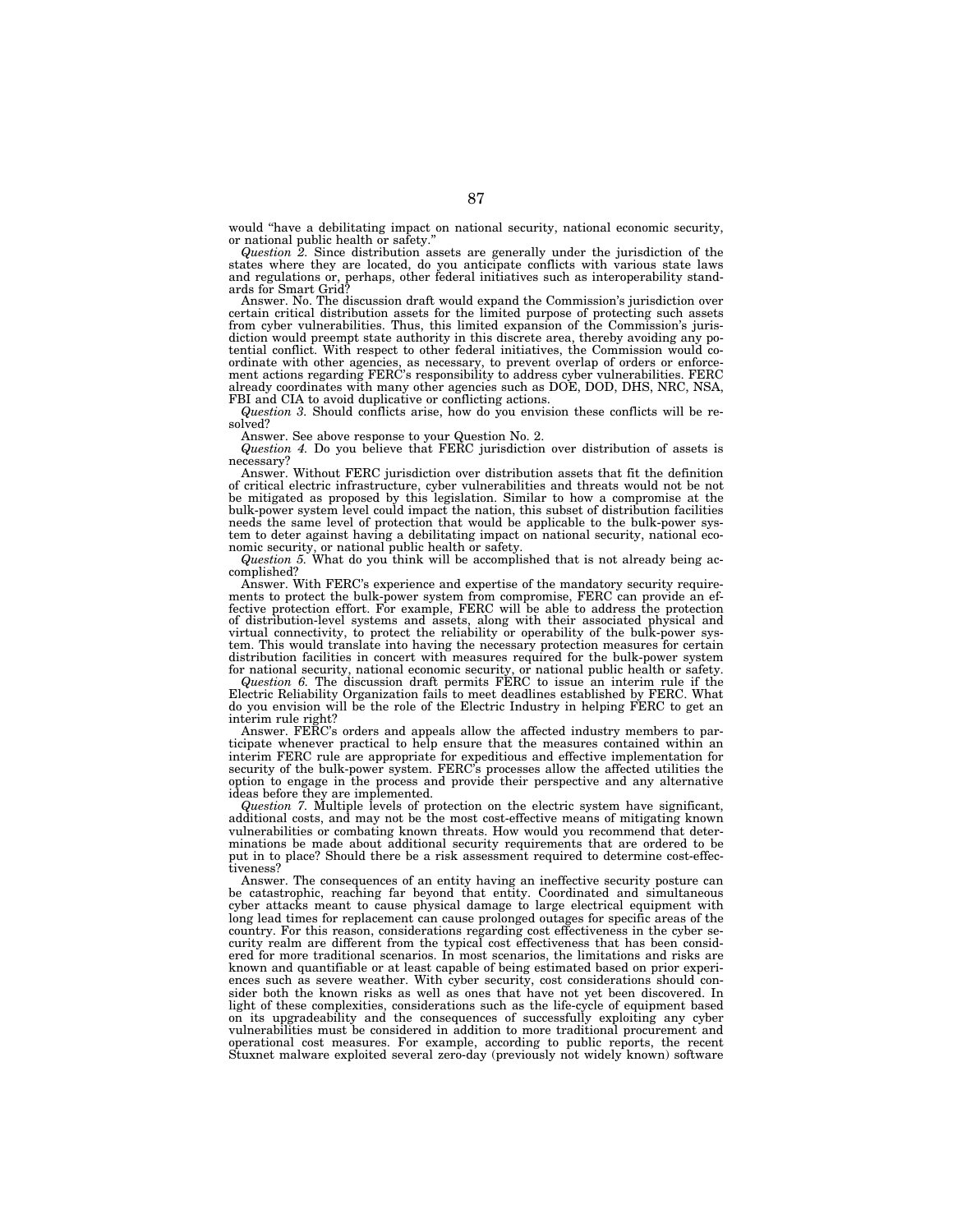vulnerabilities. Control system owners were not even aware of these vulnerabilities until months after Stuxnet was launched but their emergence required prompt mitigation regardless of the associated costs. Although this threat was mitigated, cyber security is not a one-time event. It is a continuing process involving technology, security processes and human interaction. Therefore the appropriate showing of cost effectiveness is that the measures taken fit into a comprehensive security program that involves prevention, detection and recovery from a security breach.

## RESPONSES OF JOSEPH MCCLELLAND TO QUESTIONS FROM SENATOR SHAHEEN

*Question 1.* I've heard from the NH electric co-operative about their concerns in granting FERC authority to regulate at the distribution level of our electric system. Regulation at this level is traditionally handled by the state. What authority, if any, does FERC have right now to regulate distribution facilities in the U.S.?

Answer. Section 215 of the Federal Power Act expressly does not apply to local distribution facilities. These facilities are also generally exempt from FERC's rate regulation, although limited exceptions apply if the facilities are used in providing FERC-jurisdictional services. The additional authority over distribution facilities proposed in the discussion draft would be very limited in nature. It would only allow the Commission to regulate distribution facilities that are "so vital to the United States that the incapacity or destruction of the systems and as sets would have a debilitating impact on national security, national economic security, or national public health or safety.'' In addition, the current proposal would only allow the Commis-sion to regulate that discrete set of facilities for the purpose of addressing cyber security vulnerabilities.

*Question 2.* The current NERC standard development process is a ''bottoms up'' approach that works with electricity sector experts in the U.S. and Canada to develop technical standards that take into account the different among more than<br>3000 individual North American utilities. Why does FERC think t placed with a standards process that would emanate from Washington, DC?

Answer. FERC does not think that the current NERC standards development process should be replaced. And the discussion draft does not eliminate or replace the NERC standards development role. The standards development process will continue to be performed by the ERO and industry unless there is a need for immediate action. The discussion draft would only allow the Commission fined circumstances to directly, quickly and confidentially address cyber security vulnerabilities that threaten national security through the power grid.

# RESPONSES OF WILLIAM TEDESCHI TO QUESTIONS FROM SENATOR BINGAMAN

*Question 1.* Your testimony states that it may be possible to mitigate electromagnetic threats to the power grid through selective hardening. Could you describe some of the ways in which utilities could selectively harden their systems?

Answer. The utilities have available two primary opportunities for selectively hardening the power grid. (1) They can wait until new technologies or planned sys-tem upgrades are to be introduced to the grid, and then apply some form of EMP hardening requirements that can be incorporated in the acquisition process for those new/upgraded features to be procured and introduced to the grid. (2) The other major possibility is that they can choose to retroactively harden key elements of the current grid, by procuring electronics hardware with specifically designed hardening features incorporated into the hardware design. The former approach is recommended, as adding hardening after a system has been fielded is typically more expensive. However, if a particular grid element or node is critically important and susceptible to EMP threats, then one may wish to retroactively add hardening to the existing design and make it more robust to EMP threats.

There are specific hardening approaches that can be selectively employed at the hardware, box, and device levels. The principle that applies is to define, anticipate, and plan to harden against select EMP threat environments. For highfrequency EMP threats, such as unintentional electromagnetic interference or malevolent microwave devices, in the many megahertz to gigahertz frequency range, one can require new electronics have existing electromagnetic compatibility and interference (EMC/EMI) standards incorporated into their design. Such standards are published by both national and international organizations, based on subject matter expert inputs and endorsed by industry, governments, and academia. Hardening features can include the following: properly shielded and grounded enclosures; fast-acting overcurrent shunts or blocks at points of entry; spark gaps and other over-voltage protection; better internal design robustness against over-current and over-voltage conditions, and direct-current or slowly varying offsets (such as better design features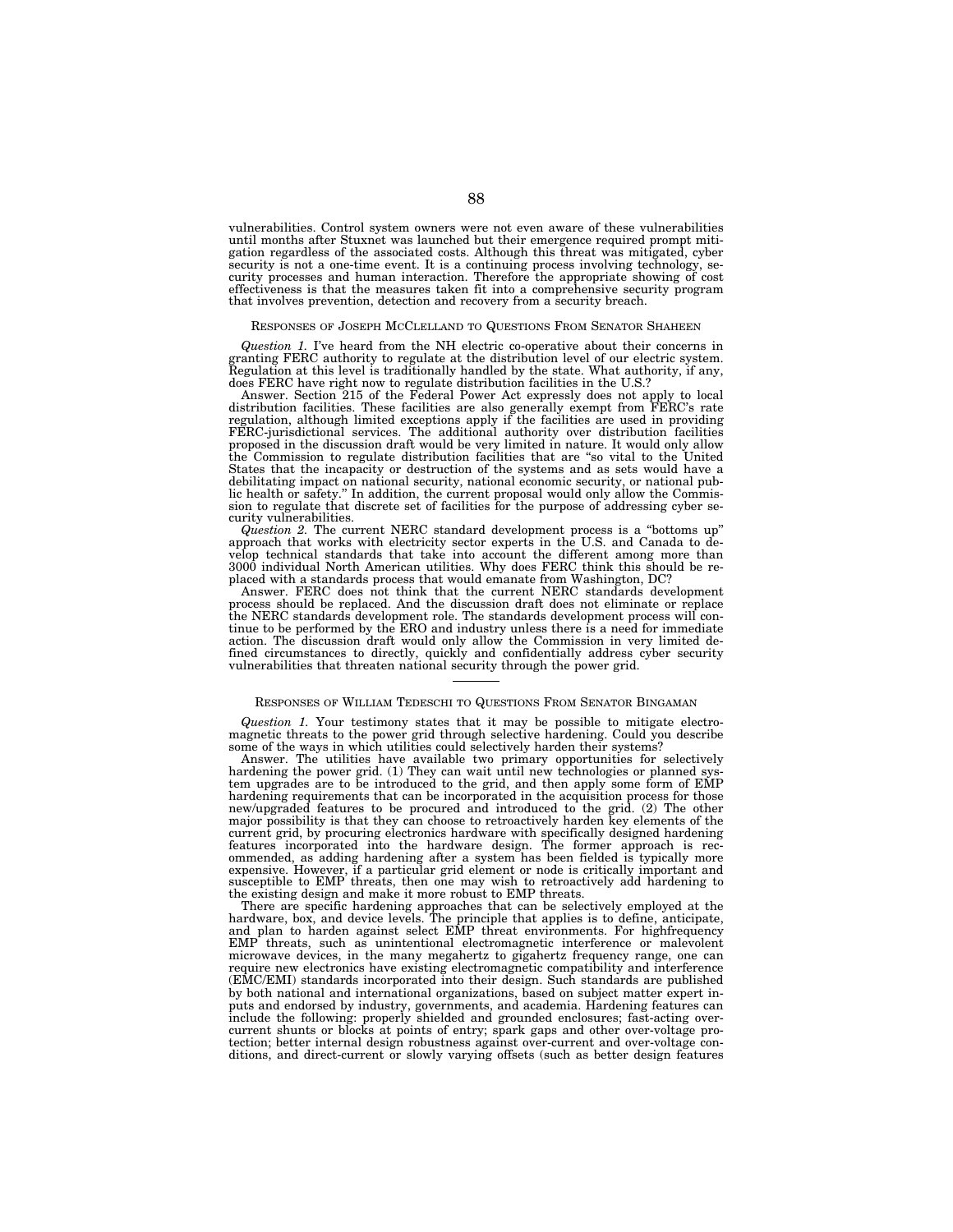inside highvoltage transformers); and electronic filters that are highly selective in the frequencies of electronic transmissions around and into critical grid elements or nodes with operating electronics inside. Hardening can also include creating a morerobust control system for real-time and near real time monitoring and adjusting the actual operation of power flow into, over, and out of the grid, to effectively sense, understand, and respond to a greater range of off-normal conditions during grid operation. Many of these same hardening approaches, and other related techniques not mentioned, can also be considered for the low-and medium-frequency EMP threats, in the many hertz to megahertz frequency range. The type of hardening one might consider employing and at what point in the grid's life cycle should be based<br>on a good understanding of the EMP threat spectrum, wha electronics box is susceptible to EMP attack, and the identified trade-offs in cost, benefit, and risk reduction for the various types of possible hardening approaches.

*Question 2.* Your testimony states that more work is required before fully informed decisions can be made about where and to what extent the grid should be hardened solely against nuclear electromagnetic pulse threats. What kind of information would additional work on electromagnetic pulse threats seek to produce? How long would you estimate that this study may take?

Answer. The additional information we recommend to be generated is to determine an appropriate set of EMP threat scenarios that could adversely affect the power grid, determine if and how the grid is susceptible/vulnerable to the established EMP threats, and identify appropriate threat mitigation and hardening strategies. This set of work (see next paragraph for details) is estimated to require from 2 to 3 years to accomplish, depending on the number of EMP threat classes selected and the amount of technical resolution in the results required to reduce existing uncertainties to an acceptable level and provide a level of riskbased confidence in the current and projected resilience of the power grid.

The full spectrum of possible nuclear high-altitude EMP threats should be examined and characterized, beyond what has been considered to date, namely, only the postulated worst-case nuclear EMP threats. The resulting over-current and overvoltage insults to the grid will be of lesser magnitude and total energy content than the worst-case assumptions that have been made to date, but the worst-case system response may not always be driven by the largest magnitude EMP conditions. The spectrum of possible conventional EMP threats, both malevolent and unintentional, should also be examined and characterized. In particular, what are the technical characteristics of all the postulated EMP threats in terms of their waveforms, frequency content, and electric field strengths? These EMP threat waveforms, along with those postulated from solar-induced geomagnetic storms, should be peer reviewed and validated by a panel of knowledgeable subject matter experts. Next, these EMP threat waveforms can be projected onto selected key elements of the U.S. power grid, and the induced over-current/over-voltage insult estimated by using a combination of computerbased modeling and simulation, along with experimental testing. Threatened key elements of the grid, given a particular EMP threat scenario, can be identified from our knowledge of the grid's network topology and unique design features. Once the electrical insults for the key grid elements are determined, one would ascertain if the element is susceptible to upset or burnout, or other possible adverse effects. Thresholds for upset and burnout would be determined through a combination of computational and experimental modeling and simulation, and by using a somewhat different set of tools and subject matter experts. Given a projected set of upset and/or burnout conditions, one would finally estimate the net cumulative effect (or consequence) on the power grid given the particular EMP threat waveform that was projected against a particular set of grid elements. Once the complete set of risks to the power grid is characterized and better understood—given the full spectrum of possible EMP threats and resultant possible damage responses and ultimately consequences to the grid's continued operability—one can make more informed decisions on whether, where, and to what extent to harden the grid against certain classes of EMP threats. All the work results should be peer reviewed and validated by appropriate subject matter experts, and relevant work conducted in the past should be utilized to the maximum extent possible.

## RESPONSES OF WILLIAM TEDESCHI TO QUESTIONS FROM SENATOR MURKOWSKI

*Question 1.* Your testimony notes that more study is needed to characterize and simulate the susceptibility of the power grid to EMP attacks, and that existing EMP reports should not be the basis for any short-term national decisions. Is it premature to develop hardening standards to mitigate an EMP attack?

Answer. Yes, today it is premature to develop hardening standards for the power grid against EMP threats, both malevolent and non-malevolent (i.e., unintentional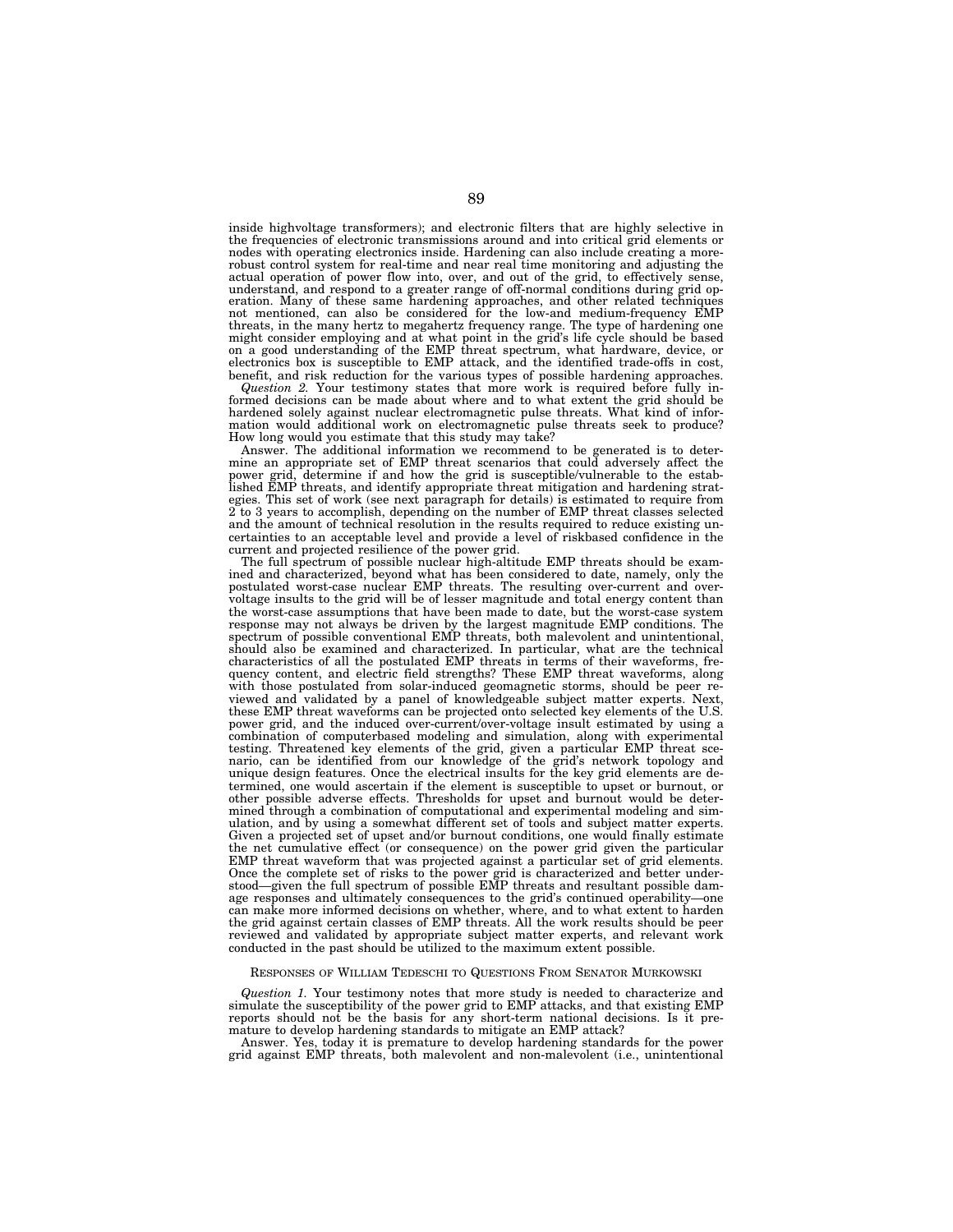and naturally occurring geomagnetic threats). The spectrum of possible EMP threats has not been defined and characterized, and neither has the susceptibility of key grid elements to EMP-induced over-current/over-voltage insults, along with the possible resultant damage and consequences to the continued reliable operation of the grid. For example, the 2010 FERC-sponsored study on EMP threats to the power grid suggests that over 300 high-voltage (HV) transformers would be at risk for damage or failure by a 1-in-100 year geomagnetic storm. This damage estimate appears to have been based primarily on one data point, an estimated 90-amp overcurrent insult to an HV transformer that failed at the Salem Nuclear Plant during the 1989 geomagnetic storm. Applying that particular over-current damage threshold, based on little analysis and no experimental testing, to all HV transformers in a large-area geomagnetic storm results in great uncertainty about the total number of at-risk HV transformers. We assess that this is a worst-case approach to predicting when HV transformers could fail due to over-current insults. The Salem Nuclear Plant HV transformer could have failed for a number of reasons. We recommend that the specific reasons for that failure, as well as consideration of the suite of other possible failure thresholds and conditions, should be better understood so that, ultimately, a more-balanced damage criteria can be established, which will result in a better estimate of the potential damage and consequences to the grid, not only from geomagnetic EMP threats, but also from other EMP threats. We recommend more analysis, experimentation, and assessment be performed to determine how and why HV transformers can fail, along with other key elements of the grid. There simply is not enough data and understanding at this time on how and why key power grid elements can fail to the spectrum of possible EMP threats. Once the additional data and understanding are derived, a defensible technical basis exists for developing and implementing a national hardening strategy.

*Question 2.* Do parts of the power grid, and particularly transformers, based on age and design, react differently to an EMP attack? Do we need to treat all of them in the same manner?

Answer. Yes, every element in the power grid when exposed to EMP attack will react differently to the over-current/over-voltage insult caused by the EMP attack. How each grid element will react depends on a number of factors: the element's design, as-manufactured configuration, current configuration if it has been changed or modified, age and location within the grid topology; installation details; how the EMP threat irradiates and couples electrical energy into the exposed element; how that electrical energy insult flows within the element and deposits its energy along the way; and the strength of the element to withstand the flowing and deposited electrical energy. The full range of possible outcomes of the exposed grid element to the EMP attack include temporary damage or upset, permanent damage, and possibly even no damage or adverse effect. One must also factor in the interplay of how one element's response to the EMP attack will affect the operation of other elements that are connected to it. As far as treating each element in the same manner, one must demonstrate a sufficient understanding of the differences between each element of the grid, and how they will respond to the EMP insult both in their own unique way and synergistically together, if one is to have confidence in estimates of how an EMP attack might affect the grid. EMP effects researchers use analysis, modeling, and experimental testing to conduct detailed characterizations of the design and key operational functioning aspects of all the elements making up a network and of how the element (and ultimately the grid) will react to the deposited electrical energy from the EMP attack. Even within a population of similar grid elements, for example 300 HV transformers, there are enough differences in the design and constituent materials that go into the element and how the element was manufactured that the element's response to the EMP insult can vary by more than an order of magnitude, and sometimes the failure distribution follows well-established statistical distributions; at other times, it does not. The result is that for the same EMP attack, anywhere from a small fraction (or none) to a large percentage of the element's population can be adversely affected. The predicted damage depends very heavily on when and how the transformer (or element) might fail, and more than one data point and significant analysis and modeling are required to get a level of confidence in the expected damage prediction. It is this analytical and experimental modeling and simulation phase of characterizing the grid element and interconnected network that takes a while and a certain amount of resources to establish a level of understanding and confidence in the result. In the absence of data and understanding, and given limited time and resources, researchers typically employ a worst-case approach that unfortunately can lead to a higher cost impact and dire predictions that are not technically defensible, and should not be the basis for important national decisions of this type.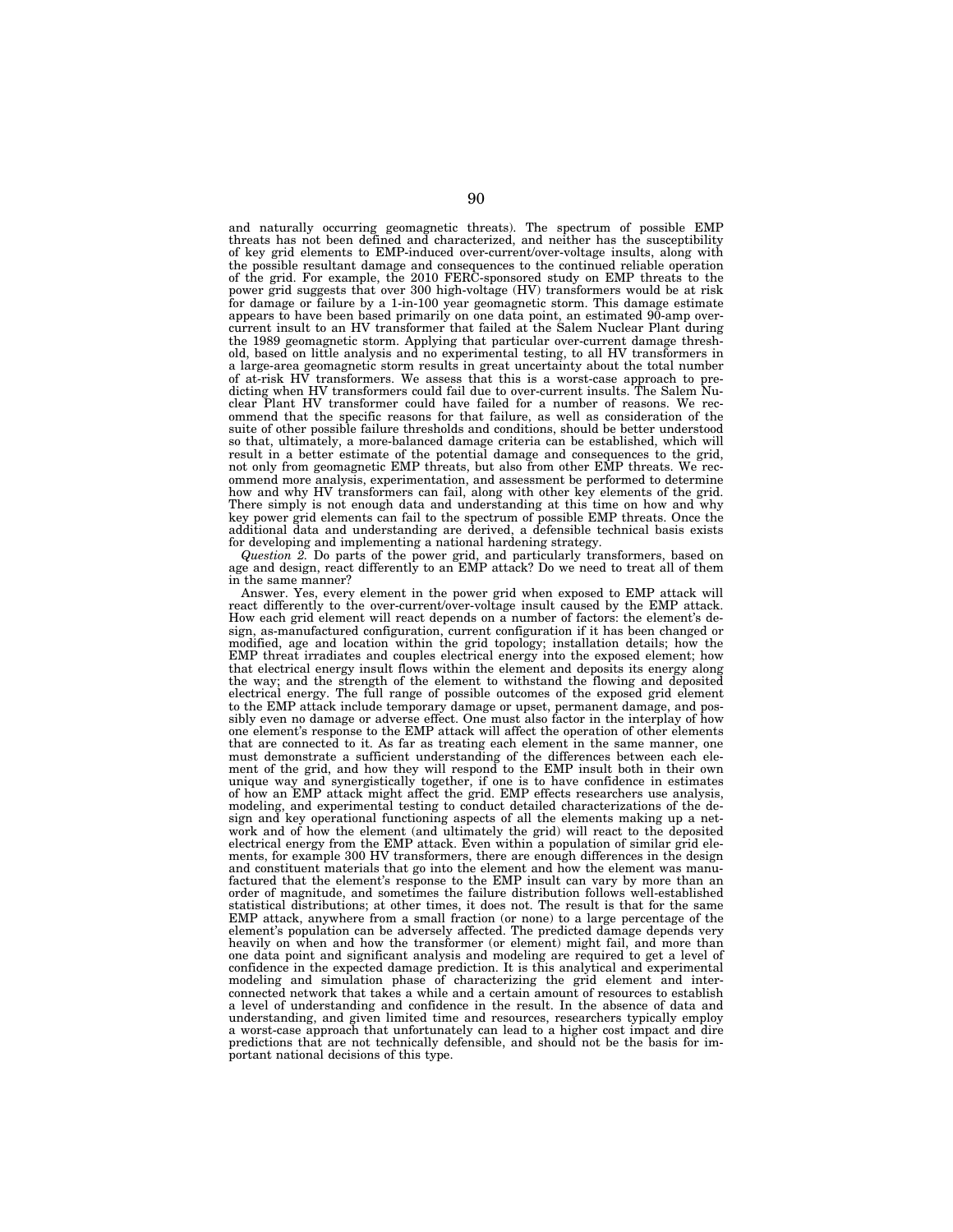*Question 3.* You mentioned that the U.S. electric power grid contains some level of inherent hardness against an EMP impact, and that the grid is already somewhat hardened against the E2 and E3 components (similar to lightning strikes (E2) and solarinduced geomagnetic storms (E3)). However, since the E1 frequency strikes<br>first, how vulnerable is the grid to the E2 and E3 impacts if it has been disabled<br>by the E1 component? Should our focus be on the E1 frequency on the E3 component since you believe a solar-induced geomagnetic storm is more likely than a nuclear-induced EMP attack?

Answer. Yes, for nuclear-detonation-generated EMP, the early-time E1 component, if strong enough, could do damage first to some grid elements or control sys-tems, potentially resulting in the later-in-time E2 and E3 components doing additional damage to the grid. In other cases, the E1 component may not be strong enough to do any damage, but the E2 and E3 components will insult the grid, potentially doing damage. Again, details of the nuclear detonation will affect the extent and strength of the EMP effects and are relevant to whether damage might occur. In some nuclear scenarios, none of the E1, E2, and E3 components would be ex-pected to do damage on the power grid. In general, the E3-like component that results from geomagnetic storms occurs naturally and with an established periodicity. It is just a question of when the storm will occur, how strong it may be, and how long the created electromagnetic field strengths would last, and then whether the power grid is susceptible to them and what might be the possible damage effects. The nuclear E1, E2, and E3 components are human-made, and are assessed to be of low likelihood of occurrence, as compared with geomagnetic storms and some of the electromagnetic interference threats. We should also consider human-made ma-<br>levolent EMP-generating devices, which can be used to exacerbate a particular fre-<br>quency range, or multiple ranges. You are exactly right: T reduction of capability from one frequency range and imposition of a different fre-quency range is another topical area that should be included in studies of system response.

*Question 4.* What different types of protection are needed and available for the various types of potential EMP attacks or geomagnetic disturbances?

Answer. As noted above in the answer to Senator Bingaman's first question, there are many hardening approaches, both passive and active that could be considered<br>and applied to the power grid that would add an elevated level of resilience against<br>EMP threats. Once the EMP threats have been sufficiently sessment made with at least a moderate level of confidence of the grid's susceptibility and resultant damage to such threats, then costeffective risk-based decisions can be made regarding a national hardening strategy and specific hardening measures to employ. Our recommended approach is to characterize the full spectrum of EMP threats, both intentional (nuclear and nonnuclear) and unintentional (electromagnetic interference) human-made and naturally occurring (geomagnetic). Next, we should more fully characterize the grid's susceptibility to potential damage by those classes of EMP threats (through analytical and experimental modeling and simulation), and identify possible techniques to harden against the identified threats. At a minimum, we should ensure that we are hard against unintentional human-made interference (which is a threat now) and have an acceptable level of resilience against geomagnetic EMP threats (which is a work in progress). Next, we should establish how resilient or susceptible/vulnerable the grid is to the humanmade EMP threats, and then finally make risk-based national and/or industry-level decisions on whether and to what extent to harden certain elements of the power grid against the broader set of EMP threats. That said, risk-based analysis and assessment approaches should continue to be applied looking for key grid elements and nodes that might be vulnerable to specific EMP threats and which might need to be hardened sooner rather than later.

*Question 5.* Are smart grid technologies that are currently being distributed across the country and placed into service required to have hardened features to protect against EMP attacks?

Answer. Our understanding is that smart grid technologies that are currently being considered and possibly distributed across the country and placed into service are not required to have hardening features to protect against EMP attacks. The smart grid technologies at a minimum should have a level of hardening against lightning and unintentional electromagnetic interference (EMI) based on some combination of national and international EMI and electromagnetic compatibility (EMC) standards. If EMI and EMC standards are being considered and included in new smart-grid technologies, then they will have some level of resilience against E1-type EMP effects. How much resilience there is or might be can be determined through a combination of analytical and experimental modeling and simulation. Because possible smart-grid technologies are still under development, are generally small and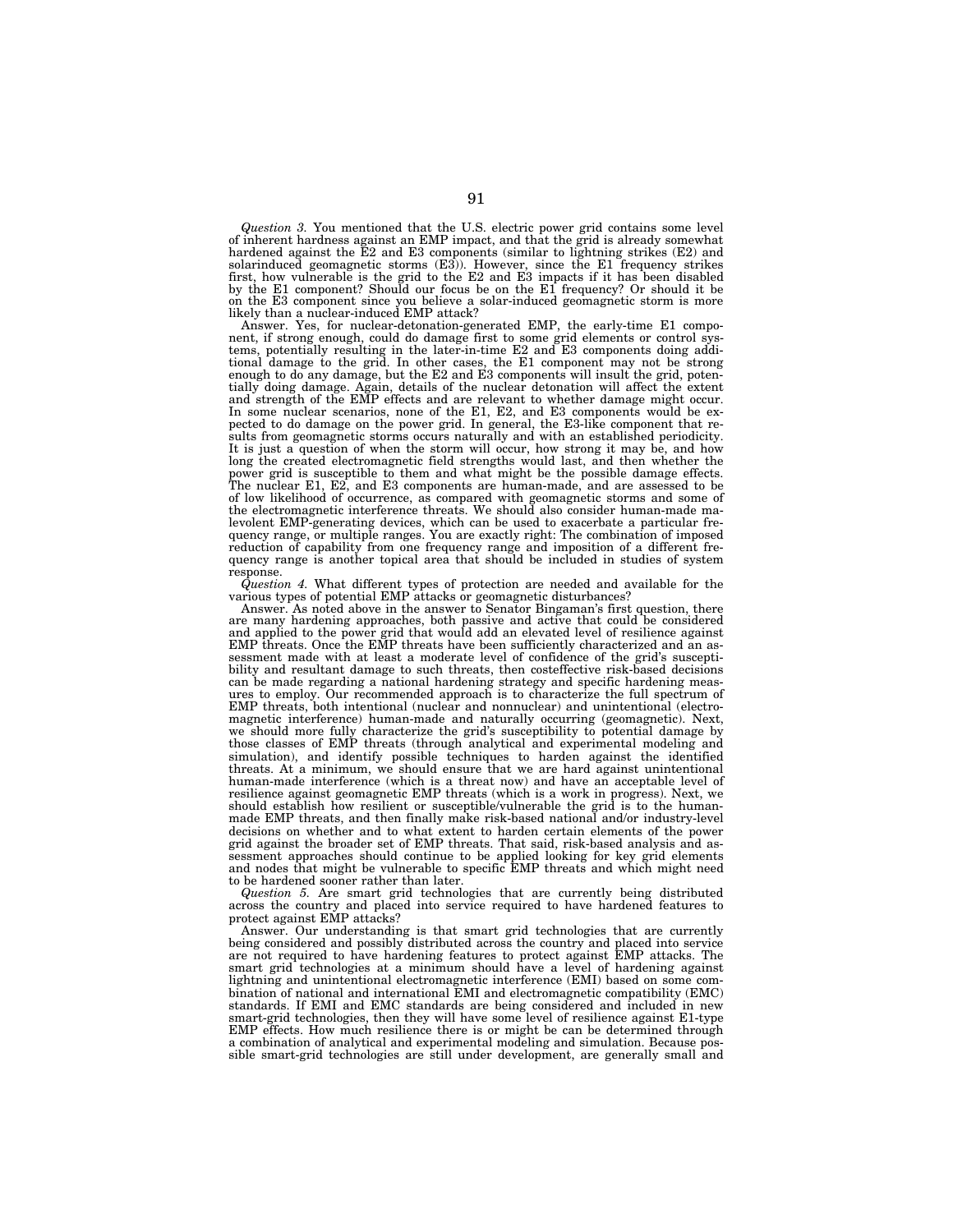likely will be mass-produced and therefore lower in per unit cost than, for example, HV transformers, there is an excellent opportunity here to consider and possibly in-clude some form of costeffective, EMP hardening features to protect against E1-and E2-like EMP threats.

## RESPONSES OF PATRICIA HOFFMAN TO QUESTIONS FROM SENATOR BINGAMAN

*Question 1.* Last year, Secretary Chu announced funding for the National Electric Sector Cyber Security Organization. What is the role of this organization vis-a-vis North American Electric Reliability Corporation (NERC), NERC's standards development process, and the Federal Energy Regulatory Commission?

Answer. The Energy and Water Development Appropriations and Related Agencies Appropriations Act, 2010 (P.L. 11-85) directed that ''...the Secretary shall establish an independent national energy sector cyber security organization...'' In response, the Department of Energy issued a Funding Opportunity Announcement on March 31, 2010. Two organizations received awards: EnergySec was selected to form the National Electric Sector Cybersecurity Organization (NESCO). The Electric Power Research Institute (EPRI) was selected as a research and analysis resource to this organization, and is referred to as the National Electric Sector Cybersecurity Organization Resource (NESCOR).

The purpose of the award was to ''establish a National Electric Sector Cyber Security Organization that has the knowledge, capabilities, and experience to protect the electric grid and enhance integration of smart grid technologies that are adequately protected against cyber attacks.'' In addition, the organization ''will serve as a focal point to bring together domestic and international experts, developers, and users who will assess and test the security of novel technology, architectures, and applications.'' When fully operational, NESCO/NESCOR will provide early warnings to and share best practices with, all parts of the sector (generation, transmission, distribution), not just the bulk power system. NESCO/NESCOR will provide comments to the North American Electric Reliability Organization (NERC) standards development process as appropriate and share compliance information in the sector, but does not enforce or regulate the standards.

NERC's mission is to ensure the reliability of the North American bulk power system. NERC is the electric reliability organization (ERO) certified by the Federal Energy Regulatory Commission (FERC) to establish and enforce reliability standards for the bulk-power system. NERC develops and enforces (following approval by FERC) reliability standards, including cyber security standards; monitors the bulk power system; and educates, trains and certifies industry personnel. NERC is an authoritative body and can mandate actions by the registered entities. NESCO/ NESCOR is a voluntary body that can provide guidance.

*Question 2.* In February, the Department of Energy launched an open collaboration with the National Institute of Standards and Technology and the North American Electric Reliability Corporation to ''develop a cyber security risk management process guideline for the electric sector.'' Could you describe the objectives of this collaboration and how its work will filter into the NERC standards development and approval processes?

Answer. DOE, in coordination with the National Institute for Standards and Technology (NIST) and NERC, is leading a public and private sector collaboration to develop a risk management process guideline to provide a consistent, repeatable, and adaptable process for the electric sector, and enable organizations to proactively manage cyber security risk. The objective of this collaboration is to build upon existing guidance and requirements to develop a flexible risk management process tuned to the diverse missions, equipment, and business needs of the electric sector for application throughout the sector, and to bridge the divide between security for industrial control systems and information technology. The risk management process guideline is currently in the drafting stage. Representatives from the NERC standards development team are participating in drafting of the risk management guideline. As this effort gets further along we will better be able to assess how it may factor into the NERC standards development and approval processes.

*Question 3.* Your testimony states that the Department of Energy and the Department of Defense have signed a memorandum of understanding that is intended to enhance national energy security. The Discussion Draft directs the Secretary of Defense to prepare a plan to protect power supplies to national defense facilities. How will this memorandum help the Secretary of Defense in creating this plan?

Answer. The Department of Energy and the Department of Defense (DOD) energy security Memorandum of Understanding (MOU) provides for collaboration between the two agencies on energy security research and development, and energy assur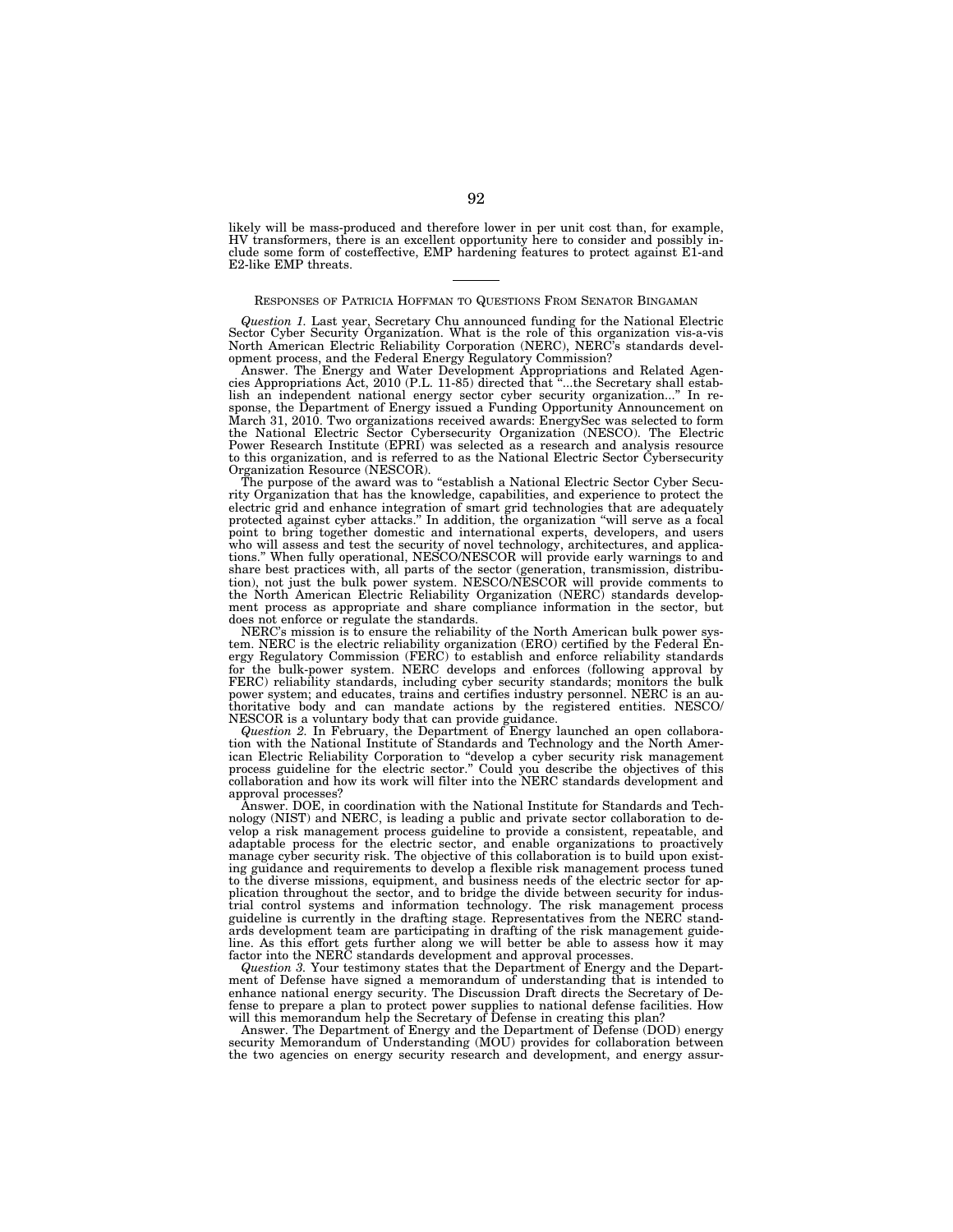ance. This may include projects on power electronics, microgrids, cyber security, electromagnetic pulse, smart grid, and storage which will benefit from DOE's energy related expertise. An Executive Committee has been formed to oversee all activities, including energy security. The Executive Committee is chaired by me, as the Assistant Secretary for Electricity Delivery and Energy Reliability, DOD's Assistant Secretary of Defense for Operational Energy Plans and Programs, and DOD's Deputy Under Secretary of Defense for Installations and Environment. The remainder of the Executive Committee is comprised of key energy decision makers from both departments.

While this MOU is not focused on cyber security for the grid, it provides a structure to collaborate on a comprehensive proactive approach that reduces the impact of power loss to defense critical assets, considering both mitigation and response measures to ensure vital defense capabilities are not disrupted.

*Question 4.* Do you think each state has adequate cyber expertise to protect distribution-level systems and assets that are so vital that their loss would have a debilitating impact on national security, national economic security, or national public health or safety?

Answer. Local distribution companies, and the Public Utility Commissions (PUCs) that regulate them, are the entities at the State level that are responsible for reliable electric service within states, including protection from service disruptions caused by cyber attacks. It is DOE's understanding that the utilities and PUCs understand, and are addressing cyber security concerns. States, similar to the Federal government and the private sector, are challenged by the increasing sophistication of the threat to maintain a level of cyber security expertise adequate to manage cyber security risks.

State and local governments are very concerned about the impacts of cyber attacks and are taking steps to address such risks. The Department also recognizes the need to mature and increase the level of cyber security expertise within the states and the electric sector. The Department's Office of Electric Delivery and Energy Reliability (OE) works closely with organizations, such as the National Association of Regulatory Utility Commissioners (NARUC), the National Association of State Energy Officials, the National Conference of State Legislatures, the National Governor's Association, and Public Technology Institute that are helping State and local agencies to address cyber security issues. These organizations have worked with OE to develop technical briefs, education forums, workshops, and exercises on cyber security and other concerns related to grid modernization. OE has been working with these organizations to support and sponsor activities such as the NARUC security boot camp provided for PUCs and their staff at the 2011 NARUC winter meeting, and providing technical assistance to PUCs related to cyber security for the smart grid.

Through the American Recovery and Reinvestment Act, OE provided funds to forty-eight states and territories plus forty-three cities to prepare energy assurance plans to better respond to energy emergencies, including addressing cyber security. States have recently completed draft emergency assurance plans all of which address cyber security. Recovery Act funds are also assisting state public utility commissions directly, providing funds to hire new staff and retrain existing employees to ensure they have the capacity to quickly and effectively review proposed electricity projects, including the cyber security aspects of those projects.

#### RESPONSES OF PATRICIA HOFFMAN TO QUESTIONS FROM SENATOR MURKOWSKI

*Question 1.* Currently, how do DOE and FERC work together to assess threats and vulnerabilities? Have there been any problems with this working relationship? How do the two agencies coordinate with the government's intelligence agencies?

Answer. DOE and the Federal Energy Regulatory Commission (FERC) coordinate on an ongoing basis depending upon the specific nature of the critical infrastructure protection activity. Most recently, DOE, FERC, and the Department of Homeland Security (DHS) sponsored a set of reports<sup>1</sup> which provided a technical threat assessment of geomagnetic disturbances and electromagnetic pulse, providing a more comprehensive understanding of the issues. FERC is also participating in the effort led by DOE, along with the National Institute of Standards and Technology (KIST), DHS, and North American Reliability Corporation (NERC), to develop a risk management process for the electricity sector specifically aimed at providing the sector with a common and repeatable cyber security risk management process.

<sup>1</sup>Prepared by Metatech Corporation under the direction of Oak Ridge National Laboratory. Available at http://www.orni.govisci/ees/etsd/pes/ferc ernp gic.shtml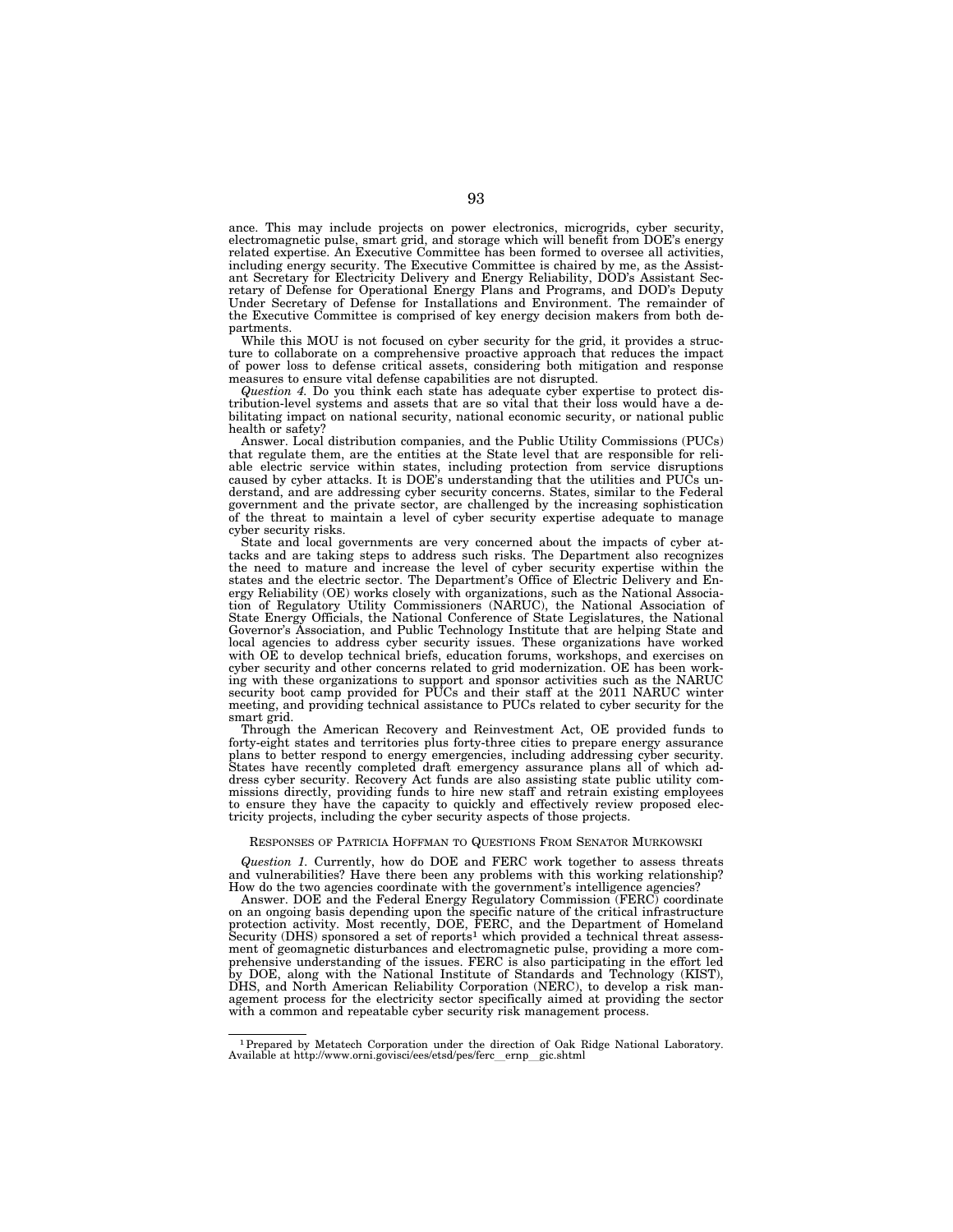Threats to the electricity sector are an operational issue and thus should principally be handled by DOE as the Sector Specific Agency (SSA) under Homeland Security Presidential Directive 7 and the National Infrastructure Protection Plan (NIPP). Effectively responding to potential threats to the sector requires an operationally-oriented organization with established coordination mechanisms with DHS and the intelligence community to properly assess and respond to a threat. DOE is able to draw from a variety of resources, including its Office of Intelligence and the resources of the National Laboratories to effectively assess and respond to emerging threats to the sector. This is all done in close coordination and collaboration with DHS, FERC, and other Federal partners under the National Cyber Incident Response Plan and most importantly, in coordination with the electricity sector.

To be effective in its roles as the SSA, DOE depends upon and constantly works to build and strengthen its relationships with utilities and the broader electricity sector stakeholder community. DOE fosters collaboration and voluntary initiatives to further its goal of a reliable and resilient power grid. Given FERC's role as an independent regulator, DOE has found that discussions with industry can sometimes be more open and frank if FERC is not present. This is consistent with the philosophy of the NIPP which sought to facilitate open and candid conversations on infrastructure security issues under the public-private partnership.

*Question 2.* The Energy Committee's discussion draft is an electricity-sector only cyber piece. Does the Department prefer a comprehensive, government-wide approach to cyber security issues?

Answer. Yes, recognizing the interdependencies between different sectors it is important to have a comprehensive, government-wide approach to cyber security. The Administration has proposed comprehensive cyber security legislation (http://

www.whitehouse.gov/ombilegislative letters).<br>*Question 3.* Recently, Howard Schmidt, the White House cyber security coordinator, made headlines when he said that the risks of cyber attacks is often overblown and that cyber attacks are the "risk of doing business." In light of these statements, does the Administration believe additional Federal authority is needed in the cyber security arena?

Answer. We often associate high profile events with the term ''cyber attack,'' but the reality is our networks face a spectrum of risks, many of which are less spectacular yet more pervasive. Our federal networks, as well as many of those that support our critical infrastructure are probed thousands of times per day. Managing and responding to these risks has become a core element of how we as a nation do business, and an important aspect of ensuring the reliability of the grid. Cyber security standards can provide an effective baseline to address known vulnerabilities.

Managing the risk from unknown vulnerabilities and dynamic threats are best addressed by timely sharing of relevant and actionable threat information, the use of risk management, and effective incident management and response. The electricity sector must have the ability to assess, respond, and mitigate the impacts of an event in a timely manner.

*Question 4.* I understand that DOE is working on the need for domestic manufacturing of transformers. Please elaborate on the problem and what is being done on this issue.

Answer. The U.S. is heavily dependent on imports for large transformers above 345kV. In addition, limited manufacturing capacity results in long lead times for delivery of high voltage transformers, often over 12 months. This situation is of concern to the Department.

Import dependency is of concern to the utility industry, as well as DHS/FEMA and DOD. DOE has held discussions with several transformer manufacturers, including ABB, Efacec, Waukesha and Areva, and additional discussions are planned. The DOE-North American Electric Reliability Corporation (NERC) workshop report on High-Impact, Low-Frequency Event Risk to the North American Bulk Power System (June 2009) identified this as an important concern. Large transformer concerns were also identified in both the 2007 and 2010 Energy Sector Specific Plans. Even with the successful start up of new manufacturing facilities, only a small portion of U.S. utility annual demand is likely to be rnet. Additionally, a significant national level disaster impacting a large number of transformers would certainly exceed domestic manufacturing capability and would likely require the global market to significantly ramp up production to meet the demand.

In 2009 a new plant was opened in Georgia by Efacec and two other companies (Mitsubishi and Hyundai) have announced new plants to be built in the U.S. A domestic manufacturer Waukesha Electric Systems has begun to expand their production capacity to 500kV and 765kV units in their Waukesha Wisconsin facility. DOE has also partnered with the Department of Homeland Security to develop and test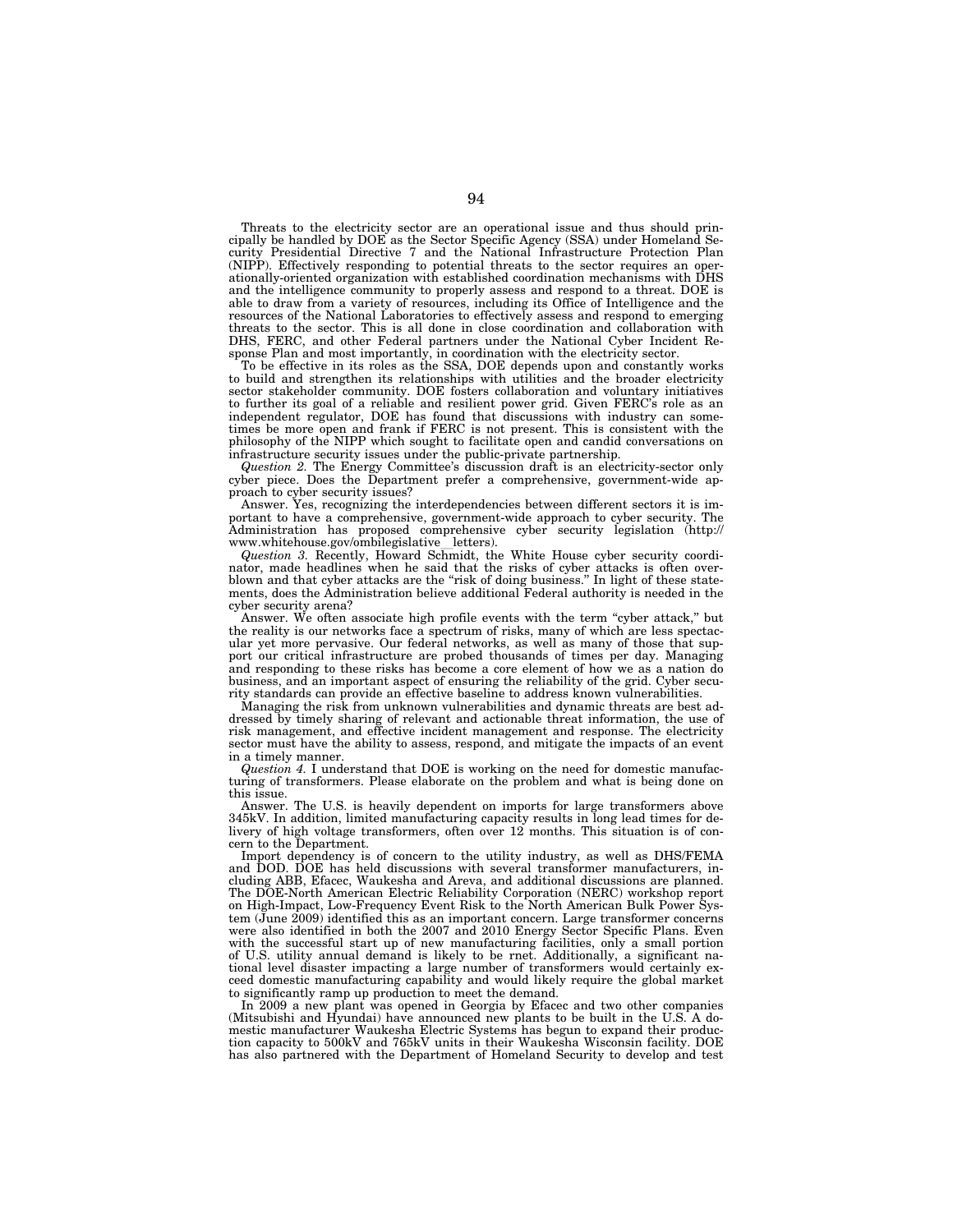a lighter weight and more transportable, temporary transformer that could be used in emergencies.

*Question 5.* What is the Administration's position on the bifurcation of federal authority set forth in the discussion draft? Do you believe FERC needs additional authority to address vulnerabilities or is the existing Section 215 stakeholder process adequate?

Answer. The Administration does not have a position on this particular discussion draft, but has proposed comprehensive cyber security legislation (http://<br>vww.whitehouse.gov/ombilegislative\_letters).

vvww.whitehouse.gov/ombilegislative\_letters).<br>With respect to emergency authority, when the Department of Energy and FERC were established by the Department of Energy Organization Act, the Secretary was given the authority to issue orders during an emergency for the interconnection of facilities, generation, delivery, interchange, or transmission of electric energy. FERC was given Federal Power Act (FPA) authority to establish, review and enforce rates and charges for the transmission and sale of electricity. DOE believes that these divisions of FPA authority properly place the regulatory rate making responsibilities of the FPA with FERC, and the authority to make national emergency determinations with DOE.

We believe that emergency authority is appropriately placed with the head of a cabinet department who is fully accountable to the President. DOE and DHS have the capability to develop or obtain knowledge with respect to threats or vulnerabilities that might give rise to the need for an emergency order.

*Question 6. Do you agree with Mr. Tedeschi from Sandia National Laboratory that* the susceptibility of the power grid to EMP attacks is not well characterized and should be further addressed with computer-based simulations and experimental testing?

Answer. Yes, we absolutely agree with the concerns raised in Dr. Tedeschi's testimony. As he noted "Assumptions about age, design, and failure thresholds of transformers introduce additional uncertainty and are based on limited samplings of transformers of a particular type and from a clear source. All assumptions point to large uncertainties in the output results and interpretations from the model; therefore, statements on the number of 'at-risk' transformers and the severity of the regional damage should be viewed as illustrative only.''

Computer-based simulations are needed to support electric utility adoption of technological approaches to reduce the threat of electro-magnetic pulse (EMP) attacks and solar storms. These will assist utilities to develop an understanding of the potential impact of EMP on the power grid and its components. Utilities run computer simulations to help optimize power production and transmission and to avoid failures. Ultimately, technological solutions will require research and development and careful testing and evaluation to ensure their effectiveness.

# RESPONSES OF PATRICIA HOFFMAN TO QUESTIONS FROM SENATOR UDALL

*Question 1.* Has the Aurora vulnerability been effectively mitigated, and how is this verified? What is the factual basis for your answer?

Answer. The Aurora vulnerability has been effectively studied and analyzed. The fundamental principles behind the Aurora vulnerability are well understood by experienced and practicing utility engineers and operators. Assessment of the effectiveness of the mitigations is currently underway.

In early 2011, the ES-ISAC issued an Essential Action Advisory to all NERC registered entities to provide the additional technical details that described the nature of the vulnerability and assess the current status of mitigating actions implemented by registered entities through this action. NERC will also use the information to determine what additional actions may need to be taken. The Department anticipates the Aurora vulnerability will be addressed by NERC entities and verified.

In 2007, DHS, DOE, other Federal agencies, and NERC's Electric Sector Information Sharing and Analysis Center (ES-ISAC) became aware the Aurora vulnerability which, if exploited by an attack, could cause significant physical damage. The ES-ISAC issued an advisory to describe the mitigation measures that electric sector owners and operators needed to implement to reduce the risks associated with the Aurora vulnerability. Unfortunately at that time, the supporting technical documents could not be released to the owners and operators due to the documents' classification level.

The Department has supported NERC and the sector through the development of the 2011 Essential Action Advisory and its accompanying documents. The Department continues to support Department of Defense efforts to mitigate the Aurora vulnerability and protect its military installations.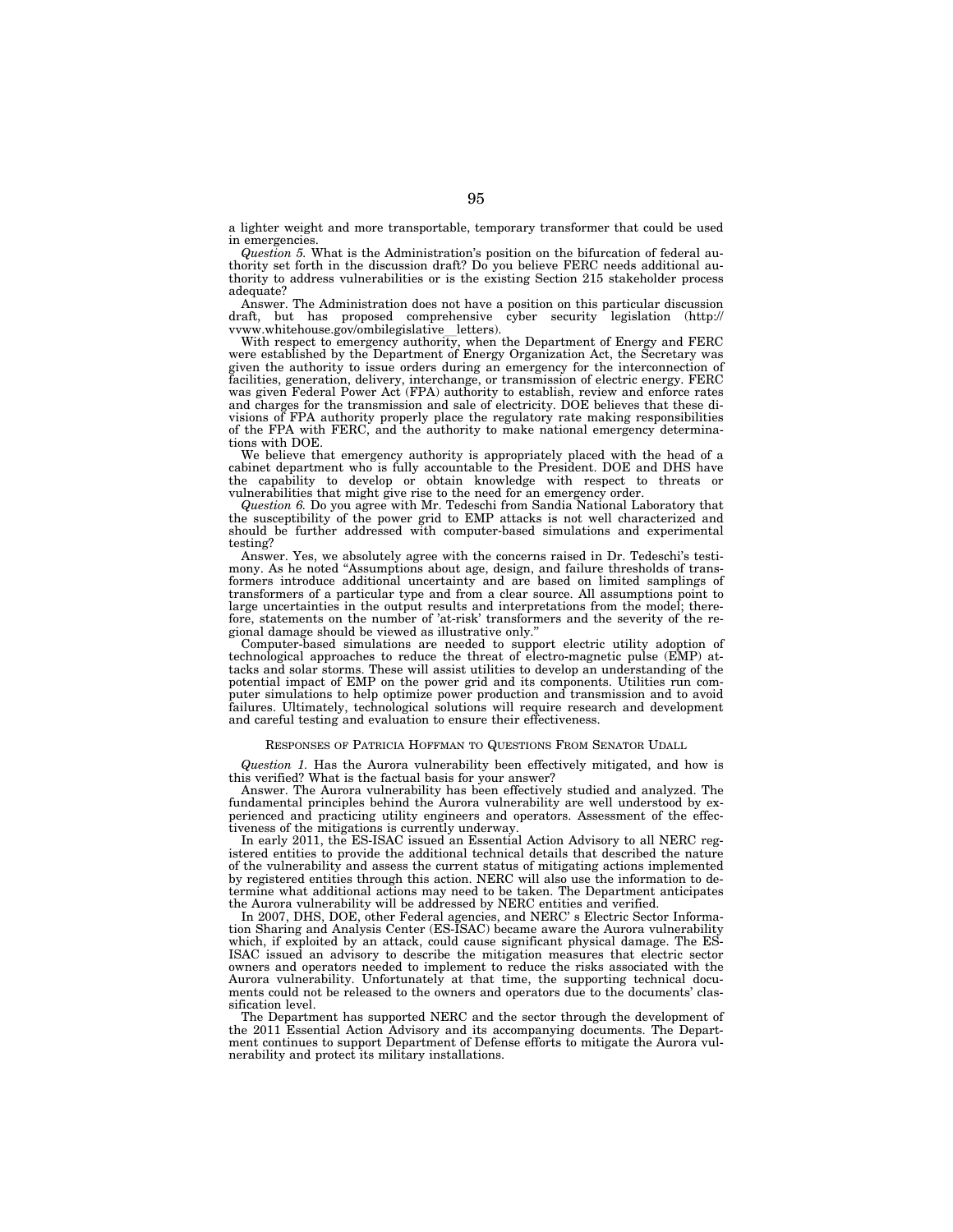*Question 2.* Are the current spare transformer resources, including the EEI STEP program, sufficient to mitigate the transformer loss scenario presented in the Oak Ridge National Laboratory report from a 1921-level solar storm (over 300 trans-formers)? What is the factual basis for your answer?

Answer. The EEI STEP program is focused on sharing of spare transformers to assist recovery from a terrorist attack. EEI reports that some 50 utilities rep-resenting approximately 70 percent of the electricity customers are participating in this program. The vast majority of smaller utilities including municipals and coops are not participating.

The adequacy of existing spares to address major transformer outages will depend on many factors including the geographic impact, the type of transformers, the age and health of the transformers. But, it is clear that major transformer losses from a solar storm of historic magnitude would present an enormous challenge to the sector's ability to respond to and recover from such an event. The North American Electric Reliability Corporation (NERC) is addressing the spare transformer issue and has created a Spare Equipment Database Task Force, as well as, a Task Force on Geomagnetic Disturbances. NERC will seek information from all of its member companies. Several transformer manufacturers including ABB and Siemens are participating on the NERC task forces as well.

There are limited modeling studies to provide a factual basis to estimate possible electricity grid impacts to a 1921 magnitude solar storm. Utilities in Canada, the United States and Europe have begun to take steps to reduce the potential impact of such large solar storms. The North American Electric Reliability Cooperation has recently issued an alert to its members on steps that they may take to reduce potential impacts on their equipment and the grid. [See: http://www.nerc.com/fileUploads/ File/Events%20Analysis/A-2011-05-10- 01 GMD F1NAL.pdf]. The alert was the result of a 2-day NERC workshop in April 2011 to discuss utility approaches to address the issue. DOE is working with electricity industry partners to increase attention and to encourage the use of best practices.

*Question 3.* How effective has the current standards development process been in protecting against cyber and other non-cyber threats and vulnerabilities to the grid? Is it possible to use this process supplemented with NERC's emergency standards process and the Alerts process to get the job done?

Answer. What is most important is that a structure exists to support an ''electric sector incident response plan'' to respond to events. A combination of the NERC standards and Alerts process, timely and actionable information sharing, and emergency authority will provide a comprehensive approach to managing cyber security threats and vulnerabilities. Standards ensure a level of quality, compatibility, safety, and connectivity with other equipment and processes.

Standards must be widely accepted and commonly trusted to be effective. They also provide the foundation for further innovation, or as in the case of security or safety, a minimum level of requirements. As a result, standards development is often a time-consuming process. Development of security standards relies on awareness and consensus of the threat environment. This is a challenge to the electric sector due to the dynamic nature and speed of cyber threats that necessitates access to timely and actionable threat information. This challenge makes it difficult to adequately assess impact to inform risk decisions on investment in cyber security improvements beyond what is needed for compliance.

# RESPONSES OF PATRICIA HOFFMAN TO QUESTIONS FROM SENATOR PORTMAN

*Question 1.* It is my understanding that the discussion draft grants the Secretary of Energy the authority to require others to take actions if 'the Secretary determines that immediate action is necessary to protect critical electric infrastructure from a cyber security threat.'' The Secretary may then follow a procedure to make these requirements permanent. In your opinion, what sort of event would trigger such an action by the Secretary?

Answer. The discussion draft grants the Secretary of Energy the authority to require others to take actions if the Secretary determines that immediate action is necessary to protect critical electric infrastructure from a cyber security threat.'' The type of event that would trigger such action by the Secretary would be an event that poses a significant risk to the operation of critical electric infrastructure, such as high altitude electromagnetic pulse, or a cyber attack. The determination of whether to use emergency authority would be based on analysis of the threat, evaluation of risk and consequences, and the potential for impact to electric sector and potential other sectors of the economy. Additionally, use emergency authority would be determined in consultation with other sector specific agencies that could be potentially impacted.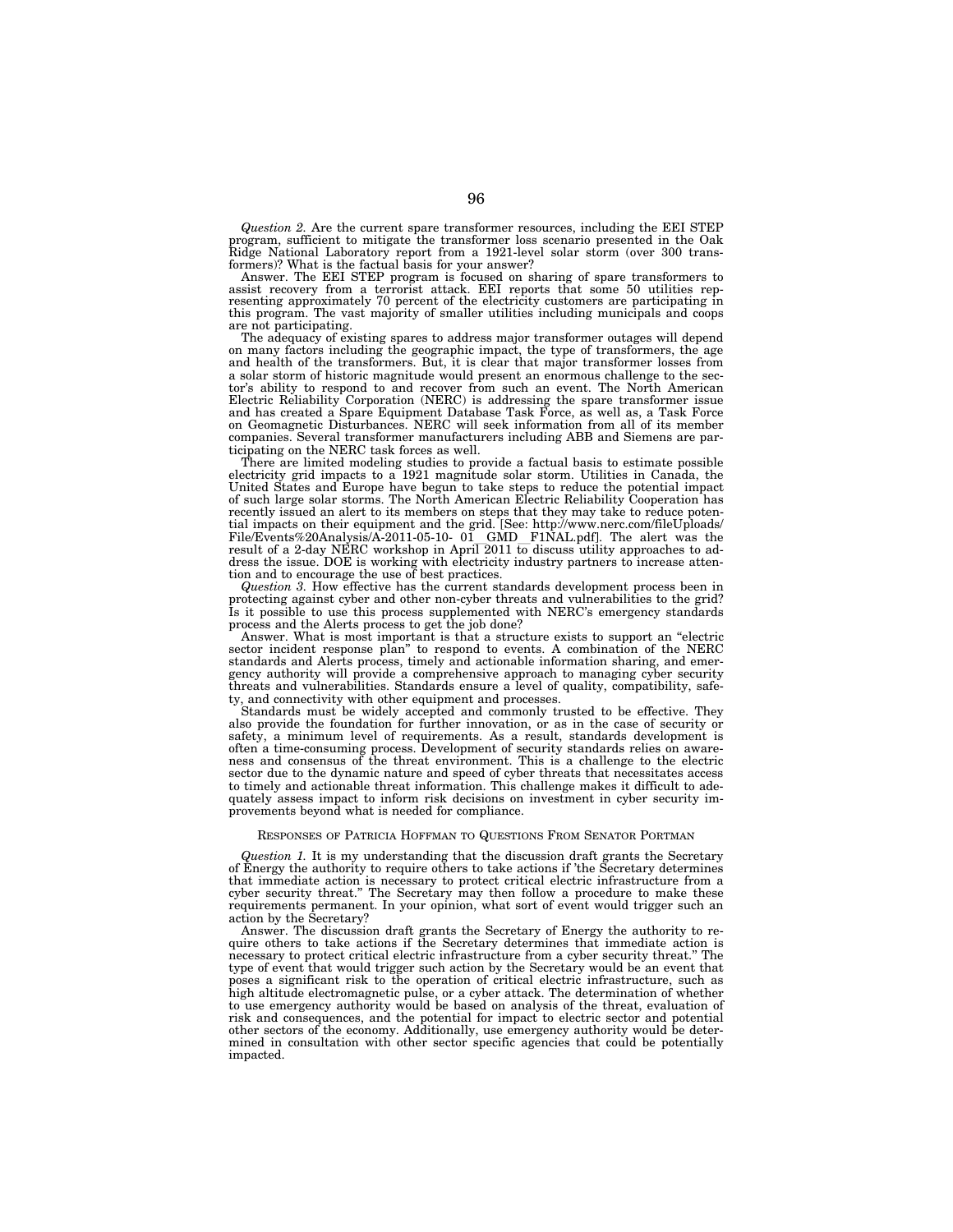*Question 2.* Why would the Secretary make a requirement permanent? Answer. It is DOE's understanding of the discussion draft that cyber security mitigation actions required by an emergency order would not be permanent, but limited to 90 days unless renewed. However, where appropriate these actions could be incorporated through the accelerated standards or NERC Alerts process.

*Question 3.* Multiple levels of protection on the electric system have significant, additional costs, and may not be the most cost-effective means of mitigating known vulnerabilities or combating known threats. How would you recommend that determinations be made about additional security requirements that are ordered to be put in to place? Should there be a risk assessment required to determine cost-effectiveness?

Answer. Risk assessments should be used to determine cost effectiveness of security requirements. The NERC-CIP security requirements were developed through an industry-led collaborative effort that considered risk assessments and the cost-effectiveness of these requirements. Additionally, the NIST ''Cyber Security Guidelines for the Smart Grid'' NISTIR 7628 provides guidance on defense-indepth strategies and risk assessments. Federal (FERC) and State regulators should consider cost and assessment of risk, including impact, when determining additional security requirements.

#### RESPONSES OF PATRICIA HOFFMAN TO QUESTIONS FROM SENATOR SHAHEEN

*Question 1.* As the witnesses have noted, the electrical grid is a very tempting target for cyber attacks in the United States. According to the U.S. Computer Emergency Readiness Team, cyber security incidents involving government computers have gone up by a factor of 10 in the past five years. Are electrical utilities and the grid seeing the same sort of rapid growth in the cyber security threat to their facilities?

Answer. In general, the utilities like government agencies face thousands of scans and probes every week. For example, during periods of heightened awareness, a large utility may have to analyze millions of log entries in a day to ensure that their defenses have not been breached. The spectrum of cyber security incidents ranges from reconnaissance-type scans and probes of corporate networks to an attack such as Stuxnet that reaches into more isolated control systems networks.

The number of cyber security incidents is not necessarily an indication of intent or likelihood of a significant attack. The Department, DHS, NERC, and FERC all receive different levels of specificity in reporting on cyber incidents based upon their different responsibilities. In addition, larger utilities have security operations center that monitor and track cyber incidents. For example, DOE funded an effort to develop a cyber security operations center for a major utility. This effort has been successful in bringing together trusted entities outside of the utility's region to share information about cyber incidents. The lesson learned is the large investment in time, resources, and relationship-building is necessary to develop enough trust to share the information.

In addition to building trust, consistently defining cyber security incidents and sharing threat information between utilities is a challenge. Currently, there is no collective, consensus-based cyber threat assessment. DOE works with several entities to determine and assess the cyber security threats to the sector. Internal DOE resources provide expertise and information including the Office of the Chief Information Officer which provides cyber security expertise and threat information; the Office of Intelligence which provides early warnings and indicators, and intelligence reports directly related to the energy sector; and the National Laboratories which provide both cyber security expertise and threat information. DOE also partners with NESCO/NESCOR, DHS, NERC, the intelligence community, law enforcement, electric utilities, and cyber security consultants to determine and assess the threats, and share that information with the sector.

*Question 2.* Given that we haven't had a major disruption of electrical service due to a cyber attack, does this mean the current standards process is working?

Answer. Standards are effective in providing baseline levels of performance, but standards alone are not effective in facilitating or encouraging an adaptable and agile cyber security organization. They can also lock organizations into making cyber security decisions that may not be optimal for their system in order to comply with the prescriptive nature of a standard. The standards development process under section 215, because of its need to reflect multiple stakeholders with different cyber security issues and concerns, is an inherently slow process and thus will never be able to fully counter the threats posed to the sector. In this dynamic threat environment, new threats emerge without warning utilizing new attack vectors. Thus, organizations must be vigilant and adaptable in monitoring their systems and im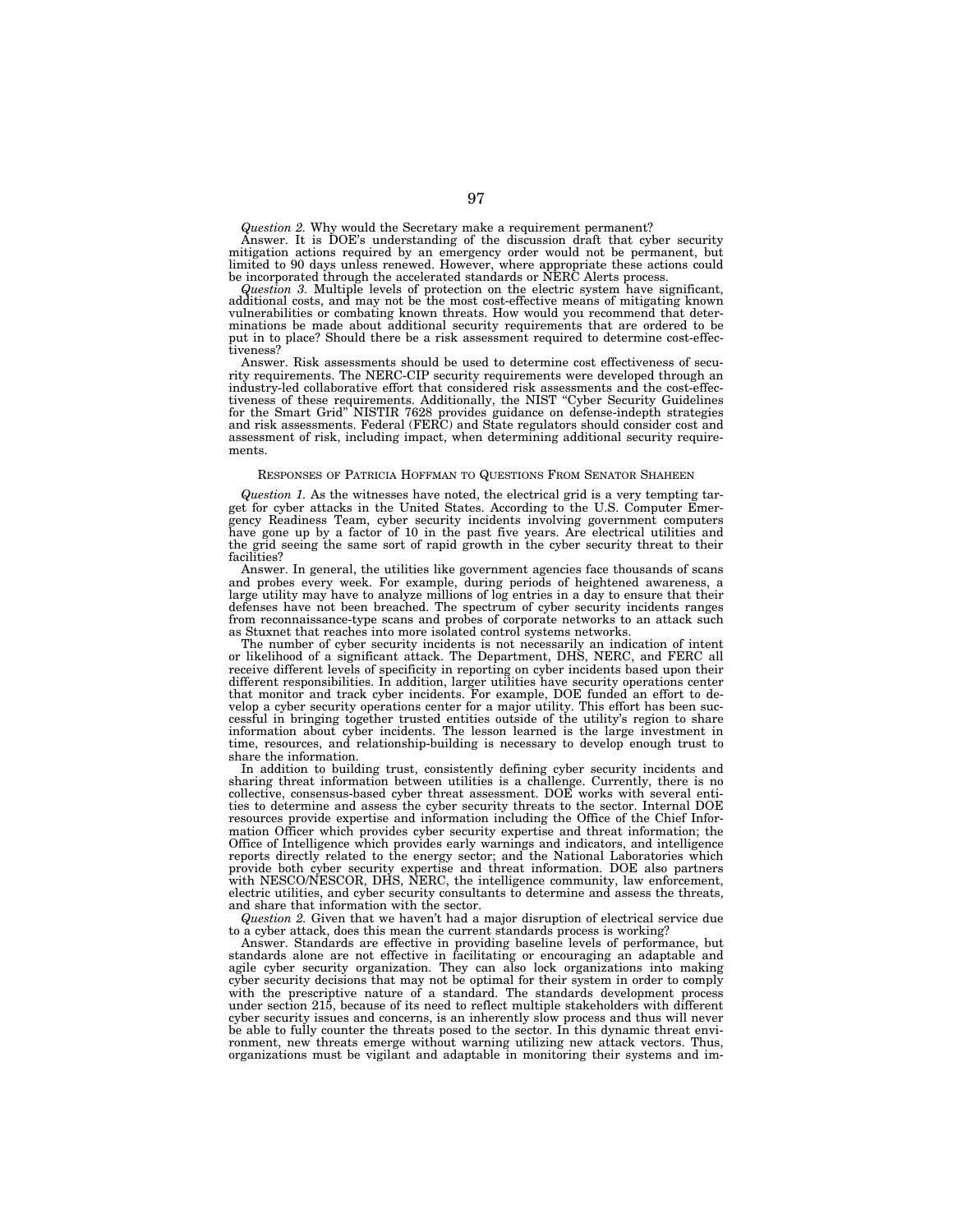plementing proper controls in response to current threats. A standard cannot achieve this outcome. A combination of NERC standards and Alerts process, timely and actionable information sharing, and DOE emergency authority would provide a more comprehensive approach to managing cyber security threats and vulnerabilities.

As we have seen from the Stuxnet malicious code, the capability and intent to launch targeted cyber attacks on critical infrastructure and other information technology exists. Public facing information systems are constantly under attack across all critical infrastructures. The absence of a successful attack on our Nation's electricity infrastructure may mean that electric power providers have been vigilant in protecting their systems, or it may be that adversaries have chosen not to attack at this time. Because of the dynamic nature of the threat environment and the variety of threat actors, it is challenging to know if and when an attack may occur on the grid. Thus, the electricity sector must be equipped to constantly adapt and defend their systems from this evolving threat.

DOE, in coordination with the National Institute for Standards and Technology (KIST), Department of Homeland Security (DHS), and NERC, is leading a public and private sector collaboration to develop a risk management process guideline to provide a consistent, repeatable, and adaptable process for the electric sector, and enable organizations to proactively manage cyber security risk. This guideline is an important step towards moving all organizations within the electricity sector towards a common risk management process. It incorporates risk assessments with ongoing monitoring, enabling organizations to quickly and effectively respond to cyber security threats and vulnerabilities.

*Question 3.* In previous hearings on cyber security in this Committee, we've heard about the efforts being made to work with our neighbors in Canada to ensure consistency in practices and procedure across the bulk power system. This cross-border collaboration is important to me since my state, New Hampshire, shares a border with Canada. Do the effects of cyber attacks cross boundaries? Would a successful attack on the Canadian power system have an effect in New Hampshire?

Answer. Yes, the effects of a cyber attack can cross boundaries. Eastern Canada and the eastern United States are electrically interconnected and thus the operations of power companies north of the border directly impact the operations of US power companies. Even though the control systems of the power companies run independently using different hardware architectures and different software, what happens to the grid on one side of the border can potentially impact the other side of the border. Power systems are designed and have safeguards to limit the impacts of any disruption. As an example of how these grids are operationally interconnected, in February of 2008, portions of the power grid in southeastern Florida shut down due to a fault at a single substation. This event in Florida was ''felt'' in Canada by way of frequency deviations in Canada.

*Question 4.* Could you elaborate about existing cooperation with Canada on protecting against vulnerabilities in the electric system?

Answer. The Department of Energy is partnering on a Department of Homeland Security led initiative with private, State and other Federal agencies to conduct a Cross Border Regional Resiliency Assessment Program (RRAP) focused on energy and transportation for Maine and New Brunswick, Canada. The RRAP is a cooperative, DHS-led assessment of specific critical infrastructure and regional analysis of the surrounding infrastructure to examine vulnerabilities, threats, and potential consequences from an all-hazards perspective to identify dependencies, interdependencies, cascading effects, resiliency characteristics, and gaps. The focus of this RRAP is on the critical regional and cross-border energy systems and assets, and their interdependencies, specifically with the Transportation Sector. International energy dependencies and impacts are being examined as well. The RRAP began in May 2011, with vulnerability assessments on Energy and Transportation assets scheduled to begin in July 2011. The final report is projected to be delivered in April 2012.

Power companies in the United States and in Canada are very active members of NERC and serve on the Critical Infrastructure Protection Committee. This committee is involved with many efforts to improve the reliability and security of the interconnected power grid through standards development, compliance enforcement, assessments of risk and preparedness. Canadian companies are active on several NERC task forces following up on the 2009 High Impact Low Frequency Event Risk to the North American Bulk Power System Workshop cosponsored by NERC and DOE.

*Question 5.* Are there procedures currently in place to share information about imminent threats across the border?